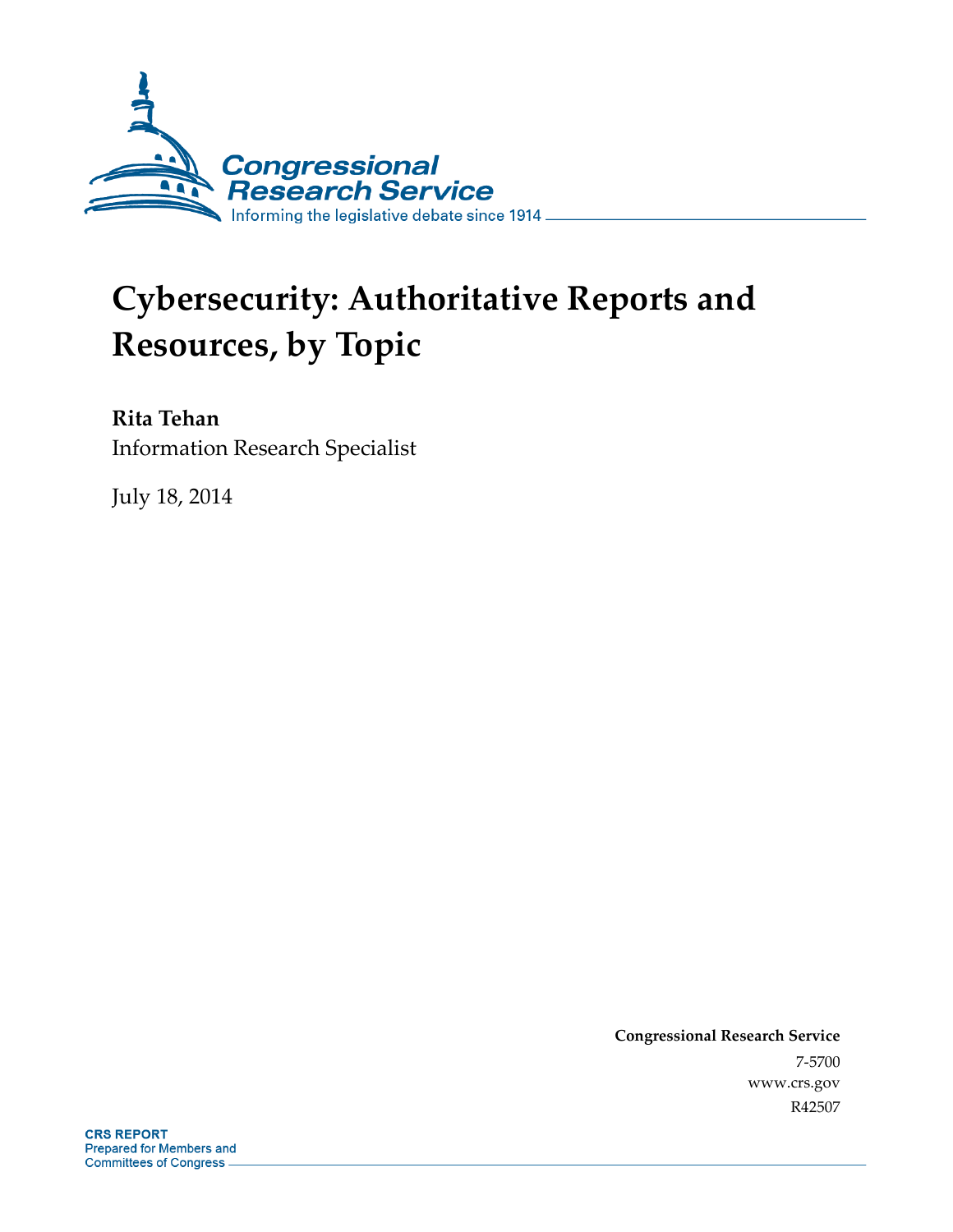## **Summary**

This report provides references to analytical reports on cybersecurity from CRS, other government agencies, trade associations, and interest groups. The reports and related websites are grouped under the following cybersecurity topics:

- policy overview
- National Strategy for Trusted Identities in Cyberspace (NSTIC)
- cloud computing and FedRAMP
- critical infrastructure
- cybercrime, data breaches, and data security
- national security, cyber espionage, and cyberwar (including Stuxnet)
- international efforts
- education/training/workforce
- research and development (R&D)

In addition, the report lists selected cybersecurity-related websites for congressional and government agencies, news, international organizations, and organizations or institutions.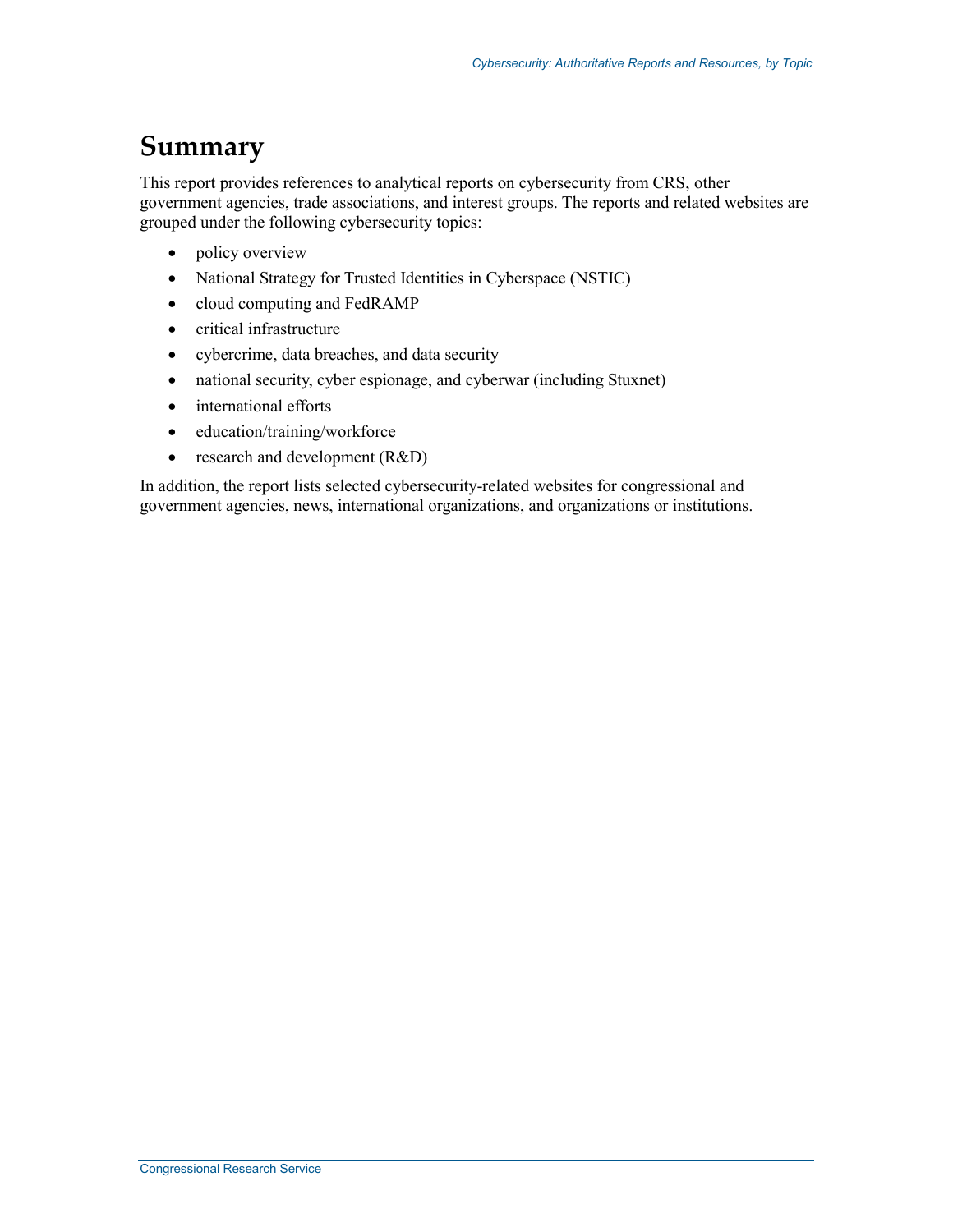## **Contents**

| CRS Reports and Other CRS Products: Cybercrime and National Security  25 |  |
|--------------------------------------------------------------------------|--|
|                                                                          |  |
|                                                                          |  |
|                                                                          |  |

## **Tables**

### **Contacts**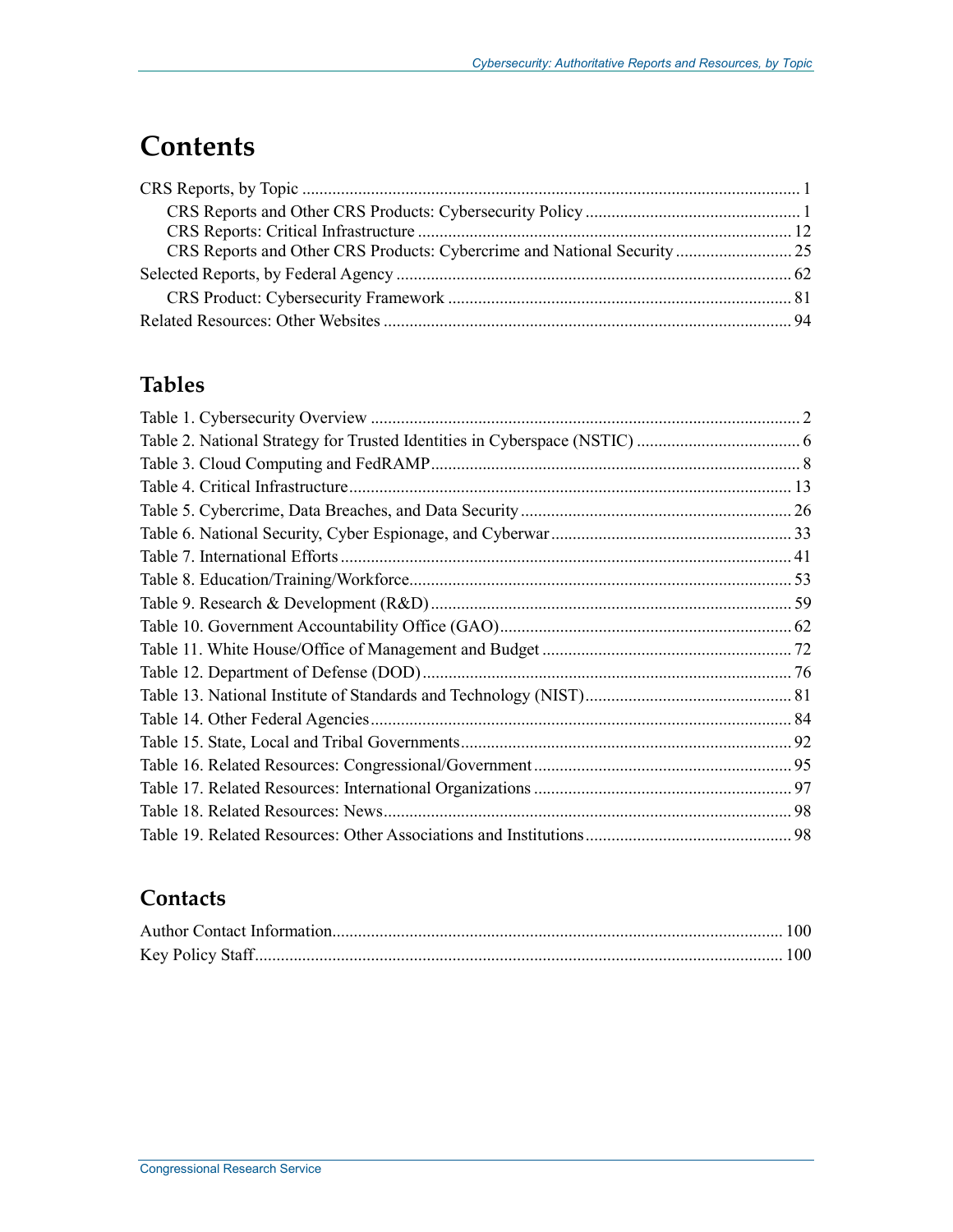## **CRS Reports, by Topic1**

This section provides references to analytical reports on cybersecurity from CRS, other government agencies, think tanks, trade associations, trade press, and technology research firms. For each topic, CRS reports are listed first, followed by tables with reports from other organizations.

## **CRS Reports and Other CRS Products: Cybersecurity Policy**

- CRS Report R42114, *Federal Laws Relating to Cybersecurity: Overview and Discussion of Proposed Revisions*, by Eric A. Fischer
- CRS Report R41941, *The Obama Administration's Cybersecurity Proposal: Criminal Provisions*, by Gina Stevens
- CRS Report R42984, *The 2013 Cybersecurity Executive Order: Overview and Considerations for Congress*, by Eric A. Fischer et al.
- CRS Report R40150, *A Federal Chief Technology Officer in the Obama Administration: Options and Issues for Consideration*, by John F. Sargent Jr.
- CRS Report R42409, *Cybersecurity: Selected Legal Issues*, by Edward C. Liu et al.
- CRS Report R42887, *Overview and Issues for Implementation of the Federal Cloud Computing Initiative: Implications for Federal Information Technology Reform Management*, by Patricia Moloney Figliola and Eric A. Fischer
- CRS Report R43015, *Cloud Computing: Constitutional and Statutory Privacy Protections*, by Richard M. Thompson II
- CRS Legal Sidebar WSLG478, House Intelligence Committee Marks Up Cybersecurity Bill CISPA, by Richard M. Thompson II
- CRS Legal Sidebar WSLG263, Can the President Deal with Cybersecurity Issues via Executive Order?, by Vivian S. Chu

<sup>&</sup>lt;sup>1</sup> For information on legislation and hearings in the 112<sup>th</sup>-123<sup>th</sup> Congresses, and Executive Orders and Presidential <sup>1</sup> Directives, see CRS Report R43317, *Cybersecurity: Legislation, Hearings, and Executive Branch Documents*, by Rita Tehan*.*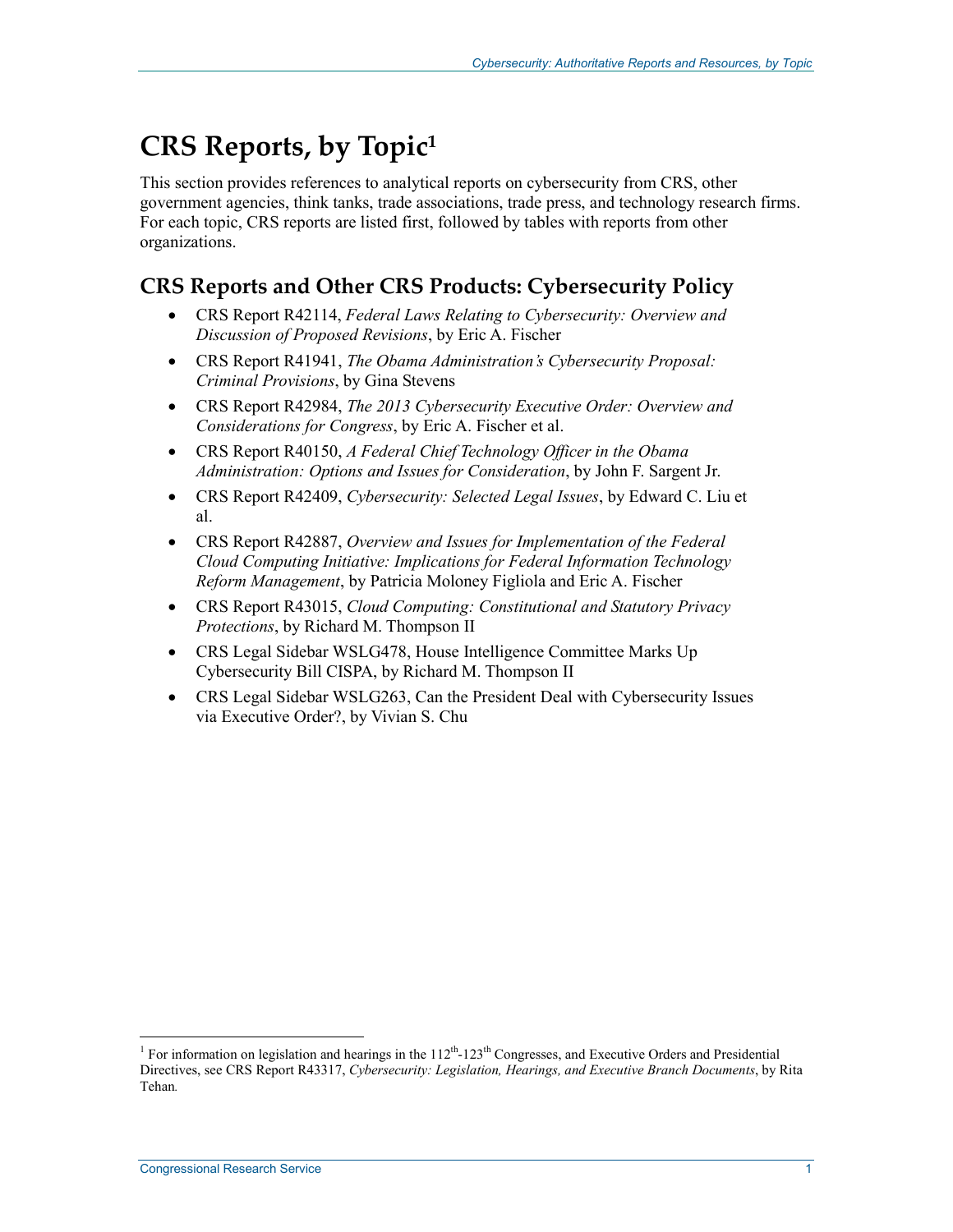| <b>Title</b>                                                                                                                                                    | <b>Source</b>                                                                                | <b>Date</b>       | <b>Pages</b> | <b>Notes</b>                                                                                                                                                                                                                                                                                                                                                                                                                                                                                                                                                                                                                                                                                                                                                                                                                                                                                                                                                                                                                                                                                                                                                                        |
|-----------------------------------------------------------------------------------------------------------------------------------------------------------------|----------------------------------------------------------------------------------------------|-------------------|--------------|-------------------------------------------------------------------------------------------------------------------------------------------------------------------------------------------------------------------------------------------------------------------------------------------------------------------------------------------------------------------------------------------------------------------------------------------------------------------------------------------------------------------------------------------------------------------------------------------------------------------------------------------------------------------------------------------------------------------------------------------------------------------------------------------------------------------------------------------------------------------------------------------------------------------------------------------------------------------------------------------------------------------------------------------------------------------------------------------------------------------------------------------------------------------------------------|
| How Do We Know What Information Sharing<br>Is Really Worth? Exploring Methodologies to<br>Measure the Value of Information Sharing and<br><b>Fusion Efforts</b> | RAND Corp.                                                                                   | June 27, 2014     | 33           | Since the terrorist attacks of September 11, 2001, the<br>sharing of intelligence and law enforcement information<br>has been a central part of U.S. domestic security efforts.<br>Though much of the public debate about such sharing<br>focuses on addressing the threat of terrorism,<br>organizations at all levels of government routinely share<br>varied types of information through multiagency<br>information systems, collaborative groups, and other<br>links. Given resource constraints, there are concerns<br>about the effectiveness of information-sharing and fusion<br>activities and, therefore, their value relative to the public<br>funds invested in them. Solid methods for evaluating<br>these efforts are lacking, however, limiting the ability to<br>make informed policy decisions. Drawing on a substantial<br>literature review and synthesis, this report lays out the<br>challenges of evaluating information-sharing efforts that<br>frequently seek to achieve multiple goals simultaneously;<br>reviews past evaluations of information-sharing<br>programs; and lays out a path to improving the<br>evaluation of such efforts going forward. |
| Defending an Open, Global, Secure, and<br><b>Resilient Internet</b>                                                                                             | Council on Foreign Relations                                                                 | June 2013         | 127          | The Task Force recommends that the United States<br>develop a digital policy framework based on four pillars,<br>the last of which is that U.S.-based industry work rapidly<br>to establish an industry-led approach to counter current<br>and future cyberattacks.                                                                                                                                                                                                                                                                                                                                                                                                                                                                                                                                                                                                                                                                                                                                                                                                                                                                                                                 |
| Measuring What Matters: Reducing Risk by<br>Rethinking How We Evaluate Cybersecurity                                                                            | Safegov.org, in coordination<br>with the National Academy of<br><b>Public Administration</b> | <b>March 2013</b> | 39           | Report recommends that rather than periodically<br>auditing whether an agency's systems meet the standards<br>enumerated in Federal Information Security Management<br>Act (FISMA) at a static moment in time, agencies and<br>their inspectors general should keep running scorecards<br>of "cyber risk indicators" based on continual IG<br>assessments of a federal organization's cyber<br>vulnerabilities.                                                                                                                                                                                                                                                                                                                                                                                                                                                                                                                                                                                                                                                                                                                                                                     |

#### **Table 1. Cybersecurity Overview**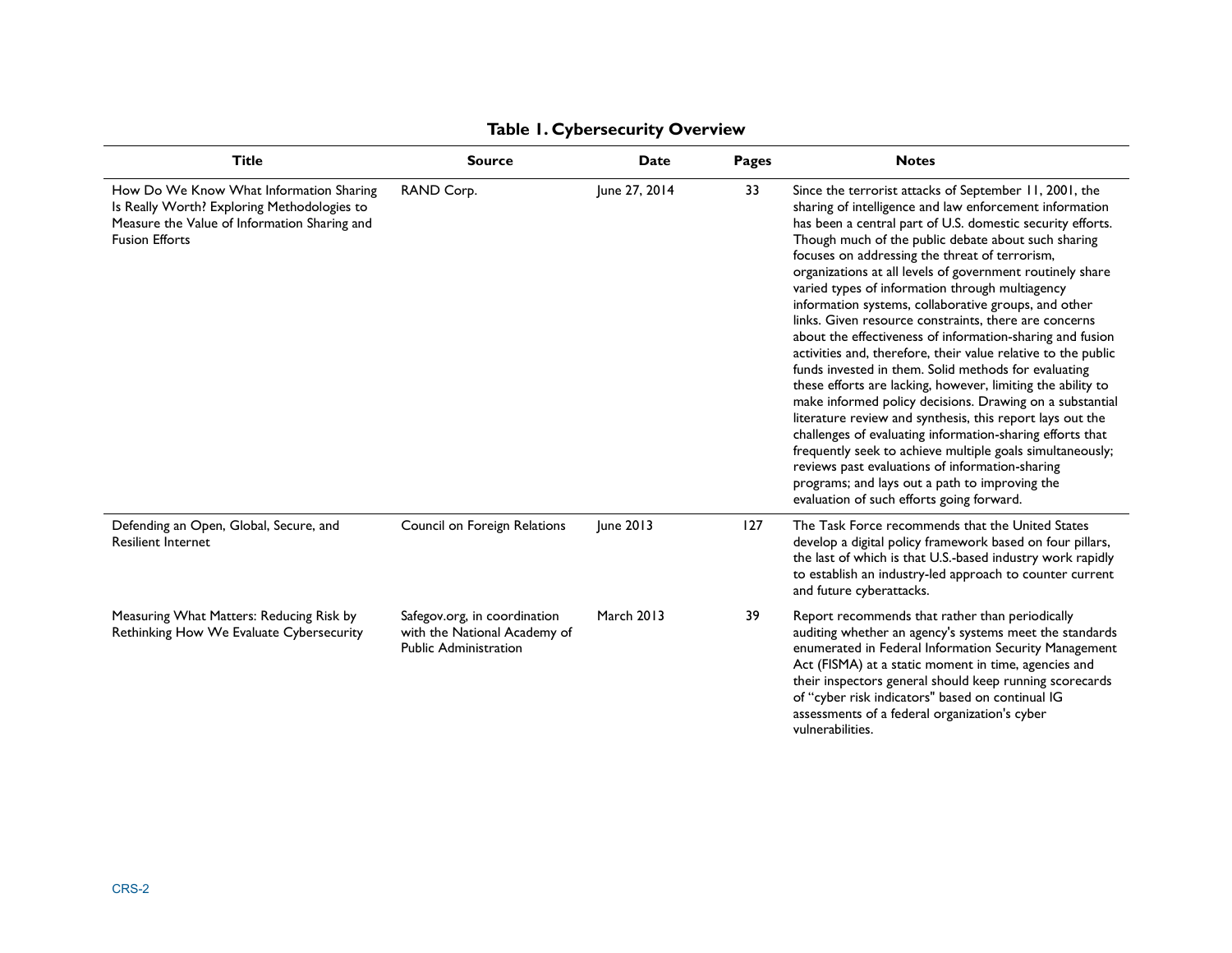| <b>Title</b>                                                                                                                     | <b>Source</b>                                            | <b>Date</b>       | Pages | <b>Notes</b>                                                                                                                                                                                                                                                                                                                                                                                                                                                   |
|----------------------------------------------------------------------------------------------------------------------------------|----------------------------------------------------------|-------------------|-------|----------------------------------------------------------------------------------------------------------------------------------------------------------------------------------------------------------------------------------------------------------------------------------------------------------------------------------------------------------------------------------------------------------------------------------------------------------------|
| Developing a Framework To Improve Critical<br>Infrastructure Cybersecurity (Federal Register<br>Notice; Request for Information) | National Institute of Standards<br>and Technology (NIST) | February 12, 2013 | 5.    | NIST announced the first step in the development of a<br>Cybersecurity Framework, which will be a set of<br>voluntary standards and best practices to guide industry<br>in reducing cyber risks to the networks and computers<br>that are vital to the nation's economy, security, and daily<br>life.                                                                                                                                                          |
| SEI Emerging Technology Center: Cyber<br>Intelligence Tradecraft Project                                                         | Carnegie Mellon University                               | January 2013      | 23    | This report addresses the endemic problem of functional<br>cyber intelligence analysts not effectively communicating<br>with non-technical audiences. It also notes organizations'<br>reluctance to share information within their own entities,<br>industries, and across economic sectors.                                                                                                                                                                   |
| The National Cyber Security Framework<br>Manual                                                                                  | NATO Cooperative Cyber<br>Defense Center of Excellence   | December 11, 2012 | 253   | Provides detailed background information and in-depth<br>theoretical frameworks to help the reader understand<br>the various facets of National Cyber Security, according<br>to different levels of public policy formulation. The four<br>levels of government-political, strategic, operational and<br>tactical/technical-each have their own perspectives on<br>National Cyber Security, and each is addressed in<br>individual sections within the Manual. |
| 20 Critical Security Controls for Effective<br>Cyber Defense                                                                     | Center for Strategic &<br><b>International Studies</b>   | November 2012     | 89    | The top 20 security controls from a public-private<br>consortium. Members of the Consortium include NSA,<br>US CERT, DOD JTF-GNO, the Department of Energy<br>Nuclear Laboratories, Department of State, DOD Cyber<br>Crime Center plus commercial forensics experts in the<br>banking and critical infrastructure communities.                                                                                                                                |
| Cyber Security Task Force: Public-Private<br>Information Sharing                                                                 | <b>Bipartisan Policy Center</b>                          | July 2012         | 24    | Outlines a series of proposals that would enhance<br>information sharing. The recommendations have two<br>major components: (1) mitigation of perceived legal<br>impediments to information sharing, and (2) incentivizing<br>private sector information sharing by alleviating statutory<br>and regulatory obstacles.                                                                                                                                         |
| Cyber-security: The Vexed Question of Global<br>Rules: An Independent Report on Cyber-<br>Preparedness Around the World          | McAfee and the Security<br>Defense Agenda                | February 2012     | 108   | The report examines the current state of cyber-<br>preparedness around the world, and is based on survey<br>results from 80 policy-makers and cybersecurity experts<br>in the government, business, and academic sectors from<br>27 countries. The countries were ranked on their state<br>of cyber-preparedness.                                                                                                                                              |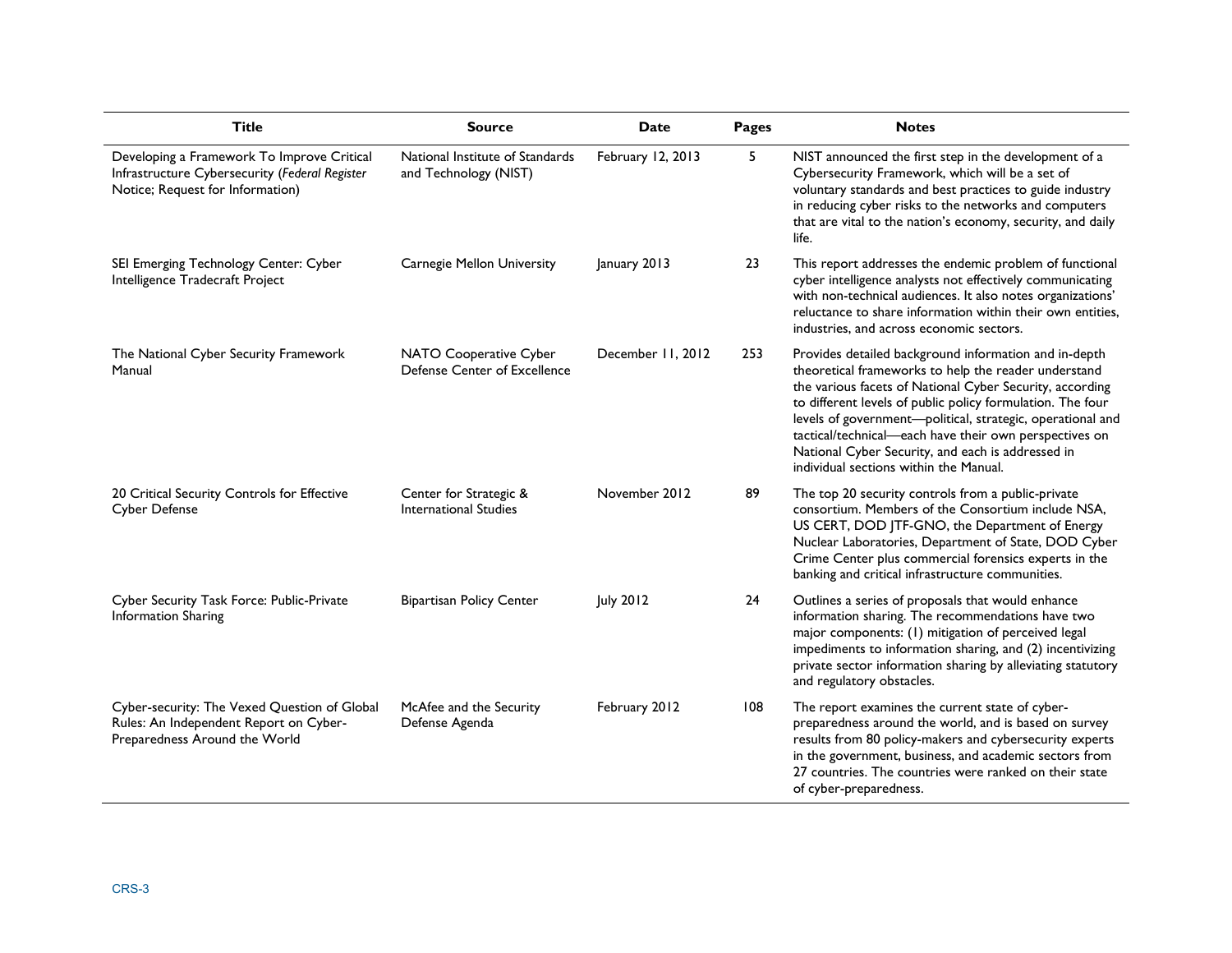| <b>Title</b>                                                                      | <b>Source</b>                                                  | <b>Date</b>        | Pages           | <b>Notes</b>                                                                                                                                                                                                                                                                                                                                                                                                                                                                                                                                                                                              |
|-----------------------------------------------------------------------------------|----------------------------------------------------------------|--------------------|-----------------|-----------------------------------------------------------------------------------------------------------------------------------------------------------------------------------------------------------------------------------------------------------------------------------------------------------------------------------------------------------------------------------------------------------------------------------------------------------------------------------------------------------------------------------------------------------------------------------------------------------|
| Mission Critical: A Public-Private Strategy for<br><b>Effective Cybersecurity</b> | <b>Business Roundtable</b>                                     | October 11, 2011   | 28              | Report suggests, "[p]ublic policy solutions must<br>recognize the absolute importance of leveraging policy<br>foundations that support effective global risk<br>management, in contrast to "check-the-box" compliance<br>approaches that can undermine security and<br>cooperation." The document concludes with specific<br>policy proposals and activity commitments.                                                                                                                                                                                                                                   |
| World Cybersecurity Technology Research<br>Summit (Belfast 2011)                  | Centre for Secure Information<br>Technologies (CSIT)           | September 12, 2011 | $\overline{14}$ | The Belfast 2011 event attracted international<br>cybersecurity experts from leading research institutes,<br>government bodies, and industry who gathered to<br>discuss current cybersecurity threats, predict future<br>threats and the necessary mitigation techniques, and to<br>develop a collective strategy for next research.                                                                                                                                                                                                                                                                      |
| A Review of Frequently Used Cyber Analogies                                       | National Security Cyberspace<br>Institute                      | July 22, 2011      | $\overline{7}$  | From the report, "The current cybersecurity crisis can<br>be described several ways with numerous metaphors.<br>Many compare the current crisis with the lawlessness to<br>that of the Wild West and the out-dated tactics and race<br>to security with the Cold War. When treated as a<br>distressed ecosystem, the work of both national and<br>international agencies to eradicate many infectious<br>diseases serves as a model as how poor health can be<br>corrected with proper resources and execution. Before<br>these issues are discussed, what cyberspace actually is<br>must be identified." |
| America's Cyber Future: Security and<br>Prosperity in the Information Age         | Center for a New American<br>Security                          | May 31, 2011       | 296             | To help U.S. policy makers address the growing danger<br>of cyber insecurity, this two-volume report features<br>chapters on cybersecurity strategy, policy, and<br>technology by some of the world's leading experts on<br>international relations, national security, and information<br>technology.                                                                                                                                                                                                                                                                                                    |
| Resilience of the Internet Interconnection<br>Ecosystem                           | European Network and<br>Information Security Agency<br>(ENISA) | April 11, 2011     | 238             | Part I: Summary and Recommendations; Part II: State of<br>the Art Review (a detailed description of the Internet's<br>routing mechanisms and analysis of their robustness at<br>the technical, economic and policy levels.); Part III:<br>Report on the Consultation (a broad range of<br>stakeholders were consulted. This part reports on the<br>consultation and summarizes the results). Part IV:<br>Bibliography and Appendices.                                                                                                                                                                     |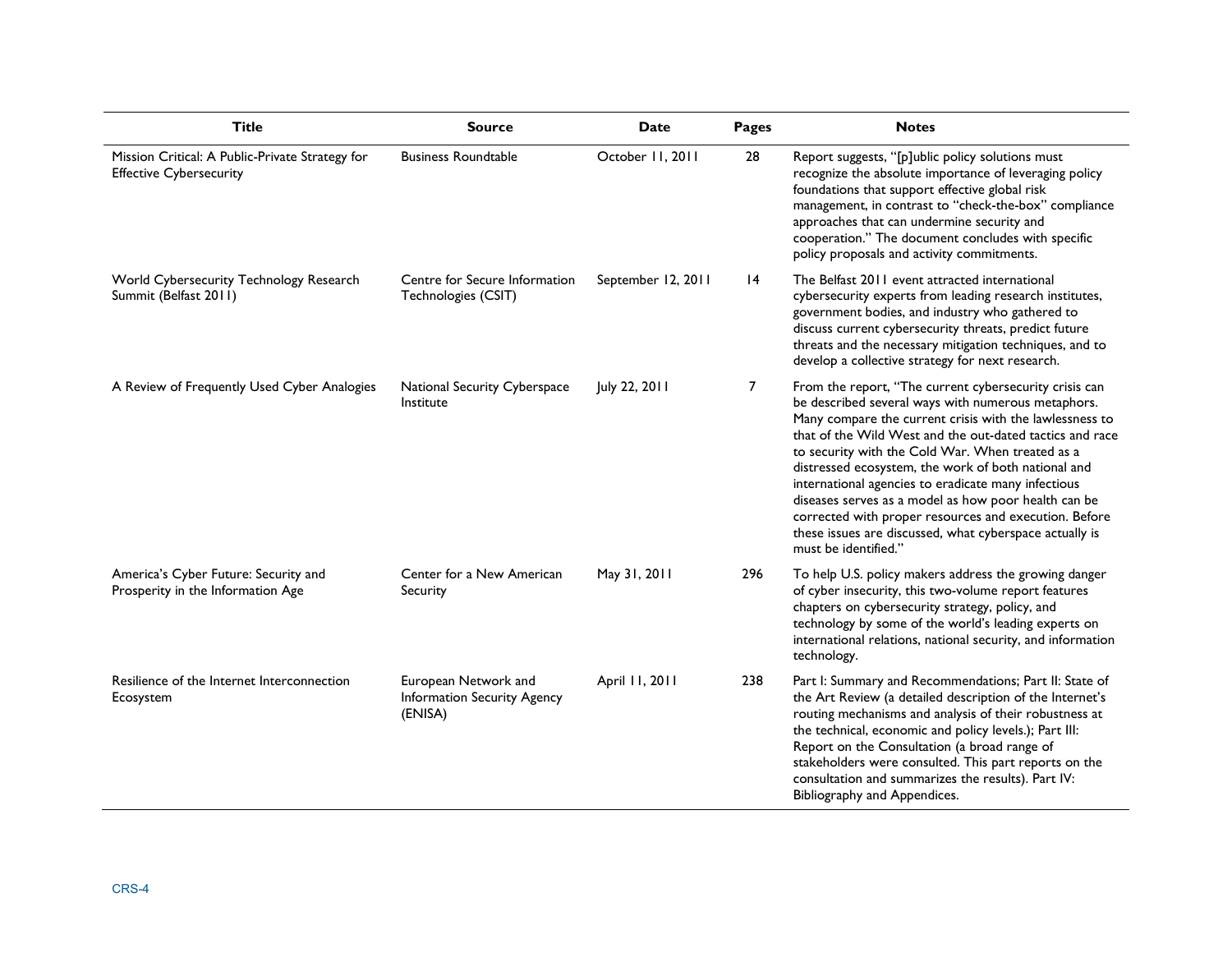| <b>Title</b>                                                                                         | <b>Source</b>                                                                                                                                        | <b>Date</b>        | <b>Pages</b>      | <b>Notes</b>                                                                                                                                                                                                                                                                                                                                                                                                                                                                                                                                                |
|------------------------------------------------------------------------------------------------------|------------------------------------------------------------------------------------------------------------------------------------------------------|--------------------|-------------------|-------------------------------------------------------------------------------------------------------------------------------------------------------------------------------------------------------------------------------------------------------------------------------------------------------------------------------------------------------------------------------------------------------------------------------------------------------------------------------------------------------------------------------------------------------------|
| Improving our Nation's Cybersecurity through<br>the Public-Private Partnership: A White Paper        | <b>Business Software Alliance.</b><br>Center for Democracy &<br>Technology, U.S. Chamber of<br>Commerce, Internet Security<br>Alliance, Tech America | March 8, 2011      | 26                | This paper proposes expanding the existing partnership<br>within the framework of the National Infrastructure<br>Protection Plan. Specifically, it makes a series of<br>recommendations that build upon the conclusions of<br>President Obama's Cyberspace Policy Review.                                                                                                                                                                                                                                                                                   |
| Cybersecurity Two Years Later                                                                        | CSIS Commission on<br>Cybersecurity for the 44th<br>Presidency, Center for<br>Strategic and International<br><b>Studies</b>                          | January 2011       | $22 \overline{ }$ | From the report: "We thought then [in 2008] that<br>securing cyberspace had become a critical challenge for<br>national security, which our nation was not prepared to<br>meet In our view, we are still not prepared."                                                                                                                                                                                                                                                                                                                                     |
| Toward Better Usability, Security, and Privacy<br>of Information Technology: Report of a<br>Workshop | National Research Council<br>(NRC)                                                                                                                   | September 21, 2010 | 70                | Discusses computer system security and privacy, their<br>relationship to usability, and research at their<br>intersection. This is drawn from remarks made at the<br>National Research Council's July 2009 Workshop on<br>Usability, Security and Privacy of Computer Systems as well<br>as reports from the NRC's Computer Science and<br>Telecommunications Board on security and privacy.                                                                                                                                                                |
| National Security Threats in Cyberspace                                                              | Joint Workshop of the<br>National Security Threats in<br>Cyberspace and the National<br>Strategy Forum                                               | September 15, 2009 | 37                | The two-day workshop brought together more than two<br>dozen experts with diverse backgrounds: physicists;<br>telecommunications executives; Silicon Valley<br>entrepreneurs; federal law enforcement, military,<br>homeland security, and intelligence officials;<br>congressional staffers; and civil liberties advocates. For<br>two days they engaged in an open-ended discussion of<br>cyber policy as it relates to national security, under<br>Chatham House Rules: their comments were for the<br>public record, but they were not for attribution. |

**Note:** Highlights compiled by the Congressional Research Service (CRS) from the reports.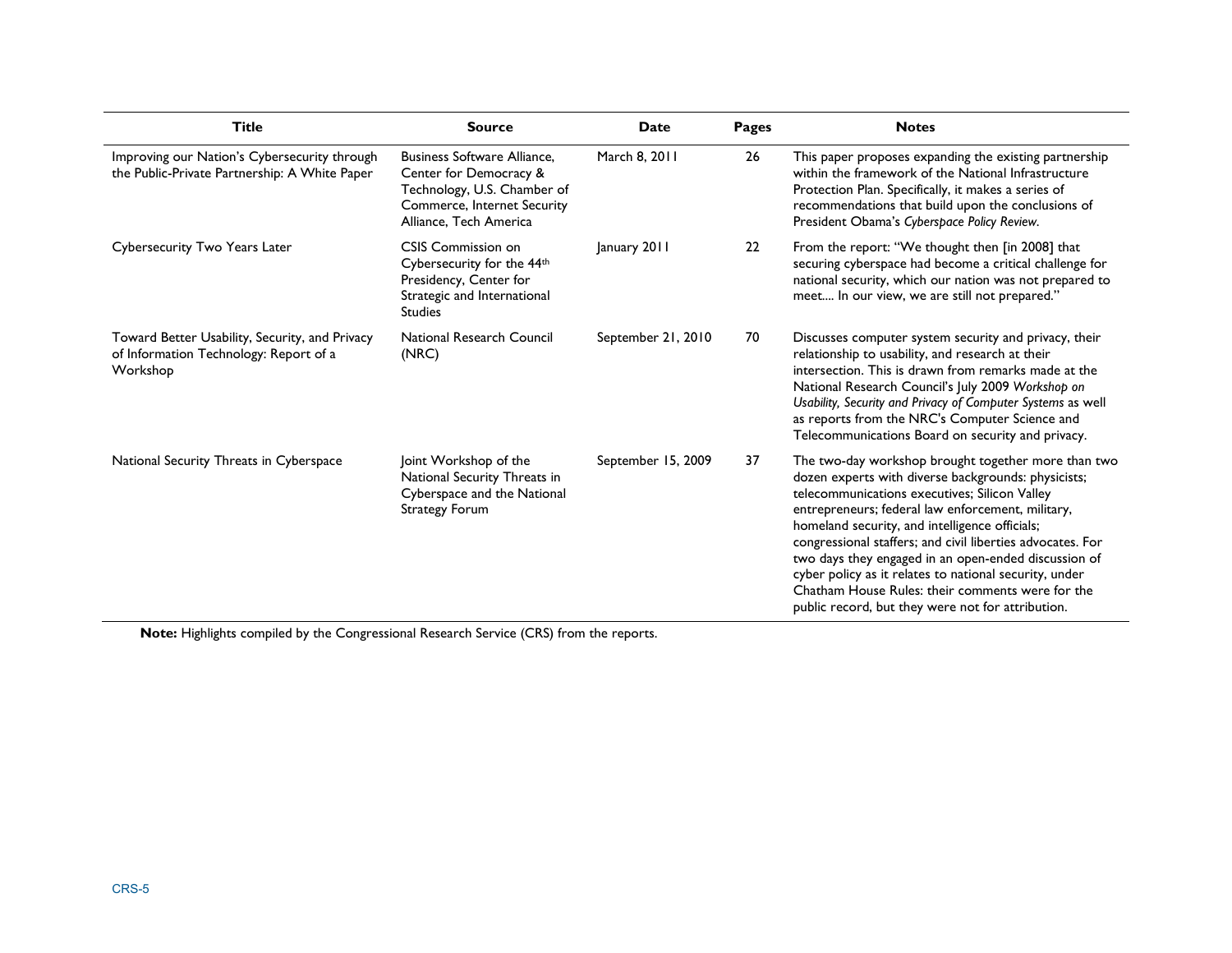| <b>Title</b>                                                                                                                                                          | <b>Source</b>      | Date                  | Pages | <b>Notes</b>                                                                                                                                                                                                                                                                                                                                                                                                                                                                                                       |
|-----------------------------------------------------------------------------------------------------------------------------------------------------------------------|--------------------|-----------------------|-------|--------------------------------------------------------------------------------------------------------------------------------------------------------------------------------------------------------------------------------------------------------------------------------------------------------------------------------------------------------------------------------------------------------------------------------------------------------------------------------------------------------------------|
| Identity Ecosystem Framework (IDESG)                                                                                                                                  | <b>IDESG</b>       | Ongoing               | N/A   | The NSTIC called for the establishment of a private sector-led<br>steering group to administer the development and adoption of<br>the Identity Ecosystem Framework: the IDESG. The IDESG<br>receives its authority to operate from the active participation of<br>its membership in accordance with the Rules of Association<br>which follow. The IDESG has been initiated with the support of<br>NIST. Following an initial period, the IDESG will transition to a<br>self-sustaining organization.               |
| NIST Awards Grants to Improve Online Security<br>and Privacy                                                                                                          | <b>NIST</b>        | September 17,<br>2013 | N/A   | NIST announced more than \$7 million in grants to support the<br>NSTIC. The funding will enable five U.S. organizations to<br>develop pilot identity protection and verification systems that<br>offer consumers more privacy, security, and convenience online.                                                                                                                                                                                                                                                   |
| Five Pilot Projects Receive Grants to Promote<br>Online Security and Privacy                                                                                          | <b>NIST</b>        | September 20,<br>2012 | N/A   | NIST announced more than \$9 million in grant awards to<br>support the NSTIC. Five U.S. organizations will pilot identity<br>solutions that increase confidence in online transactions,<br>prevent identity theft, and provide individuals with more control<br>over how they share their personal information.                                                                                                                                                                                                    |
| Recommendations for Establishing an Identity<br>Ecosystem Governance Structure                                                                                        | <b>NIST</b>        | February 17,<br>2012  | 51    | NIST responds to comments received in response to the<br>related Notice of Inquiry published in the Federal Register on<br>June 14, 2011. This report summarizes the responses to the<br>NOI and provides recommendations and intended government<br>actions to serve as a catalyst for establishing such a governance<br>structure. The recommendations result from comments and<br>suggestions by the NOI respondents as well as best practices<br>and lessons learned from similarly scoped governance efforts. |
| Models for a Governance Structure for the<br>National Strategy for Trusted Identities in<br>Cyberspace                                                                | <b>NIST</b>        | June 14, 2011         | 4     | The department seeks public comment from all stakeholders,<br>including the commercial, academic and civil society sectors, and<br>consumer and privacy advocates on potential models, in the<br>form of recommendations and key assumptions in the formation<br>and structure of the steering group.                                                                                                                                                                                                              |
| Administration Releases Strategy to Protect<br>Online Consumers and Support Innovation and<br>Fact Sheet on National Strategy for Trusted<br>Identities in Cyberspace | <b>White House</b> | April 15, 2011        | N/A   | Press release on a proposal to administer the processes for<br>policy and standards adoption for the Identity Ecosystem<br>Framework in accordance with the National Strategy for<br>Trusted Identities in Cyberspace (NSTIC).                                                                                                                                                                                                                                                                                     |

#### **Table 2. National Strategy for Trusted Identities in Cyberspace (NSTIC)**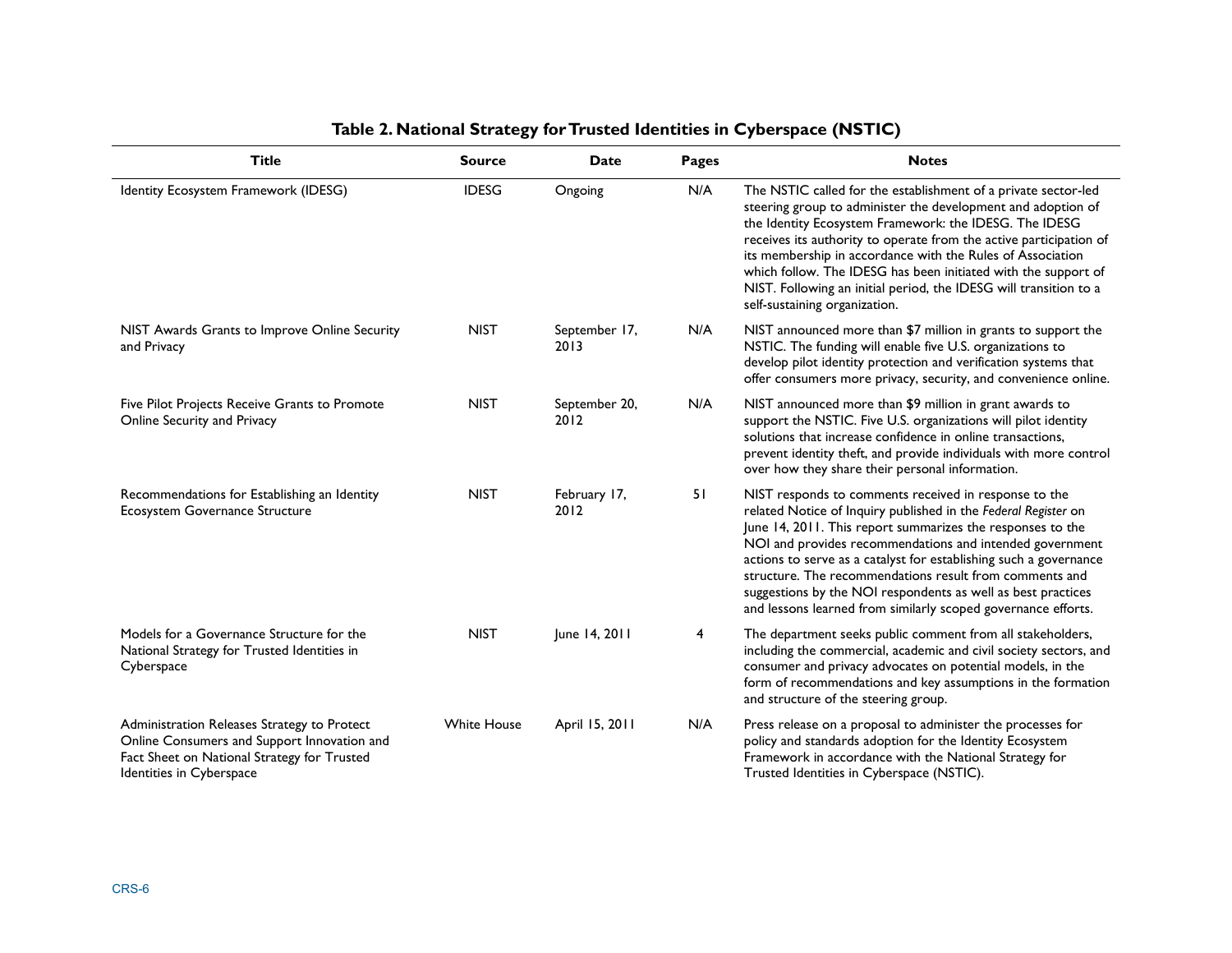| <b>Title</b>                                                                                                 | <b>Source</b>      | Date           | <b>Pages</b> | <b>Notes</b>                                                                                                                                                                                                                                                                                                                                                                                                 |
|--------------------------------------------------------------------------------------------------------------|--------------------|----------------|--------------|--------------------------------------------------------------------------------------------------------------------------------------------------------------------------------------------------------------------------------------------------------------------------------------------------------------------------------------------------------------------------------------------------------------|
| National Strategy for Trusted Identities in Cyberspac                                                        | <b>White House</b> | April 15, 2011 | 52           | The NSTIC aims to make online transactions more trustworthy,<br>thereby giving businesses and consumers more confidence in<br>conducting business online.                                                                                                                                                                                                                                                    |
| National Strategy for Trusted Identities in Cyberspac<br>Options for Enhanced Online Security and Privacy (L | <b>White House</b> | June 25, 2010  | 39           | The NSTIC, which is in response to one of the near term action<br>items in the President's Cyberspace Policy Review, calls for the<br>creation of an online environment, or an Identity Ecosystem,<br>where individuals and organizations can complete online<br>transactions with confidence, trusting the identities of each<br>other and the identities of the infrastructure where transaction<br>occur. |

**Note:** Highlights compiled by CRS from the reports.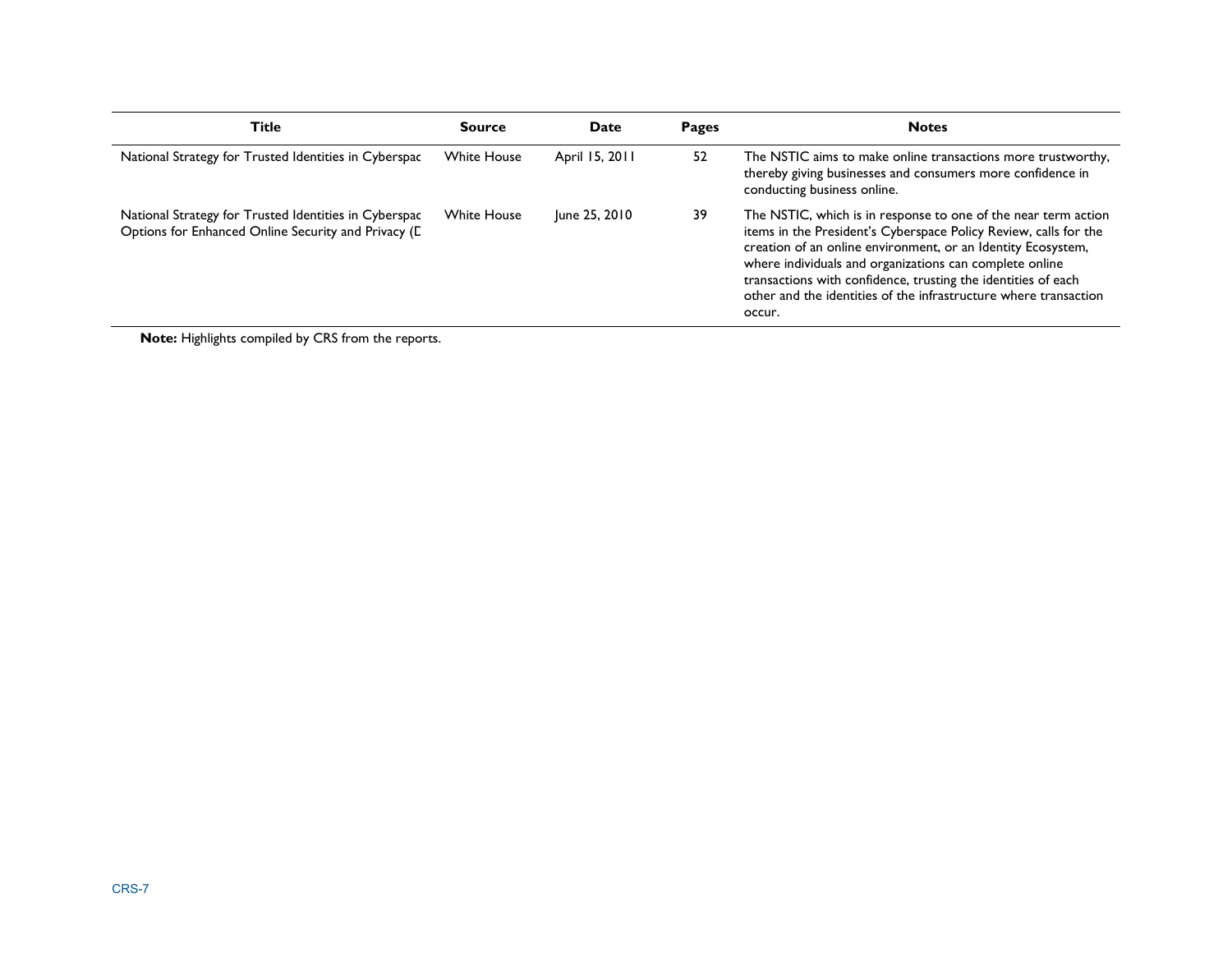| <b>Title</b>                                                                                                   | <b>Source</b>                                                                                   | <b>Date</b>         | <b>Pages</b>    | <b>Notes</b>                                                                                                                                                                                                                                                                                                                                                                                                                                               |
|----------------------------------------------------------------------------------------------------------------|-------------------------------------------------------------------------------------------------|---------------------|-----------------|------------------------------------------------------------------------------------------------------------------------------------------------------------------------------------------------------------------------------------------------------------------------------------------------------------------------------------------------------------------------------------------------------------------------------------------------------------|
| About FedRAMP                                                                                                  | <b>General Services</b><br>Administration                                                       | Ongoing             | N/A             | FedRAMP is a government-wide program that<br>provides a standardized approach to security<br>assessment, authorization, and continuous monitoring<br>for cloud products and services.                                                                                                                                                                                                                                                                      |
| Software Defined Perimeter                                                                                     | Cloud Security Alliance                                                                         | December 1.<br>2013 | $\overline{13}$ | The Software Defined Perimeter (SDP) initiative by<br>the Cloud Security Alliance aims to make "invisible<br>networks" accessible to a wider range of government<br>agencies and corporations. The initiative will foster<br>development of an architecture for securing the<br>Internet of Things by using the cloud to create highly<br>secure end-to-end networks between any IP-<br>addressable entities.                                              |
| Delivering on the Promise of Big Data and the Cloud                                                            | Booz, Allen, Hamilton                                                                           | January 9, 2013     | 7               | From the report, "Reference architecture does away<br>with conventional data and analytics silos,<br>consolidating all information into a single medium<br>designed to foster connections called a "data lake,"<br>which reduces complexity and creates efficiencies<br>that improve data visualization to allow for easier<br>insights by analysts."                                                                                                      |
| Cloud Computing: An Overview of the Technology and<br>the Issues facing American Innovators                    | House Judiciary Comm.,<br>Subcom, on Intellectual<br>Property, Competition, and<br>the Internet | July 25, 2012       | 156             | Overview and discussion of cloud computing issues.                                                                                                                                                                                                                                                                                                                                                                                                         |
| Information Technology Reform: Progress Made but<br>Future Cloud Computing Efforts Should be Better<br>Planned | <b>GAO</b>                                                                                      | July 11, 2012       | 43              | GAO recommends that the Secretaries of<br>Agriculture, Health and Human Services, Homeland<br>Security, State, and the Treasury, and the<br>Administrators of the General Services<br>Administration and Small Business Administration<br>should direct their respective CIO to establish<br>estimated costs, performance goals, and plans to<br>retire associated legacy systems for each cloud-based<br>service discussed in this report, as applicable. |

#### **Table 3. Cloud Computing and FedRAMP2**

 $^2$  Federal Risk and Authorization Management Program (FedRAMP) is a government-wide program that provides a standardized approach to security assessment, authorization, and continuous monitoring for cloud products and services.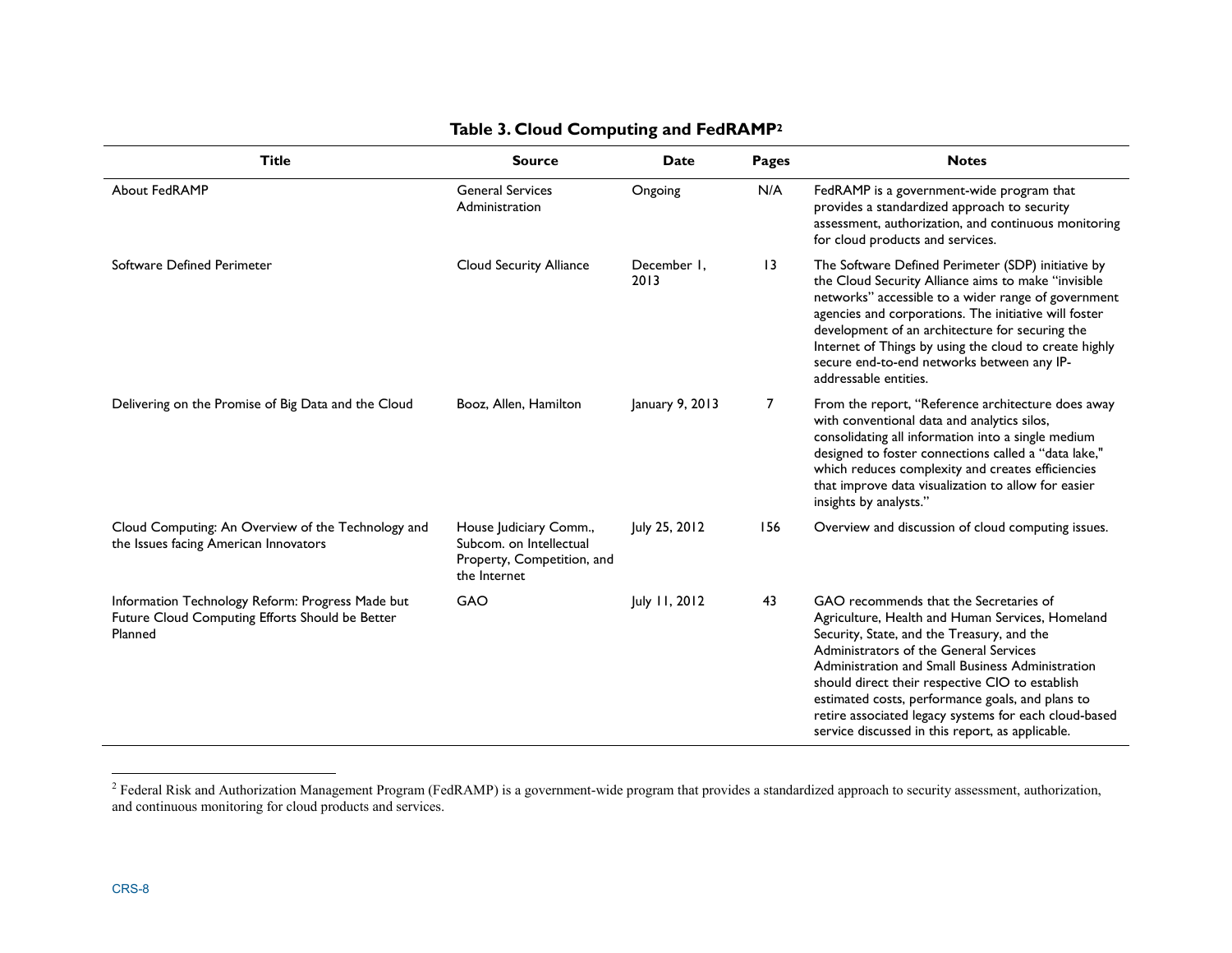| <b>Title</b>                                                                                                                      | <b>Source</b>                                   | <b>Date</b>         | Pages           | <b>Notes</b>                                                                                                                                                                                                                                                                                                                                 |
|-----------------------------------------------------------------------------------------------------------------------------------|-------------------------------------------------|---------------------|-----------------|----------------------------------------------------------------------------------------------------------------------------------------------------------------------------------------------------------------------------------------------------------------------------------------------------------------------------------------------|
| <b>Cloud Computing Strategy</b>                                                                                                   | DOD, Chief Information<br>Officer               | <b>July 2012</b>    | 44              | The DOD Cloud Computing Strategy introduces an<br>approach to move the department from the current<br>state of a duplicative, cumbersome, and costly set of<br>application silos to an end state which is an agile,<br>secure, and cost effective, and a service environment<br>that can rapidly respond to changing mission needs.          |
| A Global Reality: Governmental Access to Data in the<br>Cloud-A Comparative Analysis of Ten International<br><b>Jurisdictions</b> | Hogan Lovells                                   | May 23, 2012        | $\overline{13}$ | This white paper compares the nature and extent of<br>governmental access to data in the cloud in many<br>jurisdictions around the world.                                                                                                                                                                                                    |
| Policy Challenges of Cross-Border Cloud Computing                                                                                 | U.S. International Trade<br>Commission          | May 2012            | 38              | Report examines the main policy challenges<br>associated with cross-border cloud computing-data<br>privacy, security, and ensuring the free flow of<br>information-and the ways that countries are<br>addressing them through domestic policymaking,<br>international agreements, and other cooperative<br>arrangements.                     |
| Cloud Computing Synopsis and Recommendations (SP<br>$800 - 146$                                                                   | <b>NIST</b>                                     | May 2012            | 81              | NIST's guide explains cloud technologies in "plain<br>terms" to federal agencies and provides<br>recommendations for IT decision makers.                                                                                                                                                                                                     |
| Global Cloud Computing Scorecard a Blueprint for<br><b>Economic Opportunity</b>                                                   | <b>Business Software Alliance</b>               | February 2,<br>2012 | 24              | This report notes that while many developed<br>countries have adjusted their laws and regulations to<br>address cloud computing, the wide differences in<br>those rules make it difficult for companies to invest in<br>the technology.                                                                                                      |
| Concept of Operations: FedRAMP                                                                                                    | <b>General Services</b><br>Administration (GSA) | February 7,<br>2012 | 47              | Implementation of the Federal Risk and Authorization<br>Management Program (FedRAMP) will be in phases.<br>This document describes all the services that will be<br>available at initial operating capability-targeted for<br>June 2012. The Concept of Operations will be<br>updated as the program evolves toward sustained<br>operations. |
| Federal Risk and Authorization Management Program<br>(FedRAMP)                                                                    | Federal CIO Council                             | January 4, 2012     | N/A             | FedRAMP has been established to provide a standard<br>approach to Assessing and Authorizing (A&A) cloud<br>computing services and products.                                                                                                                                                                                                  |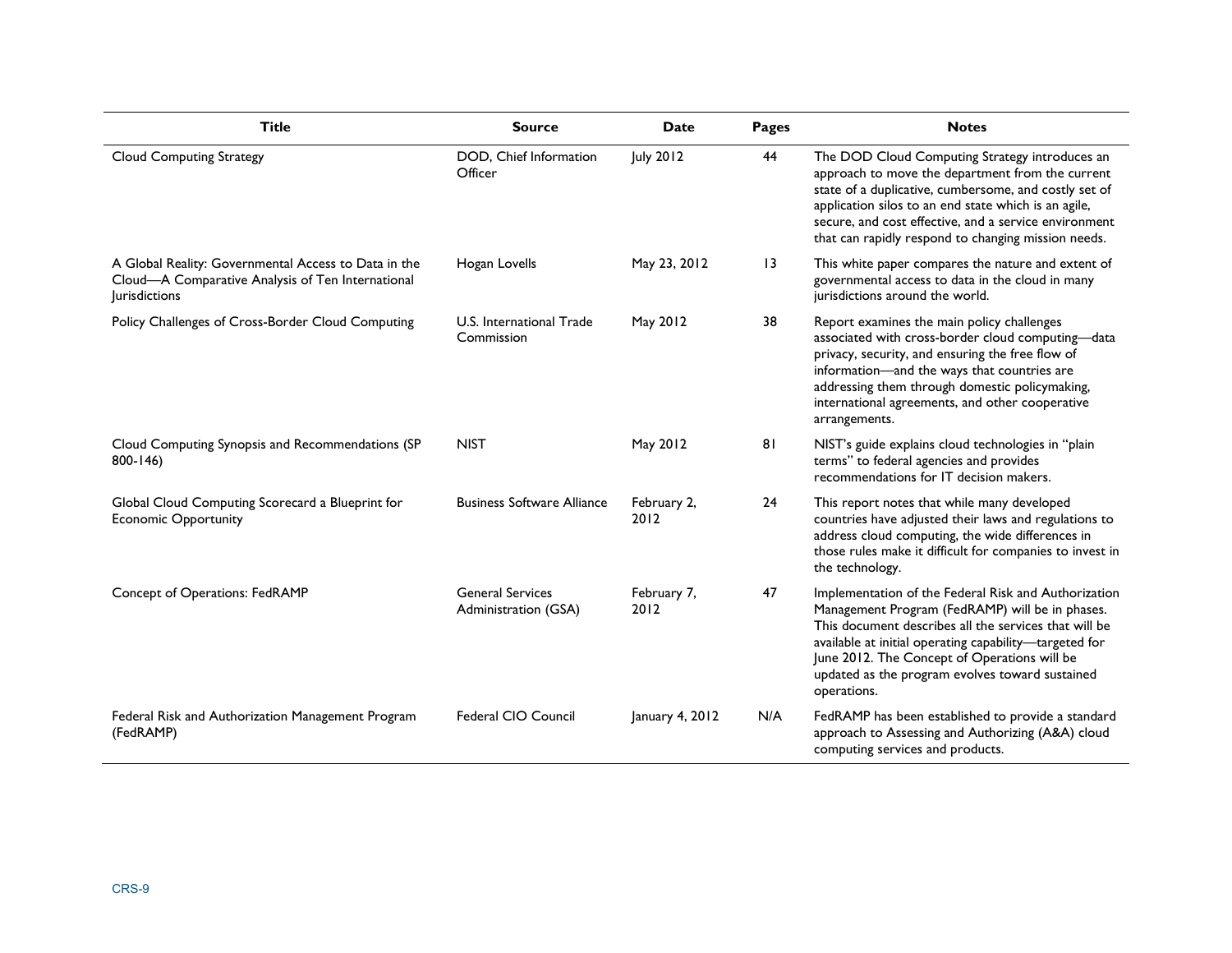| <b>Title</b>                                                                                                                                                                       | <b>Source</b>                                           | <b>Date</b>          | Pages          | <b>Notes</b>                                                                                                                                                                                                                                                                                                                                             |
|------------------------------------------------------------------------------------------------------------------------------------------------------------------------------------|---------------------------------------------------------|----------------------|----------------|----------------------------------------------------------------------------------------------------------------------------------------------------------------------------------------------------------------------------------------------------------------------------------------------------------------------------------------------------------|
| Security Authorization of Information Systems in Cloud<br>Computing Environments (FedRAMP)                                                                                         | White House/Office of<br>Management and Budget<br>(OMB) | December 8.<br>2011  | $\overline{7}$ | FedRAMP will now be required for all agencies<br>purchasing storage, applications and other remote<br>services from vendors. The Administration promotes<br>cloud computing as a means to save money and<br>accelerate the government's adoption of new<br>technologies.                                                                                 |
| U.S. Government Cloud Computing Technology<br>Roadmap, Volume I, Release 1.0 (Draft). High-Priority<br>Requirements to Further USG Agency Cloud Computing<br>Adoption (SP 500-293) | <b>NIST</b>                                             | December I.<br>2011  | 32             | Volume I is aimed at interested parties who wish to<br>gain a general understanding and overview of the<br>background, purpose, context, work, results, and<br>next steps of the U.S. Government Cloud Computing<br>Technology Roadmap initiative.                                                                                                       |
| U.S. Government Cloud Computing Technology<br>Roadmap, Release 1.0 (Draft), Volume II Useful<br>Information for Cloud Adopters (SP 500-293)                                        | <b>NIST</b>                                             | December I.<br>2011  | 85             | Volume II is designed as a technical reference for<br>those actively working on strategic and tactical cloud<br>computing initiatives, including, but not limited to,<br>U.S. government cloud adopters. Vol. Il integrates<br>and summarizes the work completed to date and<br>explains how these findings support the roadmap<br>introduced in Vol. I. |
| Information Security: Additional Guidance Needed to<br><b>Address Cloud Computing Concerns</b>                                                                                     | <b>GAO</b>                                              | October 6,<br>2011   | 17             | Twenty-two of 24 major federal agencies reported<br>that they were either concerned or very concerned<br>about the potential information security risks<br>associated with cloud computing. GAO<br>recommended that the NIST issue guidance specific<br>to cloud computing security.                                                                     |
| Cloud Computing Reference Architecture (SP 500-292)                                                                                                                                | <b>NIST</b>                                             | September I,<br>2011 | 35             | This "Special Publication," which is not an official U.S.<br>government standard, is designed to provide guidance<br>to specific communities of practitioners and<br>researchers.                                                                                                                                                                        |
| Guide to Cloud Computing for Policy Makers                                                                                                                                         | Software and Information<br>Industry Association (SAII) | July 26, 2011        | 27             | The SAII concludes "that there is no need for cloud-<br>specific legislation or regulations to provide for the<br>safe and rapid growth of cloud computing, and in fact,<br>such actions could impede the great potential of<br>cloud computing."                                                                                                        |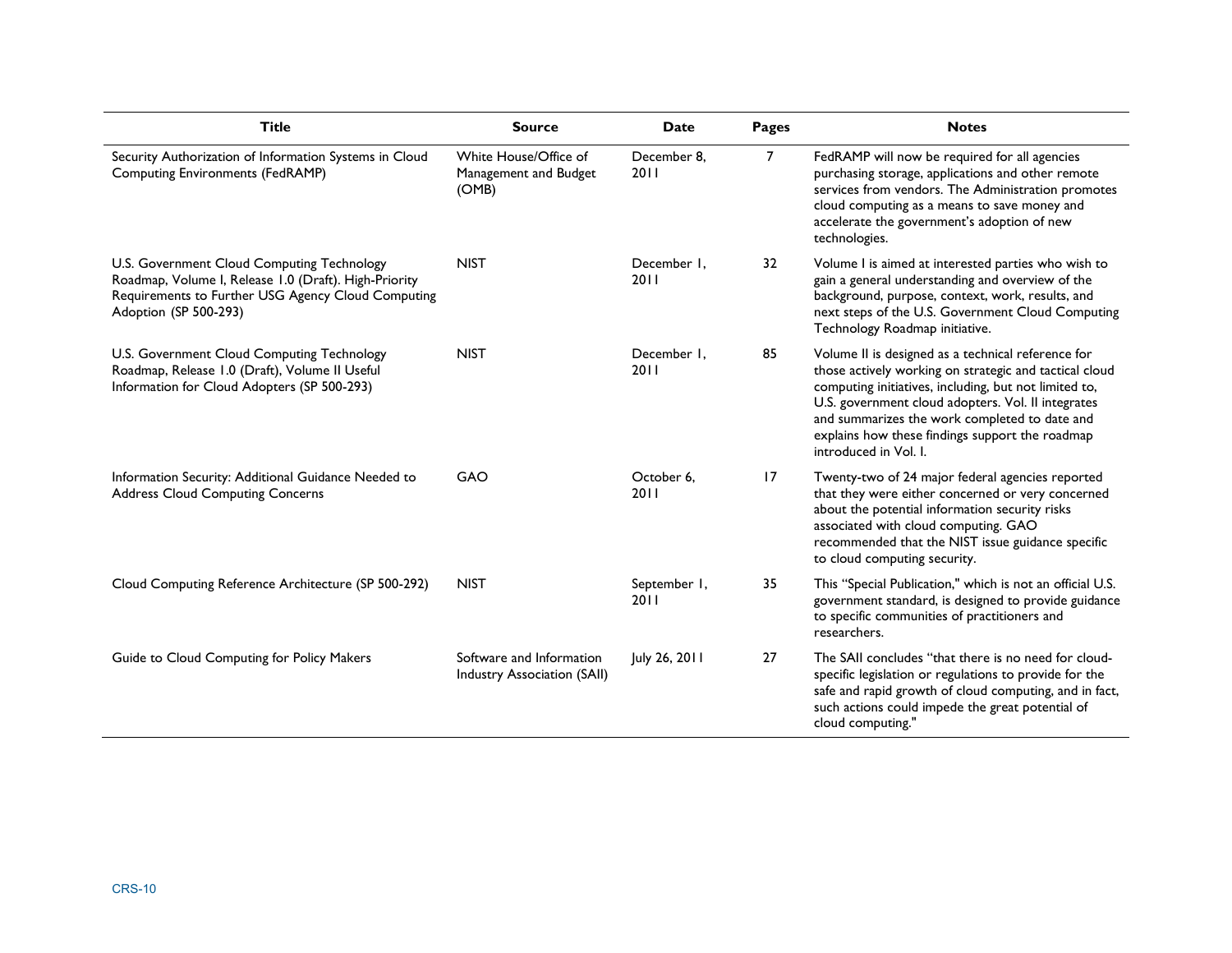| <b>Title</b>                                                                        | <b>Source</b>      | <b>Date</b>            | Pages | <b>Notes</b>                                                                                                                                                                                                                                                                                                                                                 |
|-------------------------------------------------------------------------------------|--------------------|------------------------|-------|--------------------------------------------------------------------------------------------------------------------------------------------------------------------------------------------------------------------------------------------------------------------------------------------------------------------------------------------------------------|
| <b>Federal Cloud Computing Strategy</b>                                             | <b>White House</b> | February 13,<br>20 I I | 43    | The strategy outlines how the federal government<br>can accelerate the safe, secure adoption of cloud<br>computing, and provides agencies with a framework<br>for migrating to the cloud. It also examines how<br>agencies can address challenges related to the<br>adoption of cloud computing, such as privacy,<br>procurement, standards, and governance. |
| 25 Point Implementation Plan to Reform Federal<br>Information Technology Management | <b>White House</b> | December 9.<br>2010    | 40    | The plan's goals are to reduce the number of<br>federally run data centers from 2,100 to<br>approximately 1,300, rectify or cancel one-third of<br>troubled IT projects, and require federal agencies to<br>adopt a "cloud first" strategy in which they will move<br>at least one system to a hosted environment within a<br>year.                          |

**Notes:** These reports analyze cybersecurity issues related to the federal government's adoption of cloud computing storage options. Highlights compiled by CRS from the reports.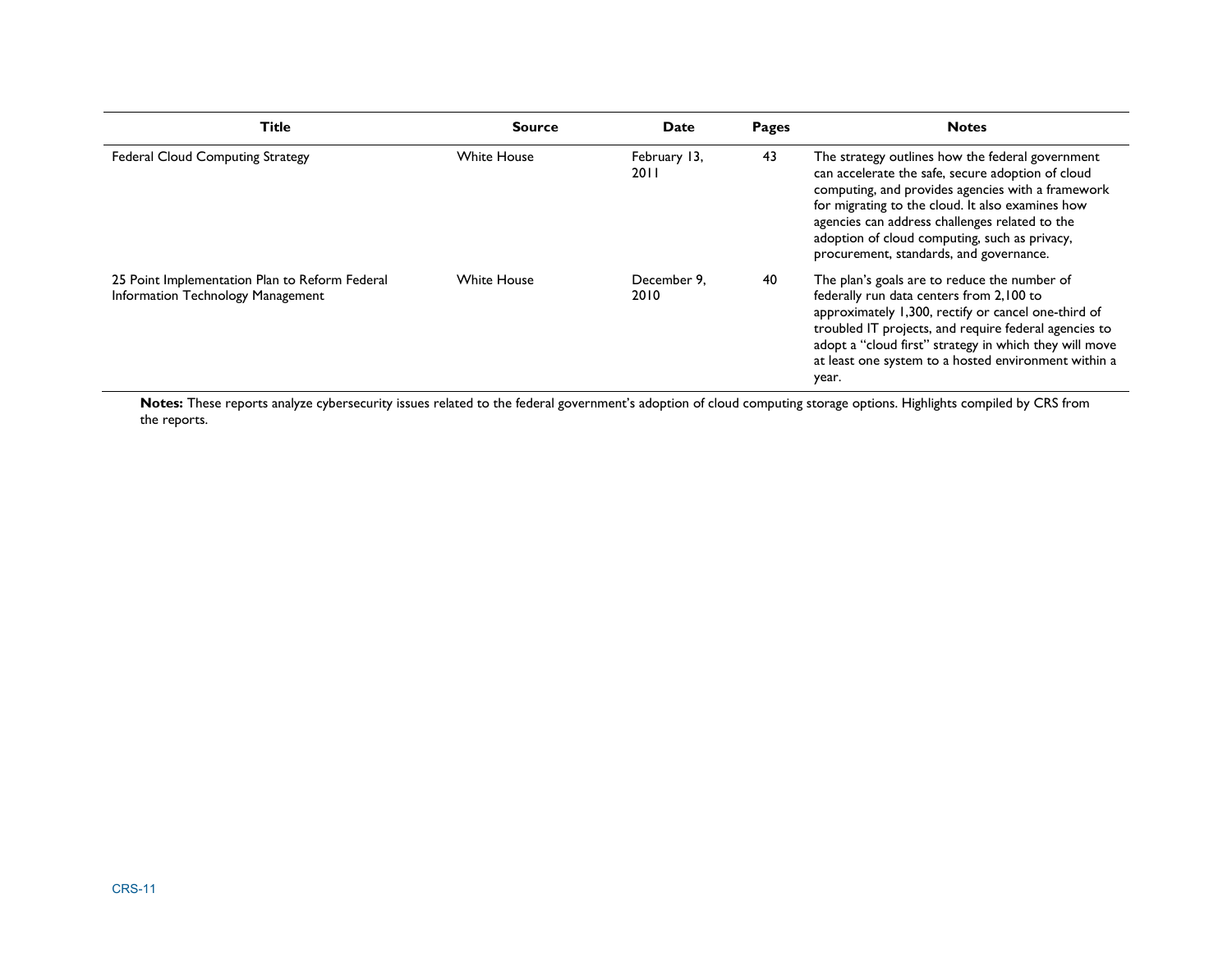#### **CRS Reports: Critical Infrastructure**

- CRS Report R42683, *Critical Infrastructure Resilience: The Evolution of Policy and Programs and Issues for Congress*, by John D. Moteff
- CRS Report RL30153, *Critical Infrastructures: Background, Policy, and Implementation*, by John D. Moteff
- CRS Report R42660, *Pipeline Cybersecurity: Federal Policy*, by Paul W. Parfomak
- CRS Report R41536, *Keeping America's Pipelines Safe and Secure: Key Issues for Congress*, by Paul W. Parfomak
- CRS Report R41886, *The Smart Grid and Cybersecurity—Regulatory Policy and Issues*, by Richard J. Campbell
- CRS Report R42338, *Smart Meter Data: Privacy and Cybersecurity*, by Brandon J. Murrill, Edward C. Liu, and Richard M. Thompson II
- CRS Report RL33586, *The Federal Networking and Information Technology Research and Development Program: Background, Funding, and Activities*, by Patricia Moloney Figliola
- CRS Report 97-868, *Internet Domain Names: Background and Policy Issues*, by Lennard G. Kruger
- CRS Report IN10027, *Open-Source Software and Cybersecurity: The Heartbleed Bug*, by Eric A. Fischer, Catherine A. Theohary, and John W. Rollins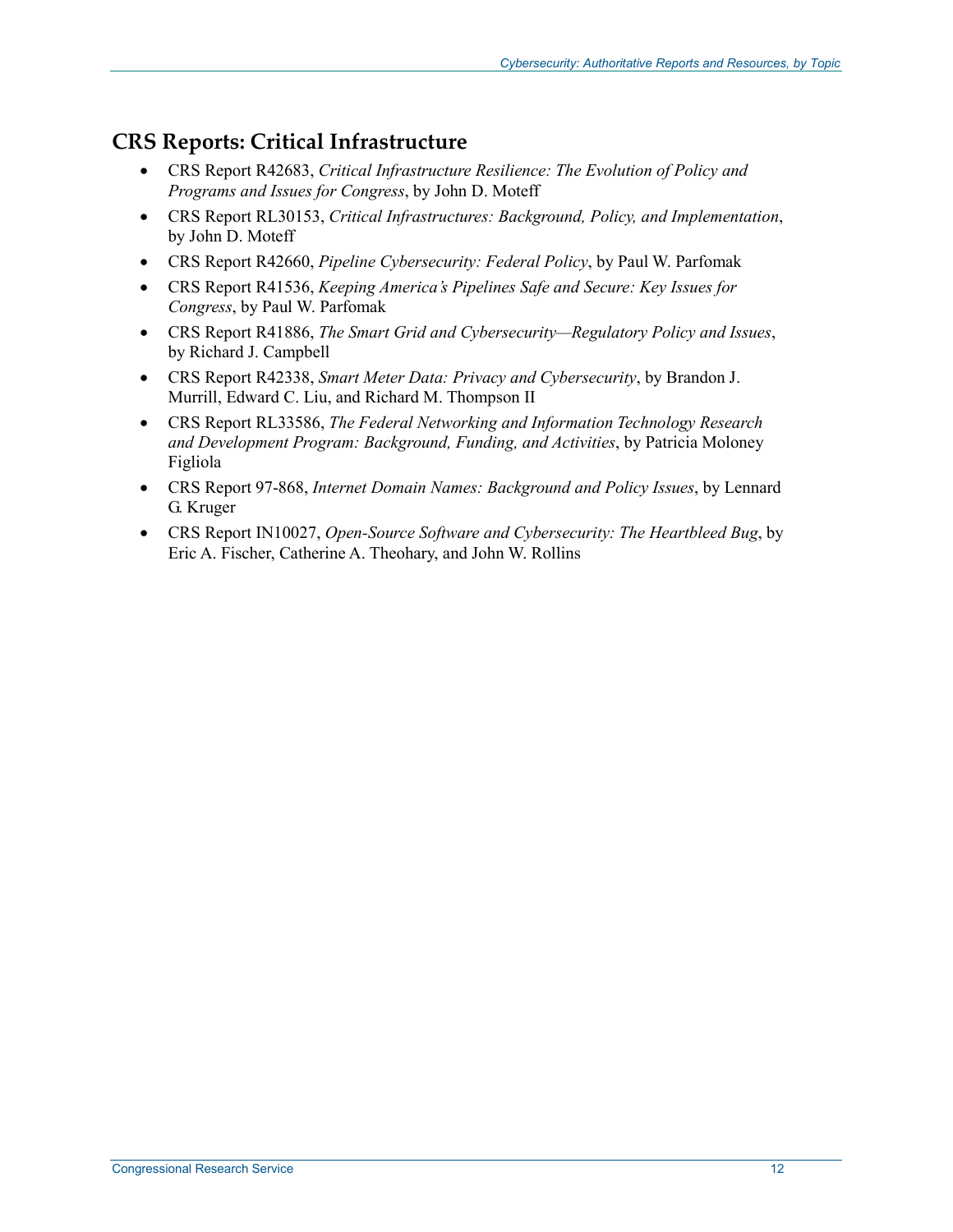| <b>Title</b>                                                                                   | <b>Source</b>                                                                                | <b>Date</b>    | <b>Pages</b> | <b>Notes</b>                                                                                                                                                                                                                                                                                                                                                                                                                                                                                                                                                                                                                       |
|------------------------------------------------------------------------------------------------|----------------------------------------------------------------------------------------------|----------------|--------------|------------------------------------------------------------------------------------------------------------------------------------------------------------------------------------------------------------------------------------------------------------------------------------------------------------------------------------------------------------------------------------------------------------------------------------------------------------------------------------------------------------------------------------------------------------------------------------------------------------------------------------|
| Cybersecurity for Energy Delivery Systems Program<br>(CEDS)                                    | Department of<br>Energy, Office of<br>Electricity<br>Delivery &<br><b>Energy Reliability</b> | ongoing        | N/A          | The program assists the energy sector asset owners (electric,<br>oil, and gas) by developing cybersecurity solutions for energy<br>delivery systems through integrated planning and a focused<br>research and development effort. CEDS co-funds projects with<br>industry partners to make advances in cybersecurity capabilities<br>for energy delivery systems.                                                                                                                                                                                                                                                                  |
| GridEx                                                                                         | North American<br><b>Electric Reliability</b><br>Corporation<br>(NERC)                       | ongoing        | N/A          | The objectives of the NERC Grid Security Exercise (GridEx)<br>series are to use simulated scenarios (with NO real-world<br>effects) to exercise the current readiness of participating<br>Electricity Sub-sector entities to respond to cyber or physical<br>security incidents and provide input for security program<br>improvements to the bulk power system. GridEx is a biennial<br>international grid security exercise that uses best practices and<br>other contributions from the Department of Homeland Security,<br>the Federal Emergency Management Agency, and the National<br>Institute of Standards and Technology. |
| Maritime Critical Infrastructure Protection: DHS Needs<br>to Better Address Port Cybersecurity | GAO                                                                                          | June 5, 2014   | 54           | GAO's objective was to identify the extent to which DHS and<br>other stakeholders have taken steps to address cybersecurity in<br>the maritime port environment. GAO examined relevant laws<br>and regulations, analyzed federal cybersecurity-related policies<br>and plans, observed operations at three U.S. ports selected<br>based on being a high-risk port and a leader in calls by vessel<br>type (e.g., container), and interviewed federal and nonfederal<br>officials.                                                                                                                                                  |
| Sector Risks Snapshots                                                                         | Department. of<br>Homeland<br>Security                                                       | May 2014       | 52           | The Snapshots provide an introduction to the diverse array of<br>critical infrastructure sectors, touching on some of the key<br>threats and hazards concerning the sectors, and highlighting the<br>common, first-order dependencies and interdependencies<br>between sectors.                                                                                                                                                                                                                                                                                                                                                    |
| Critical Infrastructure Protection Issues Identified in<br>Order No. 791                       | <b>Federal Energy</b><br>Regulatory<br>Commission                                            | April 24, 2014 | N/A          | FERC will hold a technical meeting on cybersecurity and<br>communications security standards for power generators.<br>Among other issues, the meeting will consider possible<br>disjunctures between FERC's regulatory standards for grid<br>reliability, and the new voluntary cybersecurity framework for<br>critical infrastructure that was rolled out by the National                                                                                                                                                                                                                                                         |

Institute of Standards and Technology (NIST) earlier this year.

#### **Table 4. Critical Infrastructure**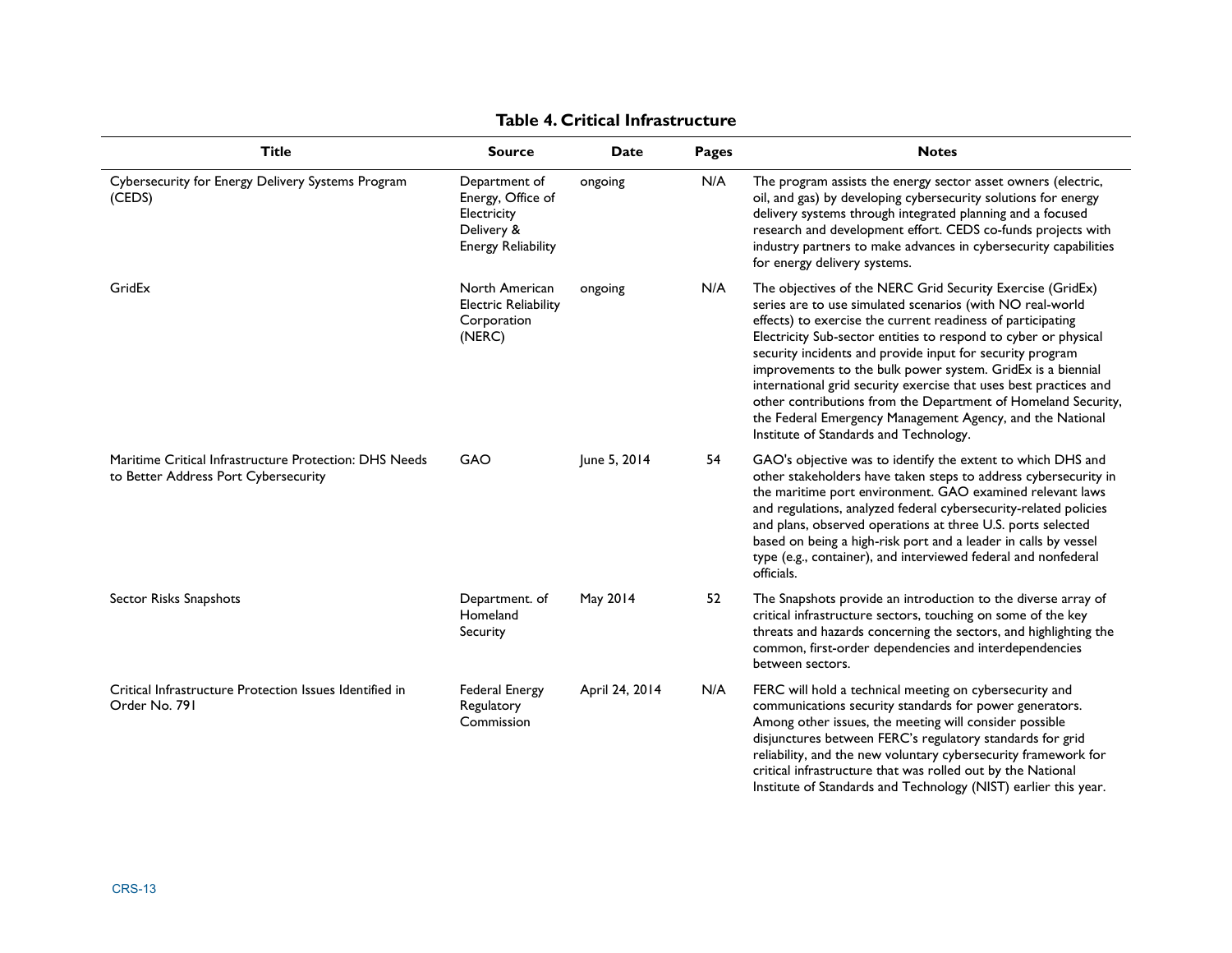| <b>Title</b>                                                                                                                                                    | <b>Source</b>                                                          | <b>Date</b>          | <b>Pages</b> | <b>Notes</b>                                                                                                                                                                                                                                                                                                                                                                                                                                                                                                                                                                                                                                                                                                                                                                                           |
|-----------------------------------------------------------------------------------------------------------------------------------------------------------------|------------------------------------------------------------------------|----------------------|--------------|--------------------------------------------------------------------------------------------------------------------------------------------------------------------------------------------------------------------------------------------------------------------------------------------------------------------------------------------------------------------------------------------------------------------------------------------------------------------------------------------------------------------------------------------------------------------------------------------------------------------------------------------------------------------------------------------------------------------------------------------------------------------------------------------------------|
| Notice of Completion of Notification of Cyber-<br>Dependent Infrastructure and Process for Requesting<br>Reconsideration of Determinations of Cyber Criticality | <b>DHS Programs</b><br>Directorate                                     | April 17, 2014       | 3            | The Secretary of DHS has been directed to identify critical<br>infrastructure where a cybersecurity incident could reasonably<br>result in catastrophic regional or national effects on public health<br>or safety, economic security, or national security. In addition to<br>identifying such infrastructure, the Secretary has also been<br>directed to confidentially notify owners and operators of critical<br>infrastructure identified and establish a mechanism through<br>which entities can request reconsideration of that identification,<br>whether inclusion or exclusion from this list. This notice informs<br>owners and operators of critical infrastructure that the<br>confidential notification process is complete and describes the<br>process for requesting reconsideration. |
| Cybersecurity Procurement Language for Energy Delivery<br>Systems                                                                                               | <b>DOE Energy</b><br>Sector Control<br><b>Systems Working</b><br>Group | April 2014           | 46           | The guidance suggests procurement strategies and contract<br>language to help U.S. energy companies and technology suppliers<br>"build in cybersecurity protections during product design and<br>manufacturing. The guidance was "developed through a public-<br>private working group including federal agencies and private<br>industry leaders."                                                                                                                                                                                                                                                                                                                                                                                                                                                    |
| Cybersecurity and the North American Electric Grid:<br>New Policy Approaches to Address an Evolving Threat                                                      | <b>Bipartisan Policy</b><br>Center                                     | February 28,<br>2014 |              | BPC's initiative identifies urgent priorities, including<br>strengthening existing protections, enhancing coordination at all<br>levels, and accelerating the development of robust protocols for<br>response and recovery in the event of a successful attack. The<br>initiative developed recommendations in four policy areas:<br>standards and best practices, information sharing, response to a<br>cyberattack, and paying for cybersecurity. The recommendations<br>are targeted to Congress, federal government agencies, state<br>public utility commissions (PUCs), and industry.                                                                                                                                                                                                            |
| Framework for Improving Critical Infrastructure<br>Cybersecurity                                                                                                | <b>NIST</b>                                                            | February 12,<br>2014 | 41           | The voluntary framework consists of cybersecurity standards<br>that can be customized to various sectors and adapted by both<br>large and small organizations. Additionally, so that the private<br>sector may fully adopt this Framework, the Department of<br>Homeland Security announced the Critical Infrastructure Cyber<br>Community (C <sup>3</sup> )-or "C-cubed"-Voluntary Program. The C <sup>3</sup><br>program gives companies that provide critical services like cell<br>phones, email, banking, energy, and state and local governments,<br>direct access to cybersecurity experts within DHS who have<br>knowledge about specific threats, ways to counter those threats,<br>and how, over the long term, to design and build systems that<br>are less vulnerable to cyber threats.    |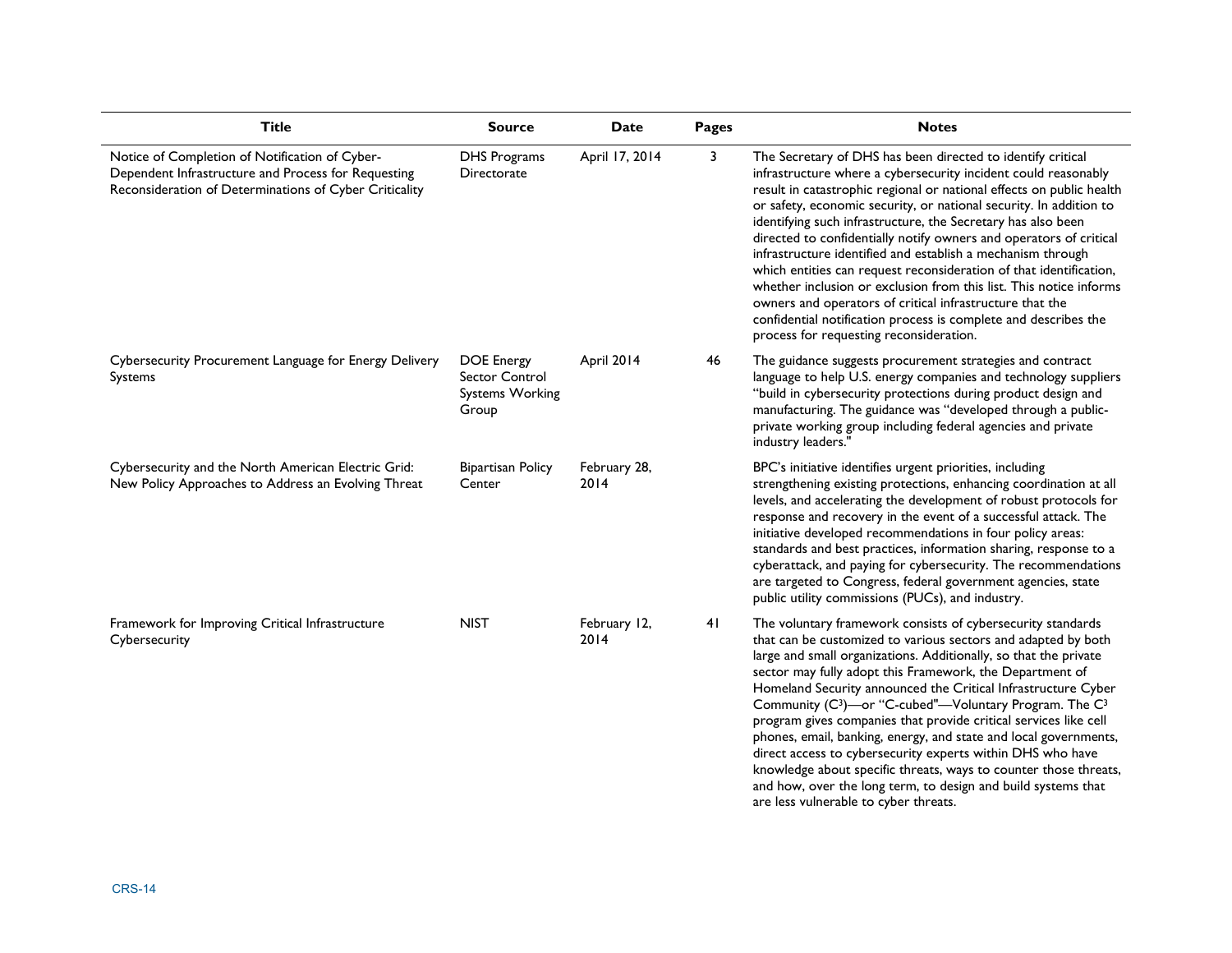| <b>Title</b>                                                                                                                                                                                            | <b>Source</b>                                                                                      | <b>Date</b>          | Pages | <b>Notes</b>                                                                                                                                                                                                                                                                                                                                                                                                                                                                                                                                                                                                                                                                                                 |
|---------------------------------------------------------------------------------------------------------------------------------------------------------------------------------------------------------|----------------------------------------------------------------------------------------------------|----------------------|-------|--------------------------------------------------------------------------------------------------------------------------------------------------------------------------------------------------------------------------------------------------------------------------------------------------------------------------------------------------------------------------------------------------------------------------------------------------------------------------------------------------------------------------------------------------------------------------------------------------------------------------------------------------------------------------------------------------------------|
| ITI Recommendations to the Department of Homeland<br>Security Regarding its Work Developing a Voluntary<br>Program Under Executive Ordcer 163636, "Improving<br>Critical Infrastructure Cybersecurity." | Information<br>Technology<br><b>Industry Council</b>                                               | February II,<br>2014 | 3     | ITI released a set of recommendations eying further<br>improvement of the framework, changes that call for DHS to<br>"de-emphasize the current focus on incentives." Partly, ITI<br>recognizes the cyber order can produce change even in an<br>environment in which fiscal constraints and congressional<br>inaction stall carrots for adoption-but a bigger biz argument,<br>made in its report yesterday, is that ITI and others do not want<br>incentives if they come at the cost of "compliance-based<br>programs."                                                                                                                                                                                    |
| The Federal Government's Track Record on<br>Cybersecurity and Critical Infrastructure                                                                                                                   | Sen. Homeland<br>Security and<br>Governmental<br><b>Affairs</b><br>Committee<br>(Minority Staff)   | February 4,<br>2014  | 19    | Since 2006, the federal government has spent at least \$65 billion<br>on securing its computers and networks, according to an<br>estimate by the Congressional Research Service (CRS). The<br>National Institute of Standards and Technology (NIST), the<br>government's official body for setting cybersecurity standards,<br>has produced thousands of pages of precise guidance on every<br>significant aspect of IT security. And yet agencies-even agencies<br>with responsibilities for critical infrastructure, or vast<br>repositories of sensitive data-continue to leave themselves<br>vulnerable, often by failing to take the most basic steps toward<br>securing their systems and information. |
| NIPP 2013: Partnering for Critical Infrastructure Security<br>and Resilience                                                                                                                            | Department of<br>Homeland<br>Security                                                              | 2013                 | 57    | NIPP 2013 meets the requirements of Presidential Policy<br>Directive-21: Critical Infrastructure Security and Resilience,<br>signed in February 2013. The Plan was developed through a<br>collaborative process involving stakeholders from all 16 critical<br>infrastructure sectors, all 50 states, and from all levels of<br>government and industry. It provides a clear call to action to<br>leverage partnerships, innovate for risk management, and focus<br>on outcomes.                                                                                                                                                                                                                             |
| World Federation of Exchanges (WFE) Launches Global<br><b>Cyber Security Committee</b>                                                                                                                  | World<br>Federation of<br><b>Exchanges</b>                                                         | December 12,<br>2013 | N/A   | The WFE announced the launch of the exchange industry's first<br>cybersecurity committee with a mission to aid in the protection<br>of the global capital markets. The working group will bring<br>together representation from a number of exchanges and<br>clearinghouses across the globe, to collaborate on best practices<br>in global security.                                                                                                                                                                                                                                                                                                                                                        |
| The Critical Infrastructure Gap: U.S. Port Facilities and<br><b>Cyber Vulnerabilities</b>                                                                                                               | <b>Brookings</b><br>Institution/<br>Center for 21st<br><b>Century Security</b><br>and Intelligence | July 2013            | 50    | The study argues that the level of cybersecurity awareness and<br>culture in U.S. port facilities is relatively low and that a<br>cyberattack at a major U.S. port would quickly cause significant<br>damage to the economy.                                                                                                                                                                                                                                                                                                                                                                                                                                                                                 |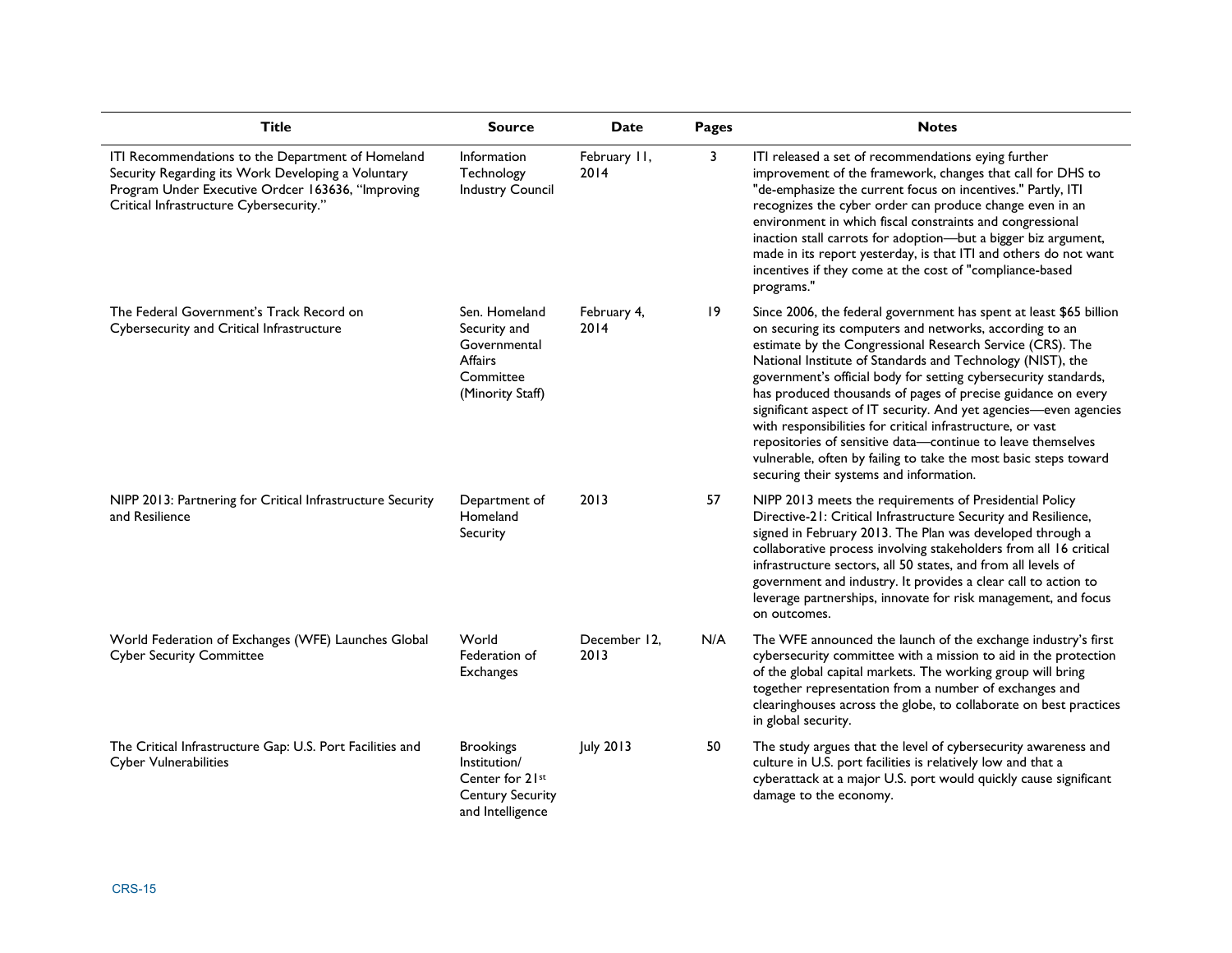| <b>Title</b>                                                                                                               | <b>Source</b>                                                                     | <b>Date</b>    | Pages        | <b>Notes</b>                                                                                                                                                                                                                                                                                                                                                                                                                                                                                                                                        |
|----------------------------------------------------------------------------------------------------------------------------|-----------------------------------------------------------------------------------|----------------|--------------|-----------------------------------------------------------------------------------------------------------------------------------------------------------------------------------------------------------------------------------------------------------------------------------------------------------------------------------------------------------------------------------------------------------------------------------------------------------------------------------------------------------------------------------------------------|
| FFIEC Forms Cybersecurity and Critical Infrastructure<br><b>Working Group</b>                                              | <b>Federal Financial</b><br><b>Institutions</b><br>Examination<br>Council (FFIEC) | June 6, 2013   | $\mathbf{2}$ | FFIEC formed a working group to further promote coordination<br>across the federal and state banking regulatory agencies on<br>critical infrastructure and cybersecurity issues.                                                                                                                                                                                                                                                                                                                                                                    |
| Electric Grid Vulnerability: Industry Responses Reveal<br><b>Security Gaps</b>                                             | Rep. Edward<br>Markey and Rep.<br>Henry Waxman                                    | May 21, 2013   | 35           | The report found that less than a quarter of investor-owned<br>utilities and less than half of municipal and cooperation-owned<br>utilities followed through with voluntary standards issued by the<br>Federal Energy Regulatory Commission after the Stuxnet worm<br>struck in 2010.                                                                                                                                                                                                                                                               |
| Initial Analysis of Cybersecurity Framework RFI<br>Responses                                                               | <b>NIST</b>                                                                       | May 20, 2013   | 33           | Comments on the challenges of protecting the nation's critical<br>infrastructure have identified a handful of issues for the more<br>than 200 people and organizations who responded to a formal<br>request for information. NIST has released an initial analysis of<br>243 responses to the Feb. 26 RFI. The analysis will form the<br>basis for an upcoming workshop at Carnegie Mellon University<br>in Pittsburgh as NIST moves forward on creating a cybersecurity<br>framework for essential energy, utility, and communications<br>systems. |
| Joint Working Group on Improving Cybersecurity and<br>Resilience Through Acquisition, Notice of Request for<br>Information | <b>General Services</b><br>Administration                                         | May 13, 2013   | 3            | Among other things, PPD-21 requires the General Services<br>Administration, in consultation with DOD and DHS, to jointly<br>provide and support government-wide contracts for critical<br>infrastructure systems and ensure that such contracts include<br>audit rights for the security and resilience of critical<br>infrastructure.                                                                                                                                                                                                              |
| 2013 Annual Report                                                                                                         | <b>Financial Stability</b><br>Oversight<br>Council (FSOC)                         | April 25, 2013 | 195          | Under the Dodd-Frank Act, the Council must report annually to<br>Congress on a range of issues, including significant financial<br>market and regulatory developments, and potential emerging<br>threats to the financial stability of the United States. The<br>Council's recommendations address heightened risk<br>management and supervisory attention to operational risks,<br>including cybersecurity and infrastructure.                                                                                                                     |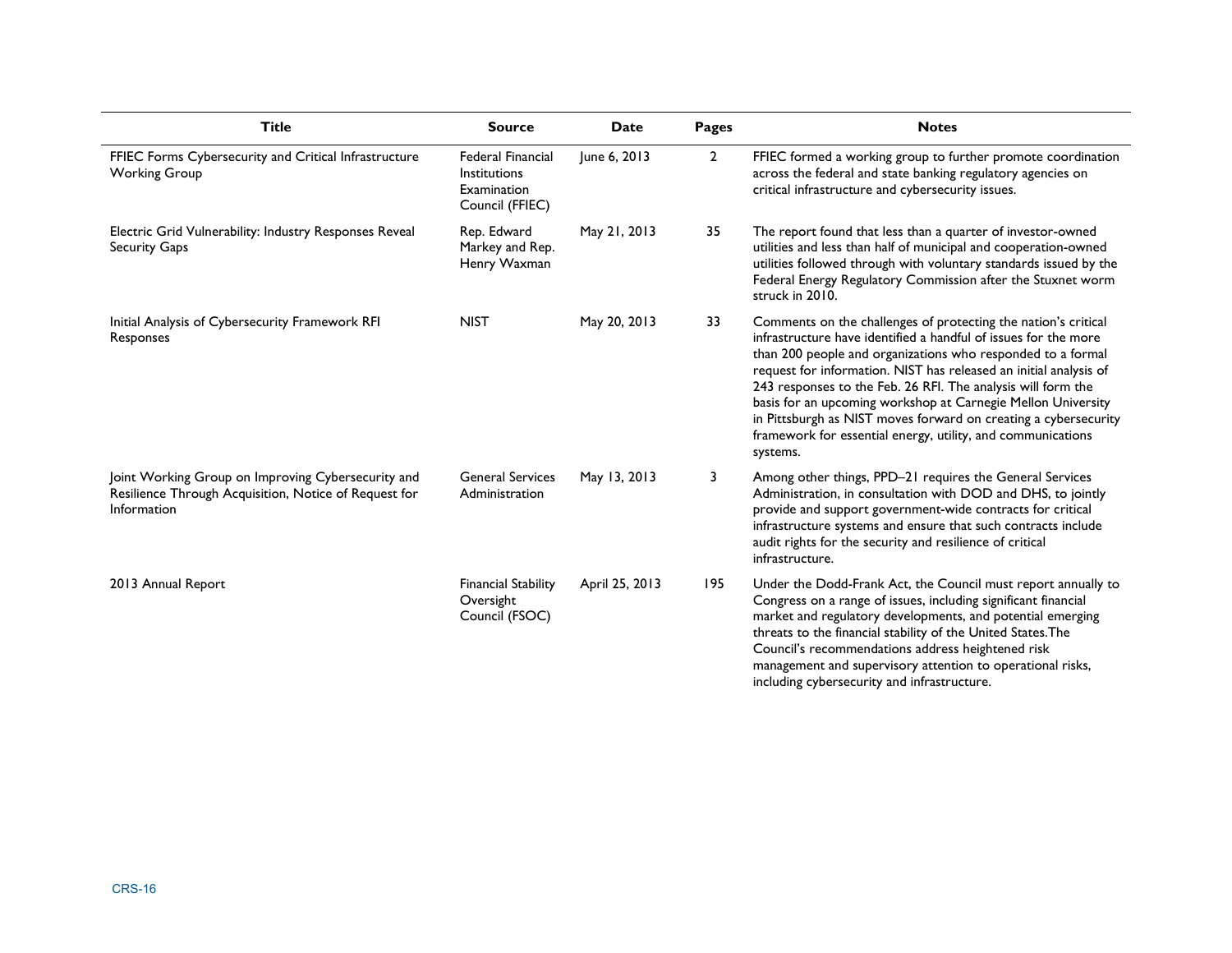| <b>Title</b>                                                                                          | <b>Source</b>                                                                                               | <b>Date</b>    | <b>Pages</b> | <b>Notes</b>                                                                                                                                                                                                                                                                                                                                                                                                                                                                                                                                                                                                                                                                                                                                                                                                                                                                                                                                                                                                                                                                                                                                  |
|-------------------------------------------------------------------------------------------------------|-------------------------------------------------------------------------------------------------------------|----------------|--------------|-----------------------------------------------------------------------------------------------------------------------------------------------------------------------------------------------------------------------------------------------------------------------------------------------------------------------------------------------------------------------------------------------------------------------------------------------------------------------------------------------------------------------------------------------------------------------------------------------------------------------------------------------------------------------------------------------------------------------------------------------------------------------------------------------------------------------------------------------------------------------------------------------------------------------------------------------------------------------------------------------------------------------------------------------------------------------------------------------------------------------------------------------|
| Version 5 Critical Infrastructure Protection Reliability<br>Standards (Notice of Proposed Rulemaking) | <b>Federal Energy</b><br>Regulatory<br>Commission                                                           | April 24, 2013 | 8            | FERC proposes to approve the Version 5 Critical Infrastructure<br>Protection Reliability Standards, CIP-002-5 through CIP-011-1,<br>submitted by the North American Electric Reliability<br>Corporation, the commission-certified Electric Reliability<br>Organization. The proposed Reliability Standards, which pertain<br>to the cybersecurity of the bulk electric system, represent an<br>improvement over the current commission-approved CIP<br>Reliability Standards as they adopt new cybersecurity controls<br>and extend the scope of the systems that are protected by the<br>CIP Reliability Standards.                                                                                                                                                                                                                                                                                                                                                                                                                                                                                                                          |
| <b>Wireless Cybersecurity</b>                                                                         | Syracuse<br><b>University New</b><br>York, Dept. of<br>Electrical<br>Engineering and<br>Computer<br>Science | April 2013     | 167          | This project dealt with various threats in wireless networks,<br>including: eavesdropping in a broadcast channel, non-cooperative<br>eavesdropping in a single-source single-sink planar network, and<br>primary user emulation attack in a cognitive radio network. The<br>major contributions were: detailed analysis of performance<br>trade-off in the presence of the eavesdropping threat; a<br>combined encoding and routing approach that provides provable<br>security against non-cooperating eavesdropping; and a physical<br>layer approach to counter the primary emulation attack. The<br>research results under this effort significantly advanced our<br>understanding on some of the fundamental trade-offs among<br>various performance metrics in a wireless system. Practically<br>feasible wireless security measures were also obtained that<br>could lead to more assured operations in which secured<br>wireless networks play an indispensable role. This project led to<br>one PhD dissertation, one pending patent application, two<br>archival journal papers and a number of peer-reviewed<br>conference papers. |
| Incentives To Adopt Improved Cybersecurity Practices                                                  | NIST and the<br>National<br>Telecommunica-<br>tions and<br>Information<br>Administration                    | March 28, 2013 | N/A          | The Department of Commerce (DOC) is investigating ways to<br>incentivize companies and organizations to improve their<br>cybersecurity. To better understand what stakeholders-such as<br>companies, trade associations, academics and others-believe<br>would best serve as incentives, the department has released a<br>series of questions to gather public comments in a Notice of<br>Inquiry.                                                                                                                                                                                                                                                                                                                                                                                                                                                                                                                                                                                                                                                                                                                                            |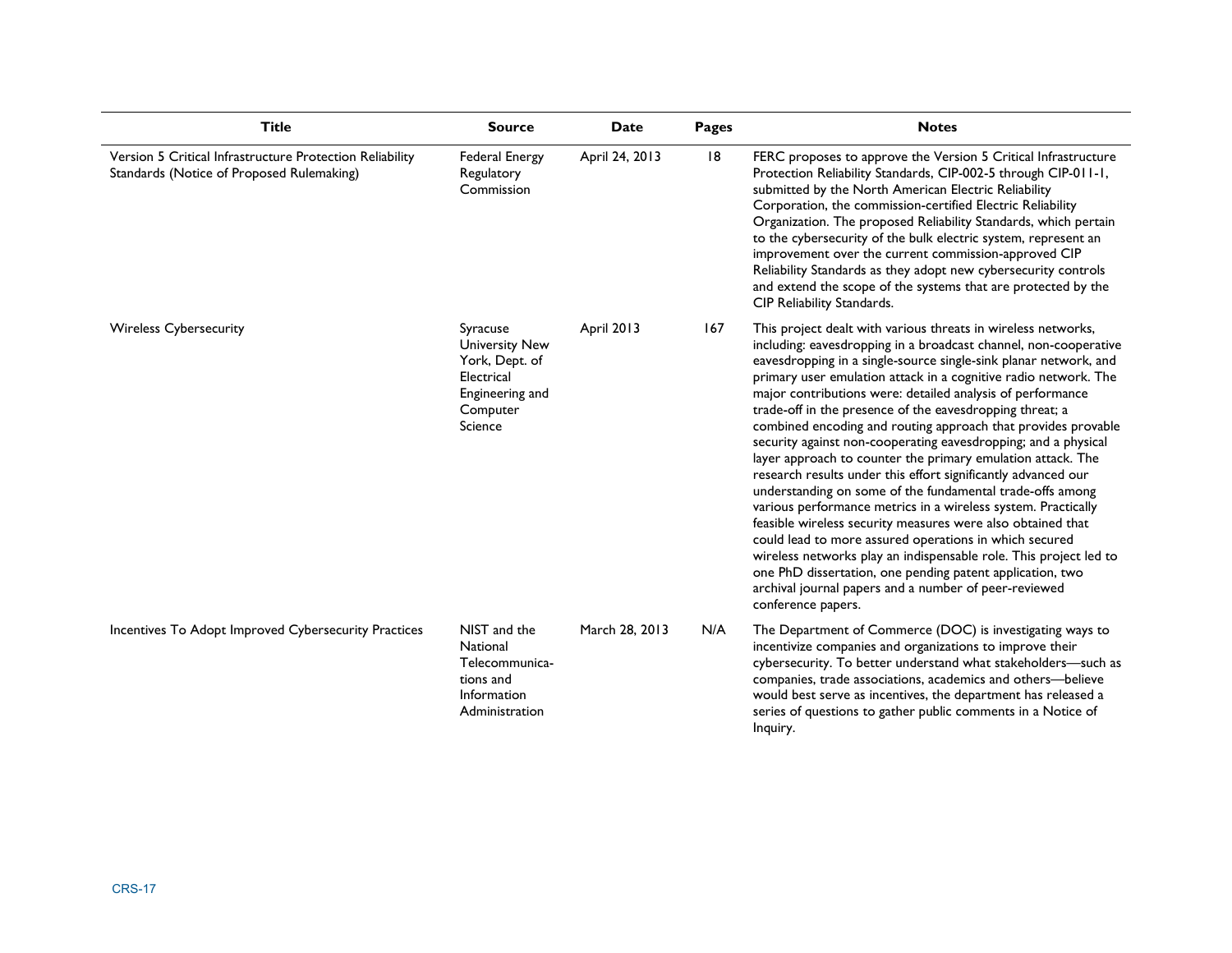| <b>Title</b>                                                                      | <b>Source</b>                                                 | <b>Date</b>           | Pages       | <b>Notes</b>                                                                                                                                                                                                                                                                                                                                                                                                                                                                                                                                                                                                                                                                                                                         |
|-----------------------------------------------------------------------------------|---------------------------------------------------------------|-----------------------|-------------|--------------------------------------------------------------------------------------------------------------------------------------------------------------------------------------------------------------------------------------------------------------------------------------------------------------------------------------------------------------------------------------------------------------------------------------------------------------------------------------------------------------------------------------------------------------------------------------------------------------------------------------------------------------------------------------------------------------------------------------|
| Cybersecurity: The Nation's Greatest Threat to Critical<br>Infrastructure         | U.S. Army War<br>College                                      | March 2013            | 38          | This paper provides a background of what constitutes national<br>critical infrastructure and Critical Infrastructure Protection<br>(CIP); discusses the immense vulnerabilities, threats, and risks<br>associated in the protection of critical infrastructure; and<br>outlines governance and responsibilities of protecting vulnerable<br>infrastructure. The paper makes recommendations for federal<br>responsibilities and legislation to direct nation critical<br>infrastructure efforts to ensure national security, public safety,<br>and economic stability.                                                                                                                                                               |
| SCADA and Process Control Security Survey                                         | <b>SANS Institute</b>                                         | February I,<br>2013   | $ 9\rangle$ | SANS Institute surveyed professionals who work with SCADA<br>and process control systems. Of the nearly 700 respondents,<br>70% said they consider their SCADA systems to be at high or<br>severe risk; one-third of them suspect that they have been<br>already been infiltrated.                                                                                                                                                                                                                                                                                                                                                                                                                                                   |
| Follow-up Audit of the Department's Cyber Security<br>Incident Management Program | U.S. Department<br>of Energy<br>Inspector<br>General's Office | December 2012         | 25          | In 2008, the Department's Cyber Security Incident Management<br>Program (DOE/IG-0787, January 2008) reported the department<br>and National Nuclear Security Administration (NNSA)<br>established and maintained a number of independent, at least<br>partially duplicative, cybersecurity incident management<br>capabilities. Several issues were identified that limited the<br>efficiency and effectiveness of the department's cybersecurity<br>incident management program and adversely affected the ability<br>of law enforcement to investigate incidents. In response to the<br>finding, management concurred with the recommendations and<br>indicated that it had initiated actions to address the issues<br>identified. |
| Terrorism and the Electric Power Delivery System                                  | National<br>Academies of<br>Science                           | November 2012         | 146         | Focuses on measures that could make the electric power<br>delivery system less vulnerable to attacks, restore power faster<br>after an attack, and make critical services less vulnerable when<br>the delivery of conventional electric power has been disrupted.                                                                                                                                                                                                                                                                                                                                                                                                                                                                    |
| New FERC Office to Focus on Cyber Security                                        | U.S. Department<br>of Energy                                  | September 20,<br>2012 | N/A         | The Federal Energy Regulatory Commission (FERC) announced<br>the creation of the agency's new Office of Energy Infrastructure<br>Security, which will work to reduce threats to the electric grid<br>and other energy facilities. The goal is for the office to help<br>FERC, and other agencies and private companies, better identify<br>potential dangers and solutions.                                                                                                                                                                                                                                                                                                                                                          |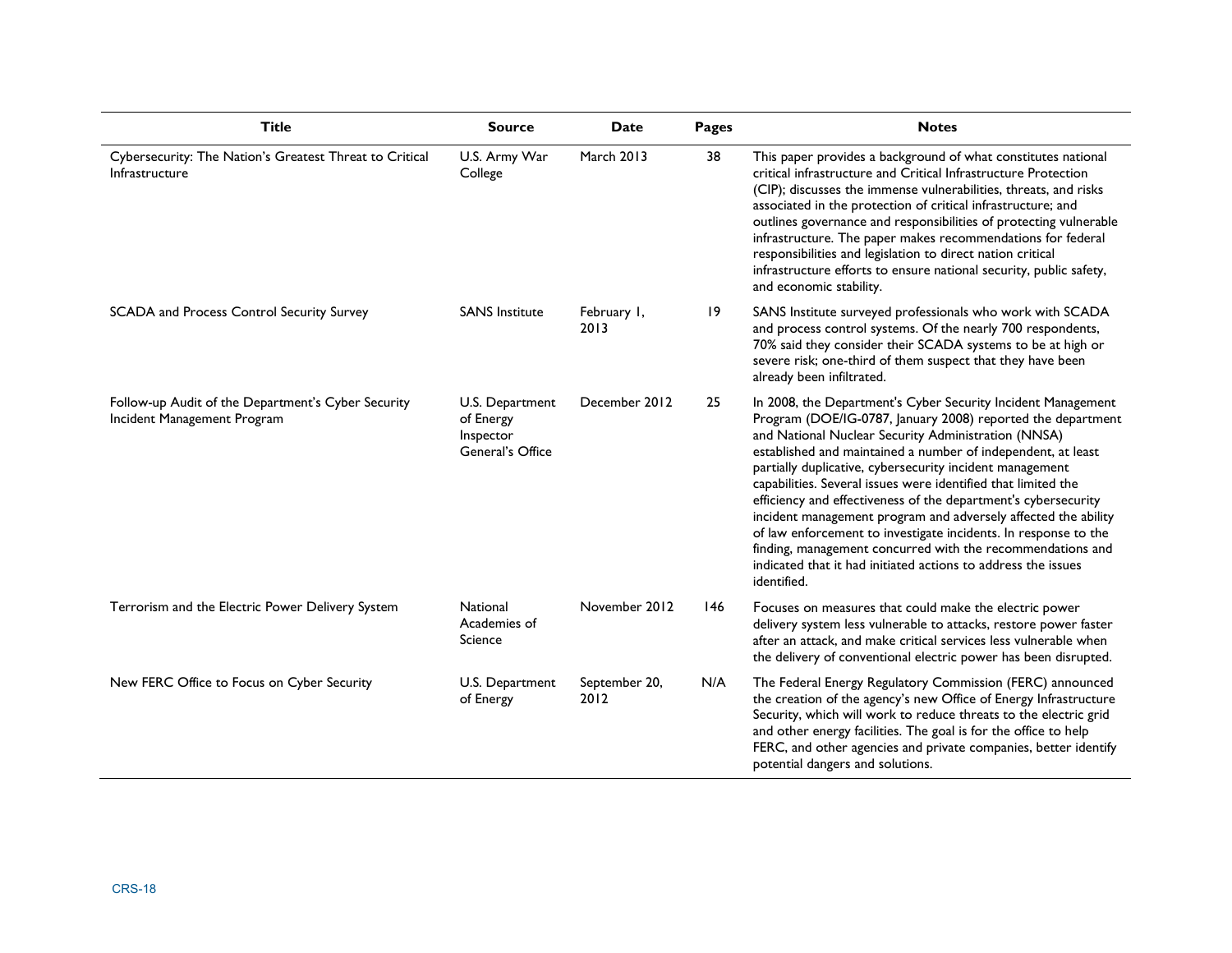| <b>Title</b>                                                                                                   | <b>Source</b>                                                                                            | <b>Date</b>    | Pages | <b>Notes</b>                                                                                                                                                                                                                                                                                                                                                                                                                                                                                                                                            |
|----------------------------------------------------------------------------------------------------------------|----------------------------------------------------------------------------------------------------------|----------------|-------|---------------------------------------------------------------------------------------------------------------------------------------------------------------------------------------------------------------------------------------------------------------------------------------------------------------------------------------------------------------------------------------------------------------------------------------------------------------------------------------------------------------------------------------------------------|
| Canvassing the Targeting of Energy Infrastructure: The<br>Energy Infrastructure Attack Database                | Journal of Energy<br>Security                                                                            | August 7, 2012 | 8     | The Energy Infrastructure Attack Database (EIAD) is a non-<br>commercial dataset that structures information on reported<br>(criminal and political) attacks to energy infrastructure (EI)<br>(worldwide) since 1980, by non-state actors. In building this<br>resource, the objective was to develop a product that could be<br>broadly accessible and also connect to existing available<br>resources.                                                                                                                                                |
| <b>Smart-Grid Security</b>                                                                                     | Center for<br>Infrastructure<br>Protection and<br>Homeland<br>Security, George<br>Mason School of<br>Law | August 2012    | 26    | Highlights the significance of and the challenges with securing the<br>smart grid.                                                                                                                                                                                                                                                                                                                                                                                                                                                                      |
| Cybersecurity: Challenges in Securing the Electricity Grid                                                     | GAO                                                                                                      | July 17, 2012  | 25    | In a prior report, GAO made recommendations related to<br>electricity grid modernization efforts, including developing an<br>approach to monitor compliance with voluntary standards.<br>These recommendations have not yet been implemented.                                                                                                                                                                                                                                                                                                           |
| Energy Department Develops Tool with Industry to Help<br>Utilities Strengthen Their Cybersecurity Capabilities | U.S. Department<br>of Energy                                                                             | June 28, 2012  | N/A   | The Cybersecurity Self-Evaluation Tool uses best practices that<br>were developed for the Electricity Subsector Cybersecurity<br>Capability Maturity Model Initiative, which involved a series of<br>workshops with the private sector to draft a maturity model<br>that can be used throughout the electric sector to better<br>protect the grid.                                                                                                                                                                                                      |
| ICS-CERT Incident Response Summary Report, 2009-<br>2011                                                       | U.S. Industrial<br>Control System<br><b>Cyber Emergency</b><br>Response Team<br>(ICS-CERT)               | May 9, 2012    | 17    | The number of reported cyberattacks on U.S. critical<br>infrastructure increased sharply-from 9 incidents in 2009 to<br>198 in 2011; water sector-specific incidents, when added to the<br>incidents that affected several sectors, accounted for more than<br>half of the incidents; in more than half of the most serious cases,<br>implementing best practices such as login limitation or properly<br>configured firewall, would have deterred the attack, reduced the<br>time it would have taken to detect an attack, and minimize its<br>impact. |
| Cybersecurity Risk Management Process (Electricity<br>Subsector)                                               | Department of<br>Energy, Office of<br>Electricity<br>Delivery &<br><b>Energy Reliability</b>             | May 2012       | 96    | The guideline describes a risk management process that is<br>targeted to the specific needs of electricity sector organizations.<br>The objective of the guideline is to build upon existing guidance<br>and requirements to develop a flexible risk management process<br>tuned to the diverse missions, equipment, and business needs of<br>the electric power industry.                                                                                                                                                                              |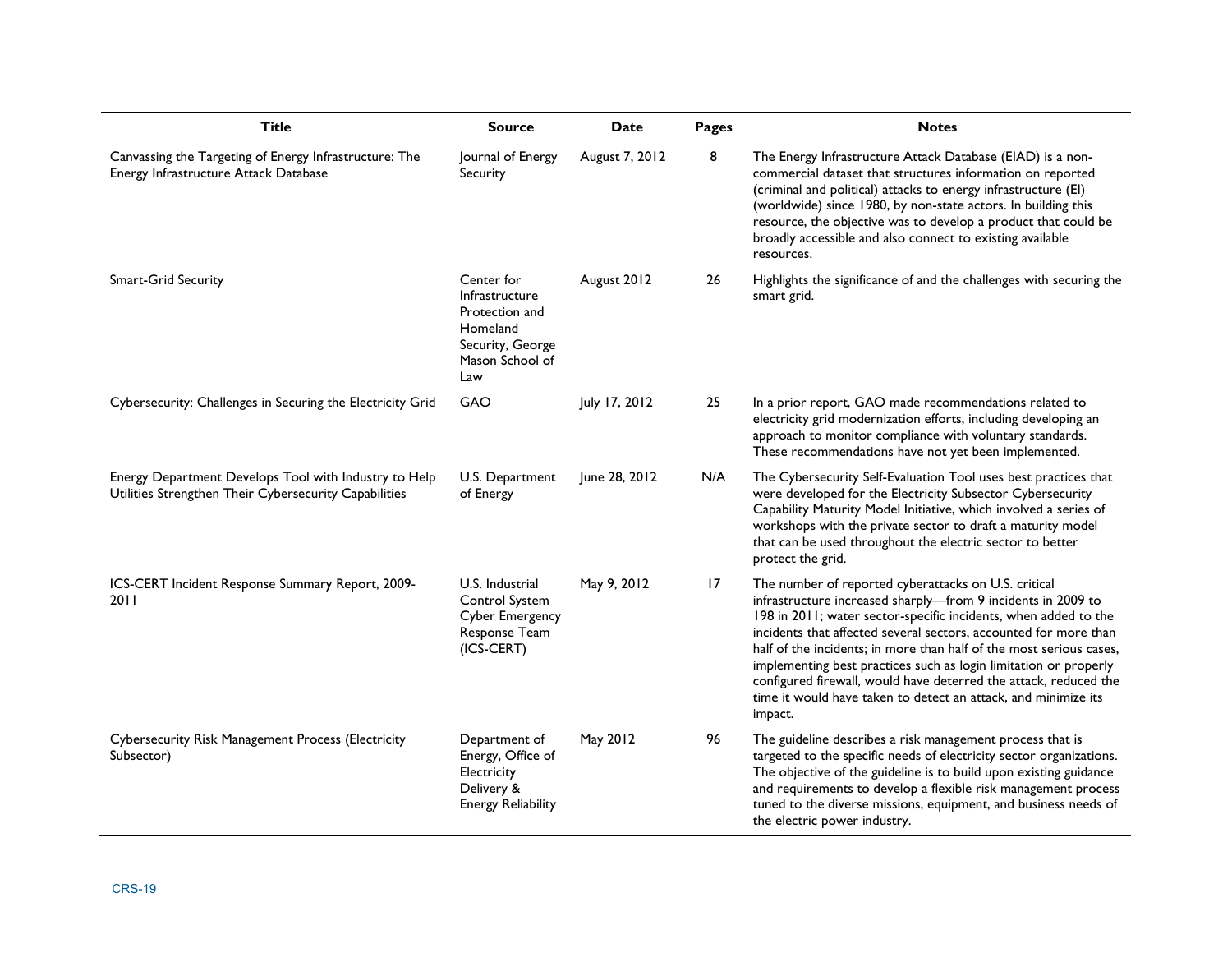| <b>Title</b>                                                                                                           | <b>Source</b>                                                              | Date                | <b>Pages</b> | <b>Notes</b>                                                                                                                                                                                                                                                                                                                                                                                                                                                                                       |
|------------------------------------------------------------------------------------------------------------------------|----------------------------------------------------------------------------|---------------------|--------------|----------------------------------------------------------------------------------------------------------------------------------------------------------------------------------------------------------------------------------------------------------------------------------------------------------------------------------------------------------------------------------------------------------------------------------------------------------------------------------------------------|
| ICT Applications for the Smart Grid: Opportunities and<br>Policy Implications                                          | Organization for<br>Economic Co-<br>operation and<br>Development<br>(OECD) | January 10, 2012    | 44           | This report discusses "smart" applications of information and<br>communication technologies (ICTs) for more sustainable energy<br>production, management and consumption. The report outlines<br>policy implications for government ministries dealing with<br>telecommunications regulation, ICT sector and innovation<br>promotion, and consumer and competition issues.                                                                                                                         |
| The Department's Management of the Smart Grid<br>Investment Grant Program                                              | Department of<br>Energy (DOE)<br>Inspector<br>General                      | January 20, 2012    | 21           | According to the Inspector General, DOE's rush to award<br>stimulus grants for projects under the next generation of the<br>power grid, known as the Smart grid, resulted in some firms<br>receiving funds without submitting complete plans for how to<br>safeguard the grid from cyberattacks.                                                                                                                                                                                                   |
| Critical Infrastructure Protection: Cybersecurity<br>Guidance Is Available, but More Can Be Done to<br>Promote Its Use | Government<br>Accountability<br>Office (GAO)                               | December 9.<br>2011 | 77           | According to GAO, given the plethora of guidance available,<br>individual entities within the sectors may be challenged in<br>identifying the guidance that is most applicable and effective in<br>improving their security posture. Improved knowledge of the<br>available guidance could help both federal and private-sector<br>decision makers better coordinate their efforts to protect<br>critical cyber-reliant assets.                                                                    |
| The Future of the Electric Grid                                                                                        | Massachusetts<br>Institute of<br>Technology (MIT)                          | December 5.<br>2011 | 39           | Chapter I provides an overview of the status of the grid, the<br>challenges and opportunities it will face, and major<br>recommendations. To facilitate selective reading, detailed<br>descriptions of the contents of each section in Chapters 2-9 are<br>provided in each chapter's introduction, and recommendations<br>are collected and briefly discussed in each chapter's final section.<br>(See Chapter 9, Data Communications, Cybersecurity, and<br>Information Privacy, pages 208-234). |
| FCC's Plan for Ensuring the Security of<br><b>Telecommunications Networks</b>                                          | Federal<br>Communications<br>Commission<br>(FCC)                           | June 3, 2011        |              | FCC Chairman Genachowski's response to letter from Rep.<br>Anna Eshoo dated November 2, 2010, re: concerns about the<br>implications of foreign-controlled telecommunications<br>infrastructure companies providing equipment to the U.S.<br>market.                                                                                                                                                                                                                                               |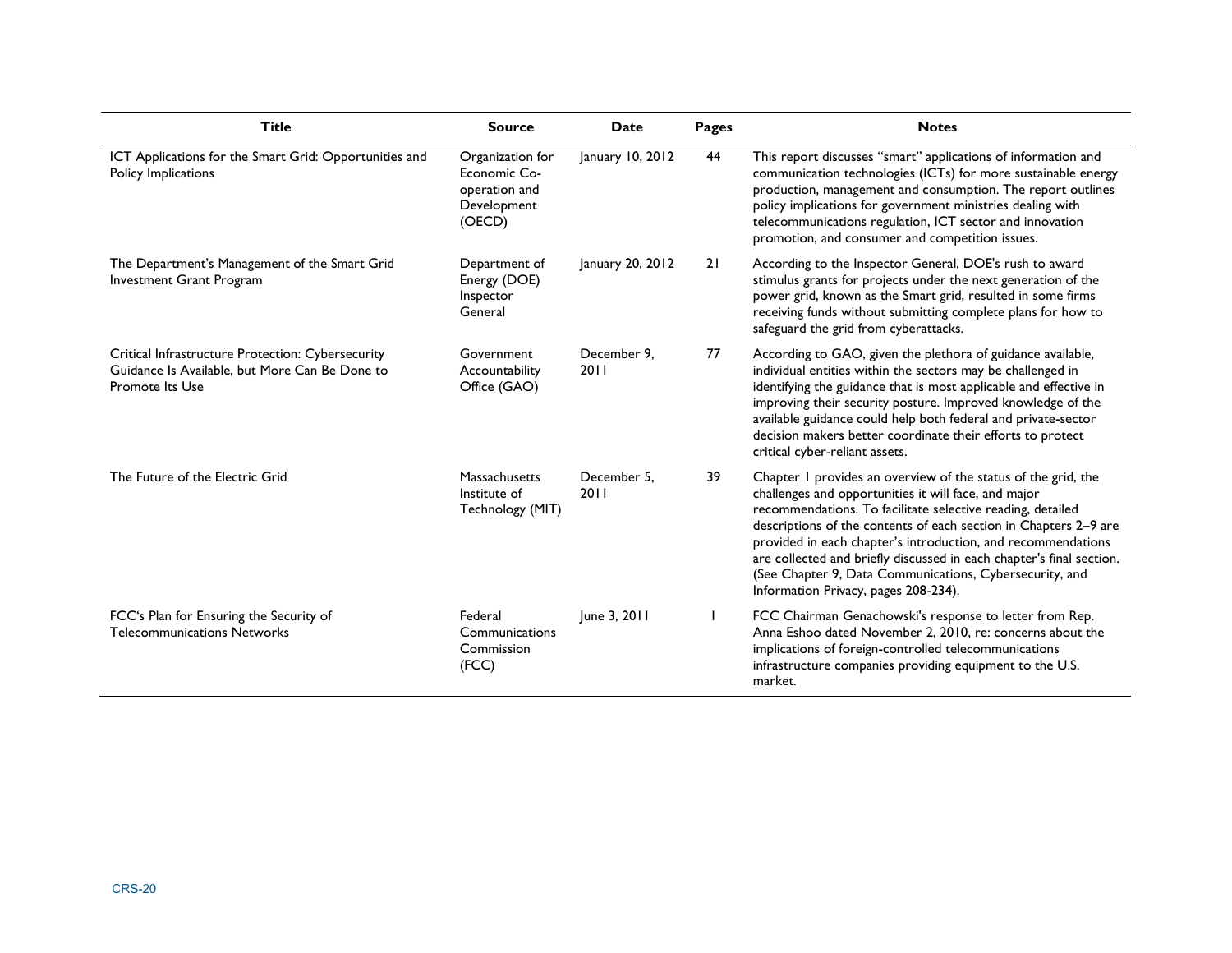| <b>Title</b>                                                                                                                           | <b>Source</b>                                                                | Date             | Pages | <b>Notes</b>                                                                                                                                                                                                                                                                                                                                                                                                                                                                                                                                                                                                                                                         |
|----------------------------------------------------------------------------------------------------------------------------------------|------------------------------------------------------------------------------|------------------|-------|----------------------------------------------------------------------------------------------------------------------------------------------------------------------------------------------------------------------------------------------------------------------------------------------------------------------------------------------------------------------------------------------------------------------------------------------------------------------------------------------------------------------------------------------------------------------------------------------------------------------------------------------------------------------|
| Cyber Infrastructure Protection                                                                                                        | U.S. Army War<br>College                                                     | May 9, 2011      | 324   | Part I deals with strategic and policy cybersecurity-related<br>issues and discusses the theory of cyberpower, Internet<br>survivability, large scale data breaches, and the role of<br>cyberpower in humanitarian assistance. Part 2 covers social and<br>legal aspects of cyber infrastructure protection and discusses the<br>attack dynamics of political and religiously motivated hackers.<br>Part 3 discusses the technical aspects of cyber infrastructure<br>protection, including the resilience of data centers, intrusion<br>detection, and a strong emphasis on Internet protocol (IP)<br>networks.                                                     |
| In the Dark: Crucial Industries Confront Cyberattacks                                                                                  | McAfee and<br>Center for<br>Strategic and<br>International<br>Studies (CSIS) | April 21, 2011   | 28    | The study reveals an increase in cyberattacks on critical<br>infrastructure such as power grids, oil, gas, and water; the study<br>also shows that that many of the world's critical infrastructures<br>lacked protection of their computer networks, and reveals the<br>cost and impact of cyberattacks.                                                                                                                                                                                                                                                                                                                                                            |
| Cybersecurity: Continued Attention Needed to Protect<br>Our Nation's Critical Infrastructure and Federal<br><b>Information Systems</b> | Government<br>Accountability<br>Office (GAO)                                 | March 16, 2011   | 17    | According to GAO, executive branch agencies have made<br>progress instituting several government-wide initiatives that are<br>aimed at bolstering aspects of federal cybersecurity, such as<br>reducing the number of federal access points to the Internet,<br>establishing security configurations for desktop computers, and<br>enhancing situational awareness of cyber events. Despite these<br>efforts, the federal government continues to face significant<br>challenges in protecting the nation's cyber-reliant critical<br>infrastructure and federal information systems.                                                                                |
| Federal Energy Regulatory Commission's Monitoring of<br>Power Grid Cyber Security                                                      | Department of<br>Energy Office of<br>Inspector<br>General                    | January 26, 2011 | 30    | NERC developed Critical Infrastructure Protection (CIP)<br>cybersecurity reliability standards which were approved by the<br>FERC in January 2008. Although the commission had taken steps<br>to ensure CIP cybersecurity standards were developed and<br>approved, NERC's testing revealed that such standards did not<br>always include controls commonly recommended for protecting<br>critical information systems. In addition, the CIP standards<br>implementation approach and schedule approved by the<br>commission were not adequate to ensure that systems-related<br>risks to the nation's power grid were mitigated or addressed in<br>a timely manner. |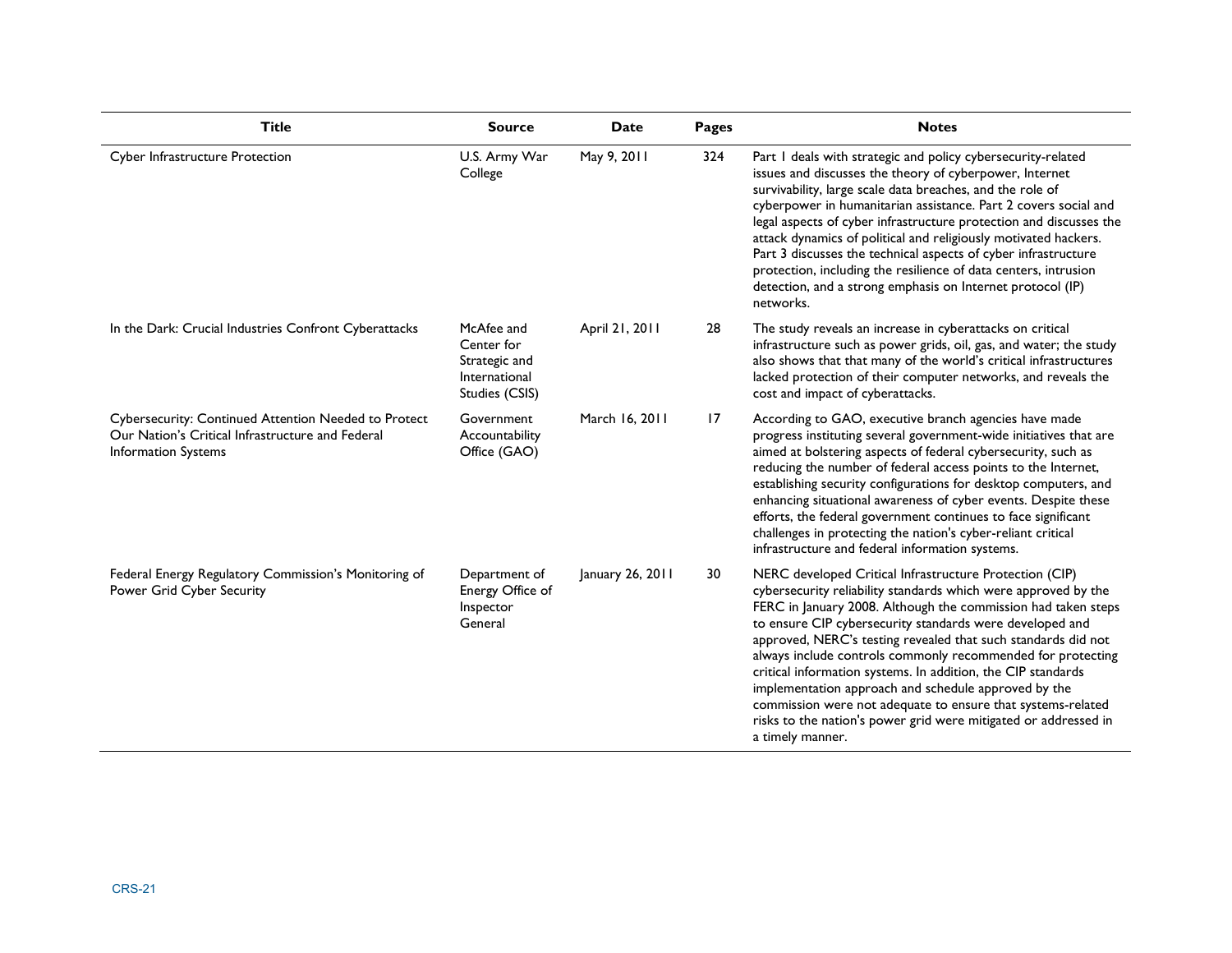| <b>Title</b>                                                                                                                     | <b>Source</b>                                                       | Date                 | <b>Pages</b> | <b>Notes</b>                                                                                                                                                                                                                                                                                                                                                                                                                                                                                                                                                                                                                                                              |
|----------------------------------------------------------------------------------------------------------------------------------|---------------------------------------------------------------------|----------------------|--------------|---------------------------------------------------------------------------------------------------------------------------------------------------------------------------------------------------------------------------------------------------------------------------------------------------------------------------------------------------------------------------------------------------------------------------------------------------------------------------------------------------------------------------------------------------------------------------------------------------------------------------------------------------------------------------|
| Electricity Grid Modernization: Progress Being Made on<br>Cybersecurity Guidelines, but Key Challenges Remain to<br>be Addressed | Government<br>Accountability<br>Office (GAO)                        | January 12, 2011     | 50           | "To reduce the risk that NIST's smart grid cybersecurity<br>guidelines will not be as effective as intended, the Secretary of<br>Commerce should direct the Director of NIST to finalize the<br>agency's plan for updating and maintaining the cybersecurity<br>guidelines, including ensuring it incorporates (1) missing key<br>elements identified in this report, and (2) specific milestones for<br>when efforts are to be completed. Also, as a part of finalizing the<br>plan, the Secretary of Commerce should direct the Director of<br>NIST to assess whether any cybersecurity challenges identified<br>in this report should be addressed in the guidelines." |
| Partnership for Cybersecurity Innovation                                                                                         | <b>White House</b><br>(Office of Science<br>& Technology<br>Policy) | December 6.<br>2010  | 4            | The Obama Administration released a Memorandum of<br>Understanding signed by DOC's NIST, DHS's Science and<br>Technology Directorate (DHS/S&T), and the Financial Services<br>Sector Coordinating Council (FSSCC). The goal of the<br>agreement is to speed up the commercialization of cybersecurity<br>research innovations that support the nation's critical<br>infrastructures.                                                                                                                                                                                                                                                                                      |
| <b>WIB Security Standard Released</b>                                                                                            | International<br><b>Instrument Users</b><br>Association<br>(WIB)    | November 10.<br>2010 |              | The Netherlands-based WIB, an international organization that<br>represents global manufacturers in the industrial automation<br>industry, announced the second version of the Process Control<br>Domain Security Requirements For Vendors document-the<br>first international standard that outlines a set of specific<br>requirements focusing on cybersecurity best practices for<br>suppliers of industrial automation and control systems.                                                                                                                                                                                                                           |
| Information Security Management System for Microsoft<br>Cloud Infrastructure                                                     | Microsoft                                                           | November 2010        | 15           | This study describes the standards Microsoft follows to address<br>current and evolving cloud security threats. It also depicts the<br>internal structures within Microsoft that handle cloud security<br>and risk management issues.                                                                                                                                                                                                                                                                                                                                                                                                                                     |
| NIST Finalizes Initial Set of Smart Grid Cyber Security<br>Guidelines                                                            | National Institute<br>of Standards and<br>Technology<br>(NIST)      | September 2,<br>2010 | N/A          | NIST released a three-volume set of recommendations relevant<br>to securing the Smart Grid. The guidelines address a variety of<br>topics, including high-level security requirements, a risk<br>assessment framework, an evaluation of privacy issues in<br>residences and recommendations for protecting the evolving<br>grid from attacks, malicious code, cascading errors, and other<br>threats.                                                                                                                                                                                                                                                                     |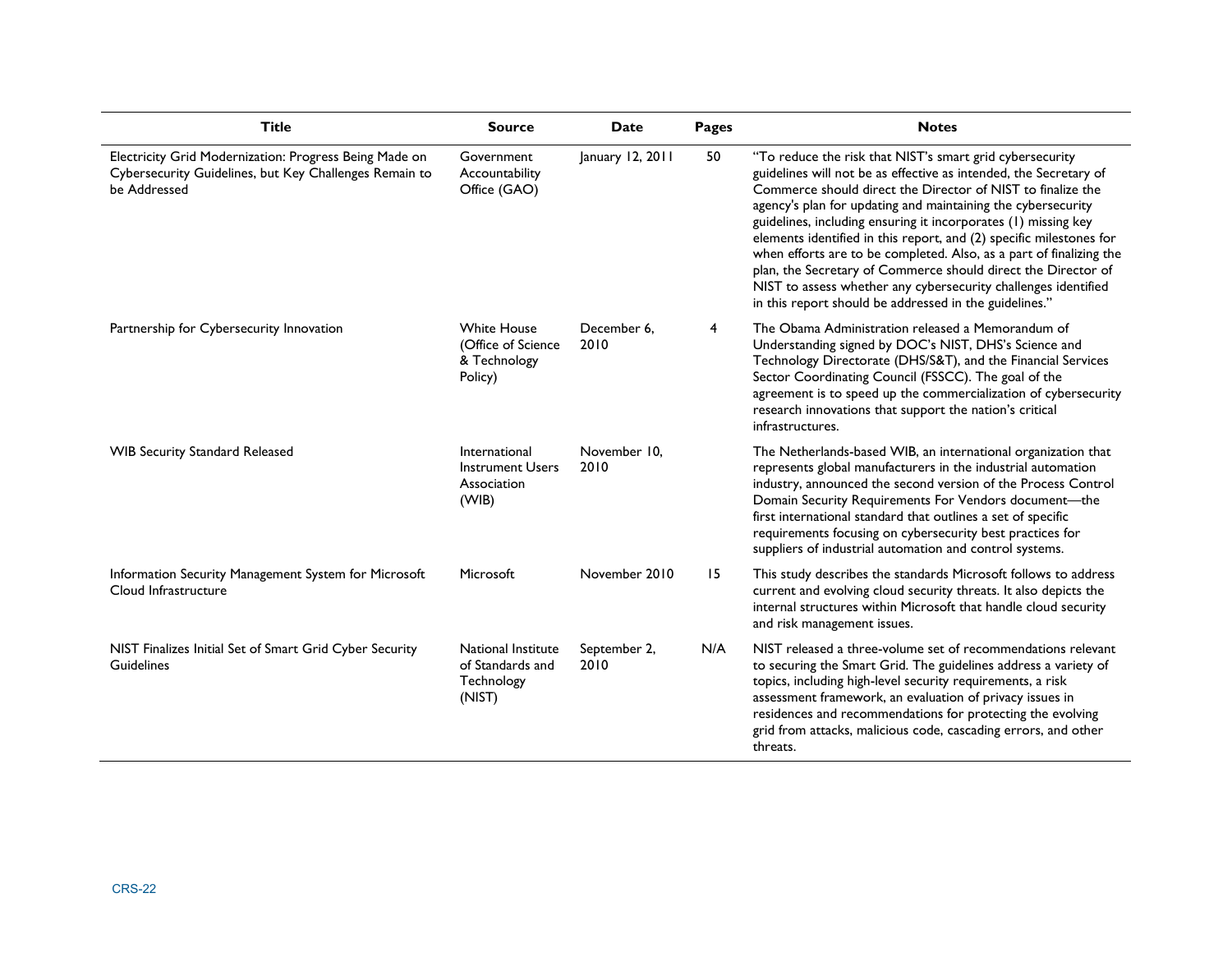| <b>Title</b>                                                                                                       | <b>Source</b>                                                   | <b>Date</b>    | Pages | <b>Notes</b>                                                                                                                                                                                                                                                                                                                                                                                                                                                                                                           |
|--------------------------------------------------------------------------------------------------------------------|-----------------------------------------------------------------|----------------|-------|------------------------------------------------------------------------------------------------------------------------------------------------------------------------------------------------------------------------------------------------------------------------------------------------------------------------------------------------------------------------------------------------------------------------------------------------------------------------------------------------------------------------|
| Critical Infrastructure Protection: Key Private and Public<br>Cyber Expectations Need to Be Consistently Addressed | Government<br>Accountability<br>Office (GAO)                    | July 15, 2010  | 38    | Private-sector stakeholders reported that they expect their<br>federal partners to provide usable, timely, and actionable cyber<br>threat information and alerts; access to sensitive or classified<br>information; a secure mechanism for sharing information;<br>security clearances; and a single centralized government<br>cybersecurity organization to coordinate government efforts.<br>However, according to private sector stakeholders, federal<br>partners are not consistently meeting these expectations. |
| The Future of Cloud Computing                                                                                      | Pew Research<br>Center's Internet<br>& American Life<br>Project | June 11, 2010  | 26    | Technology experts and stakeholders expect they will "live<br>mostly in the cloud" in 2020 and not on the desktop, working<br>mostly through cyberspace-based applications accessed through<br>networked devices.                                                                                                                                                                                                                                                                                                      |
| The Reliability of Global Undersea Communications Cable<br>Infrastructure (The ROGUCCI Report)                     | IEEE/EastWest<br>Institute                                      | May 26, 2010   | 186   | This study submits 12 major recommendations to private sector,<br>governments and other stakeholders-especially the financial<br>sector-for the purpose of improving the reliability, robustness,<br>resilience, and security of the world's undersea communications<br>cable infrastructure.                                                                                                                                                                                                                          |
| NSTB Assessments Summary Report: Common Industrial<br>Control System Cyber Security Weaknesses                     | Department of<br>Energy, Idaho<br>National<br>Laboratory        | May 2010       | 123   | Computer networks controlling the electric grid are plagued<br>with security holes that could allow intruders to redirect power<br>delivery and steal data. Many of the security vulnerabilities are<br>strikingly basic and fixable problems.                                                                                                                                                                                                                                                                         |
| Explore the reliability and resiliency of commercial<br>broadband communications networks                          | Federal<br>Communications<br>Commission<br>(FCC)                | April 21, 2010 | N/A   | The FCC launched an inquiry into the ability of existing<br>broadband networks to withstand significant damage or severe<br>overloads as a result of natural disasters, terrorist attacks,<br>pandemics or other major public emergencies, as recommended<br>in the National Broadband Plan.                                                                                                                                                                                                                           |
| Security Guidance for Critical Areas of Focus in Cloud<br>Computing V2.1                                           | <b>Cloud Security</b><br>Alliance                               | December 2009  | 76    | From the report, "Through our focus on the central issues of<br>cloud computing security, we have attempted to bring greater<br>clarity to an otherwise complicated landscape, which is often<br>filled with incomplete and oversimplified information. Our focus<br>serves to bring context and specificity to the cloud computing<br>security discussion: enabling us to go beyond gross<br>generalizations to deliver more insightful and targeted<br>recommendations."                                             |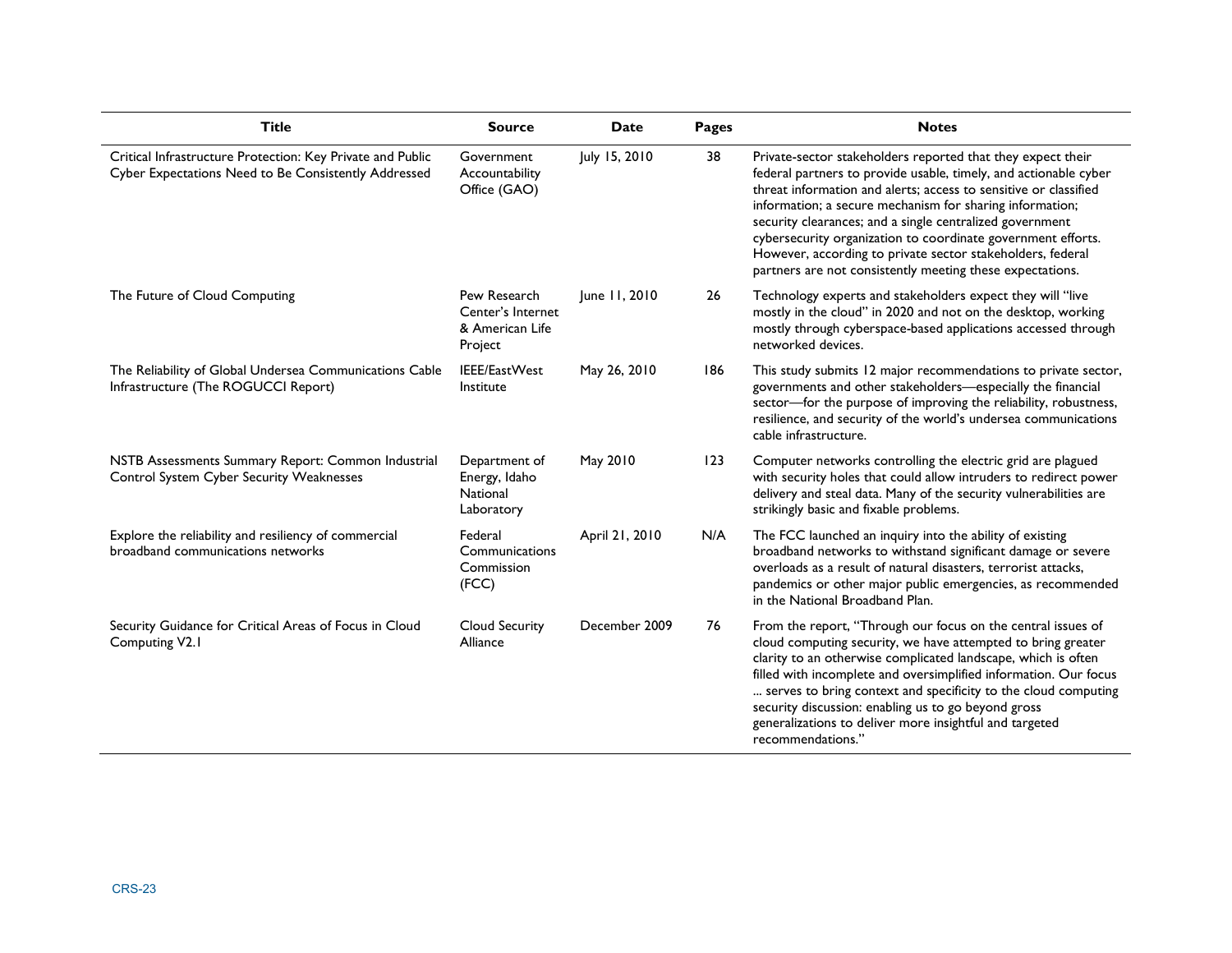| Title                                                | <b>Source</b>                                                                            | Date            | <b>Pages</b>    | <b>Notes</b>                                                                                                                                                                                                                                                                                                                                                           |
|------------------------------------------------------|------------------------------------------------------------------------------------------|-----------------|-----------------|------------------------------------------------------------------------------------------------------------------------------------------------------------------------------------------------------------------------------------------------------------------------------------------------------------------------------------------------------------------------|
| 21 Steps to Improve Cyber Security of SCADA Networks | U.S. Department<br>of Energy,<br>Infrastructure<br>Security and<br>Energy<br>Restoration | January 1, 2007 | $\overline{10}$ | The President's Critical Infrastructure Protection Board and the<br>Department of Energy have developed steps to help any<br>organization improve the security of its SCADA networks. The<br>steps are divided into two categories: specific actions to improve<br>implementation, and actions to establish essential underlying<br>management processes and policies. |

**Note:** Highlights compiled by CRS from the reports.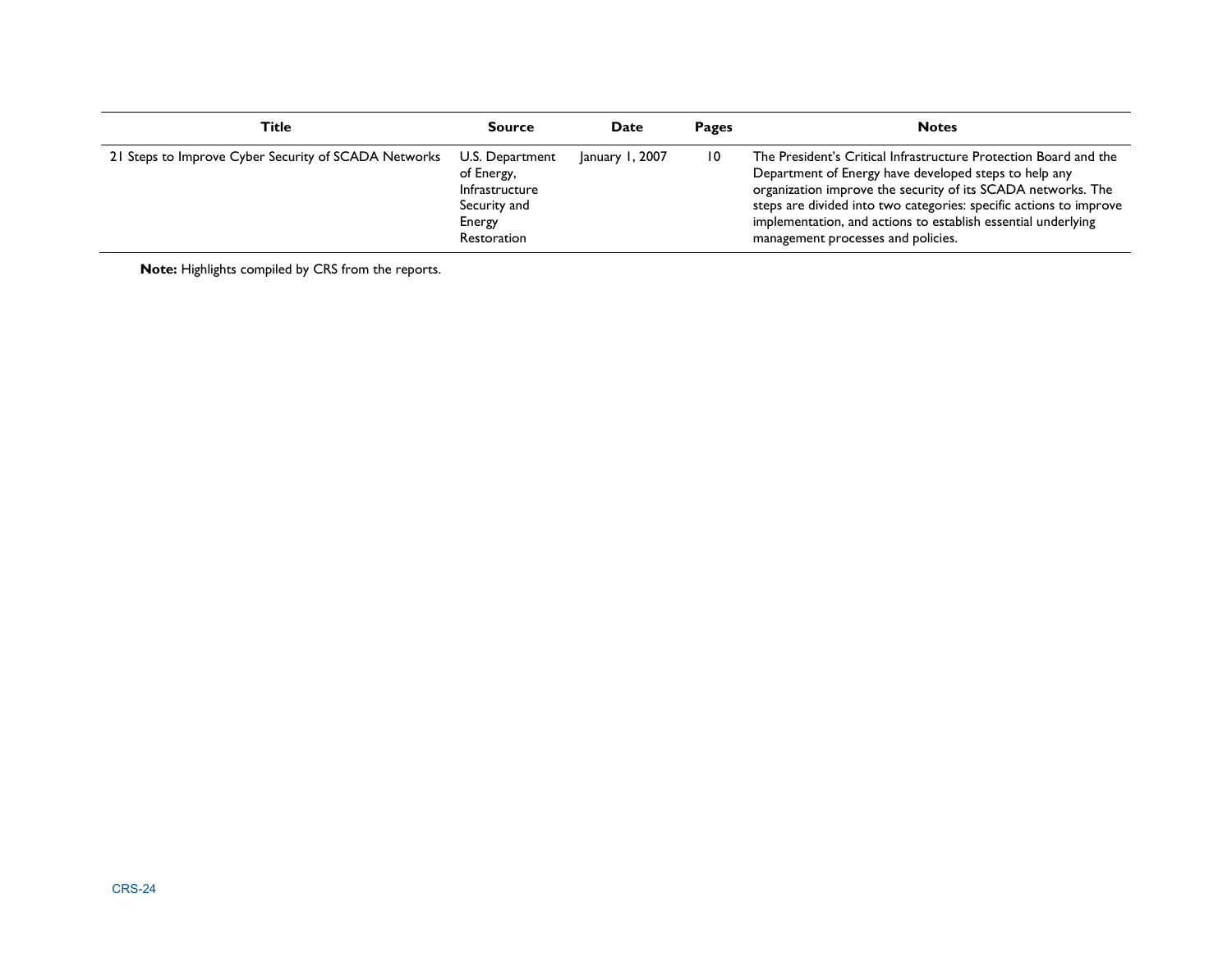### **CRS Reports and Other CRS Products: Cybercrime and National Security**

- CRS Report 97-1025, *Cybercrime: An Overview of the Federal Computer Fraud and Abuse Statute and Related Federal Criminal Laws*, by Charles Doyle
- CRS Report 94-166, *Extraterritorial Application of American Criminal Law*, by Charles Doyle
- CRS Report R42403, *Cybersecurity: Cyber Crime Protection Security Act (S. 2111, 112th Congress)—A Legal Analysis*, by Charles Doyle
- CRS Report 98-326, *Privacy: An Overview of Federal Statutes Governing Wiretapping and Electronic Eavesdropping*, by Gina Stevens and Charles Doyle
- CRS Report RL32706, *Spyware: Background and Policy Issues for Congress*, by Patricia Moloney Figliola
- CRS Report CRS Report R41975, *Illegal Internet Streaming of Copyrighted Content:*  Legislation in the  $II<sup>2</sup>th$  Congress, by Brian T. Yeh
- CRS Report R42112, *Online Copyright Infringement and Counterfeiting: Legislation in the 112th Congress*, by Brian T. Yeh
- CRS Report R40599, *Identity Theft: Trends and Issues*, by Kristin Finklea
- CRS Report R41927, *The Interplay of Borders, Turf, Cyberspace, and Jurisdiction: Issues Confronting U.S. Law Enforcement*, by Kristin Finklea
- CRS Report RL34651, *Protection of Children Online: Federal and State Laws Addressing Cyberstalking, Cyberharassment, and Cyberbullying*, by Alison M. Smith
- CRS Report R42547, *Cybercrime: Conceptual Issues for Congress and U.S. Law Enforcement*, by Kristin Finklea and Catherine A. Theohary
- CRS Report R43382, *Data Security and Credit Card Thefts: CRS Experts*, by Eric A. Fischer
- CRS Legal Sidebar WSLG399, Legal Barriers to an Expanded Role of the Military in Defending Against Domestic Cyberattacks, by Andrew Nolan
- CRS Legal Sidebar WSLG483, Obstacles to Private Sector Cyber Threat Information Sharing, by Edward C. Liu and Edward C. Liu
- CRS Legal Sidebar WSLG672, Online Banking Fraud: Liability for Unauthorized Payment from Business Checking Account, by M. Maureen Murphy
- CRS Legal Sidebar WSLG831, Federal Securities Laws and Recent Data Breaches, by Michael V. Seitzinger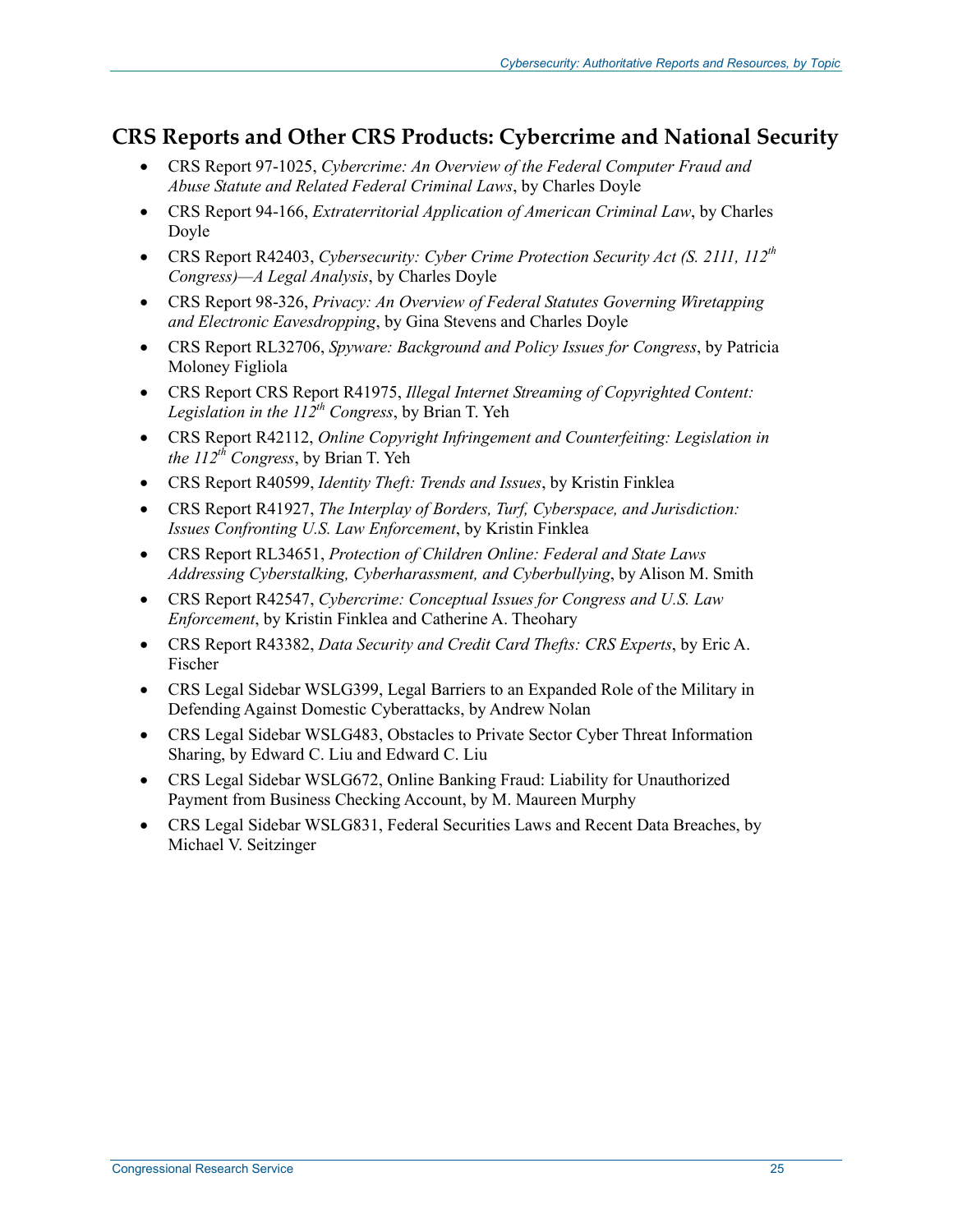| <b>Title</b>                                                        | Source                                                                                                                                                         | <b>Date</b>      | <b>Pages</b> | <b>Notes</b>                                                                                                                                                                                                                                                                                                                                                                                                                                                                                                                                                                                                                                                                                                  |
|---------------------------------------------------------------------|----------------------------------------------------------------------------------------------------------------------------------------------------------------|------------------|--------------|---------------------------------------------------------------------------------------------------------------------------------------------------------------------------------------------------------------------------------------------------------------------------------------------------------------------------------------------------------------------------------------------------------------------------------------------------------------------------------------------------------------------------------------------------------------------------------------------------------------------------------------------------------------------------------------------------------------|
| ThreatWatch                                                         | <b>NextGov</b>                                                                                                                                                 | Ongoing          | N/A          | ThreatWatch is a snapshot of the data breaches hitting<br>organizations and individuals, globally, on a daily basis. It is not an<br>authoritative list, since many compromises are never reported or<br>even discovered. The information is based on accounts published<br>by outside news organizations and researchers.                                                                                                                                                                                                                                                                                                                                                                                    |
| Criminal Underground Economy Series                                 | <b>Trend Micro</b>                                                                                                                                             | Ongoing          | N/A          | A review of various cybercrime markets around the world.                                                                                                                                                                                                                                                                                                                                                                                                                                                                                                                                                                                                                                                      |
| Hackers Wanted: An Examination of the<br>Cybersecurity Labor Market | RAND Corp.                                                                                                                                                     | June 24,<br>2014 | 110          | RAND examined the current status of the labor market for<br>cybersecurity professionals - with an emphasis on their being<br>employed to defend the United States. This effort was in three<br>parts: first, a review of the literature; second, interviews with<br>managers and educators of cybersecurity professionals,<br>supplemented by reportage; and third, an examination of the<br>economic literature about labor markets. RAND also<br>disaggregated the broad definition of "cybersecurity professionals"<br>to unearth skills differentiation as relevant to this study.                                                                                                                        |
| Global Cybercrime: The Interplay of Politics and<br>Law             | Centre for International<br>Governance Innovation<br>(C G )                                                                                                    | June 20,<br>2014 | 23           | This paper explores the recent unsealing of a 31-count indictment<br>against five Chinese government officials and a significant cyber<br>breach, perpetrated by Chinese actors against Western oil,<br>energy, and petrochemical companies. The paper concludes by<br>noting that increased cooperation among governments is<br>necessary, but unlikely to occur as long as the discourse<br>surrounding cybercrime remains so heavily politicized and<br>securitized. If governments coalesced around the notion of trying<br>to prevent the long-term degradation of trust in the online<br>economy, they may profitably advance the dialogue away from<br>mutual suspicion and toward mutual cooperation. |
| Net Losses: Estimating the Global Cost of<br>Cybercrime             | Center for Strategic and<br>International Studies and<br>McAfee                                                                                                | June 2014        | 24           | This report explores the economic impact of cybercrime,<br>including estimation, regional variances, IP theft, opportunity and<br>recovery costs, and the future of cybercrime.                                                                                                                                                                                                                                                                                                                                                                                                                                                                                                                               |
| 2014 U.S. State of Cybercrime Survey                                | PwC, CSO Magazine,<br>the CERT Division of<br>the Software<br>Engineering Institute at<br>Carnegie Mellon<br>University, and the U.S.<br><b>Secret Service</b> | May 29, 2014     | 21           | The cybersecurity programs of U.S. organizations do not rival the<br>persistence, tactical skills, and technological prowess of their<br>potential cyber adversaries. This year, three in four (77%)<br>respondents to the survey detected a security event in the past 12<br>months, and more than a third (34%) said the number of security<br>incidents detected increased over the previous year.                                                                                                                                                                                                                                                                                                         |

#### **Table 5. Cybercrime, Data Breaches, and Data Security**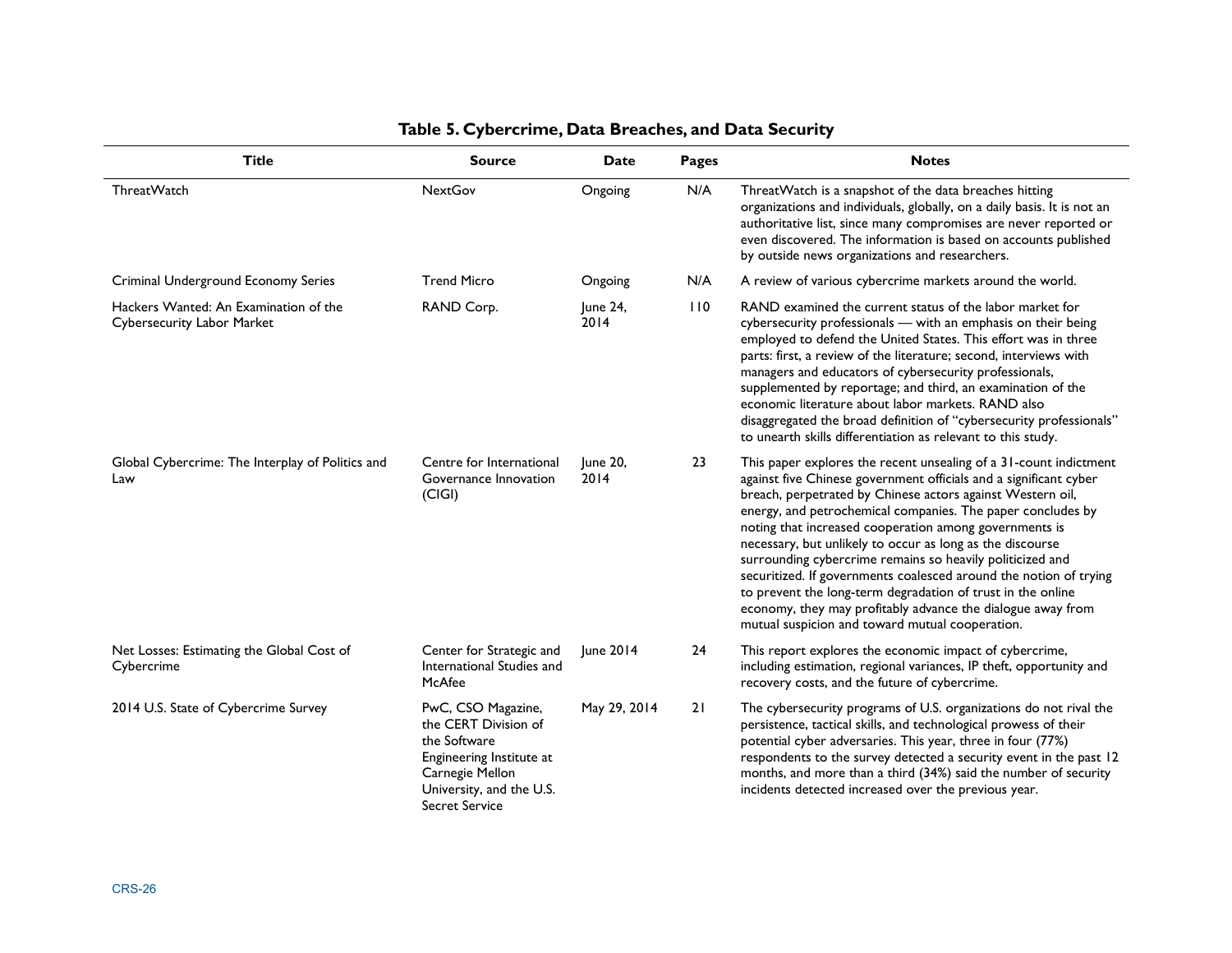| <b>Title</b>                                                                          | <b>Source</b>                                         | <b>Date</b>  | Pages | <b>Notes</b>                                                                                                                                                                                                                                                                                                                                                                                                                                                                    |
|---------------------------------------------------------------------------------------|-------------------------------------------------------|--------------|-------|---------------------------------------------------------------------------------------------------------------------------------------------------------------------------------------------------------------------------------------------------------------------------------------------------------------------------------------------------------------------------------------------------------------------------------------------------------------------------------|
| Privileged User Abuse & The Insider Threat<br>(Requires free registration to access.) | Ponemon Institute and<br>Raytheon                     | May 21, 2014 | 32    | The report looks at what companies are doing right and the<br>vulnerabilities that need to be addressed with policies and<br>technologies. One area that is a big problem is the difficulty in<br>actually knowing if an action taken by an insider is truly a threat.<br>Sixty-nine percent of respondents say they don't have enough<br>contextual information from security tools to make this<br>assessment and 56% say security tools yield too many false<br>positives.   |
| Online Advertising and Hidden Hazards to<br>Consumer Security and Data Privacy        | Senate Permanent<br>Subcommittee on<br>Investigations | May 15, 2014 | 47    | The report found consumers could expose themselves to malware<br>just by visiting a popular website. It noted that the complexity of<br>the industry made it possible for both advertisers and host<br>websites to defer responsibility and that consumer safeguards<br>failed to protect against online abuses. The report also warned<br>that current practices do not create enough incentives for "online<br>advertising participants" to take preventive measures.         |
| Sharing Cyberthreat Information Under 18 USC §<br>2702(a)(3)                          | Department of Justice                                 | May 9, 2014  | 7     | The Department of Justice issued guidance for Internet service<br>providers to assuage legal concerns about information sharing.<br>The white paper interprets the Stored Communications Act,<br>which prohibits providers from voluntarily disclosing customer<br>information to governmental entities. The whitepaper says that<br>the law does not prohibit companies from divulging data in the<br>aggregate, without any specific details about identifiable<br>customers. |
| The Rising Strategic Risks of Cyberattacks                                            | McKinsey & Company                                    | May 2014     | N/A   | Companies are struggling with their capabilities in cyberrisk<br>management. As highly visible breaches occur with growing<br>regularity, most technology executives believe that they are losing<br>ground to attackers. Organizations large and small lack the facts to<br>make effective decisions, and traditional "protect the perimeter"<br>technology strategies are proving insufficient.                                                                               |
| Big Data: Seizing Opportunities, Preserving Values                                    | <b>White House</b>                                    | May 2014     | 85    | The findings include a set of consumer protection<br>recommendations, such as national data-breach legislation, and a<br>fresh call for baseline consumer-privacy legislation first<br>recommended in 2012.                                                                                                                                                                                                                                                                     |
| The Target Breach, by the Numbers                                                     | Krebs on Security                                     | May 6, 2014  | N/A   | A synthesis of numbers associated with the Target data breach of<br>December 19, 2013 (e.g., number of records stolen, estimated<br>dollar cost to credit unions and community banks, amount of<br>money Target estimates it will spend upgrading payment terminals<br>to support Chip-and-PIN enabled cards).                                                                                                                                                                  |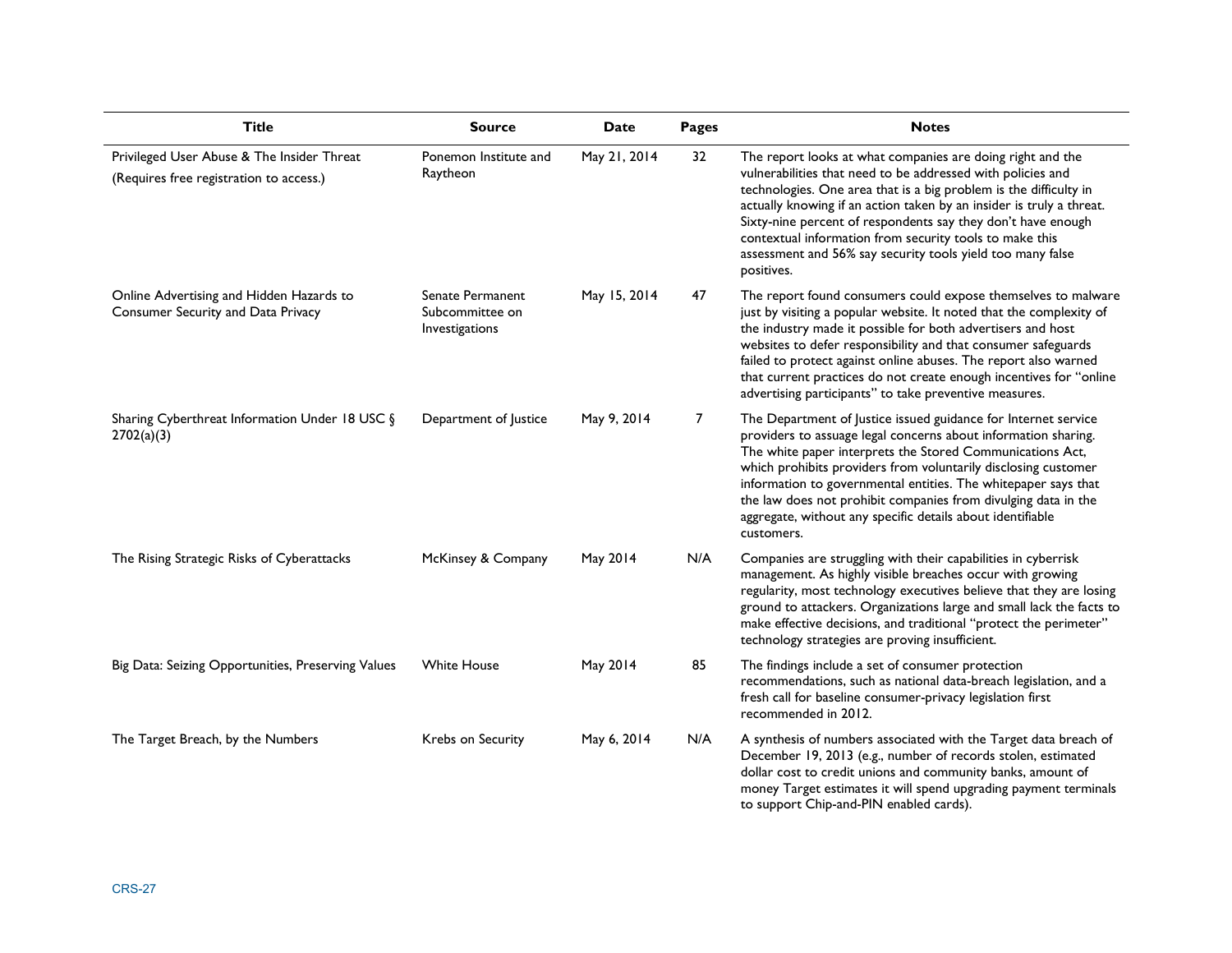| <b>Title</b>                                                     | <b>Source</b>                                                                       | Date              | <b>Pages</b> | <b>Notes</b>                                                                                                                                                                                                                                                                                                                                                                                                                                                                                                 |
|------------------------------------------------------------------|-------------------------------------------------------------------------------------|-------------------|--------------|--------------------------------------------------------------------------------------------------------------------------------------------------------------------------------------------------------------------------------------------------------------------------------------------------------------------------------------------------------------------------------------------------------------------------------------------------------------------------------------------------------------|
| Heartbleed's Impact                                              | Pew Research Center                                                                 | April 30,<br>2014 | 13           | The Heartbleed security flaw on one of the most widely used<br>"secure socket" encryption programs on the Internet had an<br>impact on a notable share of Internet users. Some 60% of adults<br>(and 64% of Internet users) said they had heard about the bug.<br>Some 19% of adults said they had heard "a lot" about it and 41%<br>said they had heard "a little" about it. By comparison, though, the<br>Heartbleed story drew much less intensity and scope of attention<br>than other big news stories. |
| Russian Underground Revisited                                    | <b>Trend Micro</b>                                                                  | April 28,<br>2014 | 25           | The price of malicious software-designed to enable online bank<br>fraud, identity theft and other cybercrimes-is falling<br>"dramatically" in some of the Russian-language criminal markets in<br>which it is sold. Falling prices are not a result of declining demand,<br>but rather shows the result of an increasingly sophisticated<br>marketplace. This report outlines the products and services being<br>sold and what their prices are.                                                             |
| A "Kill Chain" Analysis of the 2013 Target Data<br><b>Breach</b> | <b>Senate Commerce</b><br>Committee                                                 | March 26,<br>2014 | 18           | This report analyzes what has been reported to date about the<br>Target data breach, using the "intrusion kill chain" framework, an<br>analytical tool introduced by Lockheed Martin security<br>researchers in 2011, and today widely used by information<br>security professionals in both the public and the private sectors.<br>This analysis suggests that Target missed a number of<br>opportunities along the kill chain to stop the attackers and<br>prevent the massive data breach.                |
| Markets for Cybercrime Tools and Stolen Data                     | RAND Corp. National<br>Security Research<br>Division and Juniper<br><b>Networks</b> | March 25,<br>2014 | 83           | This report, part of a multiphase study on the future security<br>environment, describes the fundamental characteristics of the<br>criminal activities in cyberspace markets and how they have grown<br>into their current state to explain how their existence can harm<br>the information security environment.                                                                                                                                                                                            |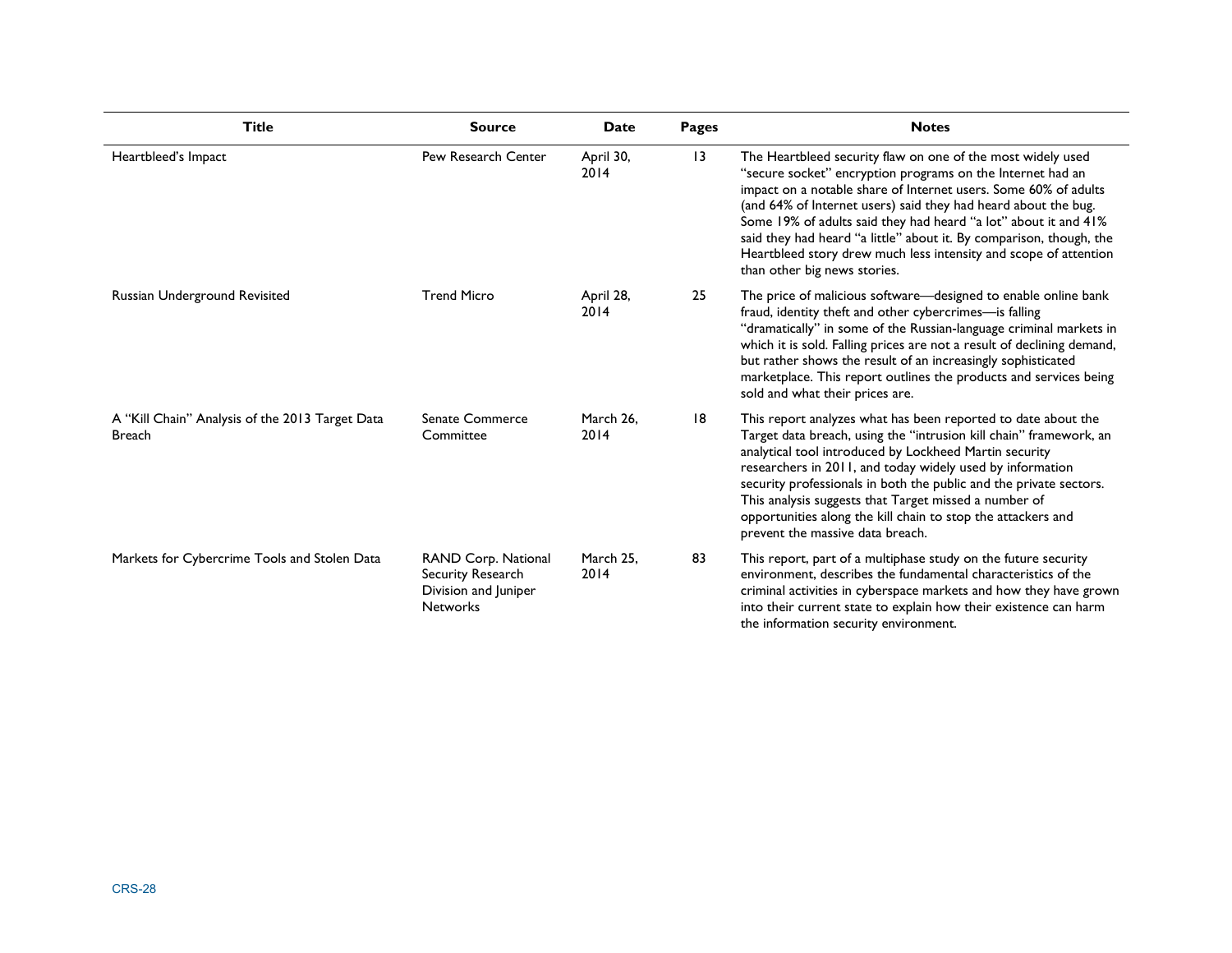| <b>Title</b>                                                                    | <b>Source</b>                                                                      | <b>Date</b>          | <b>Pages</b>   | <b>Notes</b>                                                                                                                                                                                                                                                                                                                                                                                                                                                                                                                                                                                                                                                                                                                                                                                                                                                                                                                                                                                                                               |
|---------------------------------------------------------------------------------|------------------------------------------------------------------------------------|----------------------|----------------|--------------------------------------------------------------------------------------------------------------------------------------------------------------------------------------------------------------------------------------------------------------------------------------------------------------------------------------------------------------------------------------------------------------------------------------------------------------------------------------------------------------------------------------------------------------------------------------------------------------------------------------------------------------------------------------------------------------------------------------------------------------------------------------------------------------------------------------------------------------------------------------------------------------------------------------------------------------------------------------------------------------------------------------------|
| Merchant and Financial Trade Associations<br>Announce Cybersecurity Partnership | Retail Industry Leaders<br>Association                                             | February 13,<br>2014 | N/A            | Trade associations representing the merchant and financial<br>services industries announced a new cybersecurity partnership.<br>The partnership will focus on exploring paths to increased<br>information sharing, better card security technology, and<br>maintaining the trust of customers. Discussion regarding the<br>partnership was initiated by the Retail Industry Leaders<br>Association (RILA) and the Financial Services Roundtable (FSR),<br>joined by the American Bankers Association (ABA), the American<br>Hotel & Lodging Association (AH&LA), The Clearing House<br>(TCH), the Consumer Bankers Association (CBA), the Food<br>Marketing Institute (FMI), the Electronic Transactions Association<br>(ETA), the Independent Community Bankers of America (ICBA),<br>the International Council of Shopping Centers (ICSC), the<br>National Associations of Convenience Stores (NACS), the<br>National Grocers Association (NGA), the National Restaurant<br>Association (NRA), and the National Retail Federation (NRF). |
| FTC Statement Marking the FTC's 50th Data<br><b>Security Settlement</b>         | <b>Federal Trade</b><br>Commission                                                 | January 31,<br>2014  | $\overline{2}$ | The FTC announces its 50 <sup>th</sup> data security settlement. What<br>started in 2002 with a single case applying established FTC Act<br>precedent to the area of data security has grown into an<br>enforcement program that has helped to increase protections for<br>consumers and has encouraged companies to make safeguarding<br>consumer data a priority.                                                                                                                                                                                                                                                                                                                                                                                                                                                                                                                                                                                                                                                                        |
| Worst Practices Guide to Insider Threats: Lessons<br>from Past Mistakes         | American Academy of<br>Arts & Sciences                                             | January 2014         | 32             | From the report: "Here, we are presenting a kind of 'worst<br>practices' guide of serious mistakes made in the past regarding<br>insider threats. While each situation is unique, and serious insider<br>problems are relatively rare, the incidents we describe reflect<br>issues that exist in many contexts and that every nuclear security<br>manager should consider. Common organizational practices-such<br>as prioritizing production over security, failure to share<br>information across subunits, inadequate rules or inappropriate<br>waiving of rules, exaggerated faith in group loyalty, and excessive<br>focus on external threats-can be seen in many past failures to<br>protect against insider threats."                                                                                                                                                                                                                                                                                                              |
| ENISA Threat Landscape 2013 - Overview of<br>Current and Emerging Cyber-Threats | European Union Agency<br>for Network and<br><b>Information Security</b><br>(ENISA) | December<br>11,2013  | 70             | The report is a collection of top cyber-threats that have been<br>assessed in the reporting period (i.e., within 2013). ENISA has<br>collected over 250 reports regarding cyber-threats, risks, and<br>threat agents. ETL 2013 is a comprehensive compilation of the top<br>15 cyber-threats assessed.                                                                                                                                                                                                                                                                                                                                                                                                                                                                                                                                                                                                                                                                                                                                     |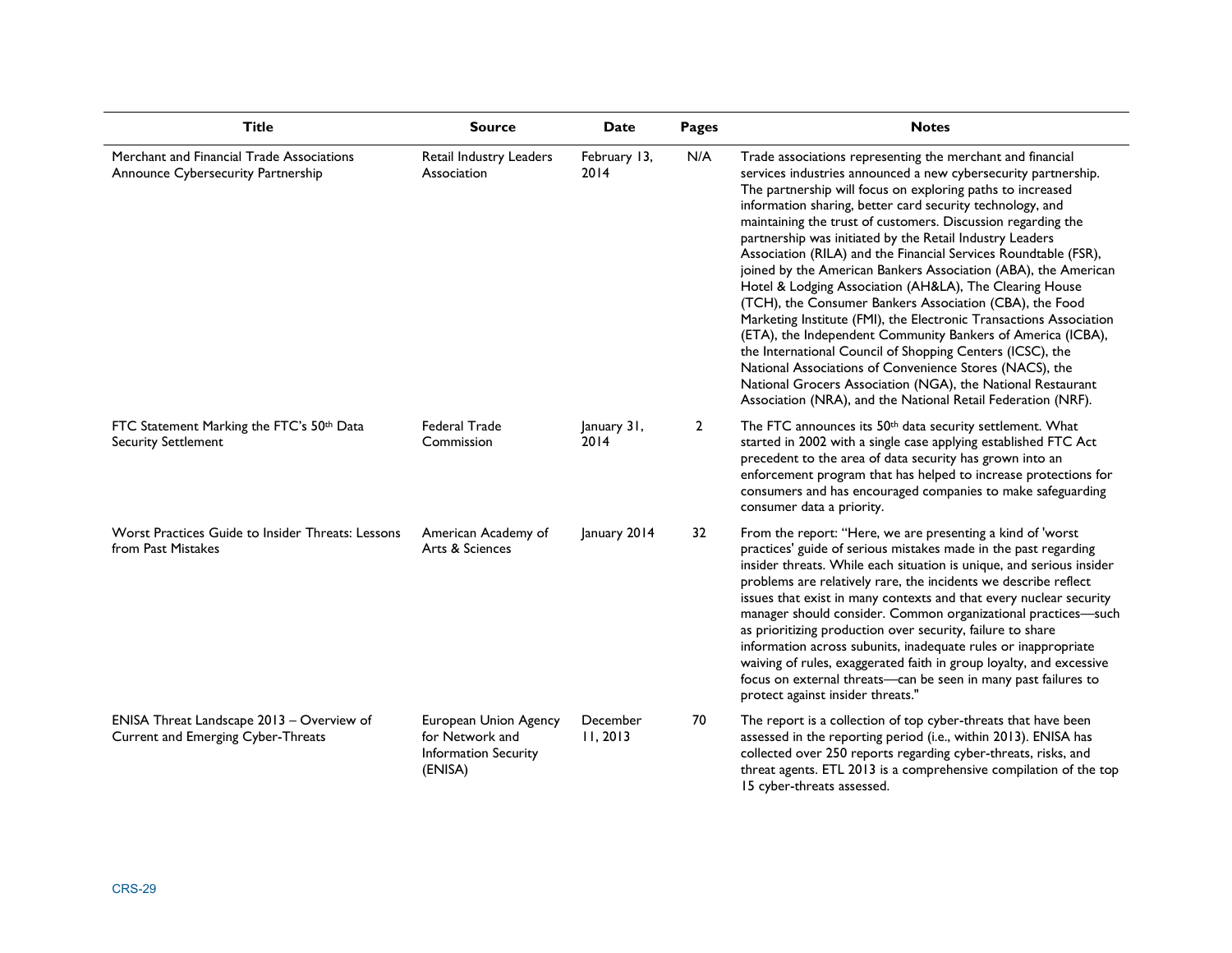| <b>Title</b>                                                                                             | <b>Source</b>                                                                                                                  | <b>Date</b>                  | Pages           | <b>Notes</b>                                                                                                                                                                                                                                                                                                                                                                                                                                                                  |
|----------------------------------------------------------------------------------------------------------|--------------------------------------------------------------------------------------------------------------------------------|------------------------------|-----------------|-------------------------------------------------------------------------------------------------------------------------------------------------------------------------------------------------------------------------------------------------------------------------------------------------------------------------------------------------------------------------------------------------------------------------------------------------------------------------------|
| Cyber-enabled Competitive Data Theft: A<br>Framework for Modeling Long-Run Cybersecurity<br>Consequences | <b>Brookings Institution</b>                                                                                                   | December<br>2013             | 18              | Economic espionage has existed at least since the industrial<br>revolution, but the scope of modern cyber-enabled competitive<br>data theft may be unprecedented. With this paper, Friedman,<br>Mack-Crane, and Hammond present what they believe is the first<br>economic framework and model to understand the long-run<br>impact of competitive data theft on an economy by taking into<br>account the actual mechanisms and pathways by which theft harms<br>the victims. |
| Trends in Incident Response in 2013                                                                      | <b>ICS-CERT Monitor</b>                                                                                                        | October-<br>December<br>2013 | $\overline{14}$ | In 2013, ICS-CERT responded to 256 incidents reported either<br>directly from asset owners or through other trusted partners.<br>The majority of these incidents were initially detected in business<br>networks of critical infrastructure organizations that operate<br>industrial control systems (ICS). Of the 256 reported incidents,<br>59%, or 151 incidents, occurred in the energy sector, which<br>exceeded all incidents reported in other sectors combined.       |
| Illicit Cyber Activity Involving Fraud                                                                   | Carnegie Mellon<br>University Software<br><b>Engineering Institute</b>                                                         | August 8,<br>2013            | 28              | Technical and behavioral patterns were extracted from 80 fraud<br>cases-67 insider and 13 external-that occurred between 2005<br>and the present. These cases were used to develop insights and<br>risk indicators to help private industry, government, and law<br>enforcement more effectively prevent, deter, detect, investigate,<br>and manage malicious insider activity within the banking and<br>finance sector.                                                      |
| The Economic Impact of Cybercrime and Cyber<br>Espionage                                                 | Center for Strategic and<br>International Studies                                                                              | July 22, 2013                | 20              | Losses to the United States (the country where data is most<br>accessible) may reach \$100 billion annually. The cost of<br>cybercrime and cyber espionage to the global economy is some<br>multiple of this, likely measured in hundreds of billions of dollars.                                                                                                                                                                                                             |
| Cyber-Crime, Securities Markets, and Systemic<br><b>Risk</b>                                             | World Federation of<br>Exchanges (WFE) and<br>the International<br>Organization of<br><b>Securities Commissions</b><br>(IOSCO) | July 16, 2013                | 59              | This report explores the nature and extent of cyber-crime in<br>securities markets so far; the potential systemic risk aspects of<br>this threat; and presents the results of a survey to the world's<br>exchanges on their experiences with cyber-crime, cyber-security<br>practices and perceptions of the risk.                                                                                                                                                            |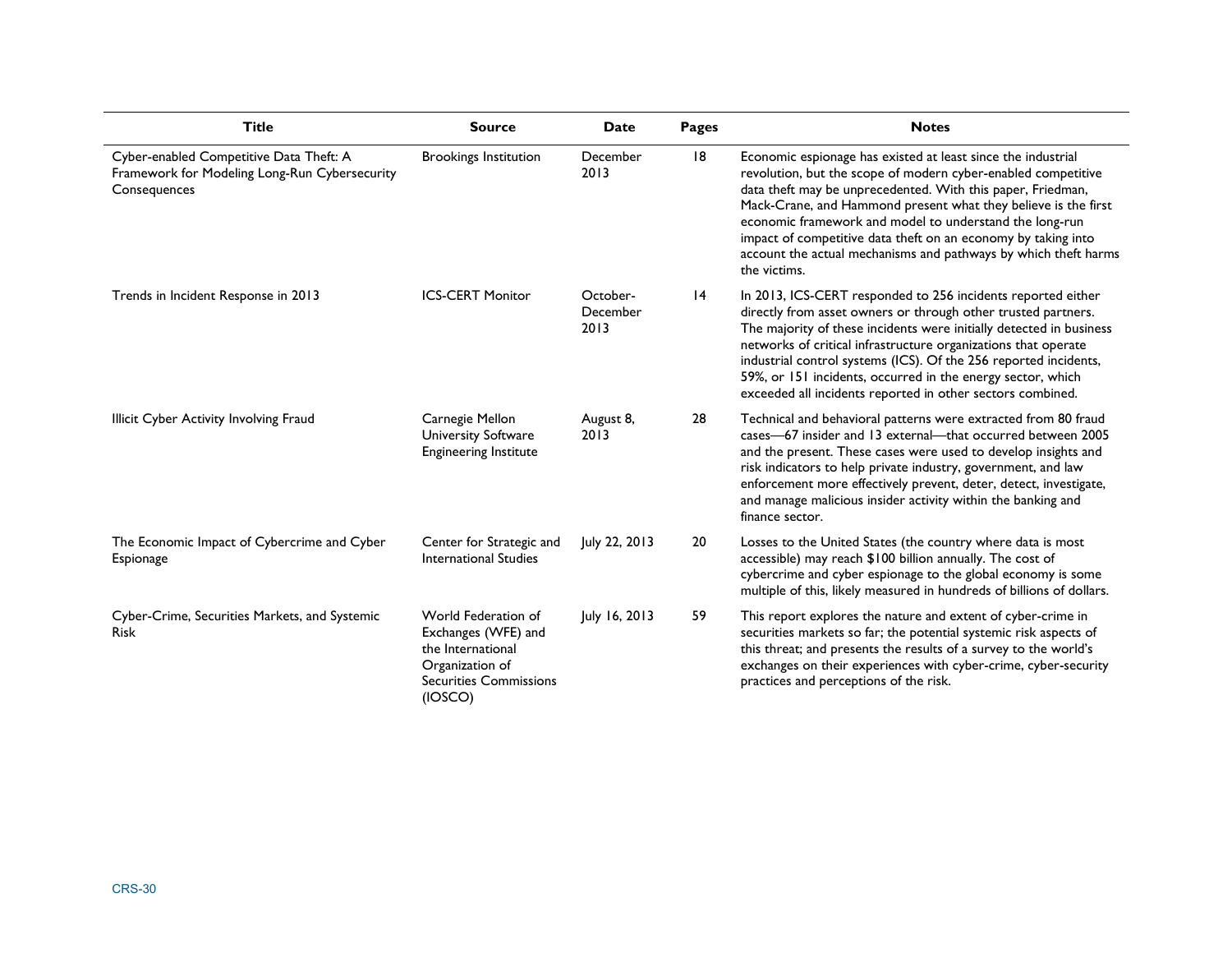| <b>Title</b>                                                                                                                     | <b>Source</b>                                          | <b>Date</b>        | Pages | <b>Notes</b>                                                                                                                                                                                                                                                                                                                                                                                                                                                                                                                                                                                                                                                       |
|----------------------------------------------------------------------------------------------------------------------------------|--------------------------------------------------------|--------------------|-------|--------------------------------------------------------------------------------------------------------------------------------------------------------------------------------------------------------------------------------------------------------------------------------------------------------------------------------------------------------------------------------------------------------------------------------------------------------------------------------------------------------------------------------------------------------------------------------------------------------------------------------------------------------------------|
| Towards Trustworthy Social Media and<br>Crowdsourcing                                                                            | <b>Wilson Center</b>                                   | May 2013           | 12    | Individuals and organizations interested in using social media and<br>crowdsourcing currently lack two key sets of information: a<br>systematic assessment of the vulnerabilities in these technologies<br>and a comprehensive set of best practices describing how to<br>address those vulnerabilities. Identifying those vulnerabilities and<br>developing those best practices are necessary to address a<br>growing number of cybersecurity incidents ranging from innocent<br>mistakes to targeted attacks that have claimed lives and cost<br>millions of dollars.                                                                                           |
| Remaking American Security: Supply Chain<br>Vulnerabilities & National Security Risks Across<br>the U.S. Defense Industrial Base | Alliance for American<br>Manufacturing                 | May 2013           | 355   | Because the supply chain is global, it makes sense for U.S. officials<br>to cooperate with other nations to ward off cyberattacks.<br>Increased international cooperation to secure the integrity of the<br>global IT system is a valuable long-term objective.                                                                                                                                                                                                                                                                                                                                                                                                    |
| Comprehensive Study on Cybercrime                                                                                                | United Nations Office<br>on Drugs and Crime<br>(UNODC) | February<br>2013   | 320   | The Study examined the problem of cybercrime from the<br>perspective of governments, the private sector, academia and<br>international organizations. The results are presented in eight<br>Chapters, covering Internet connectivity and cybercrime; the<br>global cybercrime picture; cybercrime legislation and frameworks;<br>criminalization of cybercrime; law enforcement and cybercrime<br>investigations; electronic evidence and criminal justice;<br>international cooperation in criminal matters involving cybercrime;<br>and cybercrime prevention.                                                                                                   |
| HoneyMap - Visualizing Worldwide Attacks in<br>Real-Time, and Honeynet Map                                                       | The Honeynet Project                                   | October I.<br>2012 | N/A   | The HoneyMap shows a real-time visualization of attacks against<br>the Honeynet Project's sensors deployed around the world.                                                                                                                                                                                                                                                                                                                                                                                                                                                                                                                                       |
| Does Cybercrime Really Cost \$1 Trillion?                                                                                        | ProPublica                                             | August I,<br>2012  | N/A   | In a news release to announce its 2009 report, "Unsecured<br>Economies: Protecting Vital Information," computer security firm<br>McAfee estimated a trillion dollar global cost for cybercrime. The<br>number does not appear in the report itself. McAfee's trillion-<br>dollar estimate is questioned even by the three independent<br>researchers from Purdue University whom McAfee credits with<br>analyzing the raw data from which the estimate was derived. An<br>examination of their origins by ProPublica has found new grounds<br>to question the data and methods used to generate these<br>numbers, which McAfee and Symantec say they stand behind. |
| Information Security: Cyber Threats Facilitate<br>Ability to Commit Economic Espionage                                           | GAO                                                    | June 28,<br>2012   | 20    | This statement discusses (1) cyber threats facing the nation's<br>systems, (2) reported cyber incidents and their impacts, (3)<br>security controls and other techniques available for reducing risk,<br>and (4) the responsibilities of key federal entities in support of<br>protecting IP.                                                                                                                                                                                                                                                                                                                                                                      |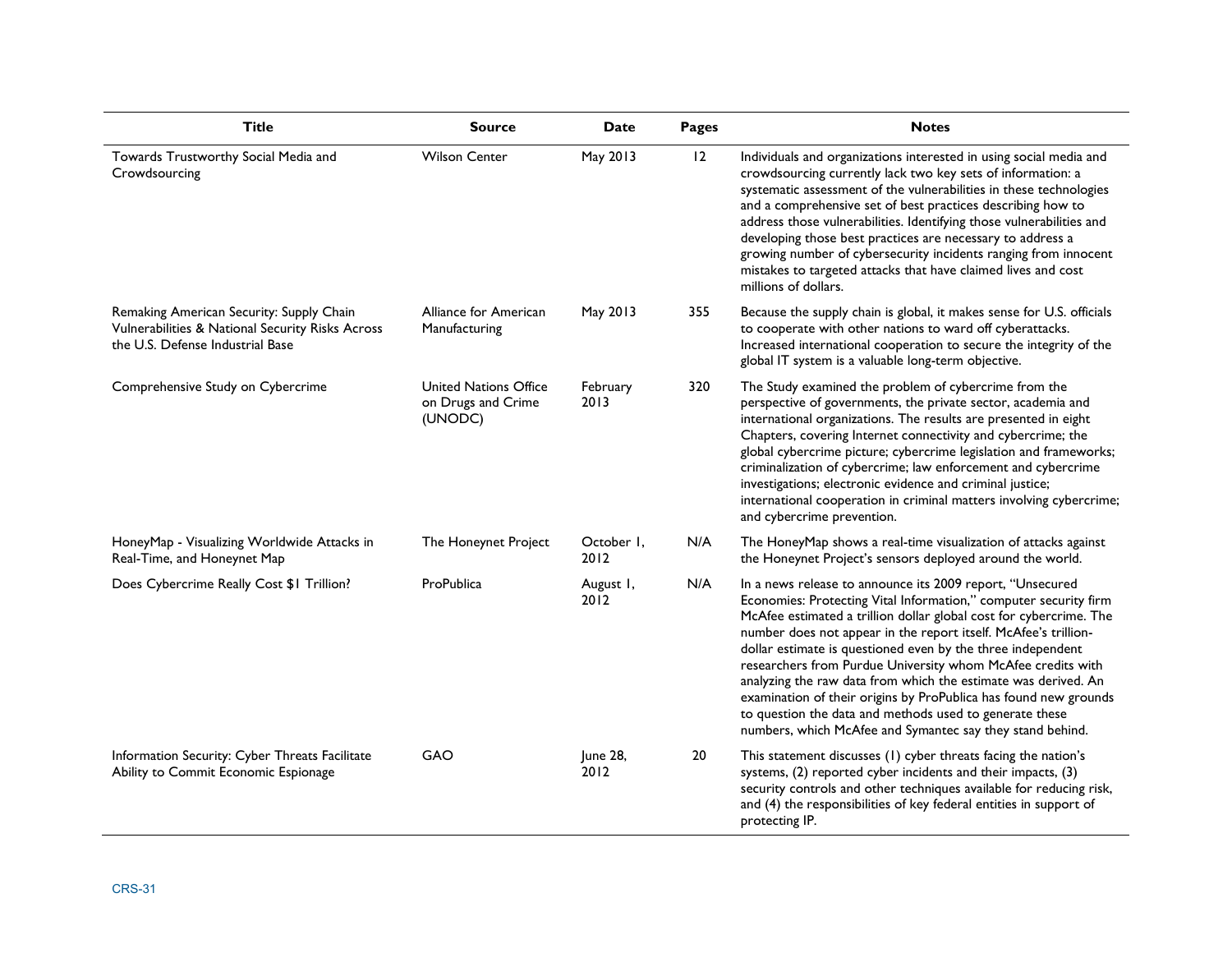| <b>Title</b>                                                                                                                                                                 | <b>Source</b>                                                                           | <b>Date</b>          | Pages           | <b>Notes</b>                                                                                                                                                                                                                                                                                                                                                                                                                                                                                              |
|------------------------------------------------------------------------------------------------------------------------------------------------------------------------------|-----------------------------------------------------------------------------------------|----------------------|-----------------|-----------------------------------------------------------------------------------------------------------------------------------------------------------------------------------------------------------------------------------------------------------------------------------------------------------------------------------------------------------------------------------------------------------------------------------------------------------------------------------------------------------|
| Measuring the Cost of Cybercrime                                                                                                                                             | I I <sup>th</sup> Annual Workshop<br>on the Economics of<br><b>Information Security</b> | June 25,<br>2012     | N/A             | From the report, "For each of the main categories of cybercrime<br>we set out what is and is not known of the direct costs, indirect<br>costs and defence costs - both to the UK and to the world as a<br>whole."                                                                                                                                                                                                                                                                                         |
| The Impact of Cybercrime on Businesses                                                                                                                                       | Ponemon Institute                                                                       | May 2012             | 21              | The study found that targeted attacks on businesses cost<br>enterprises an average of \$214,000. The expenses are associated<br>with forensic investigations, investments in technology, and brand<br>recovery costs.                                                                                                                                                                                                                                                                                     |
| Proactive Policy Measures by Internet Service<br>Providers against Botnets                                                                                                   | Organisation for<br>Economic Co-operation<br>and Development                            | May 7, 2012          | 25              | This report analyzes initiatives in a number of countries through<br>which end-users are notified by ISPs when their computer is<br>identified as being compromised by malicious software and<br>encouraged to take action to mitigate the problem.                                                                                                                                                                                                                                                       |
| Developing State Solutions to Business Identity<br>Theft: Assistance, Prevention and Detection Efforts<br>by Secretary of State Offices                                      | National Association of<br>Secretaries of State                                         | January 2012         | 23              | This white paper is the result of efforts by the 19-member NASS<br>Business Identity Theft Task Force to develop policy guidelines<br>and recommendations for state leaders dealing with identity fraud<br>cases involving public business records.                                                                                                                                                                                                                                                       |
| Twenty Critical Security Controls for Effective<br>Cyber Defense: Consensus Audit Guidelines<br>(CAG)                                                                        | SANS                                                                                    | October 3,<br>2011   | 77              | The 20 security measures are intended to focus agencies' limited<br>resources on plugging the most common attack vectors.                                                                                                                                                                                                                                                                                                                                                                                 |
| Revealed: Operation Shady RAT: an Investigation<br>Of Targeted Intrusions Into 70+ Global<br>Companies, Governments, and Non-Profit<br>Organizations During the Last 5 Years | McAfee                                                                                  | August 2,<br>2011    | 4               | A cyber-espionage operation lasting many years penetrated 72<br>government and other organizations, most of them in the United<br>States, and has copied everything from military secrets to<br>industrial designs, according to technology security company<br>McAfee. (See page 4 for the types of compromised parties, page 5<br>for the geographic distribution of victim's country of origin, pages<br>7-9 for the types of victims, and pages 10-13 for the number of<br>intrusions for 2007-2010). |
| The Role of Internet Service Providers in Botnet<br>Mitigation: an Empirical Analysis Bases on Spam<br>Data                                                                  | Organisation for<br>Economic Co-operation<br>and Development                            | November<br>12, 2010 | 31              | This working paper considers whether ISPs can be critical control<br>points for botnet mitigation, how the number of infected machines<br>varies across ISPs, and why.                                                                                                                                                                                                                                                                                                                                    |
| Untangling Attribution: Moving to Accountability in<br>Cyberspace [Testimony]                                                                                                | Council on Foreign<br><b>Relations</b>                                                  | July 15, 2010        | $\overline{14}$ | Robert K. Knake's testimony before the House Committee on<br>Science and Technology on the role of attack attribution in<br>preventing cyberattacks and how attribution technologies can<br>affect the anonymity and the privacy of Internet users.                                                                                                                                                                                                                                                       |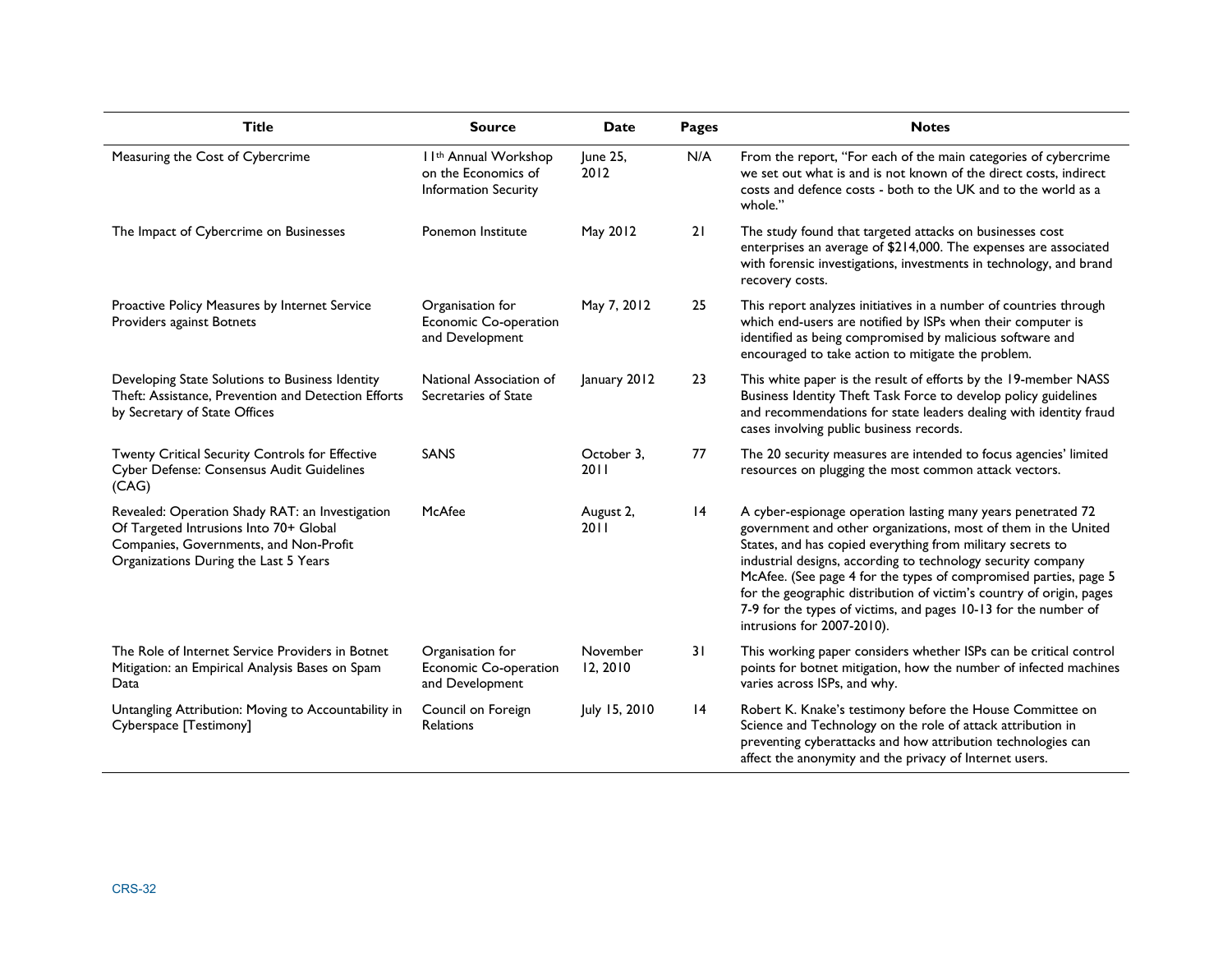| Title                                                                                                 | Source                       | <b>Date</b> | <b>Pages</b> | <b>Notes</b>                                                                                                                                                                                                                                                     |
|-------------------------------------------------------------------------------------------------------|------------------------------|-------------|--------------|------------------------------------------------------------------------------------------------------------------------------------------------------------------------------------------------------------------------------------------------------------------|
| Technology, Policy, Law, and Ethics Regarding U.S.<br>Acquisition and Use of Cyberattack Capabilities | National Research<br>Council | 2009        | 368          | This report explores important characteristics of cyberattack. It<br>describes the current international and domestic legal structure as<br>it might apply to cyberattack, and considers analogies to other<br>domains of conflict to develop relevant insights. |

**Note:** Highlights compiled by CRS from the reports.

### **Table 6. National Security, Cyber Espionage, and Cyberwar**

| <b>Title</b>                                                                                                             | <b>Source</b>    | Date        | Pages | <b>Notes</b>                                                                                                                                                                                                                                                                                                                                                                                                                                                                                                                                                                                                                                                    |
|--------------------------------------------------------------------------------------------------------------------------|------------------|-------------|-------|-----------------------------------------------------------------------------------------------------------------------------------------------------------------------------------------------------------------------------------------------------------------------------------------------------------------------------------------------------------------------------------------------------------------------------------------------------------------------------------------------------------------------------------------------------------------------------------------------------------------------------------------------------------------|
| Cyberthreat: Real-Time Map                                                                                               | Kaspersky Labs   | Ongoing     | N/A   | Kaspersky Labs has launched an interactive cyberthreat map that<br>lets viewers see cybersecurity incidents as they occur around the<br>world in real time. The interactive map includes malicious objects<br>detected during on-access and on-demand scans, email and web<br>antivirus detections, and objects identified by vulnerability and<br>intrusion detection sub-systems.                                                                                                                                                                                                                                                                             |
| Baseline Review: ICT-Related Processes & Events.<br>Implications for International and Regional Security (2011-<br>2013) | <b>ICT4Peace</b> | May 1, 2014 | 50    | The report is structured around the following three areas: (1)<br>international and regional security (the predominant focus); (2)<br>transnational crime and terrorism; and (3) governance, human<br>rights and development. These areas are obviously<br>interdependent, with developments in one area often impacting<br>another, yet they have traditionally been approached separately<br>through distinct communities of practice and fora. The report will<br>serve as a baseline for future annual reports with this specific one<br>covering the period spanning January 2011 to December 2013<br>(while also providing background on earlier events). |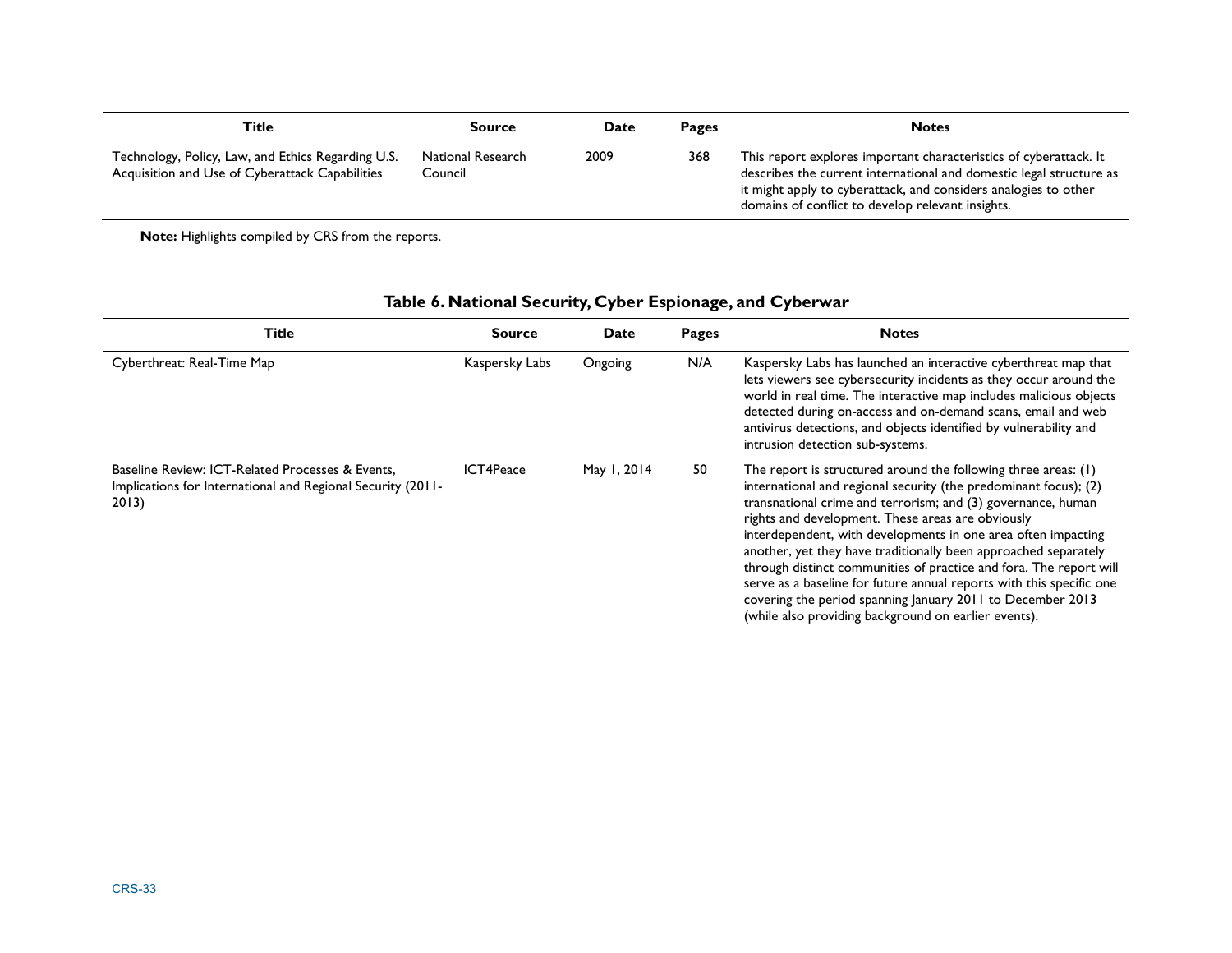| <b>Title</b>                                                                                          | <b>Source</b>                                                           | Date             | Pages | <b>Notes</b>                                                                                                                                                                                                                                                                                                                                                                                                                                                                                                                                                                                                                                                                                                                     |
|-------------------------------------------------------------------------------------------------------|-------------------------------------------------------------------------|------------------|-------|----------------------------------------------------------------------------------------------------------------------------------------------------------------------------------------------------------------------------------------------------------------------------------------------------------------------------------------------------------------------------------------------------------------------------------------------------------------------------------------------------------------------------------------------------------------------------------------------------------------------------------------------------------------------------------------------------------------------------------|
| M Trends: Beyond the Breach: 2014 Threat Report                                                       | Mandiant                                                                | April 2014       | 28    | From the report, "One conclusion is inescapable: the list of<br>potential targets has increased, and the playing field has grown,<br>Cyber-threat actors are expanding the uses of computer network<br>exploitation to fulfill an array of objectives, from the economic to<br>the political. Threat actors are not only interested in seizing the<br>corporate crown jewels but are also looking for ways to publicize<br>their views, cause physical destruction and influence global<br>decision makers. Private organizations have increasingly become<br>collateral damage in political conflicts. With no diplomatic<br>solution in sight, the ability to detect and respond to attacks has<br>never been more important." |
| Emerging Cyber Threats Report 2014                                                                    | Georgia Institute<br>of Technology                                      | January 2014     | 16    | Brief compilation of academic research on Losing Control of<br>Cloud Data, Insecure but Connected Devices, Attackers Adapt to<br>Mobile Ecosystems, Costs of Defending Against Cyber Attacks<br>Remain High, Information Manipulation Advances.                                                                                                                                                                                                                                                                                                                                                                                                                                                                                  |
| Cybersecurity and Cyberwar: What Everyone Needs to<br>Know                                            | Singer, Peter W.<br>and Allan<br>Friedman<br>(Brookings<br>Institution) | January 2014     | 306   | The book looks at cybersecurity issues faced by the military,<br>government, businesses and individuals, and what happens when<br>they try to balance security with freedom of speech and the ideals<br>of an open Internet.                                                                                                                                                                                                                                                                                                                                                                                                                                                                                                     |
| Cyber-enabled Competitive Data Theft: A Framework for<br>Modeling Long-Run Cybersecurity Consequences | <b>Brookings</b><br>Institution                                         | December<br>2013 | 18    | Economic espionage has existed at least since the industrial<br>revolution, but the scope of modern cyber-enabled competitive<br>data theft may be unprecedented. With this paper, Friedman,<br>Mack-Crane, and Hammond present what they believe is the first<br>economic framework and model to understand the long-run<br>impact of competitive data theft on an economy by taking into<br>account the actual mechanisms and pathways by which theft<br>harms the victims.                                                                                                                                                                                                                                                    |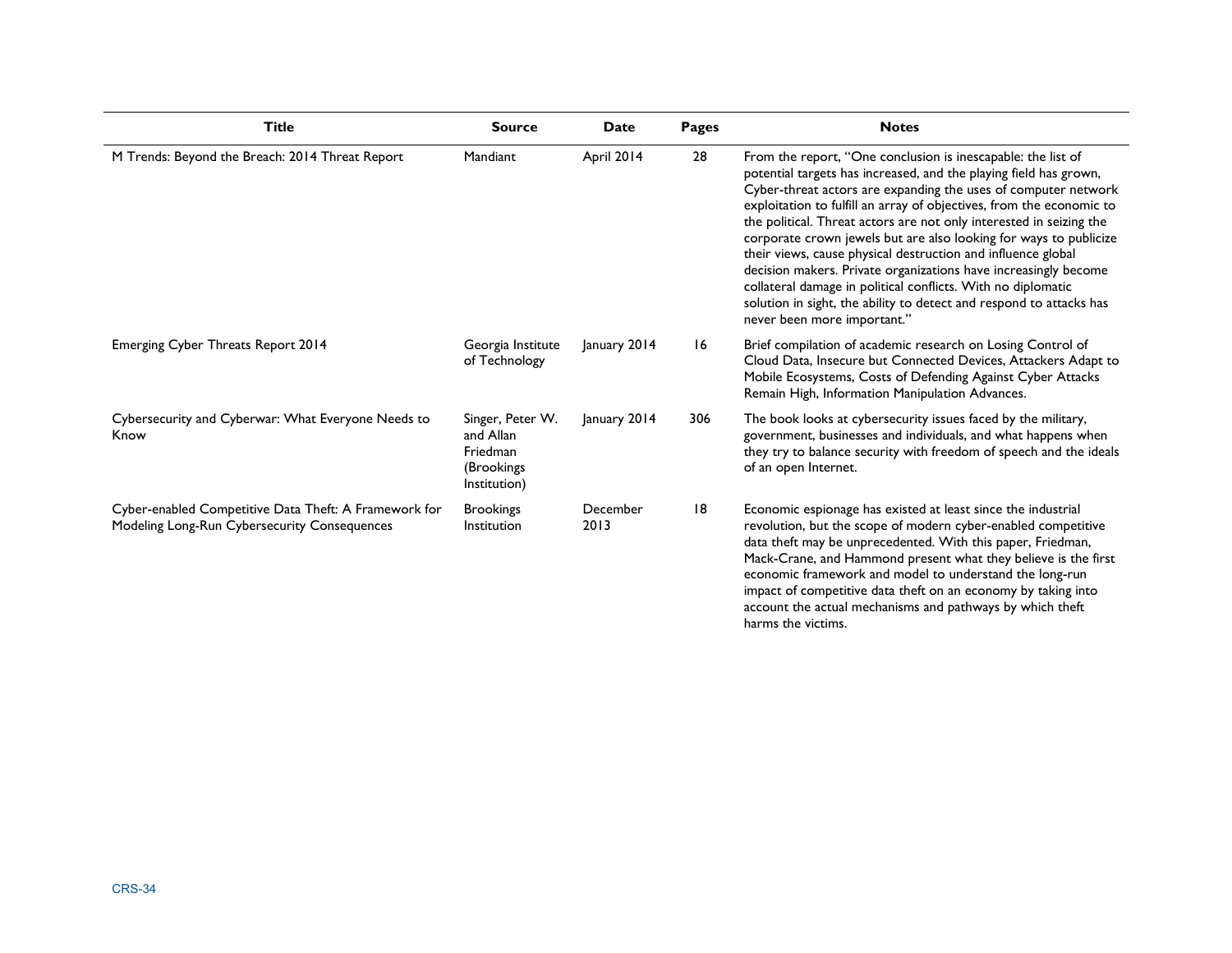| <b>Title</b>                                                                              | <b>Source</b>                                                | <b>Date</b>           | <b>Pages</b> | <b>Notes</b>                                                                                                                                                                                                                                                                                                                                                                                                                                                                                                                                                                                                                                                                                                                                                                                                       |
|-------------------------------------------------------------------------------------------|--------------------------------------------------------------|-----------------------|--------------|--------------------------------------------------------------------------------------------------------------------------------------------------------------------------------------------------------------------------------------------------------------------------------------------------------------------------------------------------------------------------------------------------------------------------------------------------------------------------------------------------------------------------------------------------------------------------------------------------------------------------------------------------------------------------------------------------------------------------------------------------------------------------------------------------------------------|
| To Kill a Centrifuge: A Technical Analysis of What<br>Stuxnet's Creators Tried to Achieve | The Langner<br>Group                                         | November<br>2013      | 36           | This document summarizes the most comprehensive research on<br>the Stuxnet malware so far: It combines results from reverse<br>engineering the attack code with intelligence on the design of the<br>attacked plant and background information on the attacked<br>uranium enrichment process. It looks at the attack vectors of the<br>two different payloads contained in the malware and especially<br>provides an analysis of the bigger and much more complex<br>payload that was designed to damage centrifuge rotors by<br>overpressure. With both attack vectors viewed in context,<br>conclusions are drawn about the reasoning behind a radical<br>change of tactics between the complex earlier attack and the<br>comparatively simple later attack that tried to manipulate<br>centrifuge rotor speeds. |
| 2013 Annual Report to Congress                                                            | U.S.-China<br>Economic<br>Commission                         | October 20,<br>2013   | 465          | In 2013, the commission continued its close examination of<br>China's cyber capabilities. Strong evidence has emerged that the<br>Chinese government is directing and executing a large-scale cyber<br>espionage campaign against the United States, including the U.S.<br>government and private companies. However, the public<br>exposure of Chinese cyber espionage in 2013 has apparently not<br>changed China's attitude about the use of cyber espionage to<br>steal intellectual property and proprietary information. (See:<br>Chapter 2, Section 2: "China's Cyber Activities.")                                                                                                                                                                                                                         |
| W32.Duqu: The Precursor to the Next Stuxnet                                               | Symantec                                                     | November<br>14, 2013  | N/A          | On October 14, 2011, a research lab with strong international<br>connections alerted Symantec to a sample that appeared to be<br>very similar to Stuxnet, the malware which wreaked havoc in<br>Iran's nuclear centrifuge farms last summer. The lab named the<br>threat "Duqu" because it creates files with the file name prefix<br>"DQ". The research lab provided Symantec with samples<br>recovered from computer systems located in Europe, as well as a<br>detailed report with their initial findings, including analysis<br>comparing the threat to Stuxnet.                                                                                                                                                                                                                                              |
| Offensive Cyber Capabilities at the Operational Level -<br>The Way Ahead                  | Center for<br>Strategic &<br>International<br>Studies (CSIS) | September<br>16, 2013 | 20           | The specific question this report examines is whether the<br>Defense Department should make a more deliberate effort to<br>explore the potential of offensive cyber tools at levels below that<br>of a combatant command.                                                                                                                                                                                                                                                                                                                                                                                                                                                                                                                                                                                          |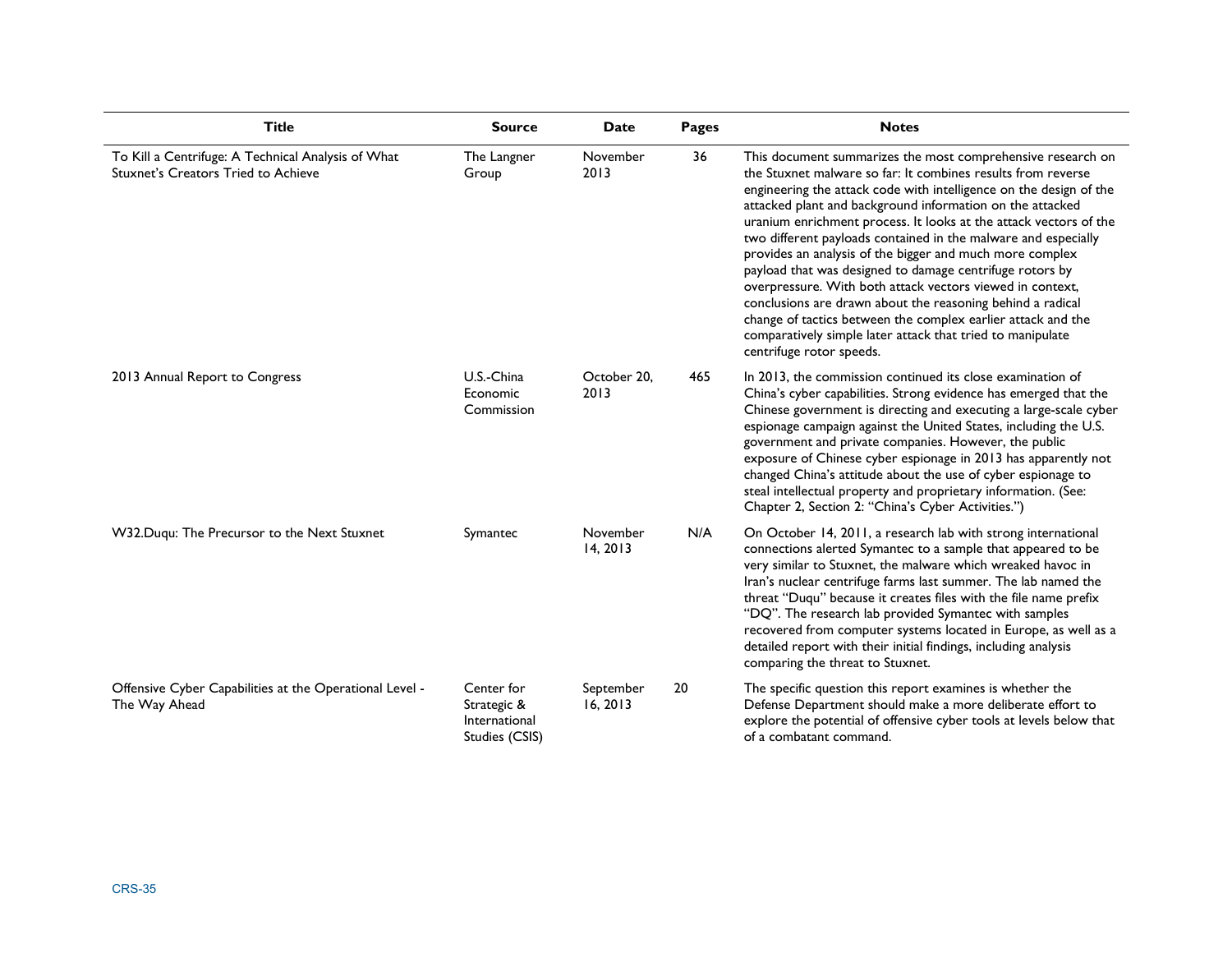| <b>Title</b>                                                                   | <b>Source</b>                                                                                                   | <b>Date</b>       | <b>Pages</b> | <b>Notes</b>                                                                                                                                                                                                                                                                                                                                                                                                                                                                                                                                                                                                                                                               |
|--------------------------------------------------------------------------------|-----------------------------------------------------------------------------------------------------------------|-------------------|--------------|----------------------------------------------------------------------------------------------------------------------------------------------------------------------------------------------------------------------------------------------------------------------------------------------------------------------------------------------------------------------------------------------------------------------------------------------------------------------------------------------------------------------------------------------------------------------------------------------------------------------------------------------------------------------------|
| Cyber-Warfare: Is the risk of cyber-warfare overrated?                         | The Economist                                                                                                   | August 2,<br>2013 | N/A          | (Economist Debates adapt the Oxford style of debating to an<br>online forum. Each side has three chances to persuade readers:<br>opening, rebuttal and closing.) "Separating hype from the urgent<br>questions is hard. Amid talk of a "digital Pearl Harbour" and<br>"advanced persistent threats" it is hard to know whether we are<br>really "losing the war" against the purveyors and users of malware<br>and digital weapons."                                                                                                                                                                                                                                       |
| The Economic Impact of Cybercrime and Cyber Espionage                          | Center for<br>Strategic and<br>International<br><b>Studies</b>                                                  | July 22, 2013     | 20           | Losses to the United States (the country where data is most<br>accessible) may reach \$100 billion annually. The cost of<br>cybercrime and cyber espionage to the global economy is some<br>multiple of this likely measured in hundreds of billions of dollars.                                                                                                                                                                                                                                                                                                                                                                                                           |
| Role of Counterterrorism Law in Shaping 'ad Bellum'<br>Norms for Cyber Warfare | International Law<br>Studies (U.S.<br>Naval War<br>College)                                                     | April I,<br>2013  | 42           | The prospect of cyber war has evolved from science fiction and<br>over-the-top doomsday depictions on television, films, and in<br>novels to reality and front-page news To date there has been<br>little attention given to the possibility that international law<br>generally and counterterrorism law in particular could and should<br>develop a subset of cyber-counterterrorism law to respond to<br>the inevitability of cyberattacks by terrorists and the use of cyber<br>weapons by governments against terrorists, and to supplement<br>existing international law governing cyber war where the<br>intrusions do not meet the traditional kinetic thresholds. |
| The Tallinn Manual on the International Law Applicable to<br>Cyber Warfare     | Cambridge<br>University Press/<br><b>NATO</b><br>Cooperative<br><b>Cyber Defence</b><br>Center of<br>Excellence | March 5,<br>2013  | 302          | The Tallinn Manual identifies the international law applicable to<br>cyber warfare and sets out 95 'black-letter rules' governing such<br>conflicts. An extensive commentary accompanies each rule, which<br>sets forth each rules' basis in treaty and customary law, explains<br>how the group of experts interpreted applicable norms in the<br>cyber context, and outlines any disagreements within the group<br>as to each rules' application. (Note: The manual is not an official<br>NATO publication, but an expression of opinions of a group of<br>independent experts acting solely in their personal capacity.)                                                |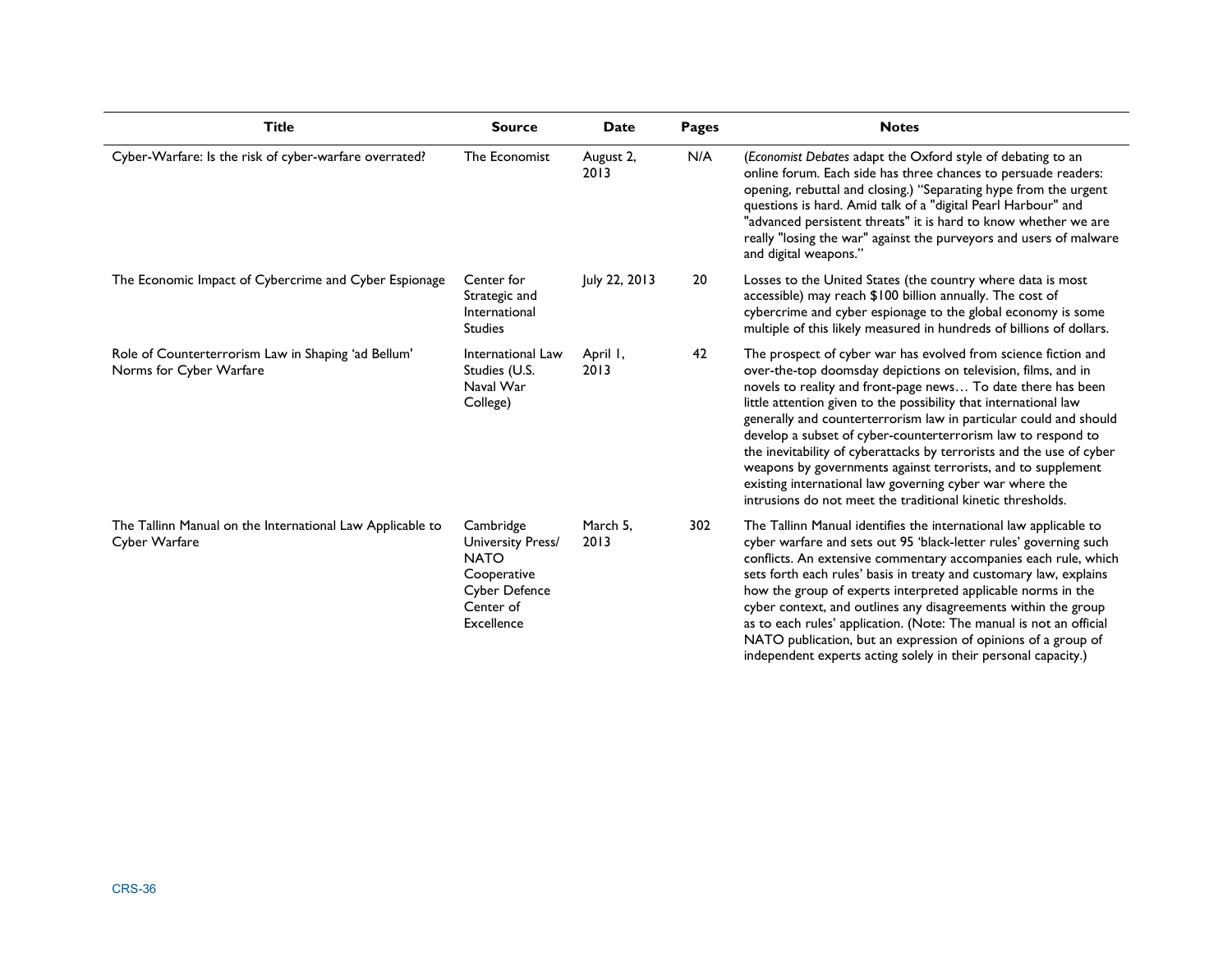| <b>Title</b>                                                                            | <b>Source</b>         | <b>Date</b>          | Pages | <b>Notes</b>                                                                                                                                                                                                                                                                                                                                                                                                                                                                                                                                                                                                                                                                                                                                                                                                                         |
|-----------------------------------------------------------------------------------------|-----------------------|----------------------|-------|--------------------------------------------------------------------------------------------------------------------------------------------------------------------------------------------------------------------------------------------------------------------------------------------------------------------------------------------------------------------------------------------------------------------------------------------------------------------------------------------------------------------------------------------------------------------------------------------------------------------------------------------------------------------------------------------------------------------------------------------------------------------------------------------------------------------------------------|
| Cyberterrorism: A Survey of Researchers                                                 | Swansea<br>University | March 2013           | 21    | This report provides an overview of findings from a project<br>designed to capture current understandings of cyberterrorism<br>within the research community. The project ran between June<br>and November 2012, and employed a questionnaire which was<br>distributed to over 600 researchers, authors and other experts.<br>Potential respondents were identified using a combination of<br>methods, including targeted literature reviews, standing within<br>relevant academic communities, snowballing from earlier<br>participants or contacts, and the use of two mailing lists. 118<br>responses were received in total, from individuals working in 24<br>countries across six continents. Please contact the research team<br>with any enquiries on the project's methods and findings (see p.<br>21 for contact details). |
| APTI: Exposing One of China's Cyber Espionage Units                                     | Mandiant              | February 19,<br>2013 | 76    | The details analyzed during hundreds of investigations signal that<br>the groups conducting these activities (computer security<br>breaches around the world) are based primarily in China and that<br>the Chinese government is aware of them.                                                                                                                                                                                                                                                                                                                                                                                                                                                                                                                                                                                      |
| Video demo of Chinese hacker activity<br>(click on "APTI Video" at top right of screen) | Mandiant              | February 19,<br>2013 | N/A   | Video of APT1 attacker sessions and intrusion activities (5-minute<br>video).                                                                                                                                                                                                                                                                                                                                                                                                                                                                                                                                                                                                                                                                                                                                                        |
| Responding to Cyber Attacks and the Applicability of<br>Existing International Law      | Army War<br>College   | January 2013         | 34    | This paper identifies how the United States should respond to the<br>threat of cyber operations against essential government and<br>private networks. First, it examines the applicability of established<br>international law to cyber operations. Next, it proposes a method<br>for categorizing cyber operations across a spectrum synchronized<br>with established international law. Finally, it discusses actions<br>already taken by the United States to protect critical government<br>and private networks and concludes with additional steps the<br>United States should take to respond to the threat of cyber<br>operations.                                                                                                                                                                                           |
| Crisis and Escalation in Cyberspace                                                     | RAND Corp.            | December<br>2012     | 200   | The report considers how the Air Force should integrate kinetic<br>and nonkinetic operations. Central to this process was careful<br>consideration of how escalation options and risks should be<br>treated, which, in turn, demanded a broader consideration across<br>the entire crisis-management spectrum. Such crises can be<br>managed by taking steps to reduce the incentives for other states<br>to step into crisis, by controlling the narrative, understanding the<br>stability parameters of the crises, and trying to manage escalation<br>if conflicts arise from crises.                                                                                                                                                                                                                                             |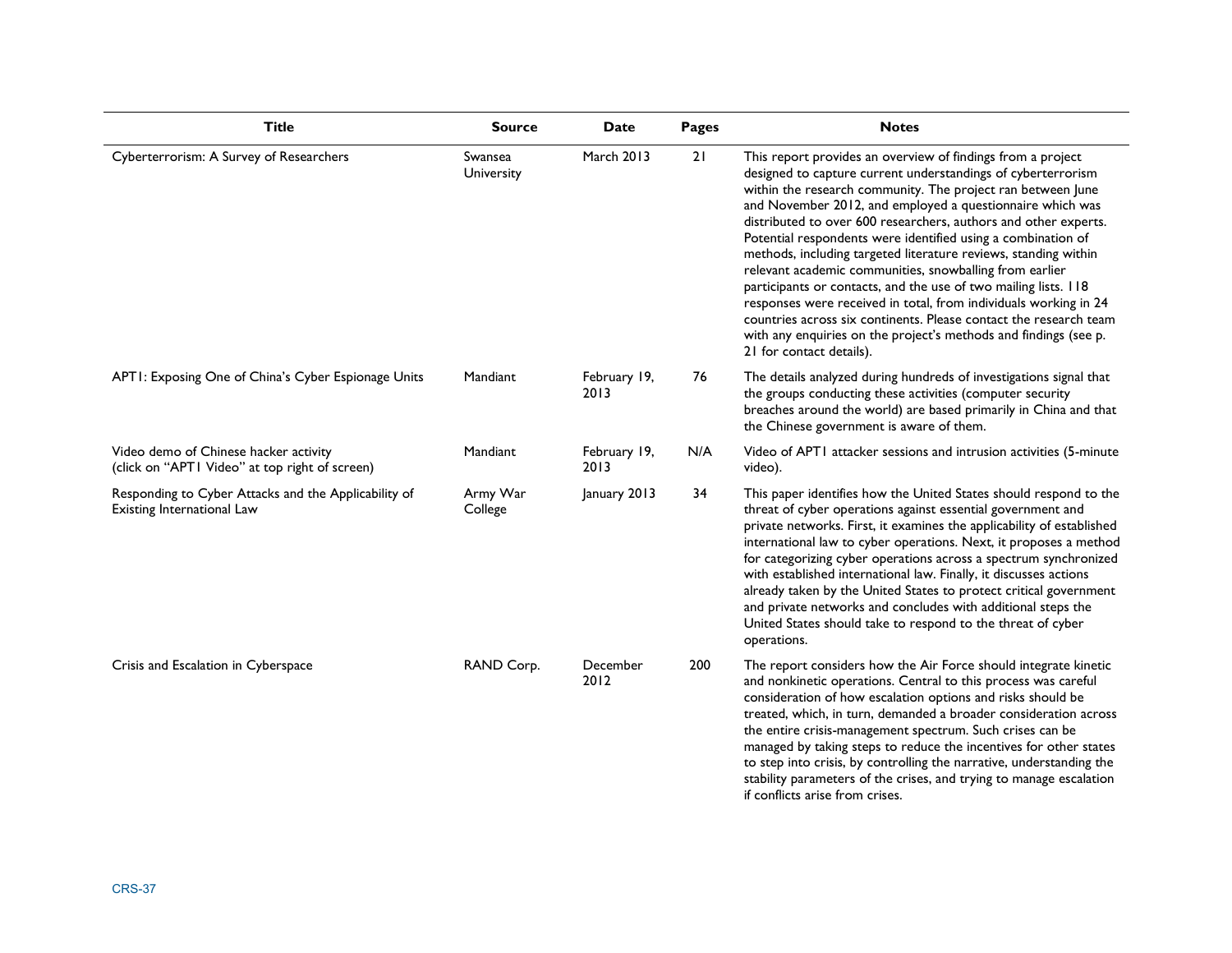| <b>Title</b>                                                                                                                                   | <b>Source</b>                                                      | Date                 | <b>Pages</b> | <b>Notes</b>                                                                                                                                                                                                                                                                                                                                                                                                                                                                                                                                               |
|------------------------------------------------------------------------------------------------------------------------------------------------|--------------------------------------------------------------------|----------------------|--------------|------------------------------------------------------------------------------------------------------------------------------------------------------------------------------------------------------------------------------------------------------------------------------------------------------------------------------------------------------------------------------------------------------------------------------------------------------------------------------------------------------------------------------------------------------------|
| Cyberattacks Among Rivals: 2001-2011 (from the article,<br>"The Fog of Cyberwar" by Brandon Variano and Ryan<br>Maness (subscription required) | Foreign Affairs                                                    | November<br>21, 2012 | N/A          | A chart showing cyberattacks by initiator and victim, 2001-2011.                                                                                                                                                                                                                                                                                                                                                                                                                                                                                           |
| Emerging Cyber Threats Report 2013                                                                                                             | Georgia Institute<br>of Technology                                 | November<br>14, 2012 | 9            | The year ahead will feature new and increasingly sophisticated<br>means to capture and exploit user data, escalating battles over<br>the control of online information and continuous threats to the<br>U.S. supply chain from global sources. (From the annual Georgia<br>Tech Cyber Security Summit 2012.)                                                                                                                                                                                                                                               |
| Proactive Defense for Evolving Cyber Threats                                                                                                   | Sandia National<br>Labs                                            | November<br>2012     | 98           | The project applied rigorous predictability-based analytics to two<br>central and complementary aspects of the network defense<br>problem-attack strategies of the adversaries and vulnerabilities<br>of the defenders' systems-and used the results to develop a<br>scientifically-grounded, practically-implementable methodology for<br>designing proactive cyber defense systems.                                                                                                                                                                      |
| Safeguarding Cyber-Security, Fighting in Cyberspace                                                                                            | International<br>Relations and<br><b>Security</b><br>Network (ISN) | October 22,<br>2012  | N/A          | Looks at the militarization of cybersecurity as a source of global<br>tension, and makes the case that cyber-warfare is already an<br>essential feature of many leading states' strategic calculations,<br>followed by its opposite-i.e., one that believes the threat posed<br>by cyber-warfare capabilities is woefully overstated.                                                                                                                                                                                                                      |
| Before We Knew It: An Empirical Study of Zero-Day<br>Attacks In The Real World                                                                 | Symantec<br>Research Labs                                          | October 16,<br>2012  | 12           | The paper describes a method for automatically identifying zero-<br>day attacks from field-gathered data that records when benign<br>and malicious binaries are downloaded on 11 million real hosts<br>around the world. Searching this data set for malicious files that<br>exploit known vulnerabilities indicates which files appeared on the<br>Internet before the corresponding vulnerabilities were disclosed.                                                                                                                                      |
| Investigative Report on the U.S. National Security Issues<br>Posed by Chinese Telecommunications Companies<br>Huawei and ZTE                   | House<br><b>Permanent Select</b><br>Committee on<br>Intelligence   | October 8,<br>2012   | 60           | The committee initiated this investigation in November 2011 to<br>inquire into the counterintelligence and security threat posed by<br>Chinese telecommunications companies doing business in the<br>United States.                                                                                                                                                                                                                                                                                                                                        |
| Federal Support for and Involvement in State and Local<br><b>Fusion Centers</b>                                                                | U.S. Senate<br>Permanent<br>Subcommittee on<br>Investigations      | October 3,<br>2012   | 4            | A two-year bipartisan investigation found that U.S. Department of<br>Homeland Security efforts to engage state and local intelligence<br>"fusion centers" has not yielded significant useful information to<br>support federal counterterrorism intelligence efforts. In Section<br>VI, "Fusion Centers Have Been Unable to Meaningfully<br>Contribute to Federal Counterterrorism Efforts," Part G, "Fusion<br>Centers May Have Hindered, Not Aided, Federal<br>Counterterrorism Efforts," the report discusses the Russian<br>"Cyberattack" in Illinois. |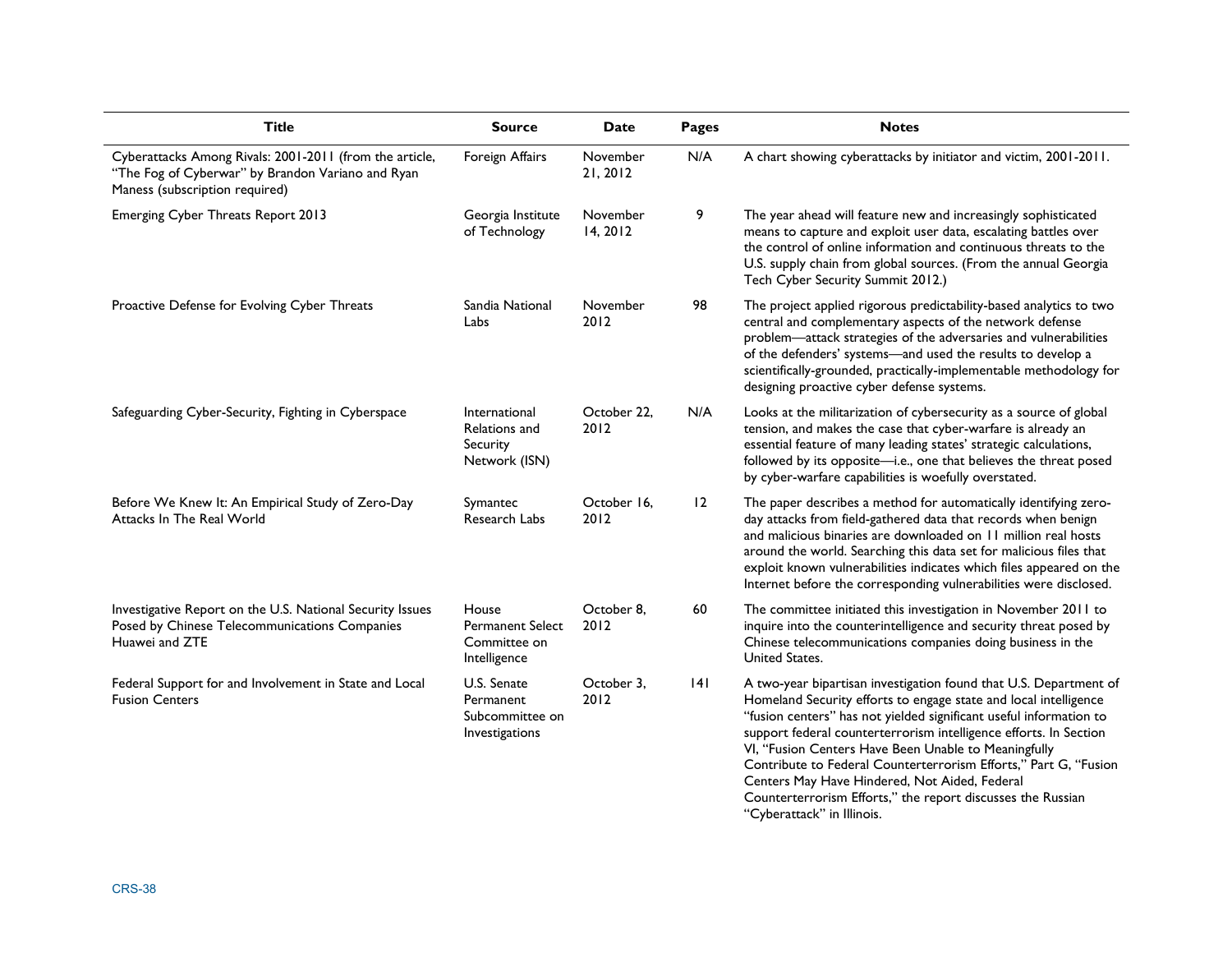| <b>Title</b>                                                                                                                                                    | <b>Source</b>                                                                               | <b>Date</b>          | <b>Pages</b> | <b>Notes</b>                                                                                                                                                                                                                                                                                                                                                                                                                                                                                                                                                                                                                                                                                                                                                                                       |
|-----------------------------------------------------------------------------------------------------------------------------------------------------------------|---------------------------------------------------------------------------------------------|----------------------|--------------|----------------------------------------------------------------------------------------------------------------------------------------------------------------------------------------------------------------------------------------------------------------------------------------------------------------------------------------------------------------------------------------------------------------------------------------------------------------------------------------------------------------------------------------------------------------------------------------------------------------------------------------------------------------------------------------------------------------------------------------------------------------------------------------------------|
| Putting the "war" in cyberwar: Metaphor, analogy, and<br>cybersecurity discourse in the United States                                                           | First Monday                                                                                | July 2, 2012         | N/A          | This essay argues that current contradictory tendencies are<br>unproductive and even potentially dangerous. It argues that the<br>war metaphor and nuclear deterrence analogy are neither natural<br>nor inevitable and that abandoning them would open up new<br>possibilities for thinking more productively about the full<br>spectrum of cybersecurity challenges, including the as-yet<br>unrealized possibility of cyber war.                                                                                                                                                                                                                                                                                                                                                                |
| Nodes and Codes: The Reality of Cyber Warfare                                                                                                                   | U.S. Army School<br>of Advanced<br>Military Studies,<br>Command and<br><b>General Staff</b> | May 17,<br>2012      | 62           | Explores the reality of cyber warfare through the story of<br>Stuxnet. Three case studies evaluate cyber policy, discourse, and<br>procurement in the United States, Russia, and China before and<br>after Stuxnet to illustrate their similar, yet unique, realities of<br>cyber warfare.                                                                                                                                                                                                                                                                                                                                                                                                                                                                                                         |
| United States Counter Terrorism Cyber Law and Policy,<br>Enabling or Disabling?                                                                                 | Triangle Institute<br>for Security<br><b>Studies</b>                                        | March 2012           | 34           | The incongruence between national counterterrorism (CT) cyber<br>policy, law, and strategy degrades the abilities of federal CT<br>professionals to interdict transnational terrorists from within<br>cyberspace. Specifically, national CT cyber policies that are not<br>completely sourced in domestic or international law unnecessarily<br>limit the latitude cyber CT professionals need to effectively<br>counter terrorists through the use of organic cyber capabilities.<br>To optimize national CT assets and to stymie the growing threat<br>posed by terrorists' ever-expanding use of cyberspace, national<br>decision-makers should modify current policies to efficiently<br>execute national CT strategies, albeit within the framework of<br>existing CT cyber-related statutes. |
| A Cyberworm that Knows No Boundaries                                                                                                                            | <b>RAND</b>                                                                                 | December<br>21, 2011 | 55           | Stuxnet-like worms pose a serious threat even to infrastructure<br>and computer systems that are not connected to the Internet.<br>However, defending against such attacks is an increasingly<br>complex prospect.                                                                                                                                                                                                                                                                                                                                                                                                                                                                                                                                                                                 |
| Department of Defense Cyberspace Policy Report: A<br>Report to Congress Pursuant to the National Defense<br>Authorization Act for Fiscal Year 2011, Section 934 | <b>DOD</b>                                                                                  | November<br>2011     | 4            | From the report: "When warranted, we will respond to hostile<br>attacks in cyberspace as we would to any other threat to our<br>country. We reserve the right to use all necessary means -<br>diplomatic, informational, military and economic - to defend our<br>nation, our allies, our partners and our interests."                                                                                                                                                                                                                                                                                                                                                                                                                                                                             |
| Cyber War Will Not Take Place                                                                                                                                   | Journal of<br><b>Strategic Studies</b>                                                      | October 5,<br>2011   | 29           | The paper argues that cyber warfare has never taken place, is not<br>currently taking place, and is unlikely to take place in the future.                                                                                                                                                                                                                                                                                                                                                                                                                                                                                                                                                                                                                                                          |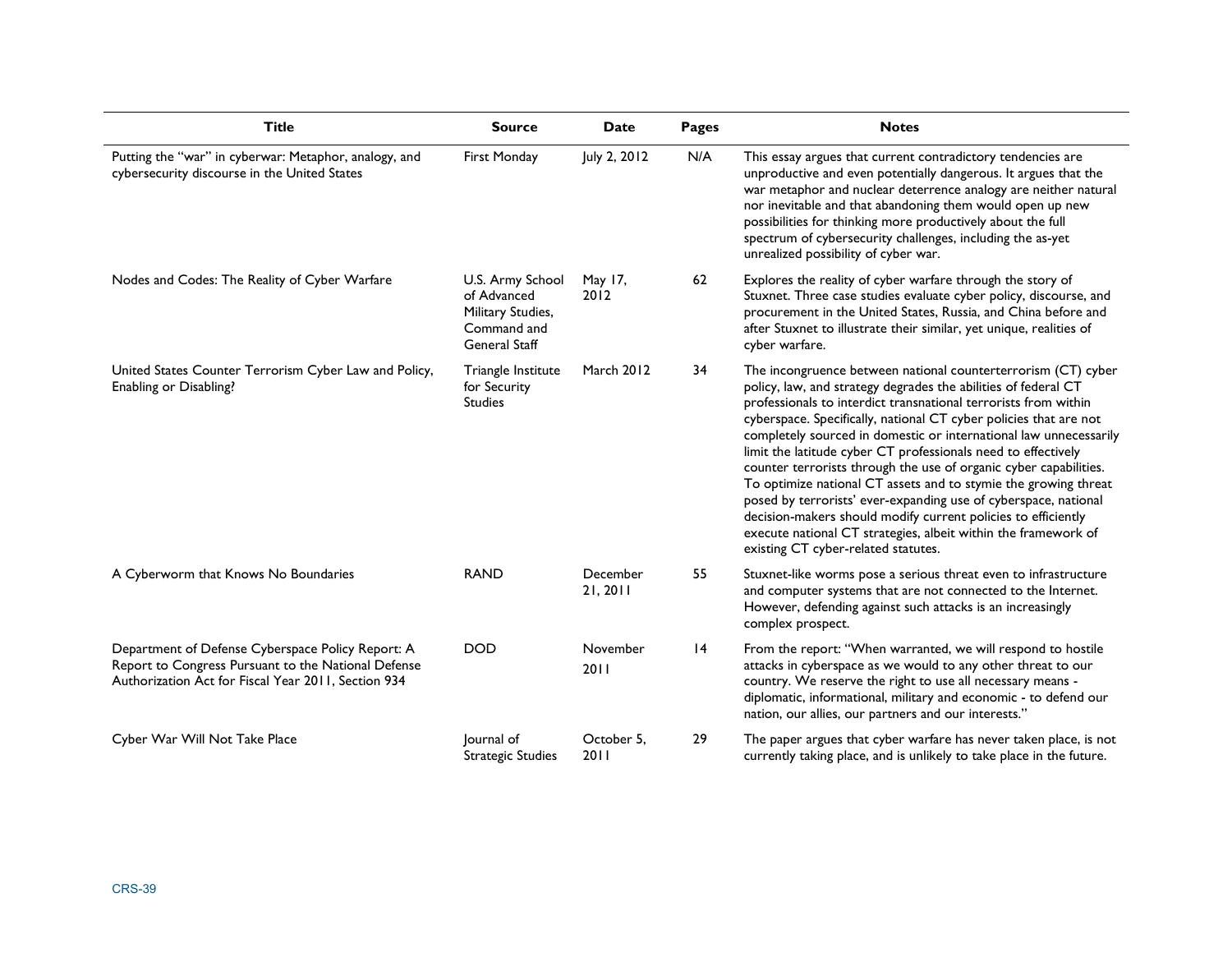| <b>Title</b>                                                                                                                                            | <b>Source</b>                                                    | <b>Date</b>          | <b>Pages</b>    | <b>Notes</b>                                                                                                                                                                                                                                                                                                                                                                                                                                                                |
|---------------------------------------------------------------------------------------------------------------------------------------------------------|------------------------------------------------------------------|----------------------|-----------------|-----------------------------------------------------------------------------------------------------------------------------------------------------------------------------------------------------------------------------------------------------------------------------------------------------------------------------------------------------------------------------------------------------------------------------------------------------------------------------|
| Foreign Spies Stealing U.S. Economic Secrets in<br>Cyberspace: Report to Congress on Foreign Economic<br>Collection and Industrial Espionage, 2009-2011 | Office of the<br>National<br>Counterintelligen<br>ce Executive   | October<br>2011      | 31              | Because the United States is a leader in the development of new<br>technologies and a central player in global financial and trade<br>networks, foreign attempts to collect U.S. technological and<br>economic information will continue at a high level and will<br>represent a growing and persistent threat to U.S. economic<br>security. The nature of the cyber threat will evolve with<br>continuing technological advances in the global information<br>environment. |
| USCYBERCOM and Cyber Security: Is a Comprehensive<br>Strategy Possible?                                                                                 | Army War<br>College                                              | May 12,<br>2011      | 32              | Examine five aspects of USCYBERCOM: organization, command<br>and control, computer network operations (CNO),<br>synchronization, and resourcing. Identify areas that currently<br>present significant risk to USCYBERCOM's ability to create a<br>strategy that can achieve success in its cyberspace operations.<br>Recommend potential solutions that can increase the<br>effectiveness of the USCYBERCOM strategy.                                                       |
| A Four-Day Dive Into Stuxnet's Heart                                                                                                                    | Threat Level Blog<br>(Wired)                                     | December<br>27, 2010 | N/A             | From the article, "It is a mark of the extreme oddity of the<br>Stuxnet computer worm that Microsoft's Windows vulnerability<br>team learned of it first from an obscure Belarusian security<br>company that even they had never heard of."                                                                                                                                                                                                                                 |
| Did Stuxnet Take Out 1,000 Centrifuges at the Natanz<br>Enrichment Plant? Preliminary Assessment                                                        | Institute for<br>Science and<br>International<br>Security        | December<br>22, 2010 | $\overline{10}$ | This report indicates that commands in the Stuxnet code<br>intended to increase the frequency of devices targeted by the<br>malware exactly match several frequencies at which rotors in<br>centrifuges at Iran's Natanz enrichment plant are designed to<br>operate optimally or are at risk of breaking down and flying apart.                                                                                                                                            |
| <b>Stuxnet Analysis</b>                                                                                                                                 | European<br>Network and<br>Information<br><b>Security Agency</b> | October 7,<br>2010   | N/A             | EU cybersecurity agency warns that the Stuxnet malware is a<br>game changer for critical information infrastructure protection;<br>PLC controllers of SCADA systems infected with the worm<br>might be programmed to establish destructive over/under<br>pressure conditions by running pumps at different frequencies.                                                                                                                                                     |
| Proceedings of a Workshop on Deterring Cyberattacks:<br>Informing Strategies and Developing Options for U.S.<br>Policy                                  | National<br>Research Council                                     | October 5.<br>2010   | 400             | Per request of the Office of the Director of National Intelligence,<br>the National Research Council undertook a two-phase project<br>aimed to foster a broad, multidisciplinary examination of<br>strategies for deterring cyberattacks on the United States and of<br>the possible utility of these strategies for the U.S. government.                                                                                                                                   |

**Notes:** Highlights compiled by CRS from the reports.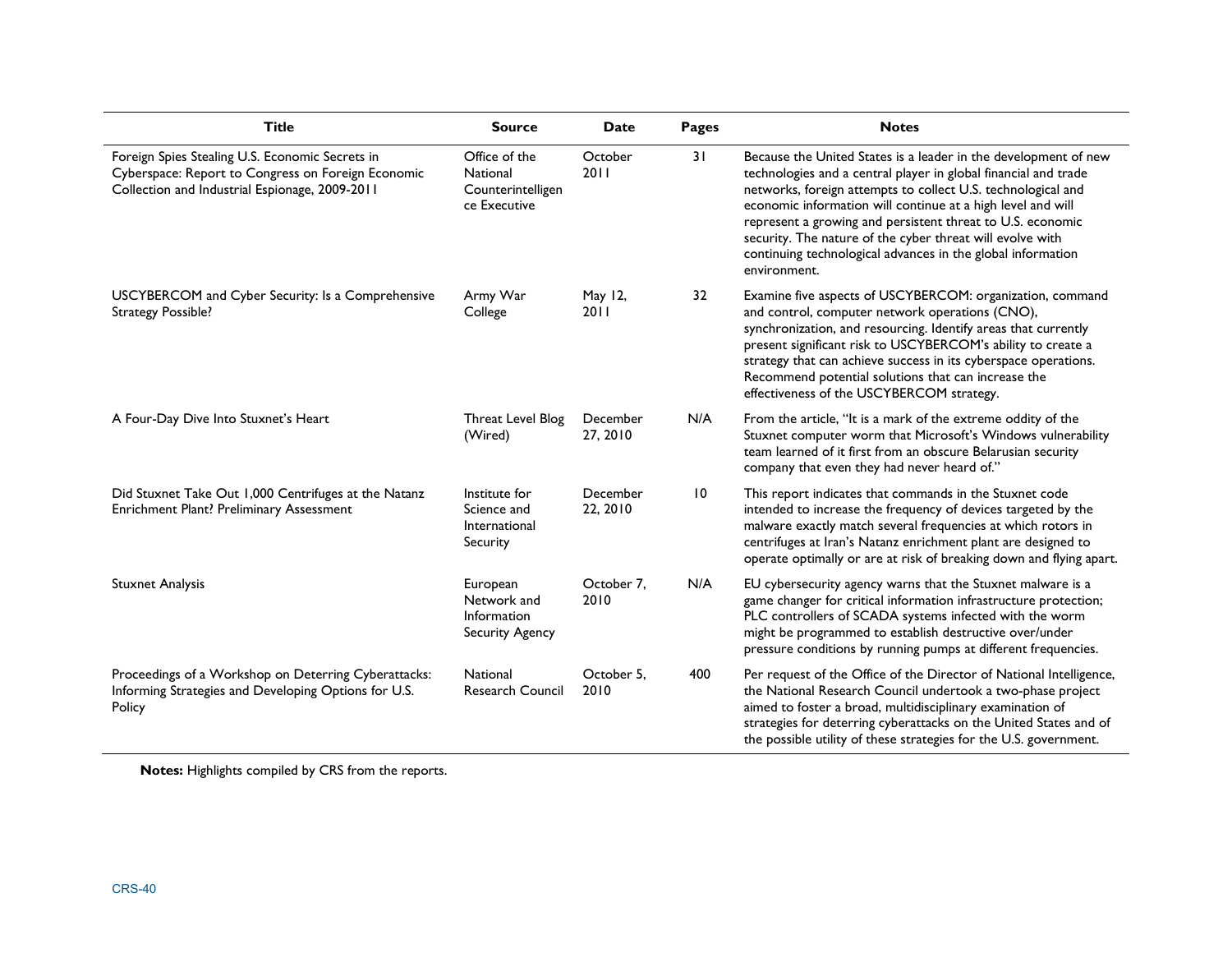| <b>Title</b>                                            | <b>Source</b>                                                 | Date          | Pages | <b>Notes</b>                                                                                                                                                                                                                                                                                                                                                                                                                                                                                                                                                                                                                                                                                                     |
|---------------------------------------------------------|---------------------------------------------------------------|---------------|-------|------------------------------------------------------------------------------------------------------------------------------------------------------------------------------------------------------------------------------------------------------------------------------------------------------------------------------------------------------------------------------------------------------------------------------------------------------------------------------------------------------------------------------------------------------------------------------------------------------------------------------------------------------------------------------------------------------------------|
| Global Cybersecurity Index                              | International<br><b>Telecommunications Union</b>              | Ongoing       | N/A   | Based on questionnaire responses received by ITU<br>Member States, a first analysis of cybersecurity<br>development in the Arab region was compiled and one<br>for the Africa region is under way. The objective is to<br>release a global status of cybersecurity for 2014.                                                                                                                                                                                                                                                                                                                                                                                                                                     |
| The Cyber Hub                                           | Booz Allen Hamilton and<br>the Economist Intelligence<br>Unit | Ongoing       | N/A   | The Cyber Hub's content was built on several integral<br>parts: an index that assesses specific aspects of the cyber<br>environment of the G20 countries, and a series of<br>research papers that examine the implications for the<br>business community.                                                                                                                                                                                                                                                                                                                                                                                                                                                        |
| Cybersecurity Legislation                               | International<br><b>Telecommunications Union</b>              | Ongoing       | N/A   | An integral and challenging component of any national<br>Cybersecurity strategy is the adoption of regionally and<br>internationally harmonized, appropriate legislation against<br>the misuse of ICTs for criminal or other purposes.                                                                                                                                                                                                                                                                                                                                                                                                                                                                           |
| Cyber Security Strategy: Progress So Far                | <b>UK Cabinet Office</b>                                      | Ongoing       | N/A   | From the report, "To support the Strategy we put in<br>place a National Cyber Security Programme (NCSP)<br>backed by £650 million of funding to 2015. This year we<br>increased that investment with a further £210 million in<br>2015 to 2016. This funding will build on existing projects<br>and also support new investment, enabling the UK to<br>retain its emerging reputation as a leader in the field of<br>cyber security."                                                                                                                                                                                                                                                                            |
| Global Cybercrime: The Interplay of Politics and<br>Law | Centre for International<br>Governance Innovation<br>(C G )   | June 20, 2014 | 23    | This paper explores the recent unsealing of a 31-count<br>indictment against five Chinese government officials and a<br>significant cyber breach, perpetrated by Chinese actors<br>against Western oil, energy, and petrochemical<br>companies. The paper concludes by noting that increased<br>cooperation among governments is necessary, but<br>unlikely to occur as long as the discourse surrounding<br>cybercrime remains so heavily politicized and securitized.<br>If governments coalesced around the notion of trying to<br>prevent the long-term degradation of trust in the online<br>economy, they may profitably advance the dialogue away<br>from mutual suspicion and toward mutual cooperation. |

#### **Table 7. International Efforts**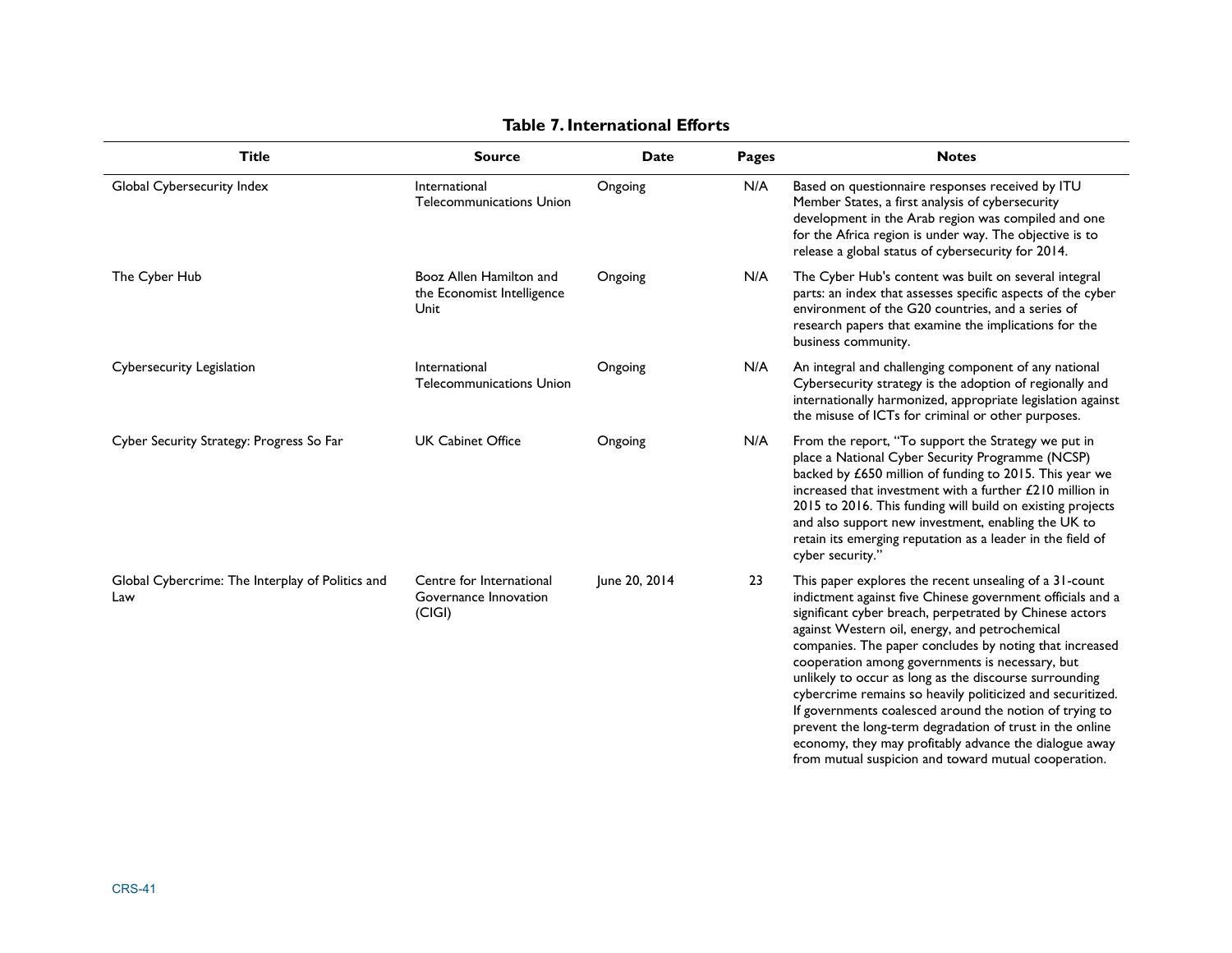| <b>Title</b>                                                                                                                                                                                                            | <b>Source</b>                                                   | <b>Date</b>    | Pages        | <b>Notes</b>                                                                                                                                                                                                                                                                                                                                                                                                                                                                                                                                                                                                                                                          |
|-------------------------------------------------------------------------------------------------------------------------------------------------------------------------------------------------------------------------|-----------------------------------------------------------------|----------------|--------------|-----------------------------------------------------------------------------------------------------------------------------------------------------------------------------------------------------------------------------------------------------------------------------------------------------------------------------------------------------------------------------------------------------------------------------------------------------------------------------------------------------------------------------------------------------------------------------------------------------------------------------------------------------------------------|
| China and International Law in Cyberspace                                                                                                                                                                               | U.S.-China Economic and<br><b>Security Review</b><br>Commission | May 7, 2014    | $\mathbf{H}$ | Despite major differences on cyberspace policy between<br>the United States and China, a recent development at<br>the United Nations illustrates basic areas of agreement.<br>The United States and China were among 15 countries<br>affirming the applicability of international law to<br>cyberspace in a 2013 UN report. The same group will<br>gather in 2014 to address some of the more challenging<br>and divisive concepts regarding state responsibility and<br>use of force in cyberspace.                                                                                                                                                                  |
| Baseline Review: ICT-Related Processes & Events.<br>Implications for International and Regional<br>Security (2011-2013)                                                                                                 | ICT4Peace                                                       | May 1, 2014    | 50           | The report is structured around the following three<br>areas: (1) international and regional security (the<br>predominant focus); (2) transnational crime and<br>terrorism; and (3) governance, human rights and<br>development. These areas are obviously interdependent,<br>with developments in one area often impacting another,<br>yet they have traditionally been approached separately<br>through distinct communities of practice and fora. The<br>report will serve as a baseline for future annual reports<br>with this specific one covering the period spanning<br>January 2011 to December 2013 (while also providing<br>background on earlier events). |
| Cyber maturity in the Asia-Pacific Region 2014                                                                                                                                                                          | Australian Strategic Policy<br>Institute (ASPI)                 | April 14, 2014 | 76           | The Institute assesses regional digital maturity across<br>government, business, society and the military. Australia<br>comes out ahead of China, Japan and South Korea when<br>it comes to overall digital strength in the region and it<br>ranks third behind the United States and China in cyber<br>warfare. Asia-Pacific is increasingly the focus of<br>cyberattacks, say analysts, including criminal and state-<br>sponsored hacking and espionage.                                                                                                                                                                                                           |
| U.S.-EU Cyber Cooperation                                                                                                                                                                                               | <b>White House</b>                                              | March 26, 2014 | N/A          | The new high-level U.S.-EU Cyber Dialogue announced<br>at the 2014 U.S.-EU Summit will formalize and broaden<br>our cooperation on cyber issues, building on shared<br>commitments and achievements in key areas.                                                                                                                                                                                                                                                                                                                                                                                                                                                     |
| Legislative resolution on the proposal for a<br>directive of the European Parliament and of the<br>Council concerning measures to ensure a high<br>common level of network and information<br>security across the Union | European Parliament                                             | March 13, 2014 | N/A          | The directive would require companies operating critical<br>infrastructure to maintain a specified minimum level of<br>cybersecurity preparedness and report to national<br>authorities about cyberattacks with a "significant impact"<br>on the security of their networks.                                                                                                                                                                                                                                                                                                                                                                                          |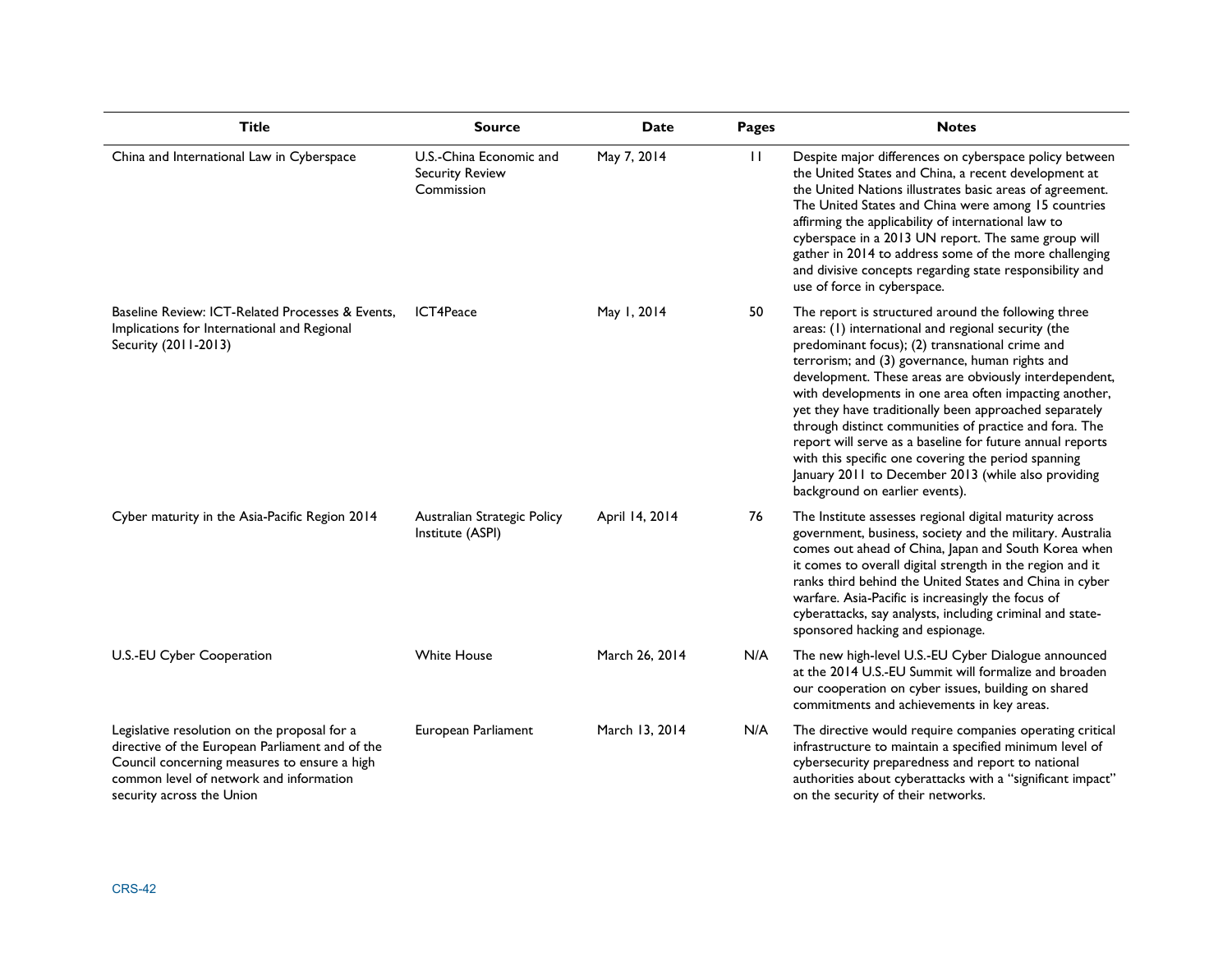| <b>Title</b>                                                                    | <b>Source</b>                                                                                                                          | <b>Date</b>       | Pages | <b>Notes</b>                                                                                                                                                                                                                                                                                                                                                                                                                                                                                                                                                                                                                                                                                                                                                                                                                                                                                                  |
|---------------------------------------------------------------------------------|----------------------------------------------------------------------------------------------------------------------------------------|-------------------|-------|---------------------------------------------------------------------------------------------------------------------------------------------------------------------------------------------------------------------------------------------------------------------------------------------------------------------------------------------------------------------------------------------------------------------------------------------------------------------------------------------------------------------------------------------------------------------------------------------------------------------------------------------------------------------------------------------------------------------------------------------------------------------------------------------------------------------------------------------------------------------------------------------------------------|
| 10 Steps to Cyber Security                                                      | UK Dept. for Business<br>Innovation & Skills (BIS) and<br>the Centre for the<br><b>Protection of National</b><br>Infrastructure (CPNI) | February 4, 2014  | 20    | The joint communiqué outlines steps UK regulators and<br>government departments have agreed to undertake to<br>improve the country's cyber systems and networks<br>defenses. The steps to combat cyberattacks include<br>assessing the state of cybersecurity across each sector<br>and working with industry to address vulnerabilities;<br>working with industry to increase information flows on<br>threat vulnerabilities and mitigation strategies;<br>encouraging companies to join information sharing<br>initiatives, such as the Cyber Security Information Sharing<br>Partnership, a partnership between the U.K. government<br>and industry to share information and intelligence on<br>cybersecurity threats launched in March 2013; and<br>encouraging companies to undertake a self-assessment<br>pursuant to guidance published by the U.K. Department<br>for Business, Innovation and Skills. |
| 2013 Joint Report                                                               | U.S.-Russia Bilateral<br><b>Presidential Commission</b><br>(BPC)                                                                       | December 27, 2013 | 40    | The report includes updates from each of the BPC's 21<br>working groups. See the Working Group on the Threats<br>to and in the use of Information Communications<br>Technologies in the Context of International Service<br>section on pages 11-12. A key component of the<br>discussion concerned the implementation of the bilateral<br>confidence building measures (CBMs) announced by<br>Presidents Obama and Putin in June 2013. These bilateral<br>CBMs are intended to promote transparency and reduce<br>the possibility that an incident related to the use of ICTs<br>could unintentionally cause instability or escalation.                                                                                                                                                                                                                                                                       |
| World Federation of Exchanges (WFE) Launches<br>Global Cyber Security Committee | World Federation of<br><b>Exchanges</b>                                                                                                | December 12, 2013 | N/A   | The WFE announced the launch of the exchange<br>industry's first cybersecurity committee with a mission to<br>aid in the protection of the global capital markets. The<br>working group will bring together representation from a<br>number of exchanges and clearinghouses across the<br>globe, to collaborate on best practices in global security.                                                                                                                                                                                                                                                                                                                                                                                                                                                                                                                                                         |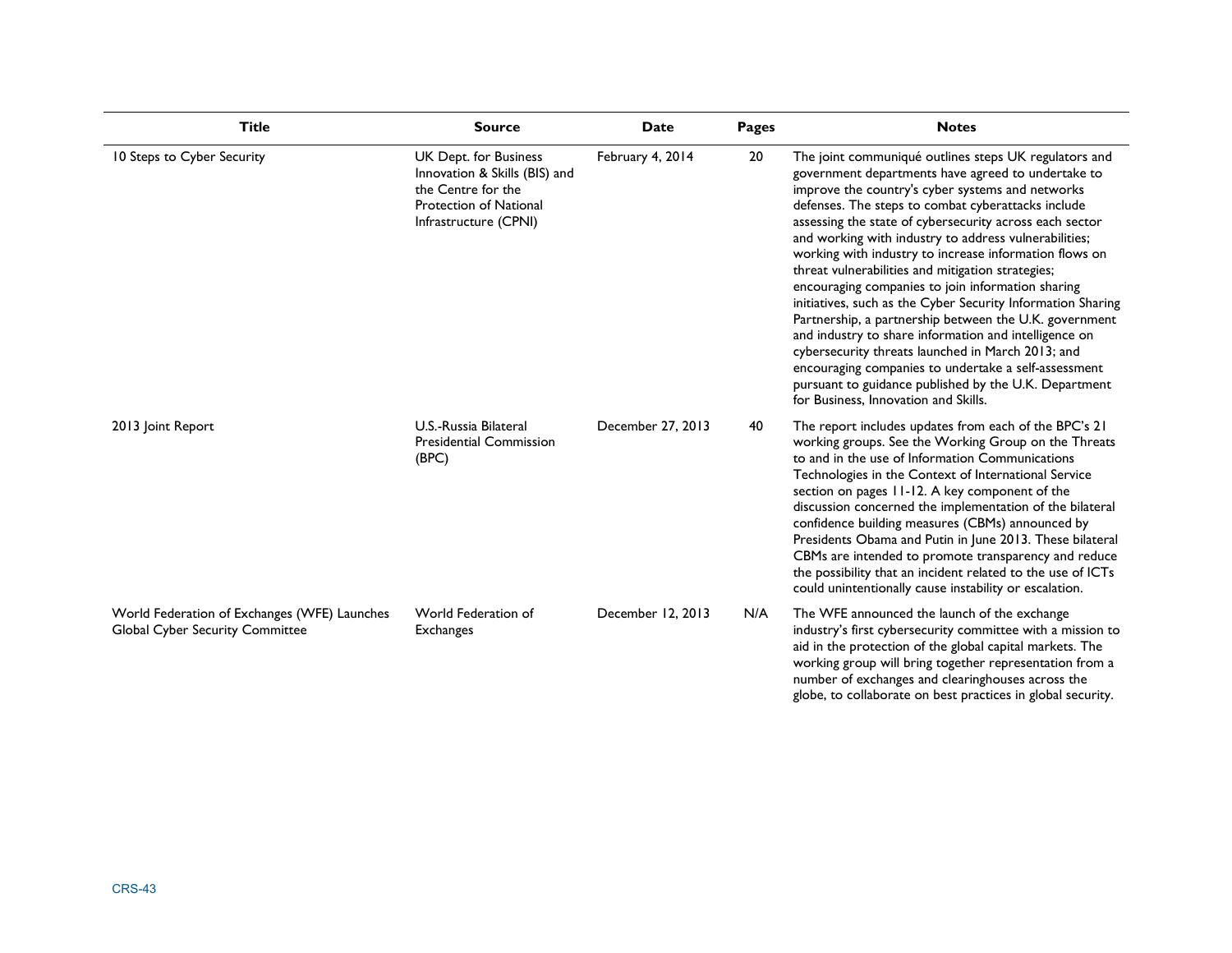| <b>Title</b>                                                                                      | <b>Source</b>                                           | <b>Date</b>      | <b>Pages</b> | <b>Notes</b>                                                                                                                                                                                                                                                                                                                                                                                                                                                                                                                                                                                                                           |
|---------------------------------------------------------------------------------------------------|---------------------------------------------------------|------------------|--------------|----------------------------------------------------------------------------------------------------------------------------------------------------------------------------------------------------------------------------------------------------------------------------------------------------------------------------------------------------------------------------------------------------------------------------------------------------------------------------------------------------------------------------------------------------------------------------------------------------------------------------------------|
| Handbook on European Data Protection Law                                                          | Council of Europe                                       | December 2013    | 214          | This handbook is a first point of reference on both EU<br>law and the European Convention on Human Rights<br>(ECHR) on data protection, and it explains how this field<br>is regulated under EU law and under the ECHR as well as<br>the CoE Convention for the Protection of Individuals<br>with regard to Automatic Processing of Personal Data<br>(Convention 108) and other CoE instruments. Each<br>chapter first presents a single table of the applicable legal<br>provisions, including important selected case law under<br>the two separate European legal systems.                                                          |
| 2013 Annual Report to Congress                                                                    | U.S.-China Economic<br>Commission                       | October 20, 2013 | 465          | In 2013, the commission continued its close examination<br>of China's cyber capabilities. Strong evidence has<br>emerged that the Chinese government is directing and<br>executing a large-scale cyber espionage campaign against<br>the United States, including the U.S. government and<br>private companies. However, the public exposure of<br>Chinese cyber espionage in 2013 has apparently not<br>changed China's attitude about the use of cyber<br>espionage to steal intellectual property and proprietary<br>information. (See: Chapter 2, Section 2: "China's Cyber<br>Activities.")                                       |
| Directive of the European Parliament and of the<br>Council on Attacks Against Information Systems | European Parliament Civil<br><b>Liberties Committee</b> | August 12, 2013  | 7            | The objectives of the Directive are to approximate the<br>criminal law of the Member States in the area of attacks<br>against information systems by establishing minimum<br>rules concerning the definition of criminal offences and<br>the relevant sanctions and to improve cooperation<br>between competent authorities, including the police and<br>other specialized law enforcement services of the<br>Member States, as well as the competent specialized<br>Union agencies and bodies, such as Eurojust, Europol and<br>its European Cyber Crime Centre, and the European<br>Network and Information Security Agency (ENISA). |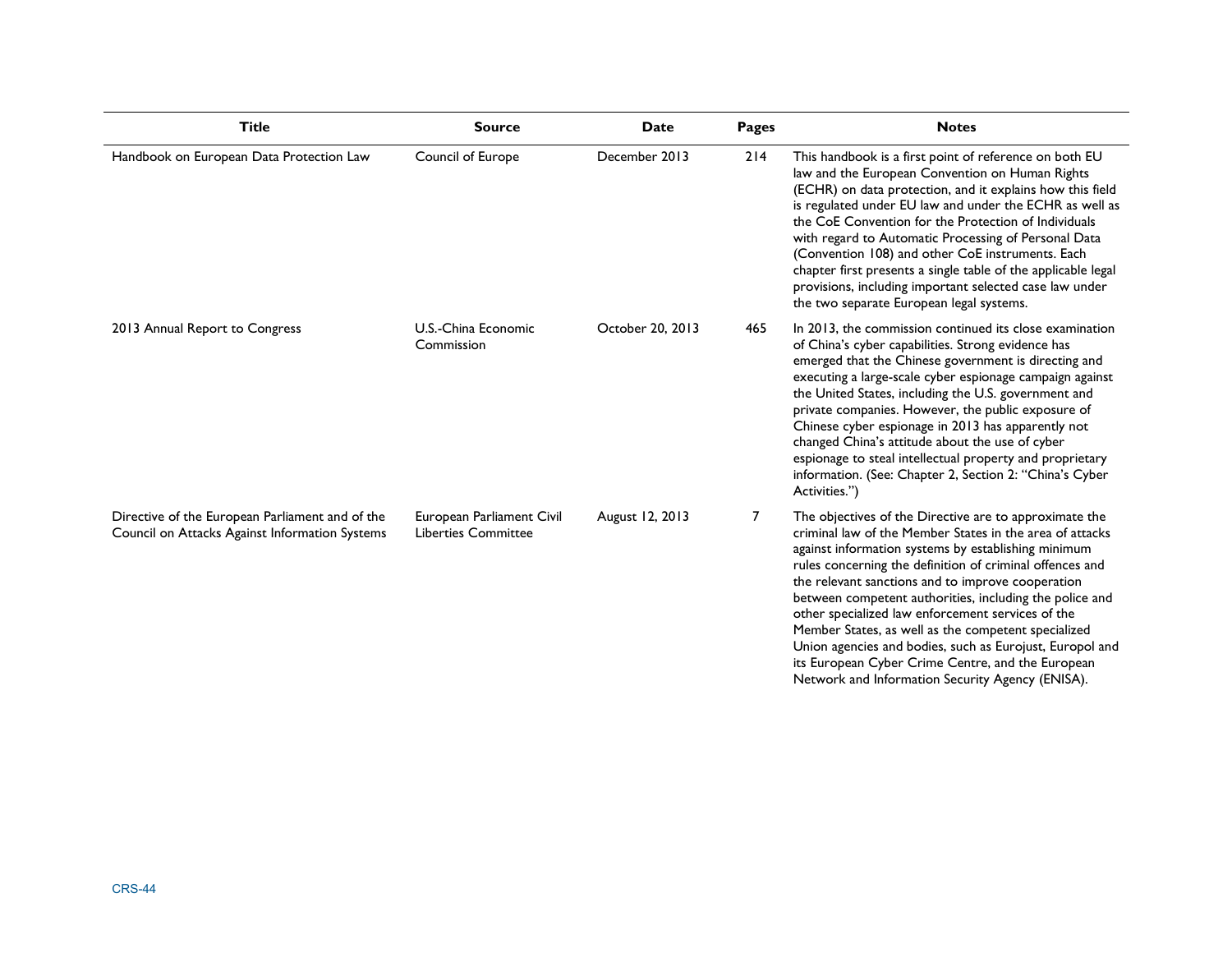| <b>Title</b>                                                                                             | <b>Source</b>                            | <b>Date</b>   | <b>Pages</b> | <b>Notes</b>                                                                                                                                                                                                                                                                                                                                                                                                                                                                                                                                                                                                                                                                     |
|----------------------------------------------------------------------------------------------------------|------------------------------------------|---------------|--------------|----------------------------------------------------------------------------------------------------------------------------------------------------------------------------------------------------------------------------------------------------------------------------------------------------------------------------------------------------------------------------------------------------------------------------------------------------------------------------------------------------------------------------------------------------------------------------------------------------------------------------------------------------------------------------------|
| Confidence Building Measures and International<br>Cybersecurity                                          | ICT 4 Peace Foundation                   | June 21, 2013 | 21           | Confidence building measures can serve to lay the<br>foundation for agreeing on acceptable norms of behavior<br>for states as well as confidence and trust building<br>measures to avoid miscalculation and escalation. The<br>report is divided into four main sections: (1)<br>Transparency, Compliance, and Verification Measures;<br>(2) Cooperative Measures; (3) Collaboration and<br>Communication Mechanisms; and (4) Stability and<br>Restraint Measures. A final section discusses next steps<br>for diplomatic CBM processes.                                                                                                                                         |
| FACT SHEET: U.S.-Russian Cooperation on<br>Information and Communications Technology<br>Security         | <b>White House</b>                       | June 17, 2013 | N/A          | The United States and the Russian Federation are<br>creating a new working group, under the auspices of the<br>Bilateral Presidential Commission, dedicated to assessing<br>emerging ICT threats and proposing concrete joint<br>measures to address them.                                                                                                                                                                                                                                                                                                                                                                                                                       |
| Telecommunications Networks: Addressing<br>Potential Security Risks of Foreign-Manufactured<br>Equipment | Government Accountability<br>Office      | May 21, 2013  | 52           | The federal government has begun efforts to address the<br>security of the supply chain for commercial networks<br>There are a variety of other approaches for addressing<br>the potential risks posed by foreign-manufactured<br>equipment in commercial communications networks,<br>including those approaches taken by foreign<br>governments While these approaches are intended to<br>improve supply chain security of communications<br>networks, they may also create the potential for trade<br>barriers, additional costs, and constraints on<br>competition, which the federal government would have<br>to take into account if it chose to pursue such<br>approaches. |
| The Global Cyber Game: Achieving Strategic<br>Resilience in the Global Knowledge Society                 | Defence Academy of the<br>United Kingdom | May 8, 2013   | 127          | Provides a systematic way of thinking about cyberpower<br>and its use by a range of global players. The global<br>cyberpower contest is framed as a Global Cyber Game,<br>played out on a 'Cyber Gameboard'-a framework that<br>can be used for strategic and tactical thinking about<br>$\sim$ hor ctrotogy                                                                                                                                                                                                                                                                                                                                                                     |

cyber strategy.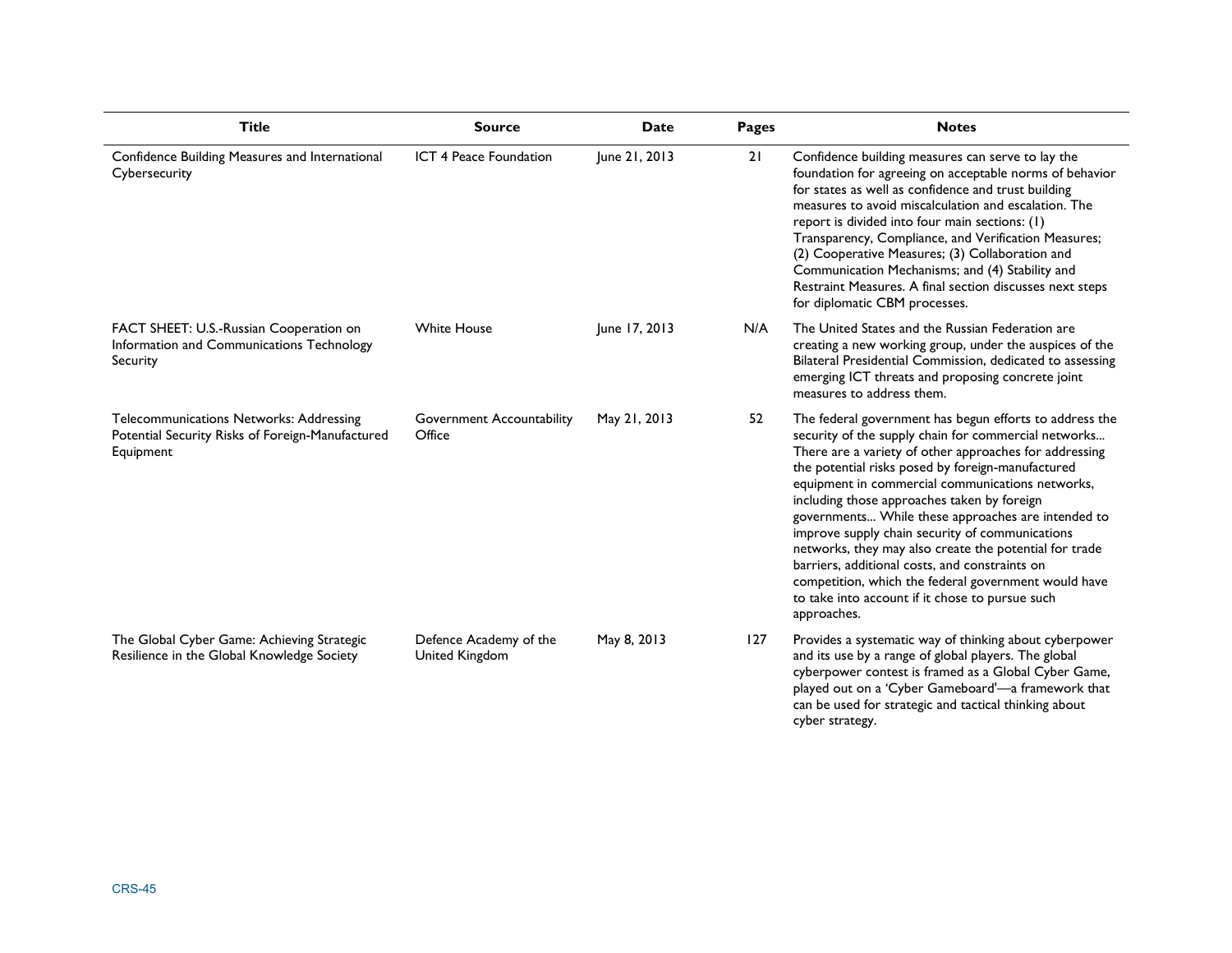| <b>Title</b>                                                                                                                     | <b>Source</b>                          | <b>Date</b>    | <b>Pages</b> | <b>Notes</b>                                                                                                                                                                                                                                                                                                                                                                                                                                                                                                                                                                                                     |
|----------------------------------------------------------------------------------------------------------------------------------|----------------------------------------|----------------|--------------|------------------------------------------------------------------------------------------------------------------------------------------------------------------------------------------------------------------------------------------------------------------------------------------------------------------------------------------------------------------------------------------------------------------------------------------------------------------------------------------------------------------------------------------------------------------------------------------------------------------|
| Military and Security Developments Involving the<br>People's Republic of China 2013 (Annual Report<br>to Congress)               | Department of Defense                  | May 6, 2013    | 92           | China is using its computer network exploitation<br>capability to support intelligence collection against the<br>U.S. diplomatic, economic, and defense industrial base<br>sectors that support U.S. national defense programs. The<br>information targeted could potentially be used to benefit<br>China's defense industry, high-technology industries,<br>policy maker interest in U.S. leadership thinking on key<br>China issues, and military planners building a picture of<br>U.S. network defense networks, logistics, and related<br>military capabilities that could be exploited during a<br>crisis. |
| Defence White Paper 2013                                                                                                         | Australia Department of<br>Defence     | May 3, 2013    | 148          | The Australian Cyber Security Centre will bring together<br>security capabilities from the Defence Signals<br>Directorate, Defence Intelligence Organisation,<br>Australian Security Intelligence Organisation (ASIO), the<br>Attorney-General's Department's Computer Emergency<br>Response Team (CERT) Australia, Australian Federal<br>Police (AFP) and the Australian Crime Commission<br>(ACC).                                                                                                                                                                                                             |
| Remaking American Security: Supply Chain<br>Vulnerabilities & National Security Risks Across<br>the U.S. Defense Industrial Base | Alliance for American<br>Manufacturing | May 2013       | 355          | Because the supply chain is global, it makes sense for U.S.<br>officials to cooperate with other nations to ward off<br>cyberattacks. Increased international cooperation to<br>secure the integrity of the global IT system is a valuable<br>long-term objective.                                                                                                                                                                                                                                                                                                                                               |
| Cyber Security Information Partnership (CISP)                                                                                    | Cabinet Office, United<br>Kingdom      | March 27, 2013 | N/A          | CISP introduces a secure virtual 'collaboration<br>environment' where government and industry partners<br>can exchange information on threats and vulnerabilities<br>in real time. CISP will be complemented by a 'Fusion<br>Cell,' which will be supported on the government side by<br>the Security Service, GCHQ and the National Crime<br>Agency, and by industry analysts from a variety of<br>sectors.                                                                                                                                                                                                     |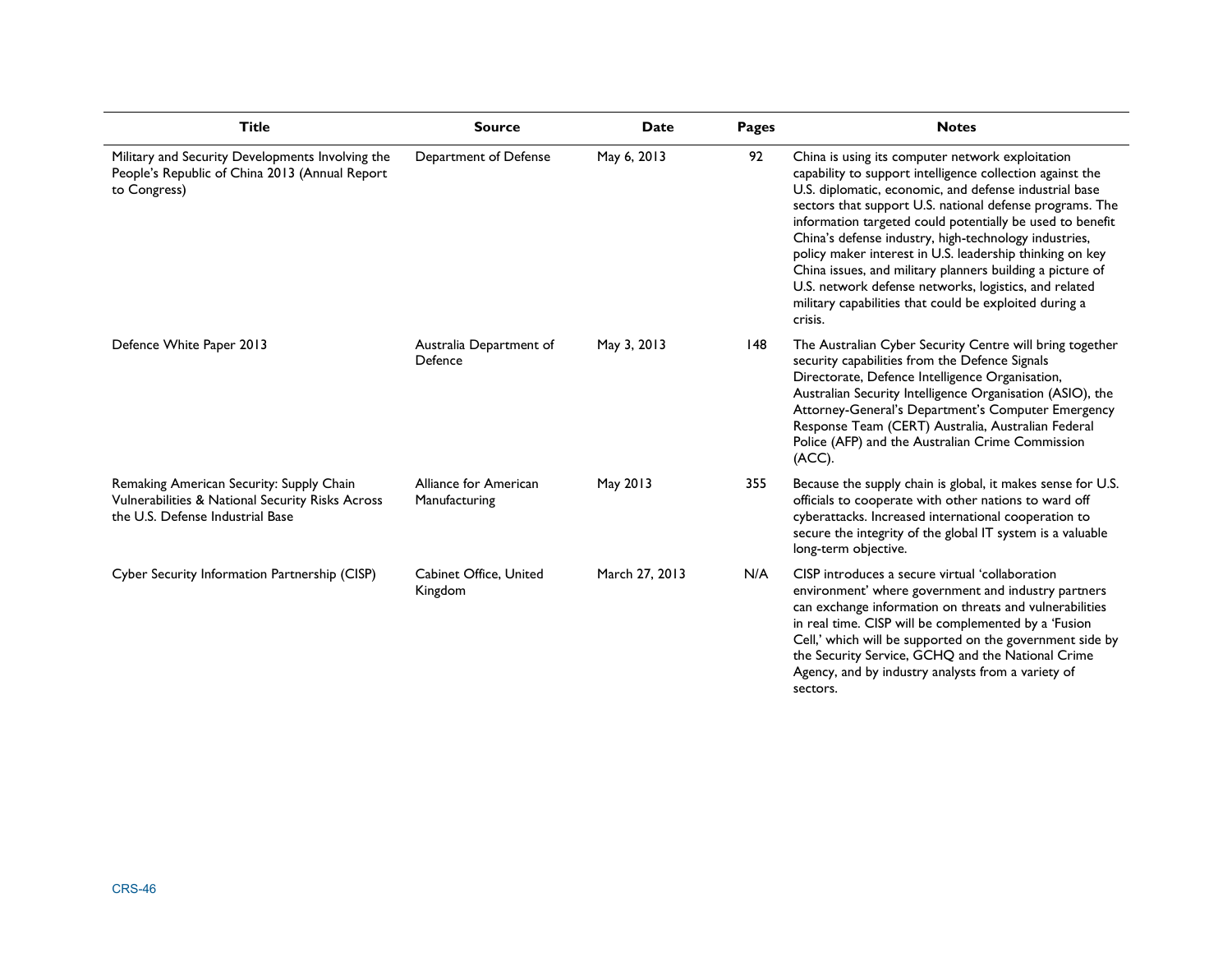| <b>Title</b>                                                                  | <b>Source</b>                                                                                   | Date              | Pages | <b>Notes</b>                                                                                                                                                                                                                                                                                                                                                                                                                                                                                                                                                                                                                      |
|-------------------------------------------------------------------------------|-------------------------------------------------------------------------------------------------|-------------------|-------|-----------------------------------------------------------------------------------------------------------------------------------------------------------------------------------------------------------------------------------------------------------------------------------------------------------------------------------------------------------------------------------------------------------------------------------------------------------------------------------------------------------------------------------------------------------------------------------------------------------------------------------|
| The Tallinn Manual on the International Law<br>Applicable to Cyber Warfare    | Cambridge University Press/<br>NATO Cooperative Cyber<br>Defence Center of<br><b>Excellence</b> | March 5, 2013     | 302   | The Tallinn Manual identifies the international law<br>applicable to cyber warfare and sets out 95 'black-letter<br>rules' governing such conflicts. An extensive commentary<br>accompanies each rule, which sets forth each rules' basis<br>in treaty and customary law, explains how the group of<br>experts interpreted applicable norms in the cyber<br>context, and outlines any disagreements within the group<br>as to each rules' application. (Note: The manual is not an<br>official NATO publication, but an expression of opinions<br>of a group of independent experts acting solely in their<br>personal capacity.) |
| APTI: Exposing One of China's Cyber Espionage<br>Units                        | Mandiant                                                                                        | February 19, 2013 | 76    | The details analyzed during hundreds of investigations<br>signal that the groups conducting these activities<br>(computer security breaches around the world) are<br>based primarily in China and that the Chinese<br>government is aware of them.                                                                                                                                                                                                                                                                                                                                                                                |
| Worldwide Threat Assessment of the U.S.<br>Intelligence Community (Testimony) | James Clapper, Director of<br>National Intelligence                                             | February 11, 2013 | 34    | Clapper provided an assessment of global threats: U.S.<br>critical infrastructure, eroding U.S. economic and<br>national security, information control and Internet<br>governance, and hactivists and criminals.                                                                                                                                                                                                                                                                                                                                                                                                                  |
| Linking Cybersecurity Policy and Performance                                  | Microsoft Trustworthy<br>Computing                                                              | February 6, 2013  | 27    | Introduces a new methodology for examining how socio-<br>economic factors in a country or region impact<br>cybersecurity performance. Examines measures such as<br>use of modern technology, mature processes, user<br>education, law enforcement and public policies related to<br>cyberspace. This methodology can build a model that will<br>help predict the expected cybersecurity performance of<br>a given country or region.                                                                                                                                                                                              |
| Comprehensive Study on Cybercrime                                             | United Nations Office on<br>Drugs and Crime<br>(UNODC)                                          | February 2013     | 320   | The study examined the problem of cybercrime from the<br>perspective of governments, the private sector, academia<br>and international organizations. The results are<br>presented in eight Chapters, covering Internet<br>connectivity and cybercrime; the global cybercrime<br>picture; cybercrime legislation and frameworks;<br>criminalization of cybercrime; law enforcement and<br>cybercrime investigations; electronic evidence and<br>criminal justice; international cooperation in criminal<br>matters involving cybercrime; and cybercrime<br>prevention.                                                            |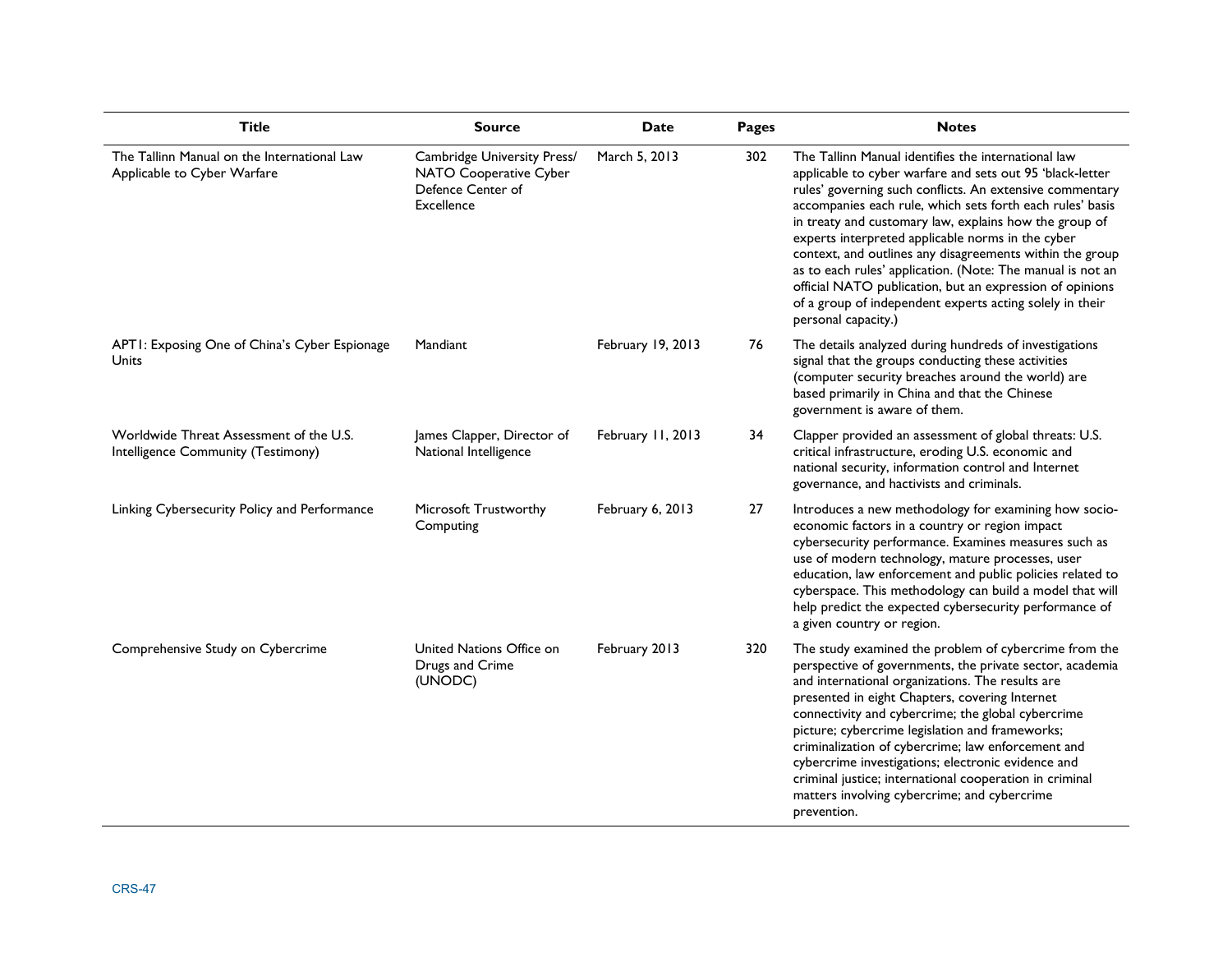| <b>Title</b>                                                                                                                                                                             | <b>Source</b>                                             | Date              | <b>Pages</b>                                     | <b>Notes</b>                                                                                                                                                                                                                                                                                                                                                                                                                                                                                                                                                                                                                                                                                                                    |
|------------------------------------------------------------------------------------------------------------------------------------------------------------------------------------------|-----------------------------------------------------------|-------------------|--------------------------------------------------|---------------------------------------------------------------------------------------------------------------------------------------------------------------------------------------------------------------------------------------------------------------------------------------------------------------------------------------------------------------------------------------------------------------------------------------------------------------------------------------------------------------------------------------------------------------------------------------------------------------------------------------------------------------------------------------------------------------------------------|
| Administration Strategy for Mitigating the Theft of<br><b>U.S. Trade Secrets</b>                                                                                                         | <b>White House</b>                                        | February 2013     | 4                                                | From the report, "First, we will increase our diplomatic<br>engagement Second, we will support industry-led<br>efforts to develop best practices to protect trade secrets<br>and encourage companies to share with each other best<br>practices that can mitigate the risk of trade secret theft<br>Third, DOJ will continue to make the investigation and<br>prosecution of trade secret theft by foreign competitors<br>and foreign governments a top priority Fourth,<br>President Obama recently signed two pieces of<br>legislation that will improve enforcement against trade<br>secret theft Lastly, we will increase public awareness of<br>the threats and risks to the U.S. economy posed by trade<br>secret theft." |
| The Chinese Defense Economy Takes Off:<br>Sector-by-Sector Assessments and the Role of<br>Military End-Users                                                                             | <b>UC</b> Institute on Global<br>Conflict and Cooperation | January 25, 2013  | 87                                               | This collection of 15 policy briefs explores how China<br>has made such impressive military technological progress<br>over the past few years, what is in store, and what are<br>the international security implications. The briefs are<br>summaries of a series of longer research papers<br>presented at the third annual Chinese defense economy<br>conference held by the Study of Innovation and<br>Technology in China in July 2012.                                                                                                                                                                                                                                                                                     |
| Defence and Cyber-Security, vol. 1 - Report,<br>together with formal minutes, oral and written<br>evidence<br>Defence and Cyber-Security, vol. 2 - Additional<br><b>Written Evidence</b> | House of Commons<br>Defence Committee (UK)                | December 18, 2012 | 99<br>(vol.<br>$\mathsf{I}$<br>37<br>(vol.<br>2) | Given the inevitable inadequacy of the measures available<br>to protect against a constantly changing and evolving<br>threat, and given the Minister for the Cabinet Office's<br>comment, it is not enough for the Armed Forces to do<br>their best to prevent an effective attack. In its response<br>to this report the Government should set out details of<br>the contingency plans it has in place should such an<br>attack occur. If it has none, it should say so-and<br>urgently create some.                                                                                                                                                                                                                           |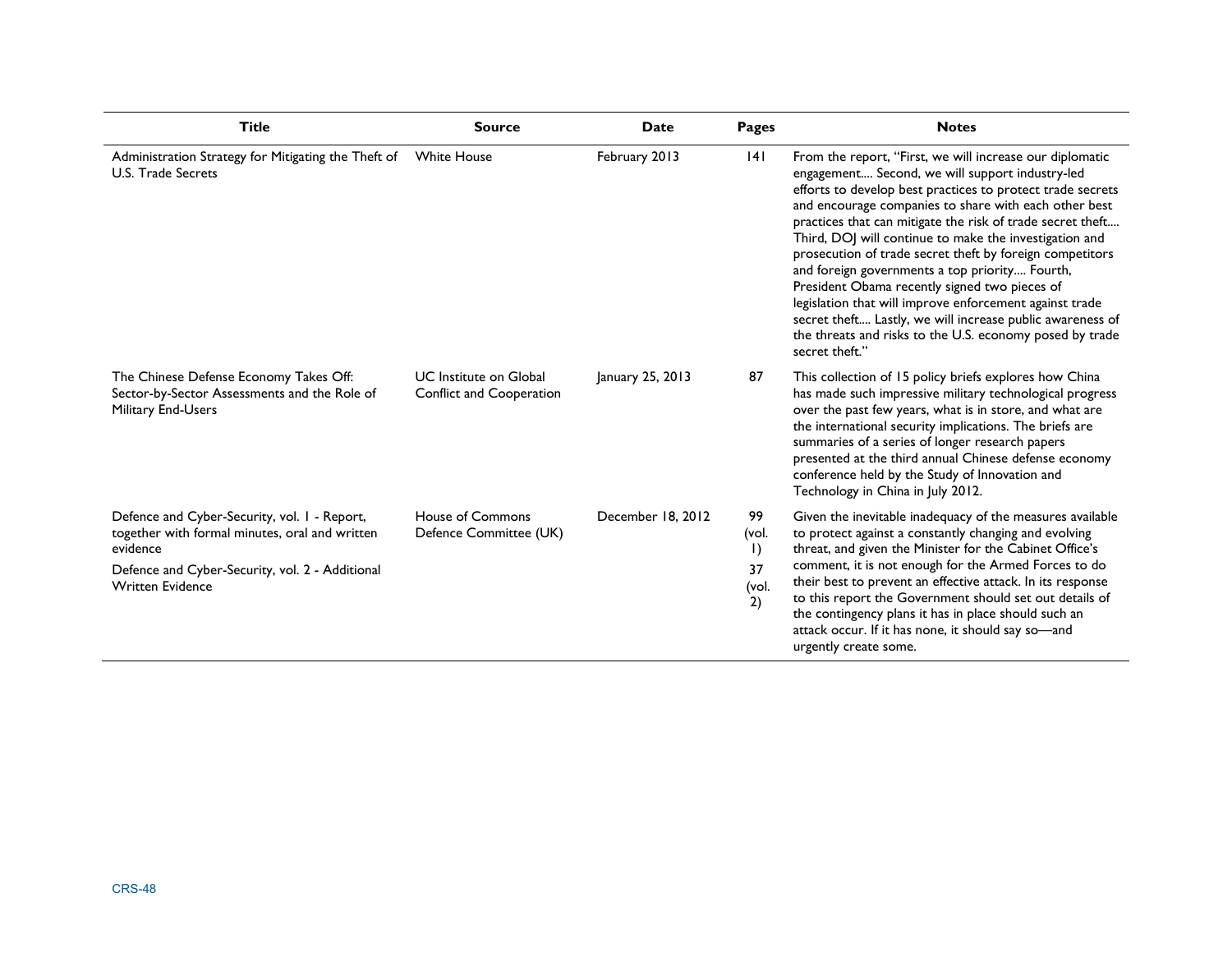| <b>Title</b>                                                                                                                                            | <b>Source</b>                                                   | Date              | <b>Pages</b> | <b>Notes</b>                                                                                                                                                                                                                                                                                                                                                                                                                                                                                                                                                                                                                                                                                              |
|---------------------------------------------------------------------------------------------------------------------------------------------------------|-----------------------------------------------------------------|-------------------|--------------|-----------------------------------------------------------------------------------------------------------------------------------------------------------------------------------------------------------------------------------------------------------------------------------------------------------------------------------------------------------------------------------------------------------------------------------------------------------------------------------------------------------------------------------------------------------------------------------------------------------------------------------------------------------------------------------------------------------|
| The Challenge of Cyber Power for Central<br>African Countries: Risks and Opportunities                                                                  | Naval Postgraduate School                                       | December 2012     | 209          | From the report, "The Central African militaries, which<br>are supposed to be the first line of defense for their<br>governments' institutions, are dramatically behind the<br>times. To address this situation, the governments of<br>Central Africa need to adopt a collaborative cyber<br>strategy based on common investment in secure cyber<br>infrastructures. Such cooperation will help to create a<br>strong cyber environment conducive of the confidence<br>and trust necessary for the emergence of a cyber<br>community of Central African States (C3AS). For Central<br>African militaries, massive training and recruiting will be<br>the first move to begin the process of catching up." |
| Cybersecurity: Managing Risks for Greater<br>Opportunities                                                                                              | Organization for Economic<br>Co-operation and<br>Development    | November 29, 2012 | N/A          | The OECD launched a broad consultation of all<br>stakeholders from member and non-member countries<br>to review its Security Guidelines. The review takes into<br>account newly emerging risks, technologies and policy<br>trends around such areas as cloud computing, digital<br>mobility, the Internet of things, social networking, etc.                                                                                                                                                                                                                                                                                                                                                              |
| Cybersecurity Policy Making at a Turning Point:<br>Analysing a New Generation of National<br>Cybersecurity Strategies for the Internet<br>Economy       | Organization for Economic<br>Co-operation and<br>Development    | November 16, 2012 | 117          | This report analyzes the latest generation of national<br>cybersecurity strategies in ten OECD countries and<br>identifies commonalities and differences.                                                                                                                                                                                                                                                                                                                                                                                                                                                                                                                                                 |
| 2012 Report to Congress of the U.S.-China<br>Economic and Security Review Commission, One<br>Hundred Twelfth Congress, Second Session,<br>November 2012 | U.S.-China Economic and<br><b>Security Review</b><br>Commission | November 2012     | 509          | This report responds to the mandate for the commission<br>"to monitor, investigate, and report to Congress on the<br>national security implications of the bilateral trade and<br>economic relationship between the United States and the<br>People's Republic of China." See "China's Cyber<br>Activities," Chapter 2, Section 2, pp. 147-169.                                                                                                                                                                                                                                                                                                                                                           |
| Australia: Telecommunications Data Retention-<br>an Overview                                                                                            | Parliamentary Library of<br>Australia                           | October 24, 2012  | 32           | In July 2012, the Commonwealth Attorney-General's<br>Department released a Discussion Paper, Equipping<br>Australia against emerging and evolving threats, on the<br>proposed national security reforms Of the 18 primary<br>proposals and the 41 individual reforms that they<br>comprise, the suggestion that carriage service providers<br>(CSPs) be required to routinely retain certain<br>information associated with every Australian's use of the<br>Internet and phone services for a period of up to two<br>years ('data retention') is the issue that seems to have<br>attracted the most attention.                                                                                           |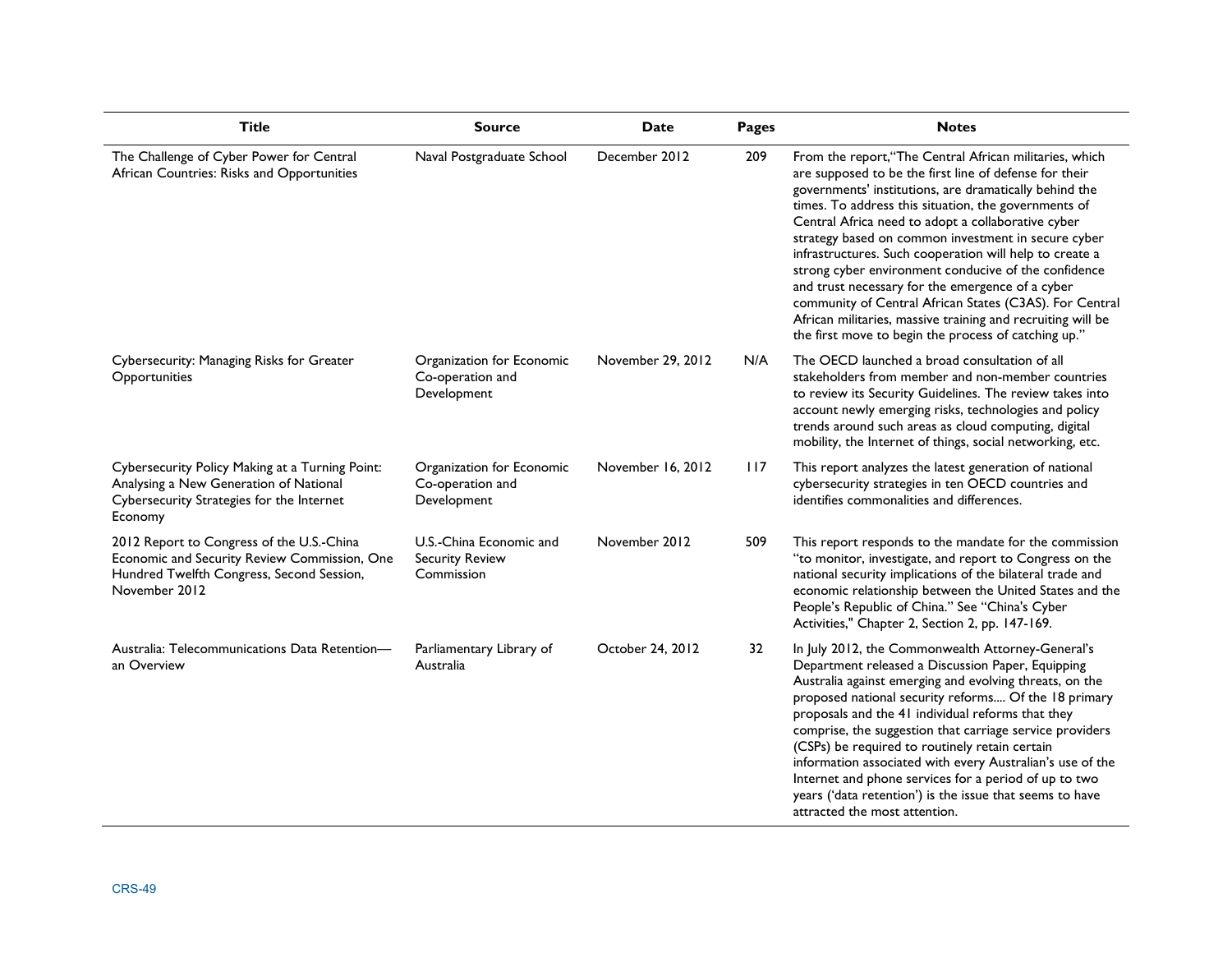| <b>Title</b>                                                                                                                 | <b>Source</b>                                                                                                                     | <b>Date</b>      | <b>Pages</b> | <b>Notes</b>                                                                                                                                                                                                                                                                                                                                                                                                                                                                                                                                                                    |
|------------------------------------------------------------------------------------------------------------------------------|-----------------------------------------------------------------------------------------------------------------------------------|------------------|--------------|---------------------------------------------------------------------------------------------------------------------------------------------------------------------------------------------------------------------------------------------------------------------------------------------------------------------------------------------------------------------------------------------------------------------------------------------------------------------------------------------------------------------------------------------------------------------------------|
| More Than Meets the Eye: Clandestine Funding,<br>Cutting-Edge Technology and China's Cyber<br>Research & Development Program | Lawrence Livermore<br>National Laboratory                                                                                         | October 17, 2012 | 17           | Analyzes how the Chinese leadership views information<br>technology research and development (R&D), as well as<br>the role cyber R&D plays in China's various strategic<br>development plans. Explores the organizational structure<br>of China's cyber R&D base. Concludes with a projection<br>of how China might field new cyber capabilities for<br>intelligence platforms, advanced weapons systems, and<br>systems designed to support asymmetric warfare<br>operations.                                                                                                  |
| Investigative Report on the U.S. National Security<br>Issues Posed by Chinese Telecommunications<br>Companies Huawei and ZTE | House Permanent Select<br>Committee on Intelligence                                                                               | October 8, 2012  | 60           | The committee initiated this investigation in November<br>2011 to inquire into the counterintelligence and security<br>threat posed by Chinese telecommunications companies<br>doing business in the United States.                                                                                                                                                                                                                                                                                                                                                             |
| Bilateral Discussions on Cooperation in<br>Cybersecurity                                                                     | China Institute of<br>Contemporary International<br>Relations and the Center for<br>Strategic and International<br>Studies (CSIS) | June 2012        | N/A          | Since 2009, CSIS and CICIR have held six formal<br>meetings on cybersecurity (accompanied by several<br>informal discussions), called "Sino-U.S. Cybersecurity<br>Dialogue." The meetings have been attended by a broad<br>range of U.S. and Chinese officials and scholars<br>responsible for cybersecurity issues. The goals of the<br>discussions have been to reduce misperceptions and to<br>increase transparency of both countries' authorities and<br>understanding on how each country approaches<br>cybersecurity, and to identify areas of potential<br>cooperation. |
| Five Years after Estonia's Cyber Attacks: Lessons<br>Learned for NATO?                                                       | <b>NATO</b>                                                                                                                       | May 2012         | 8            | In April 2007 a series of cyberattacks targeted Estonian<br>information systems and telecommunication networks.<br>Lasting 22 days, the attacks were directed at a range of<br>servers (web, email, DNS) and routers. The 2007 attacks<br>did not damage much of the Estonian information<br>technology infrastructure. However, the attacks were a<br>true wake-up call for NATO, offering a practical<br>demonstration that cyberattacks could now cripple an<br>entire nation dependent on IT networks.                                                                      |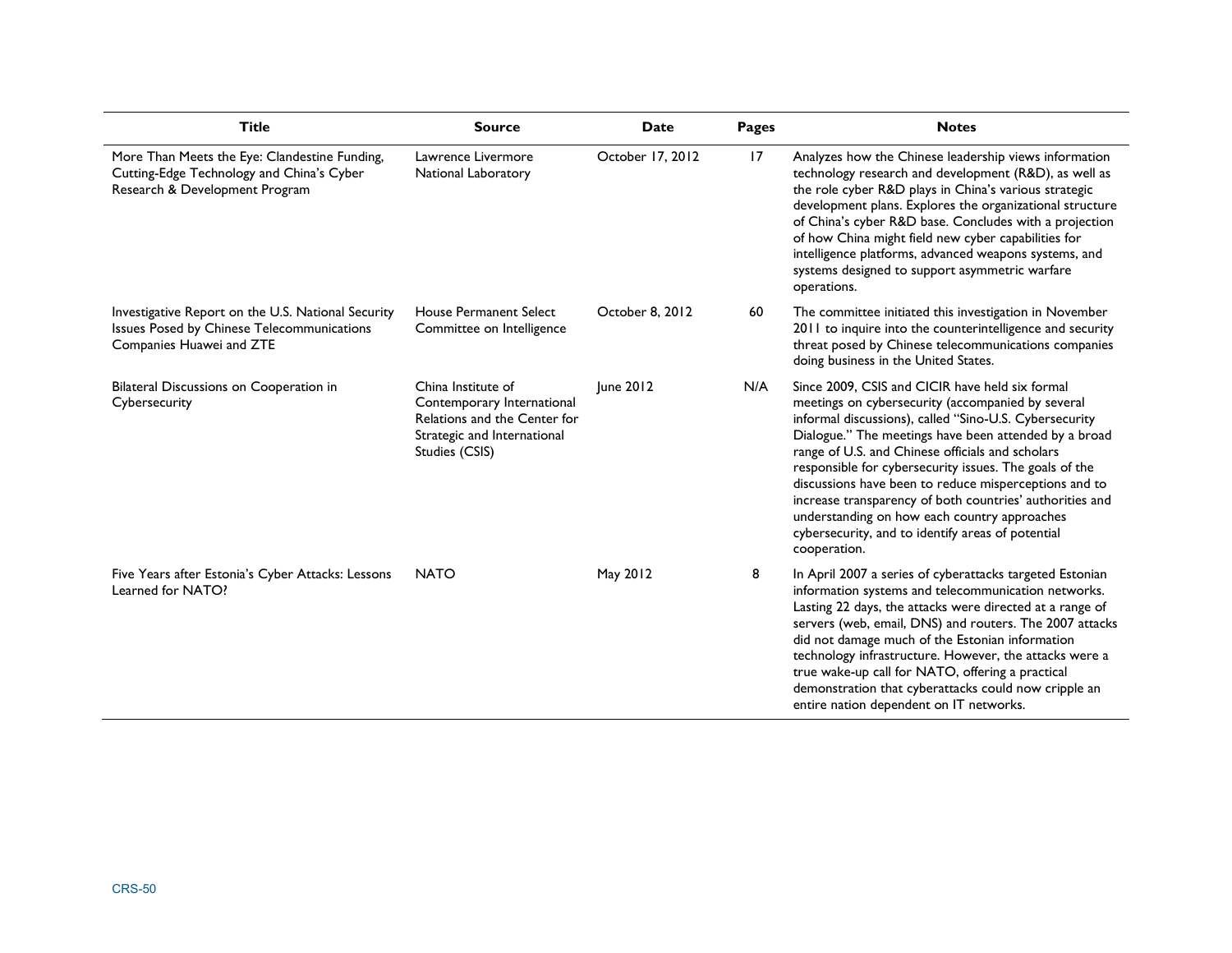| <b>Title</b>                                                                                                            | <b>Source</b>                                              | <b>Date</b>      | <b>Pages</b> | <b>Notes</b>                                                                                                                                                                                                                                                                                                                                                                                                                                                                                                                                                                                                                                                                                                                                                                                             |
|-------------------------------------------------------------------------------------------------------------------------|------------------------------------------------------------|------------------|--------------|----------------------------------------------------------------------------------------------------------------------------------------------------------------------------------------------------------------------------------------------------------------------------------------------------------------------------------------------------------------------------------------------------------------------------------------------------------------------------------------------------------------------------------------------------------------------------------------------------------------------------------------------------------------------------------------------------------------------------------------------------------------------------------------------------------|
| United States Counter Terrorism Cyber Law and<br>Policy, Enabling or Disabling?                                         | Triangle Institute for<br><b>Security Studies</b>          | March 2012       | 34           | The incongruence between national counterterrorism<br>(CT) cyber policy, law, and strategy degrades the abilities<br>of federal CT professionals to interdict transnational<br>terrorists from within cyberspace. Specifically, national<br>CT cyber policies that are not completely sourced in<br>domestic or international law unnecessarily limit the<br>latitude cyber CT professionals need to effectively<br>counter terrorists through the use of organic cyber<br>capabilities. To optimize national CT assets and to stymie<br>the growing threat posed by terrorists' ever-expanding<br>use of cyberspace, national decision-makers should<br>modify current policies to efficiently execute national CT<br>strategies, albeit within the framework of existing CT<br>cyber-related statutes. |
| Cyber-security: The Vexed Question of Global<br>Rules: An Independent Report on Cyber-<br>Preparedness Around the World | McAfee                                                     | February 1, 2012 | 108          | Forty-five percent of legislators and cybersecurity<br>experts representing 27 countries think cybersecurity is<br>just as important as border security. The authors<br>surveyed 80 professionals from business, academia and<br>government to gauge worldwide opinions of<br>cybersecurity.                                                                                                                                                                                                                                                                                                                                                                                                                                                                                                             |
| The UK Cyber Security Strategy: Protecting and<br>promoting the UK in a digital world                                   | Cabinet Office (United<br>Kingdom)                         | November 2011    | 43           | Chapter I describes the background to the growth of<br>the networked world and the immense social and<br>economic benefits it is unlocking. Chapter 2 describes<br>these threats. The impacts are already being felt and will<br>grow as our reliance on cyberspace grows. Chapter 3<br>sets out where we want to end up-with the<br>government's vision for UK cybersecurity in 2015.                                                                                                                                                                                                                                                                                                                                                                                                                   |
| Foreign Spies Stealing US Economic Secrets in<br>Cyberspace                                                             | Office of the National<br>Counterintelligence<br>Executive | October 2011     | 31           | According to the report, espionage and theft through<br>cyberspace are growing threats to the United States'<br>security and economic prosperity, and the world's most<br>persistent perpetrators happen to also be U.S. allies.                                                                                                                                                                                                                                                                                                                                                                                                                                                                                                                                                                         |
| International Strategy for Cyberspace                                                                                   | <b>White House/OMB</b>                                     | May 16, 2011     | 30           | The strategy marks the first time any Administration has<br>attempted to set forth in one document the U.S.<br>government's vision for cyberspace, including goals for<br>defense, diplomacy, and international development.                                                                                                                                                                                                                                                                                                                                                                                                                                                                                                                                                                             |
| Cyber Dawn: Libya                                                                                                       | Cyber Security Forum<br><b>Initiative</b>                  | May 9, 2011      | 70           | Project Cyber Dawn: Libya uses open source material to<br>provide an in-depth view of Libyan cyberwarfare<br>capabilities and defenses.                                                                                                                                                                                                                                                                                                                                                                                                                                                                                                                                                                                                                                                                  |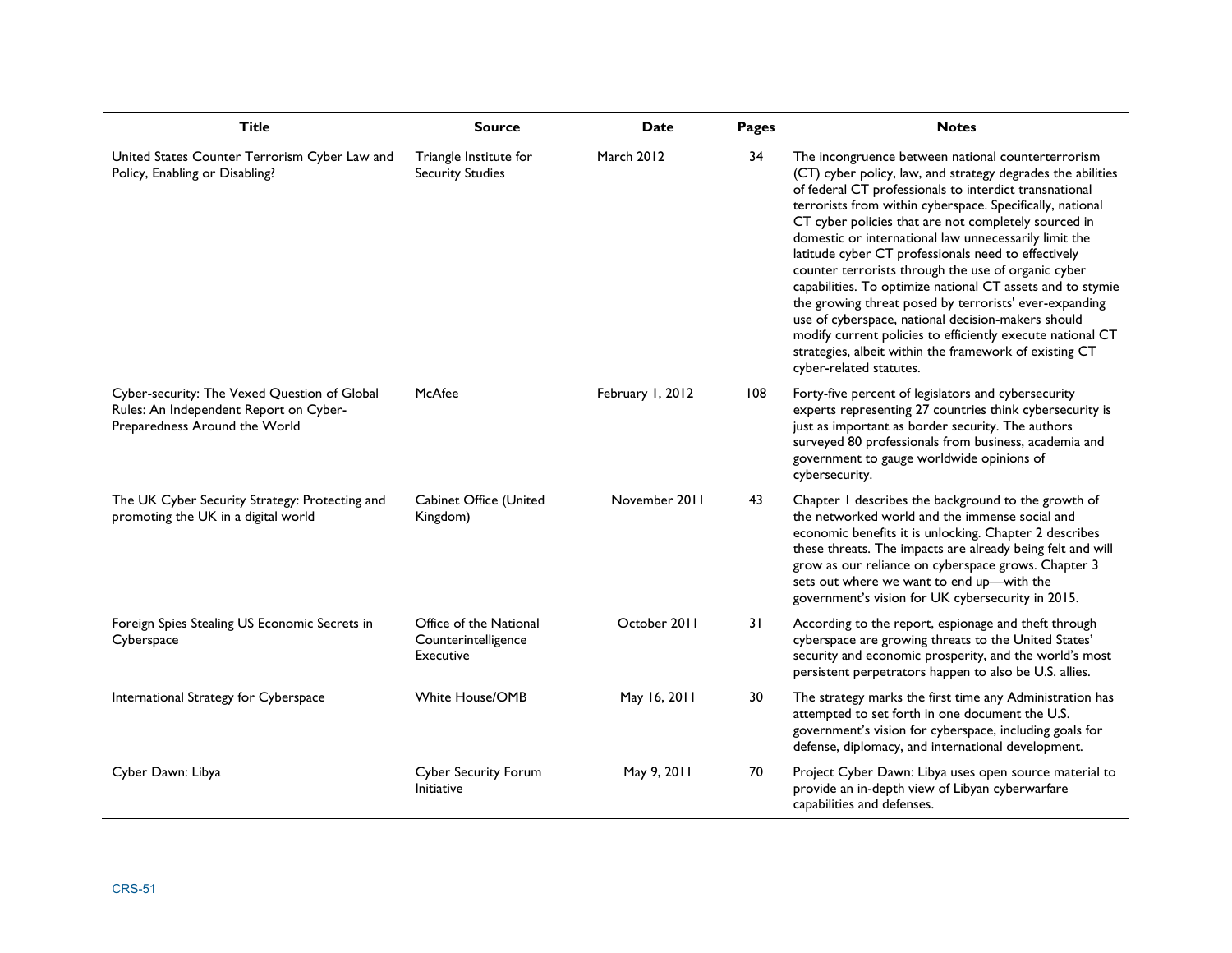| <b>Title</b>                                                                                                       | <b>Source</b>                                                       | Date             | Pages | <b>Notes</b>                                                                                                                                                                                                                                                                                                                   |
|--------------------------------------------------------------------------------------------------------------------|---------------------------------------------------------------------|------------------|-------|--------------------------------------------------------------------------------------------------------------------------------------------------------------------------------------------------------------------------------------------------------------------------------------------------------------------------------|
| Working Towards Rules for Governing Cyber<br>Conflict: Rendering the Geneva and Hague<br>Conventions in Cyberspace | EastWest Institute                                                  | February 3, 2011 | 60    | [The authors] led the cyber and traditional security<br>experts through a point-by-point analysis of the Geneva<br>and Hague Conventions. Ultimately, the group made five<br>immediate recommendations for Russian and U.S.-led<br>joint assessments, each exploring how to apply a key<br>convention principle to cyberspace. |
| The Reliability of Global Undersea<br>Communications Cable Infrastructure (The<br>Rogucci Report)                  | <b>IEEE/EastWest Institute</b>                                      | May 26, 2010     | 186   | This study submits 12 major recommendations to the<br>private sector, governments and other stakeholders-<br>especially the financial sector-for the purpose of<br>improving the reliability, robustness, resilience, and<br>security of the world's undersea communications cable<br>infrastructure.                          |
| German Anti-Botnet Initiative                                                                                      | Organisation for Economic<br>Co-operation and<br>Development (OECD) | December 8, 2009 | 4     | This is a private industry initiative which aims to ensure<br>that customers whose personal computers have become<br>part of a botnet without them being aware of it are<br>informed by their Internet Service Providers about this<br>situation and at the same time are given competent<br>support in removing the malware.  |

**Note:** Highlights compiled by CRS from the reports.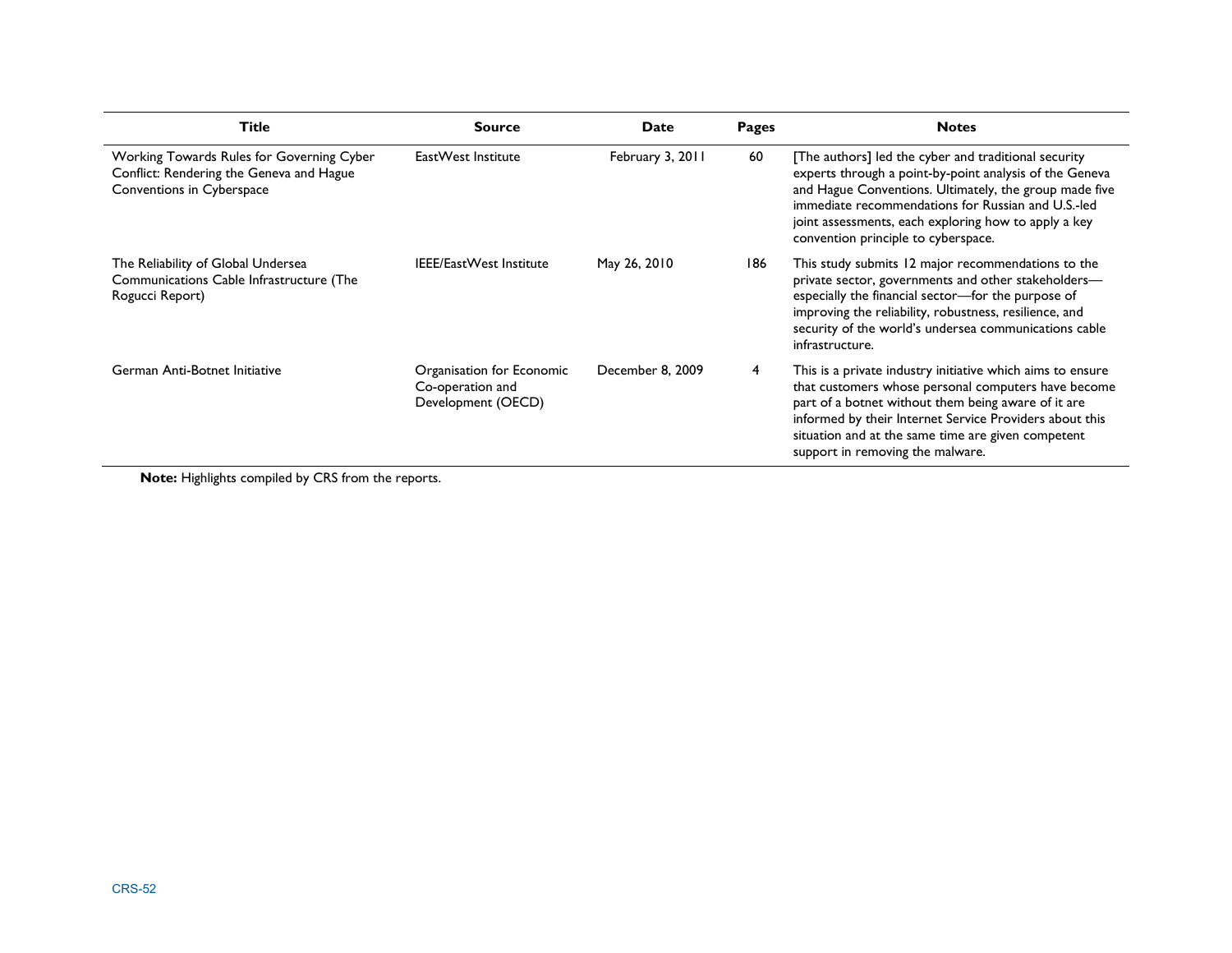| <b>Title</b>                                                         | <b>Source</b>                                                                                                                                             | <b>Date</b> | <b>Pages</b> | <b>Notes</b>                                                                                                                                                                                                                                                                                                                                                                                                       |
|----------------------------------------------------------------------|-----------------------------------------------------------------------------------------------------------------------------------------------------------|-------------|--------------|--------------------------------------------------------------------------------------------------------------------------------------------------------------------------------------------------------------------------------------------------------------------------------------------------------------------------------------------------------------------------------------------------------------------|
| NCCoE National Cybersecurity Excellence<br>Partnerships              | <b>NIST National</b><br>Cybersecurity Center of<br>Excellence                                                                                             | Ongoing     | N/A          | Established in 2012 through a partnership between NIST,<br>the state of Maryland, and Montgomery County, the<br>NCCoE is dedicated to furthering innovation through the<br>rapid identification, integration, and adoption of practical<br>cybersecurity solutions. The NCCoE is part of the NIST<br>Information Technology Laboratory and operates in close<br>collaboration with the Computer Security Division. |
| National Initiative for Cybersecurity Careers and<br>Studies (NICCS) | Department of Homeland<br>Security                                                                                                                        | Ongoing     | N/A          | NICCS is an online resource for cybersecurity career,<br>education, and training information. It is a partnership<br>between DHS, the National Institute of Standards and<br>Technology, the Office of the Director of National<br>Intelligence, the Department of Defense, the Department<br>of Education, the National Science Foundation, and the<br>Office of Personnel Management.                            |
| Experimental Research Testbed (DETER)                                | Department of Homeland<br>Security                                                                                                                        | Ongoing     | N/A          | The DETER testbed is used to test and evaluate<br>cybersecurity technologies by over 200 organizations<br>from more than 20 states and 17 countries, including<br>DHS-funded researchers, the larger cybersecurity<br>research community, government, industry, academia,<br>and educational users.                                                                                                                |
| Michigan Cyber Range                                                 | Partnership between the<br>state of Michigan, Merit<br>Network, federal and local<br>governments, colleges and<br>universities, and the private<br>sector | Ongoing     | N/A          | Enables individuals and organizations to develop<br>detection and reaction skills through simulations and<br>exercises.                                                                                                                                                                                                                                                                                            |
| Information Assurance Scholarship Program                            | Department of Defense                                                                                                                                     | Ongoing     | N/A          | The Information Assurance Scholarship Program is<br>designed to increase the number of qualified personnel<br>entering the information assurance and information<br>technology fields within the department. The scholarships<br>also are an attempt to effectively retain military and                                                                                                                            |

civilian cybersecurity and IT personnel.

## **Table 8. Education/Training/Workforce**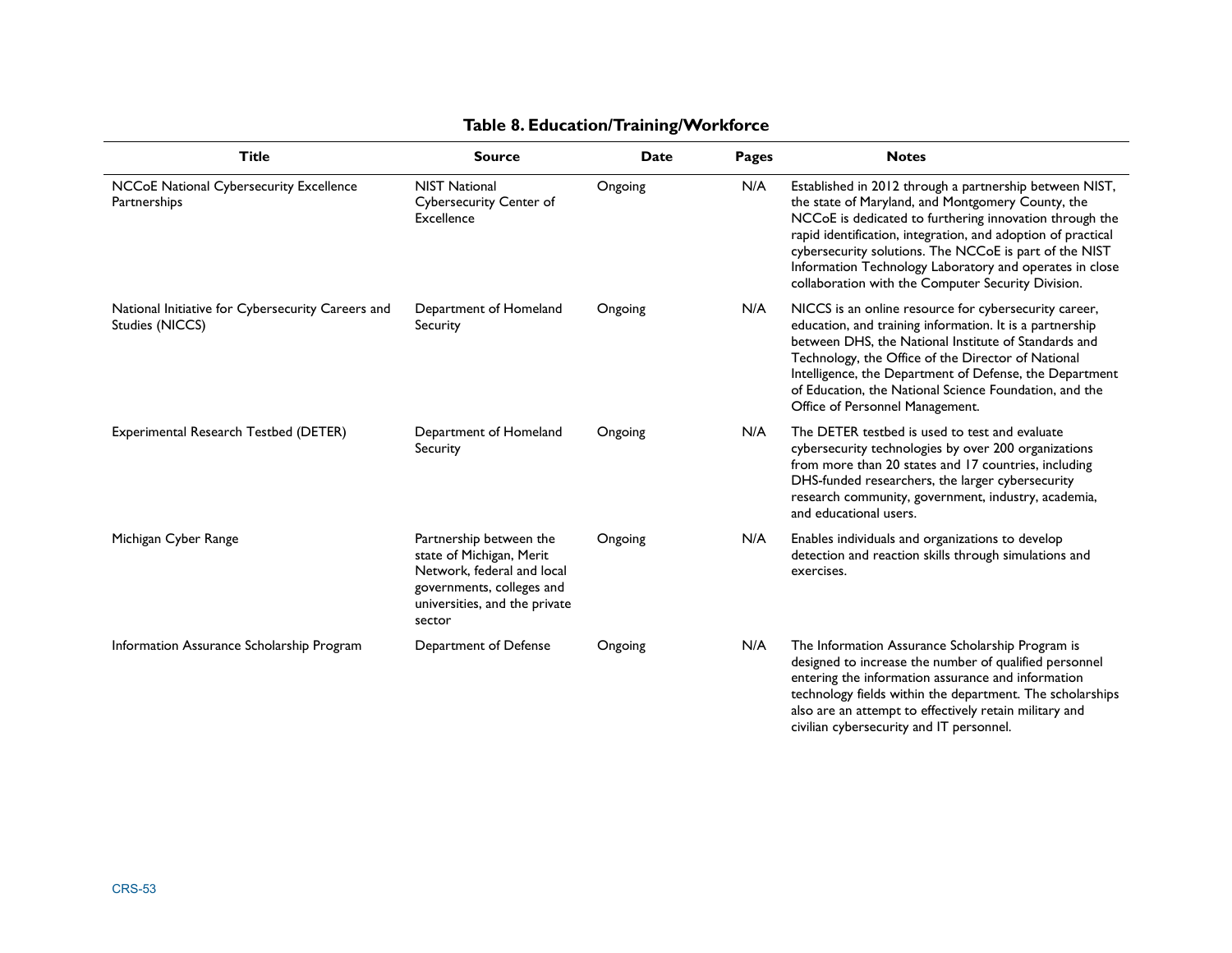| <b>Title</b>                                                                                                                     | <b>Source</b>                     | <b>Date</b>        | Pages | <b>Notes</b>                                                                                                                                                                                                                                                                                                                                                                                                                                                                                                                                                                              |
|----------------------------------------------------------------------------------------------------------------------------------|-----------------------------------|--------------------|-------|-------------------------------------------------------------------------------------------------------------------------------------------------------------------------------------------------------------------------------------------------------------------------------------------------------------------------------------------------------------------------------------------------------------------------------------------------------------------------------------------------------------------------------------------------------------------------------------------|
| National Centers of Academic Excellence (CAE)<br>in Cyber Operations Program                                                     | National Security Agency<br>(NSA) | Ongoing            | N/A   | The NSA has launched National Centers of Academic<br>Excellence (CAE) in Cyber Operations Program; the<br>program is intended to be a deeply technical, inter-<br>disciplinary, higher education program grounded in the<br>computer science (CS), computer engineering (CE), or<br>electrical engineering (EE) disciplines, with extensive<br>opportunities for hands-on applications via labs and<br>exercises.                                                                                                                                                                         |
| Hackers Wanted: An Examination of the<br>Cybersecurity Labor Market                                                              | RAND Corp.                        | June 24, 2014      | 110   | RAND examined the current status of the labor market<br>for cybersecurity professionals - with an emphasis on<br>their being employed to defend the United States. This<br>effort was in three parts: first, a review of the literature;<br>second, interviews with managers and educators of<br>cybersecurity professionals, supplemented by reportage;<br>and third, an examination of the economic literature<br>about labor markets. RAND also disaggregated the broad<br>definition of "cybersecurity professionals" to unearth<br>skills differentiation as relevant to this study. |
| DHS Is Generally Filling Mission-Critical Positions,<br>but Could Better Track Costs of Coordinated<br><b>Recruiting Efforts</b> | <b>GAO</b>                        | September 17, 2013 | 47    | More than one in five jobs at a key cybersecurity<br>component within the Homeland Security Department<br>are vacant, in large part due to steep competition in<br>recruiting and hiring qualified personnel. National<br>Protection and Programs Directorate (NPPD) officials<br>cited challenges in recruiting cyber professionals because<br>of the length of time taken to conduct security checks to<br>grant top-secret security clearances as well as low pay in<br>comparison with the private sector.                                                                            |
| Professionalizing the Nation's Cybersecurity<br>Workforce?: Criteria for Decision-Making                                         | <b>National Academies Press</b>   | September 16, 2013 | 66    | This report examines workforce requirements for<br>cybersecurity and the segments and job functions in<br>which professionalization is most needed; the role of<br>assessment tools, certification, licensing, and other means<br>for assessing and enhancing professionalization; and<br>emerging approaches, such as performance-based<br>measures. It also examines requirements for the federal<br>(military and civilian) workforce, the private sector, and<br>state and local government.                                                                                          |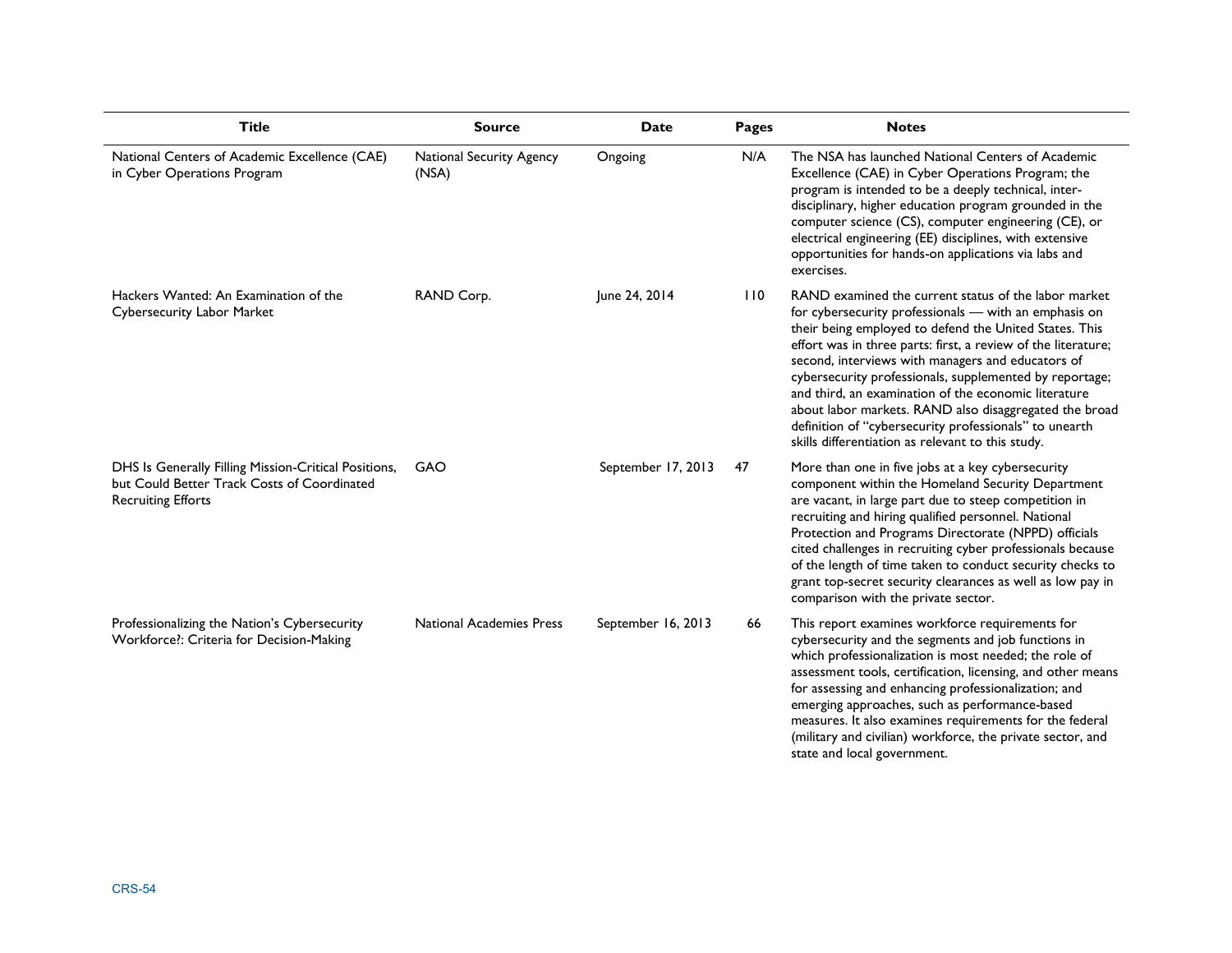| <b>Title</b>                                                                                         | <b>Source</b>                                            | <b>Date</b>    | Pages          | <b>Notes</b>                                                                                                                                                                                                                                                                                                                                                                                                                                                                                                                                       |
|------------------------------------------------------------------------------------------------------|----------------------------------------------------------|----------------|----------------|----------------------------------------------------------------------------------------------------------------------------------------------------------------------------------------------------------------------------------------------------------------------------------------------------------------------------------------------------------------------------------------------------------------------------------------------------------------------------------------------------------------------------------------------------|
| Joint Professional Military Education Institutions in<br>an Age of Cyber Threat                      | Francesca Spidalieri (Pell<br>Center Fellow)             | August 7, 2013 | 18             | The report found that the Joint Professional Military<br>Education at the six U.S. military graduate schools-a<br>requirement for becoming a Joint Staff Officer and for<br>promotion to the senior ranks-has not effectively<br>incorporated cybersecurity into specific courses,<br>conferences, war gaming exercises, or other forms of<br>training for military officers. While these graduate<br>programs are more advanced on cybersecurity than most<br>American civilian universities, a preparation gap still<br>exists.                  |
| Special Cybersecurity Workforce Project (Memo<br>for Heads of Executive Departments and<br>Agencies) | Office of Personnel<br>Management (OPM)                  | July 8, 2013   | N/A            | The OPM is collaborating with the White House Office<br>of Science and Technology Policy, the Chief Human<br>Capital Officers Council (CHCOC), and the Chief<br>Information Officers Council (CIOC) in implementing a<br>special workforce project that tasks federal agencies'<br>cybersecurity, information technology, and human<br>resources communities to build a statistical data set of<br>existing and future cybersecurity positions in the OPM<br>Enterprise Human Resources Integration (EHRI) data<br>warehouse by the end of FY2014. |
| U.S.A. Cyber Warrior Scholarship Program                                                             | (ISC) <sup>2</sup> Foundation and Booz<br>Allen Hamilton | June 21, 2013  |                | The (ISC) <sup>2</sup> Foundation and Booz Allen Hamilton<br>announced the launch of the U.S.A. Cyber Warrior<br>Scholarship program, which will provide scholarships to<br>veterans to obtain specialized certifications in the<br>cybersecurity field. The scholarships will cover all of the<br>expenses associated with a certification, such as training,<br>textbooks, mobile study materials, certification testing,<br>and the first year of certification maintenance fees.                                                               |
| Global Information Security Workforce Study                                                          | (ISC) <sup>2</sup> and Frost & Sullivan                  | May 7, 2013    | 28             | Federal cyber workers earn an average salary of<br>\$106,430, less than the average private-sector salary of<br>\$111,376. The lag in federal salaries is likely due to<br>federal budget restraints and nearly three years of a<br>continuing resolution.                                                                                                                                                                                                                                                                                         |
| Proposed Establishment of a Federally Funded<br>Research and Development Center-First Notice         | <b>NIST</b>                                              | April 22, 2013 | $\overline{2}$ | To help the National Cybersecurity Center of Excellence<br>(NCCoE) address industry's needs most efficiently, NIST<br>will sponsor its first Federally Funded Research and<br>Development Center (FFRDC) to facilitate public-private<br>collaboration for accelerating the widespread adoption of<br>integrated cybersecurity tools and technologies.                                                                                                                                                                                             |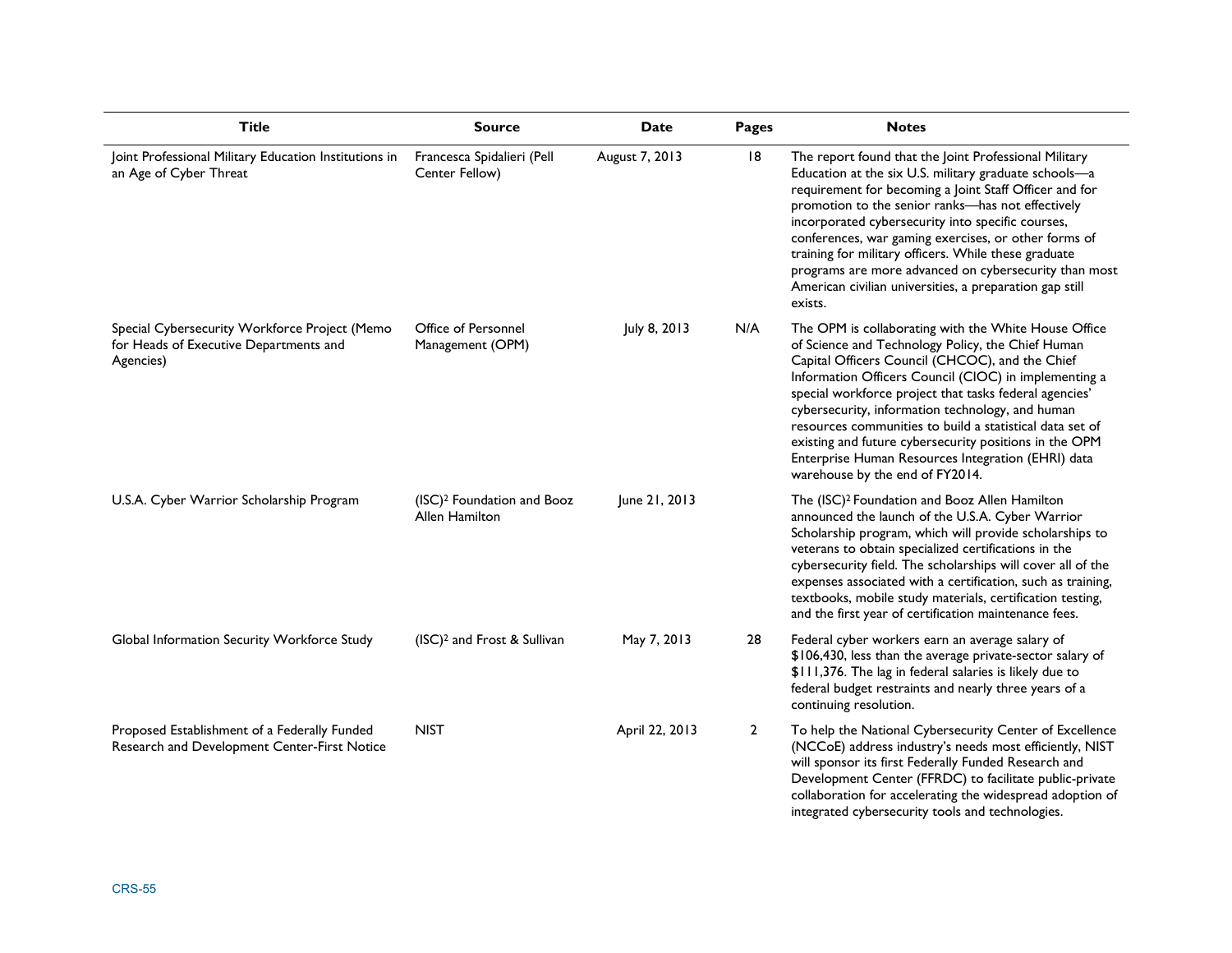| <b>Title</b>                                                                 | <b>Source</b>                                       | <b>Date</b>    | <b>Pages</b>   | <b>Notes</b>                                                                                                                                                                                                                                                                                                                                                                                                                                                                                                                                                                                                                                                                            |
|------------------------------------------------------------------------------|-----------------------------------------------------|----------------|----------------|-----------------------------------------------------------------------------------------------------------------------------------------------------------------------------------------------------------------------------------------------------------------------------------------------------------------------------------------------------------------------------------------------------------------------------------------------------------------------------------------------------------------------------------------------------------------------------------------------------------------------------------------------------------------------------------------|
| DHS Secretary's Honors Program: Cyber Student<br>Initiative                  | Department of Homeland<br>Security                  | April 18, 2013 | $\overline{2}$ | The Cyber Student Initiative program will begin at<br>Immigration and Customs Enforcement computer<br>forensic labs in 36 cities nationwide, where students will<br>be trained and gain hands-on experience within the<br>department's cybersecurity community. The unpaid<br>volunteer program is only available to community college<br>students and veterans pursuing a degree in the<br>cybersecurity field.                                                                                                                                                                                                                                                                        |
| 2012 Information Technology Workforce<br><b>Assessment for Cybersecurity</b> | U.S. Department of<br><b>Homeland Security</b>      | March 14, 2013 | 131            | The report, which is based on an anonymous survey of<br>nearly 23,000 cyber workers across 52 departments and<br>agencies, found that while the majority (49%) of cyber<br>feds has more than 10 years of service until they reach<br>retirement eligibility, nearly 33% will be eligible to retire<br>in the next three years.                                                                                                                                                                                                                                                                                                                                                         |
| CyberSkills Task Force Report                                                | U.S. Department of<br><b>Homeland Security</b>      | October 2012   | 41             | DHS's Task Force on CyberSkills proposes far-reaching<br>improvements to enable DHS to recruit and retain the<br>cybersecurity talent it needs.                                                                                                                                                                                                                                                                                                                                                                                                                                                                                                                                         |
| Cyber Security Test Bed: Summary and Evaluation<br>Results                   | Institute for Homeland<br><b>Security Solutions</b> | October 2012   | 89             | The Cyber Test Bed project was a case study analysis of<br>how a set of interventions, including threat analysis, best<br>practices sharing, and executive and staff training events,<br>over the course of one year, would impact a group of<br>nine small and mid-size businesses in North Carolina.<br>Pre- and post-Test Bed interviews were conducted with<br>company officials to establish a baseline and evaluate the<br>impact of the Test Bed experience. After the Cyber Test<br>Bed experience, decision makers at these companies<br>indicated an increase in their perceptions of the risk of<br>cyberattacks and an increase in their knowledge of<br>possible solution. |
| Preparing the Pipeline: The U.S. Cyber<br>Workforce for the Future           | <b>National Defense University</b>                  | August 2012    | 17             | This paper addresses methods to close the gaps between<br>demand and the current existing capabilities and capacity<br>in the U.S. cyber workforce. A large number of<br>professionals with not only technical skills, but also an<br>understanding of cyber policy, law, and other disciplines<br>will be needed to ensure the continued success of the<br>U.S. economy, government, and society in the 21st-<br>century information age. Innovative methods have been<br>developed by the government, think tanks, and private<br>sector for closing these gaps, but more needs to be done.                                                                                           |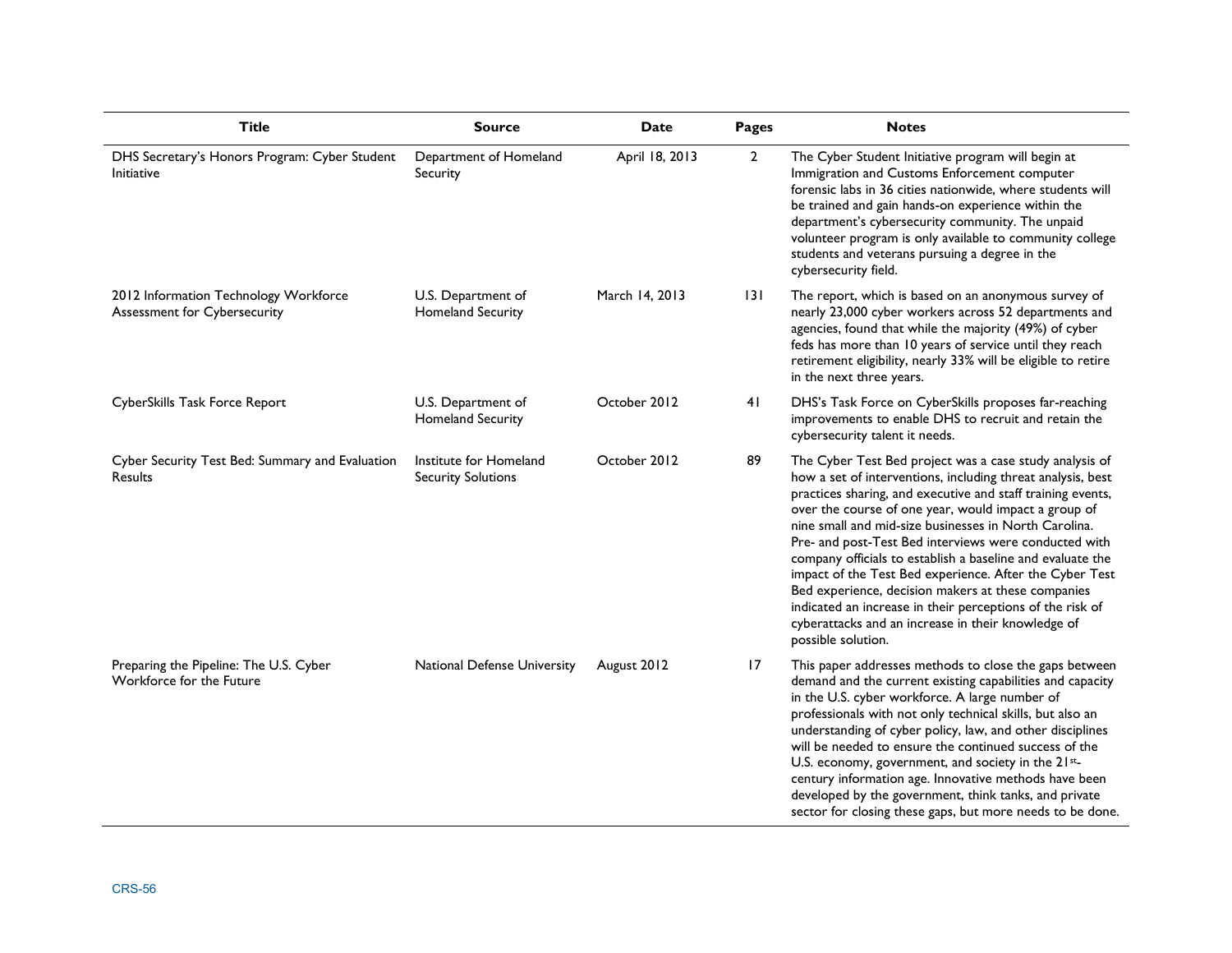| <b>Title</b>                                                                                    | <b>Source</b>                                                       | <b>Date</b>       | Pages | <b>Notes</b>                                                                                                                                                                                                                                                                                                                                                                                                                                                                                                                                                                                                                                                                                              |
|-------------------------------------------------------------------------------------------------|---------------------------------------------------------------------|-------------------|-------|-----------------------------------------------------------------------------------------------------------------------------------------------------------------------------------------------------------------------------------------------------------------------------------------------------------------------------------------------------------------------------------------------------------------------------------------------------------------------------------------------------------------------------------------------------------------------------------------------------------------------------------------------------------------------------------------------------------|
| Smart Grid Cybersecurity: Job Performance<br>Model Report                                       | Pacific Northwest National<br>Laboratory                            | August 2012       | 178   | This report outlines the work done to develop a smart<br>grid cybersecurity certification. The primary purpose is to<br>develop a measurement model that may be used to guide<br>curriculum, assessments, and other development of<br>technical and operational smart grid cybersecurity<br>knowledge, skills, and abilities.                                                                                                                                                                                                                                                                                                                                                                             |
| Cybersecurity Human Capital: Initiatives Need<br>Better Planning and Coordination               | Government Accountability<br>Office (GAO)                           | November 29, 2011 | 86    | To ensure that government-wide cybersecurity<br>workforce initiatives are better coordinated and planned,<br>and to better assist federal agencies in defining roles,<br>responsibilities, skills, and competencies for their<br>workforce, the Secretary of Commerce, Director of the<br>Office of Management and Budget, Director of the Office<br>of Personnel Management, and Secretary of Homeland<br>Security should collaborate through the National<br>Initiative for Cybersecurity Education (NICE) linitiative to<br>develop and finalize detailed plans allowing agency<br>accountability, measurement of progress, and<br>determination of resources to accomplish agreed-upon<br>activities. |
| NICE Cybersecurity Workforce Framework                                                          | National Initiative for<br><b>Cybersecurity Education</b><br>(NICE) | November 21, 2011 | 35    | The adoption of cloud computing into the federal<br>government and its implementation depend upon a<br>variety of technical and non-technical factors. A<br>fundamental reference point, based on the NIST<br>definition of cloud computing, is needed to describe an<br>overall framework that can be used government-wide.<br>This document presents the NIST Cloud Computing<br>Reference Architecture (RA) and Taxonomy (Tax) that<br>will accurately communicate the components and<br>offerings of cloud computing.                                                                                                                                                                                 |
| The State of K-12 Cyberethics, Cybersafety and<br>Cybersecurity Curriculum in the United States | <b>National Cyber Security</b><br>Alliance and Microsoft            | May 2011          | 16    | This year's survey further explores the perceptions and<br>practices of U.S. teachers, school administrators and<br>technology coordinators in regards to cyberethics,<br>cybersafety, and cybersecurity education. The survey<br>finds that young people still are not receiving adequate<br>training and that teachers are ill-prepared to teach the<br>subjects due, in large part, to lack of professional<br>development.                                                                                                                                                                                                                                                                            |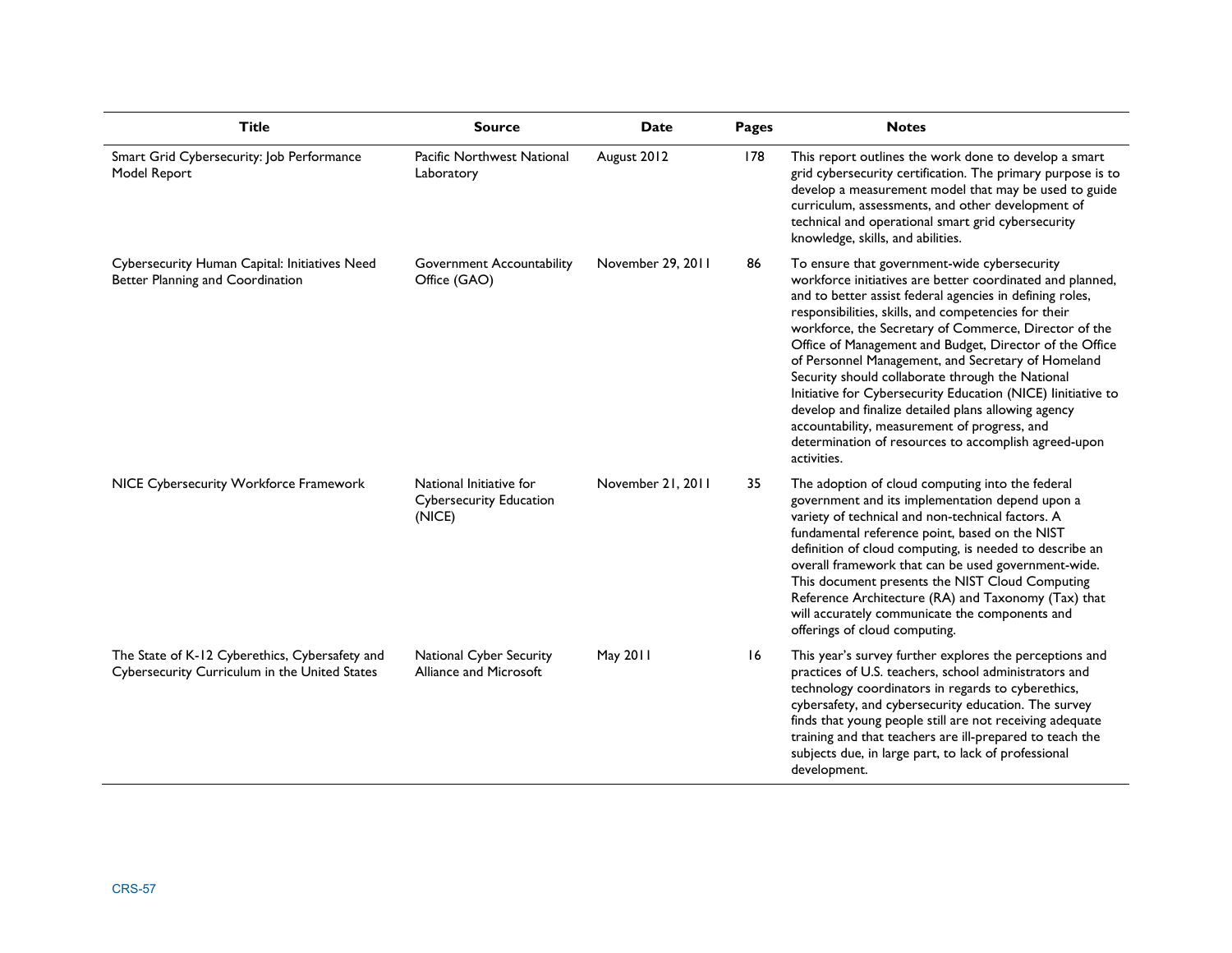| <b>Title</b>                                                                                                 | <b>Source</b>                                 | <b>Date</b>   | <b>Pages</b> | <b>Notes</b>                                                                                                                                                                                                                                                                                                                                  |
|--------------------------------------------------------------------------------------------------------------|-----------------------------------------------|---------------|--------------|-----------------------------------------------------------------------------------------------------------------------------------------------------------------------------------------------------------------------------------------------------------------------------------------------------------------------------------------------|
| <b>Cyber Operations Personnel Report</b>                                                                     | Department of Defense                         | April 2011    | 84           | This report is focused on FY2009 Department of<br>Defense Cyber Operations personnel, with duties and<br>responsibilities as defined in Section 934 of the Fiscal<br>Year (FY) 2010 National Defense Authorization Act<br>(NDAA).                                                                                                             |
|                                                                                                              |                                               |               |              | Appendix A-Cyber Operations-related Military<br>Occupations                                                                                                                                                                                                                                                                                   |
|                                                                                                              |                                               |               |              | Appendix B—Commercial Certifications Supporting the<br>DOD Information Assurance Workforce Improvement<br>Program                                                                                                                                                                                                                             |
|                                                                                                              |                                               |               |              | Appendix C-Military Services Training and<br>Development                                                                                                                                                                                                                                                                                      |
|                                                                                                              |                                               |               |              | Appendix D-Geographic Location of National Centers<br>of Academic Excellence in Information Assurance                                                                                                                                                                                                                                         |
| The Power of People: Building an Integrated<br>National Security Professional System for the 21st<br>Century | Project on National Security<br>Reform (PNSR) | November 2010 | 326          | This study was conducted in fulfillment of Section 1054 of<br>the National Defense Authorization Act for Fiscal Year 2010,<br>which required the commissioning of a study by "an<br>appropriate independent, nonprofit organization, of a<br>system for career development and management of<br>interagency national security professionals." |

**Note:** Highlights compiled by CRS from the reports.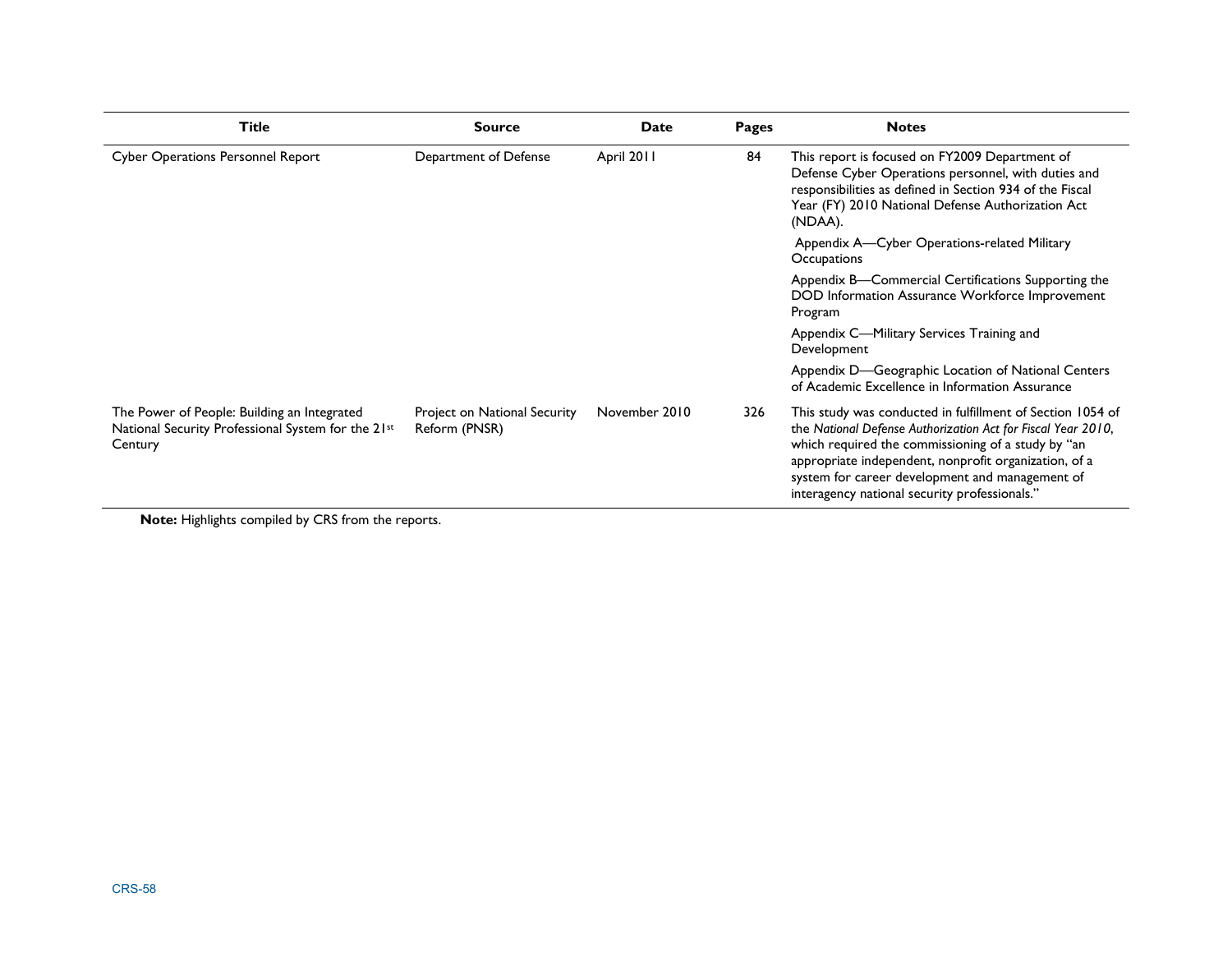| <b>Title</b>                                                                     | <b>Source</b>                                               | <b>Date</b>         | Pages | <b>Notes</b>                                                                                                                                                                                                                                                                                                                                                                                                                                                                                                                                                                                                                                                                                                                    |
|----------------------------------------------------------------------------------|-------------------------------------------------------------|---------------------|-------|---------------------------------------------------------------------------------------------------------------------------------------------------------------------------------------------------------------------------------------------------------------------------------------------------------------------------------------------------------------------------------------------------------------------------------------------------------------------------------------------------------------------------------------------------------------------------------------------------------------------------------------------------------------------------------------------------------------------------------|
| Cyber Consortium                                                                 | Fortinet and Palo Alto<br><b>Networks</b>                   | Ongoing             | N/A   | The consortium will seek to share intelligence on threats across<br>large security vendors and aid a coordinated response to<br>incidents. No customer data will be shared, only malware<br>samples. The pair of companies also extend an open invitation to<br>other security firms to join them, provided they can share at least<br>1,000 samples of new malware executables each day.                                                                                                                                                                                                                                                                                                                                       |
| National Cybersecurity Center of Excellence<br>(NCC <sub>O</sub> E)              | National Institute of<br>Standards and Technology<br>(NIST) | Ongoing             | N/A   | The National Cybersecurity Center of Excellence (NCCoE) is a<br>new public-private collaboration to bring together experts from<br>industry, government and academia to design, implement, test,<br>and demonstrate integrated cybersecurity solutions and promote<br>their widespread adoption.                                                                                                                                                                                                                                                                                                                                                                                                                                |
| Software Defined Perimeter Working Group                                         | Cloud Security Alliance                                     | December 1,<br>2013 | 13    | This document explains the software defined perimeter (SDP)<br>security framework and how it can be deployed to protect<br>application infrastructure from network-based attacks. The SDP<br>incorporates security standards from organizations such as NIST<br>as well as security concepts from organizations such as DOD into<br>an integrated framework.                                                                                                                                                                                                                                                                                                                                                                    |
| DARPA Announces Cyber Grand Challenge                                            | Defense Advanced<br>Research Projects Agency<br>(DARPA)     | October 23,<br>2013 | N/A   | DARPA intends to hold the Cyber Grand Challenge (CGC)-the<br>first-ever tournament for fully automatic network defense<br>systems. The Challenge will see teams creating automated<br>systems that would compete against each other to evaluate<br>software, test for vulnerabilities, generate security patches, and<br>apply them to protected computers on a network. The winning<br>team in the CGC finals would receive a cash prize of \$2 million,<br>with second place earning \$1 million and third place taking home<br>\$750,000.                                                                                                                                                                                    |
| Resilience metrics for cyber systems<br>(free registration required to download) | Seager, Thomas (Arizona<br>State University)                | November 2013       | 6     | Despite the national and international importance, resilience<br>metrics to inform management decisions are still in the early<br>stages of development. The resilience matrix framework<br>developed by Linkov et al. is applied to develop and organize<br>effective resilience metrics for cyber systems. These metrics link<br>national policy goals to specific system measures, such that<br>resource allocation decisions can be translated into actionable<br>interventions and investments. The paper proposes a generic<br>approach and could integrate actual data, technical judgment, and<br>literature-based measures to assess system resilience across<br>physical, information, cognitive, and social domains. |

### **Table 9. Research & Development (R&D)**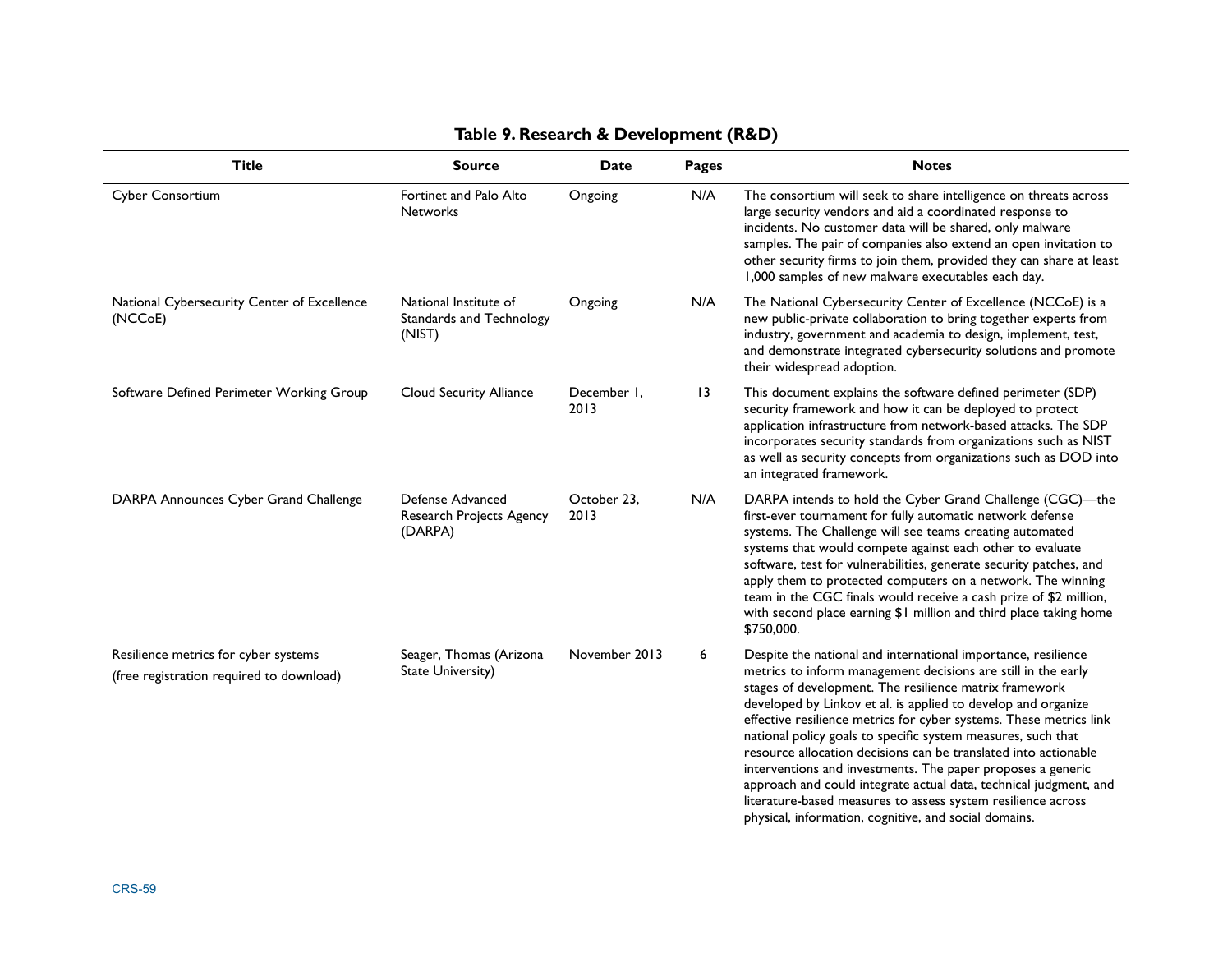| <b>Title</b>                                                                                                                    | <b>Source</b>                                                                                                                                                                                       | Date                | <b>Pages</b>   | <b>Notes</b>                                                                                                                                                                                                                                                                                                                                                                                                                                                                                                                                                        |
|---------------------------------------------------------------------------------------------------------------------------------|-----------------------------------------------------------------------------------------------------------------------------------------------------------------------------------------------------|---------------------|----------------|---------------------------------------------------------------------------------------------------------------------------------------------------------------------------------------------------------------------------------------------------------------------------------------------------------------------------------------------------------------------------------------------------------------------------------------------------------------------------------------------------------------------------------------------------------------------|
| Cybersecurity Exercise: Quantum Dawn 2                                                                                          | <b>SIFMA</b>                                                                                                                                                                                        | October 21,<br>2013 | N/A            | Quantum Dawn 2 is a cybersecurity exercise to test incident<br>response, resolution, and coordination processes for the financial<br>services sector and the individual member firms to a street-wide<br>cyberattack.                                                                                                                                                                                                                                                                                                                                               |
| Proposed Establishment of a Federally Funded<br>Research and Development Center-Second<br>Notice                                | National Institute of<br>Standards and Technology                                                                                                                                                   | June 21, 2013       | $\overline{2}$ | NIST intends to sponsor an FFRDC to facilitate public-private<br>collaboration for accelerating the widespread adoption of<br>integrated cybersecurity tools and technologies. This is the<br>second of three notices that must be published over a 90-day<br>period to advise the public of the agency's intention to sponsor<br>an FFRDC.                                                                                                                                                                                                                         |
| Governor McDonnell Announces Creation of<br>MACH37, America's Premier Market-Centric<br><b>Cyber Security Accelerator</b>       | Virginia Secretary of<br>Commerce and Trade                                                                                                                                                         | April 11, 2013      | N/A            | Virginia Governor Bob McDonnell announced the creation of<br>MACH37, a cybersecurity accelerator to be located at the Center<br>for Innovative Technology. Initially funded by the Commonwealth<br>of Virginia, the accelerator will leverage private investments to<br>launch new, high growth cyber technology companies in Virginia.                                                                                                                                                                                                                             |
| Open Trusted Technology Provider Standard<br>(O-TTPS)™, Version 1.0: Mitigating Maliciously<br>Tainted and Counterfeit Products | The Open Group                                                                                                                                                                                      | April 2013          | 44             | Specifically intended to prevent maliciously tainted and<br>counterfeit products from entering the supply chain, this first<br>release of the O-TTPS codifies best practices across the entire<br>COTS ICT product lifecycle, including the design, sourcing, build,<br>fulfillment, distribution, sustainment, and disposal phases. The O-<br>TTPS will enable organizations to implement best practice<br>requirements and allow all providers, component suppliers, and<br>integrators to obtain Trusted Technology Provider status.<br>(Registration required.) |
| The International Cyber-Security Ecosystem<br>(video lecture)                                                                   | Anthony M. Rutkowski,<br>Distinguished Senior<br>Research Fellow at the<br>Georgia Institute of<br>Technology, Nunn School<br>Center for International<br>Strategy Technology and<br>Policy (CISTP) | November 6,<br>2012 | N/A            | Overview of the various forums/communities and methodologies<br>that comprise the security assurance ecosystem-often also<br>referred to as Information Assurance.                                                                                                                                                                                                                                                                                                                                                                                                  |
| 20 Critical Security Controls for Effective<br><b>Cyber Defense</b>                                                             | Center for Strategic &<br><b>International Studies</b>                                                                                                                                              | November 2012       | 89             | The Top 20 security controls were agreed upon by a consortium.<br>Members of the Consortium include NSA, US CERT, DOD JTF-<br>GNO, the Department of Energy Nuclear Laboratories,<br>Department of State, DOD Cyber Crime Center plus<br>commercial forensics experts in the banking and critical<br>infrastructure communities.                                                                                                                                                                                                                                    |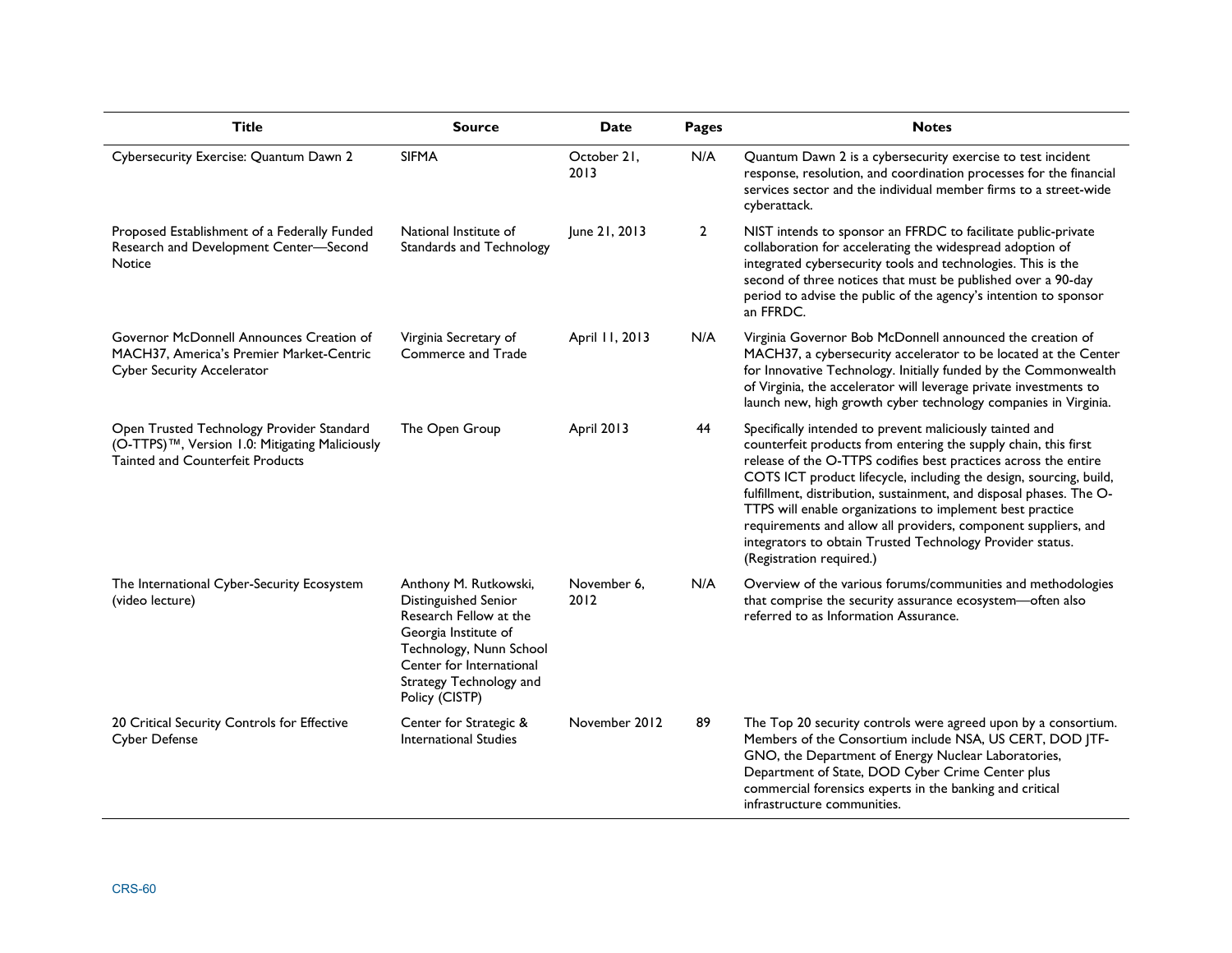| <b>Title</b>                                                                                                         | <b>Source</b>                                                              | <b>Date</b>         | <b>Pages</b> | <b>Notes</b>                                                                                                                                                                                                                                                                                                                                                                                                                                                                                            |
|----------------------------------------------------------------------------------------------------------------------|----------------------------------------------------------------------------|---------------------|--------------|---------------------------------------------------------------------------------------------------------------------------------------------------------------------------------------------------------------------------------------------------------------------------------------------------------------------------------------------------------------------------------------------------------------------------------------------------------------------------------------------------------|
| SBIR Phase II: Information Security Risk Taking                                                                      | <b>National Science</b><br>Foundation (NSF)                                | January 17, 2012    | N/A          | The NSF is funding research on giving organizations information-<br>security risk ratings, similar to credit ratings for individuals.                                                                                                                                                                                                                                                                                                                                                                   |
| Anomaly Detection at Multiple Scales<br>(ADAMS)                                                                      | Defense Advanced<br>Research Projects Agency<br>(DARPA)                    | November 9,<br>2011 | 74           | The report describes a system for preventing leaks by seeding<br>believable disinformation in military information systems to help<br>identify individuals attempting to access and disseminate classified<br>information.                                                                                                                                                                                                                                                                              |
| At the Forefront of Cyber Security Research                                                                          | <b>NSF</b>                                                                 | August 5, 2011      | N/A          | TRUST is a university and industry consortium that examines<br>cybersecurity issues related to health care, national<br>infrastructures, law and other issues facing the general public.                                                                                                                                                                                                                                                                                                                |
| Designing A Digital Future: Federally Funded<br>Research And Development In Networking<br>And Information Technology | <b>White House</b>                                                         | December 2010       | 148          | The President's Council of Advisors on Science and Technology<br>(PCAST) has made several recommendations in a report about<br>the state of the government's Networking and Information<br>Technology Research and Development (NITRD) Program.                                                                                                                                                                                                                                                         |
| Partnership for Cybersecurity Innovation                                                                             | White House Office of<br>Science and Technology<br>Policy                  | December 6,<br>2010 | 10           | The Obama Administration released a Memorandum of<br>Understanding (below) signed by the National Institute of<br>Standards and Technology of the Department of Commerce, the<br>Science and Technology Directorate of the Department of<br>Homeland Security (DHS/S&T), and the Financial Services Sector<br>Coordinating Council (FSSCC). The goal of the agreement is to<br>speed the commercialization of cybersecurity research<br>innovations that support our nation's critical infrastructures. |
| Memorandum of Understanding (MOU)                                                                                    | NIST, DHS, and Financial<br>Services Sector<br><b>Coordinating Council</b> | December 2,<br>2010 | 4            | The document formalizes the intent of the parties to expedite the<br>coordinated development and availability of collaborative<br>research, development, and testing activities for cybersecurity<br>technologies and processes based upon the financial services<br>sector's needs.                                                                                                                                                                                                                    |
| Science of Cyber-Security                                                                                            | Mitre Corp (JASON<br>Program Office)                                       | November 2010       | 86           | JASON was requested by DOD to examine the theory and<br>practice of cyber-security, and evaluate whether there are<br>underlying fundamental principles that would make it possible to<br>adopt a more scientific approach, identify what is needed in<br>creating a science of cyber-security, and recommend specific ways<br>in which scientific methods can be applied.                                                                                                                              |
| American Security Challenge: Moving<br>Innovation to Market                                                          | National Security Initiative                                               | October 18,<br>2010 | N/A          | The objective of the Challenge is to increase the visibility of<br>innovative technology and help the commercialization process so<br>that such technology can reach either the public or commercial<br>marketplace faster to protect our citizens and critical assets.                                                                                                                                                                                                                                 |

**Note:** Highlights compiled by CRS from the reports.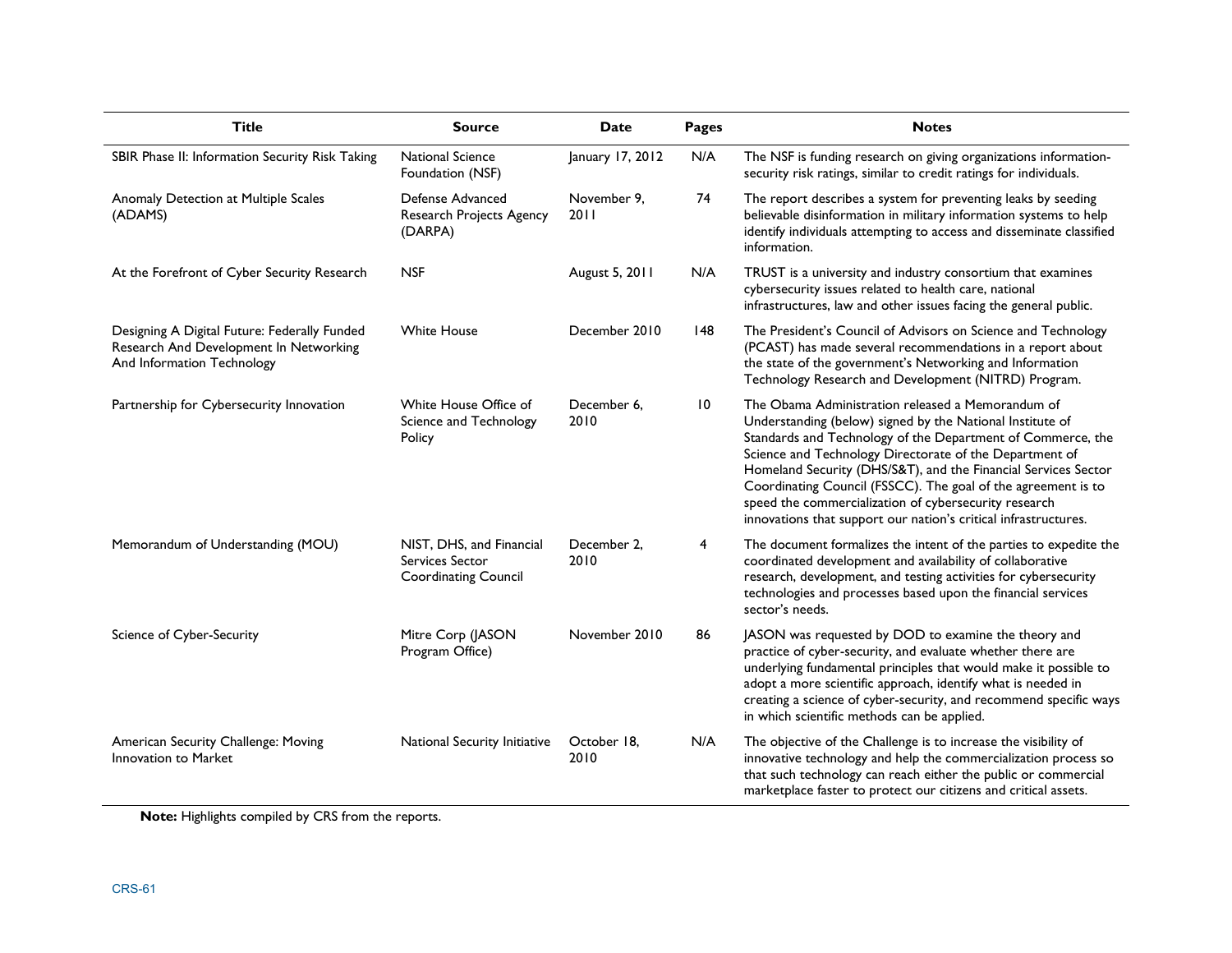# **Selected Reports, by Federal Agency**

This section contains selected cybersecurity reports from U.S. government agencies, including the White House, the Office of Management and Budget (OMB), the Government Accountability Office (GAO), the Department of Defense (DOD), the National Institute of Standards and Technology (NIST), and others.

| <b>Title</b>                                                                                          | <b>Date</b>    | Pages | <b>Notes</b>                                                                                                                                                                                                                                                                                                                                                                                                                                                                                                                                      |
|-------------------------------------------------------------------------------------------------------|----------------|-------|---------------------------------------------------------------------------------------------------------------------------------------------------------------------------------------------------------------------------------------------------------------------------------------------------------------------------------------------------------------------------------------------------------------------------------------------------------------------------------------------------------------------------------------------------|
| FDIC Made Progress in Securing Key Financial Systems, but<br><b>Weaknesses Remain</b>                 | July 17, 2014  | 30    | The Federal Deposit Insurance Corporation (FDIC) has implemented<br>numerous information security controls intended to protect its key financial<br>systems; nevertheless, weaknesses place the confidentiality, integrity, and<br>availability of financial systems and information at unnecessary risk. During<br>2013, the corporation implemented 28 of the 39 open GAO<br>recommendations pertaining to previously reported security weaknesses that<br>were unaddressed as of December 31, 2012.                                            |
| Information Security: Additional Oversight Needed to<br>Improve Programs at Small Agencies            | June 25, 2014  | 54    | The six small agencies GAO reviewed have made mixed progress in<br>implementing elements of information security and privacy programs as<br>required by the Federal Information Security Management Act of 2002, the<br>Privacy Act of 1974, the E-Government Act of 2002, and Office of<br>Management and Budget (OMB) guidance. In a separate report for limited<br>official use only, GAO is providing specific details on the weaknesses in the six<br>selected agencies' implementation of information security and privacy<br>requirements. |
| Maritime Critical Infrastructure Protection: DHS Needs to<br><b>Better Address Port Cybersecurity</b> | June 5, 2014   | 54    | GAO's objective was to identify the extent to which DHS and other<br>stakeholders have taken steps to address cybersecurity in the maritime port<br>environment. GAO examined relevant laws and regulations, analyzed federal<br>cybersecurity-related policies and plans, observed operations at three U.S.<br>ports selected based on being a high-risk port and a leader in calls by vessel<br>type (e.g., container), and interviewed federal and nonfederal officials.                                                                       |
| Information Security: Agencies Need to Improve Cyber<br>Incident Response Practices                   | April 30, 2014 | 55    | Twenty-four major federal agencies did not consistently demonstrate that<br>they are effectively responding to cyber incidents (a security breach of a<br>computerized system and information). Based on a statistical sample of cyber<br>incidents reported in fiscal year 2012, GAO projects that these agencies did<br>not completely document actions taken in response to detected incidents in<br>about 65% of cases.                                                                                                                       |

#### **Table 10. Government Accountability Office (GAO)**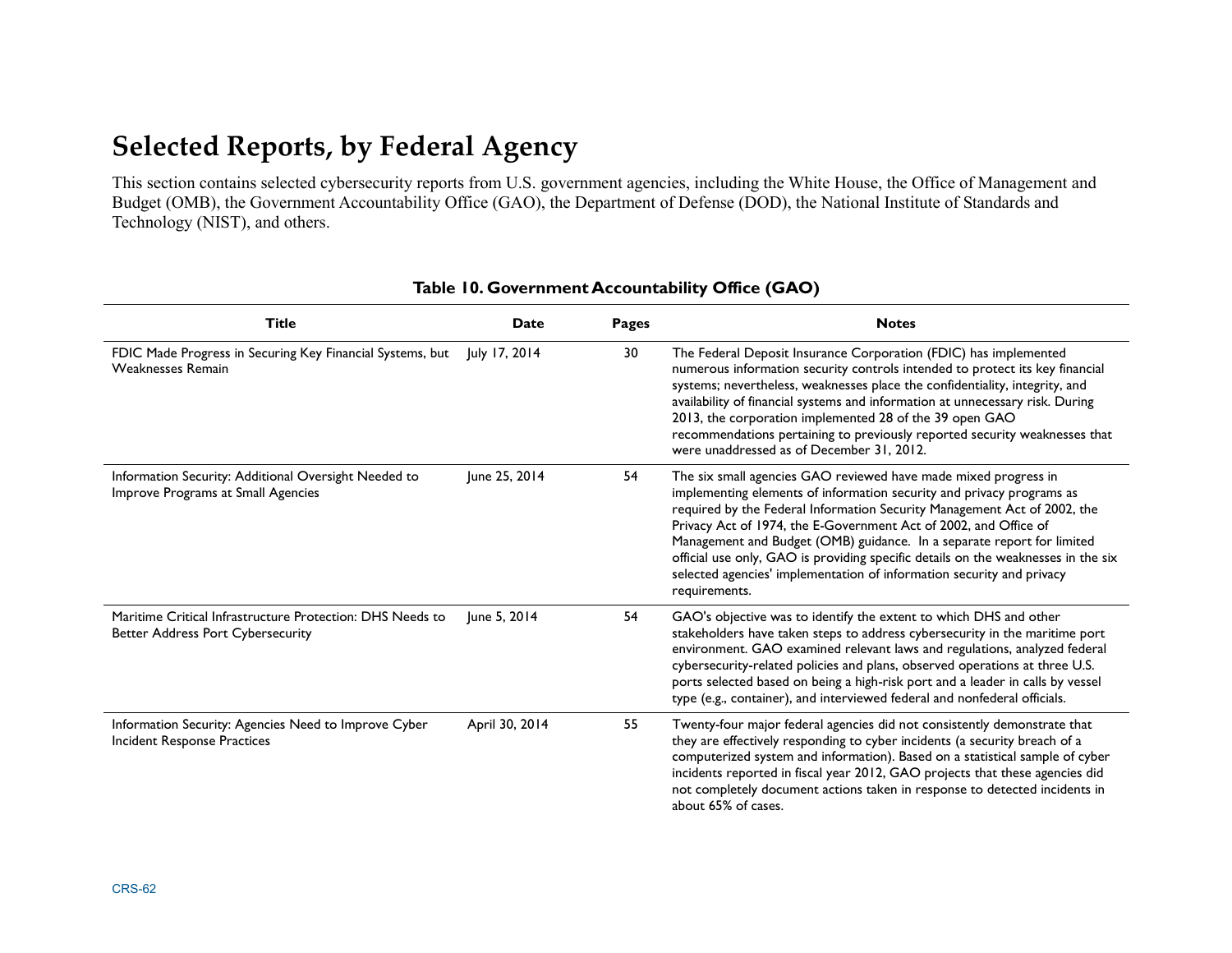| <b>Title</b>                                                                                                                                                | <b>Date</b>      | <b>Pages</b> | <b>Notes</b>                                                                                                                                                                                                                                                                                                                                                                                                                                                                                                                                                                                                                                                                                                                                    |
|-------------------------------------------------------------------------------------------------------------------------------------------------------------|------------------|--------------|-------------------------------------------------------------------------------------------------------------------------------------------------------------------------------------------------------------------------------------------------------------------------------------------------------------------------------------------------------------------------------------------------------------------------------------------------------------------------------------------------------------------------------------------------------------------------------------------------------------------------------------------------------------------------------------------------------------------------------------------------|
| Information Security: SEC Needs to Improve Controls<br>over Financial Systems and Data                                                                      | April 17, 2014   | 25           | Although the SEC had implemented and made progress in strengthening<br>information security controls, weaknesses limited their effectiveness in<br>protecting the confidentiality, integrity, and availability of a key financial<br>system. Until SEC mitigates control deficiencies and strengthens the<br>implementation of its security program, its financial information and systems<br>may be exposed to unauthorized disclosure, modification, use, and disruption.<br>These weaknesses, considered collectively, contributed to GAO's<br>determination that SEC had a significant deficiency in internal control over<br>financial reporting for FY2013.                                                                               |
| <b>IRS Needs to Address Control Weaknesses That Place</b><br>Financial and Taxpayer Data at Risk                                                            | April 8, 2014    | 29           | Until the IRS takes additional steps to (1) more effectively implement its<br>testing and monitoring capabilities, (2) ensure that policies and procedures are<br>updated, and (3) address unresolved and newly identified control deficiencies,<br>its financial and taxpayer data will remain vulnerable to inappropriate and<br>undetected use, modification, or disclosure. These deficiencies, including<br>shortcomings in the information security program, were the basis of our<br>determination that IRS had a significant deficiency in its internal control over<br>its financial reporting systems for FY2013.                                                                                                                     |
| Federal Agencies Need to Enhance Responses to Data<br><b>Breaches</b>                                                                                       | April 2, 2014    | 9            | Major federal agencies continue to face challenges in fully implementing all<br>components of an agency-wide information security program, which is<br>essential for securing agency systems and the information they contain-<br>including personally identifiable information (PII).                                                                                                                                                                                                                                                                                                                                                                                                                                                          |
| Critical Infrastructure Protection: More Comprehensive<br>Planning Would Enhance the Cybersecurity of Public Safety<br><b>Entities' Emerging Technology</b> | January 27, 2013 | 41           | GAO was asked to review federal coordination with state and local<br>governments regarding cybersecurity at public safety entities. The objective<br>was to determine the extent to which federal agencies coordinated with state<br>and local governments regarding cybersecurity efforts at emergency<br>operations centers, public safety answering points, and first responder<br>organizations involved in handling 911 emergency calls. To do so, GAO<br>analyzed relevant plans and reports and interviewed officials at (1) five<br>agencies that were identified based on their roles and responsibilities<br>established in federal law, policy, and plans and (2) selected industry<br>associations and state and local governments. |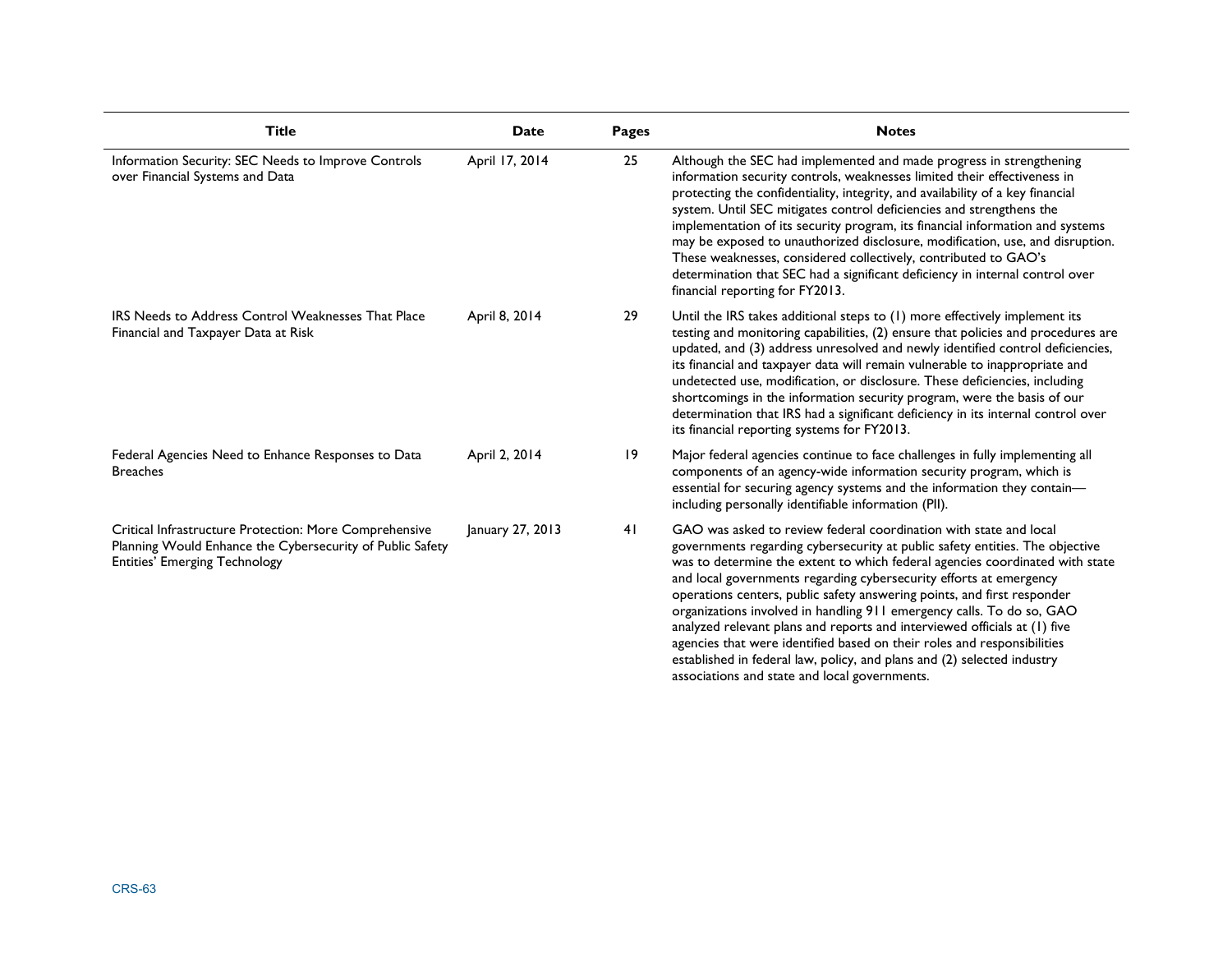| <b>Title</b>                                                                                                               | <b>Date</b>        | <b>Pages</b> | <b>Notes</b>                                                                                                                                                                                                                                                                                                                                                                                                                                                                                                                                                                                                                                                                                                                                     |
|----------------------------------------------------------------------------------------------------------------------------|--------------------|--------------|--------------------------------------------------------------------------------------------------------------------------------------------------------------------------------------------------------------------------------------------------------------------------------------------------------------------------------------------------------------------------------------------------------------------------------------------------------------------------------------------------------------------------------------------------------------------------------------------------------------------------------------------------------------------------------------------------------------------------------------------------|
| Agency Responses to Breaches of Personally Identifiable<br>Information Need to Be More Consistent                          | December 9, 2013   | 67           | GAO recommends, "Recommendation: To improve the consistency and<br>effectiveness of governmentwide data breach response programs, the<br>Director of OMB should update its guidance on federal agencies' responses to<br>a PII-related data breach to include (1) guidance on notifying affected<br>individuals based on a determination of the level of risk; (2) criteria for<br>determining whether to offer assistance, such as credit monitoring to affected<br>individuals; and (3) revised reporting requirements for PII-related breaches to<br>US-CERT, including time frames that better reflect the needs of individual<br>agencies and the government as a whole and consolidated reporting of<br>incidents that pose limited risk." |
| GPS Disruptions: Efforts to Assess Risks to Critical<br>Infrastructure and Coordinate Agency Actions Should Be<br>Enhanced | November 6, 2013   | 58           | GAO was asked to review the effects of GPS disruptions on the nation's<br>critical infrastructure. GAO examined (1) the extent to which DHS has<br>assessed the risks and potential effects of GPS disruptions on critical<br>infrastructure, (2) the extent to which DOT [Department of Transportation]<br>and DHS have developed backup strategies to mitigate GPS disruptions, and<br>(3) what strategies, if any, selected critical infrastructure sectors employ to<br>mitigate GPS disruptions and any remaining challenges.                                                                                                                                                                                                               |
| DHS Is Generally Filling Mission-Critical Positions, but<br>Could Better Track Costs of Coordinated Recruiting<br>Efforts  | September 17, 2013 | 47           | One in five jobs at a key cybersecurity component within DHS is vacant, in<br>large part due to steep competition in recruiting and hiring qualified personnel.<br>National Protection and Programs Directorate (NPPD) officials cited<br>challenges in recruiting cyber professionals because of the length of time taken<br>to conduct security checks to grant top-secret security clearances as well as<br>low pay in comparison with the private sector.                                                                                                                                                                                                                                                                                    |
| Telecommunications Networks: Addressing Potential<br>Security Risks of Foreign-Manufactured Equipment                      | May 21, 2013       | 52           | The federal government has begun efforts to address the security of the<br>supply chain for commercial networks There are a variety of other<br>approaches for addressing the potential risks posed by foreign-manufactured<br>equipment in commercial communications networks, including those<br>approaches taken by foreign governments Although these approaches are<br>intended to improve supply chain security of communications networks, they<br>may also create the potential for trade barriers, additional costs, and<br>constraints on competition, which the federal government would have to take<br>into account if it chose to pursue such approaches.                                                                          |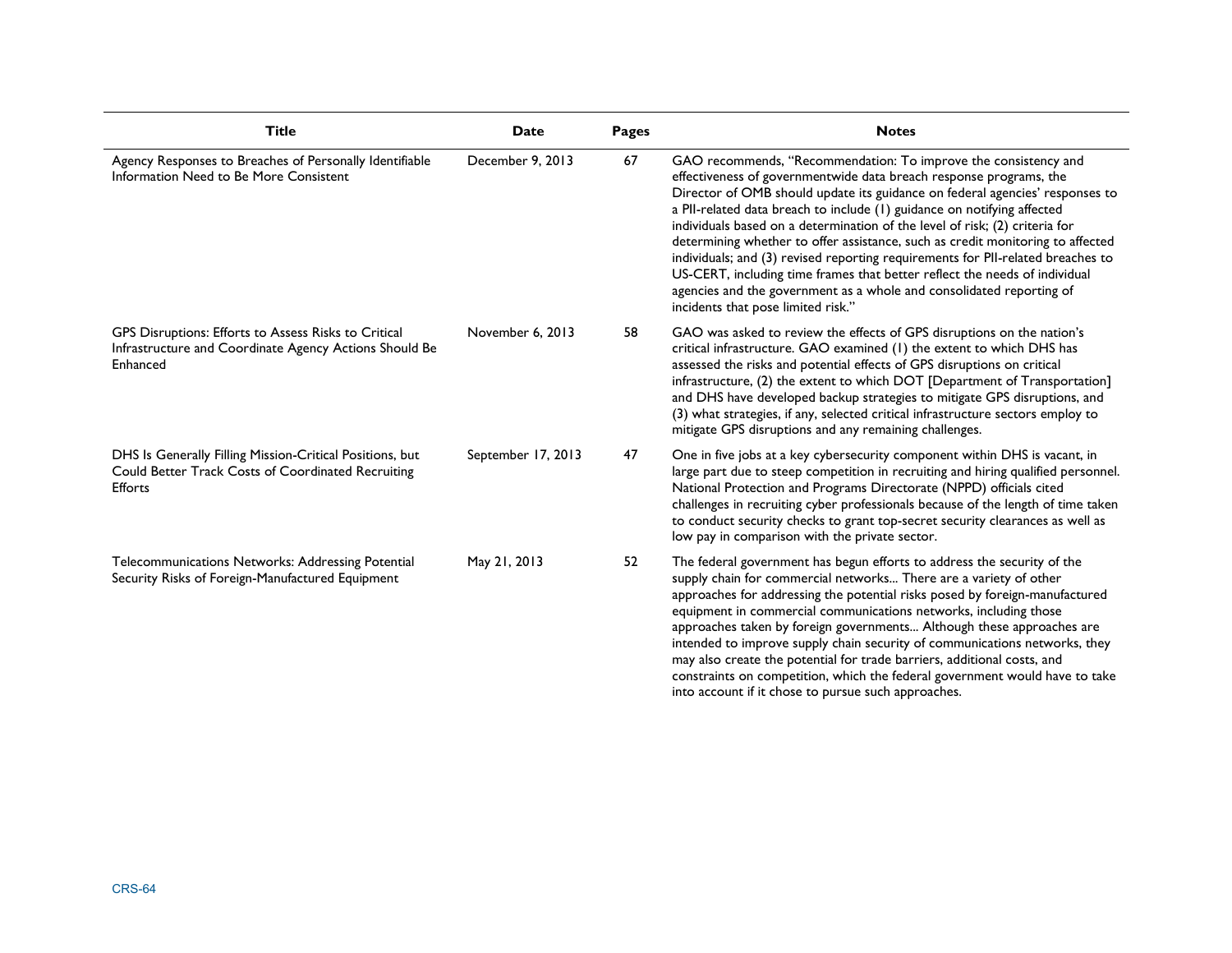| <b>Title</b>                                                                                                                          | Date              | Pages | <b>Notes</b>                                                                                                                                                                                                                                                                                                                                                                                                                                                                                                                                                                  |
|---------------------------------------------------------------------------------------------------------------------------------------|-------------------|-------|-------------------------------------------------------------------------------------------------------------------------------------------------------------------------------------------------------------------------------------------------------------------------------------------------------------------------------------------------------------------------------------------------------------------------------------------------------------------------------------------------------------------------------------------------------------------------------|
| Outcome-Based Measures Would Assist DHS in Assessing<br><b>Effectiveness of Cybersecurity Efforts</b>                                 | April 11, 2013    | 45    | Until the Department of Homeland Security and its sector partners develop<br>appropriate outcome-oriented metrics, it will be difficult to gauge the<br>effectiveness of efforts to protect the nation's core and access<br>communications networks and critical support components of the Internet<br>from cyber incidents. While no cyber incidents have been reported affecting<br>the nation's core and access networks, communications networks operators<br>can use reporting mechanisms established by FCC and DHS to share<br>information on outages and incidents.   |
| Information Sharing: Agencies Could Better Coordinate to<br>Reduce Overlap in Field-Based Activities                                  | April 4, 2013     | 72    | Agencies have neither held entities accountable for coordinating nor assessed<br>opportunities for further enhancing coordination to help reduce the potential<br>for overlap and achieve efficiencies. The Departments of Justice (DOJ) and<br>DHS, and the Office of National Drug Control Policy (ONDCP)-the federal<br>agencies that oversee or provide support to the five types of field-based<br>entities-acknowledged that entities working together and sharing information<br>is important, but they do not hold the entities accountable for such<br>coordination. |
| Cybersecurity: A Better Defined and Implemented<br>National Strategy Is Needed to Address Persistent<br>Challenges                    | March 7, 2013     | 36    | "[A]Ithough federal law assigns the Office of Management and Budget (OMB)<br>responsibility for oversight of federal government information security, OMB<br>recently transferred several of these responsibilities to DHS [I]t remains<br>unclear how OMB and DHS are to share oversight of individual departments<br>and agencies. Additional legislation could clarify these responsibilities."                                                                                                                                                                            |
| 2013 High Risk List                                                                                                                   | February 14, 2013 | 275   | Every two years at the start of a new Congress, GAO calls attention to<br>agencies and program areas that are high risk due to their vulnerabilities to<br>fraud, waste, abuse, and mismanagement, or are most in need of<br>transformation. Cybersecurity programs on the list include: Protecting the<br>Federal Government's Information Systems and the Nation's Cyber Critical<br>Infrastructures and Ensuring the Effective Protection of Technologies Critical to U.S.<br>National Security Interests.                                                                 |
| Cybersecurity: National Strategy, Roles, and<br>Responsibilities Need to Be Better Defined and More<br><b>Effectively Implemented</b> | February 14, 2013 | 112   | GAO recommends that the White House Cybersecurity Coordinator develop<br>an overarching federal cybersecurity strategy that includes all key elements of<br>the desirable characteristics of a national strategy. Such a strategy would<br>provide a more effective framework for implementing cybersecurity activities<br>and better ensure that such activities will lead to progress in cybersecurity.                                                                                                                                                                     |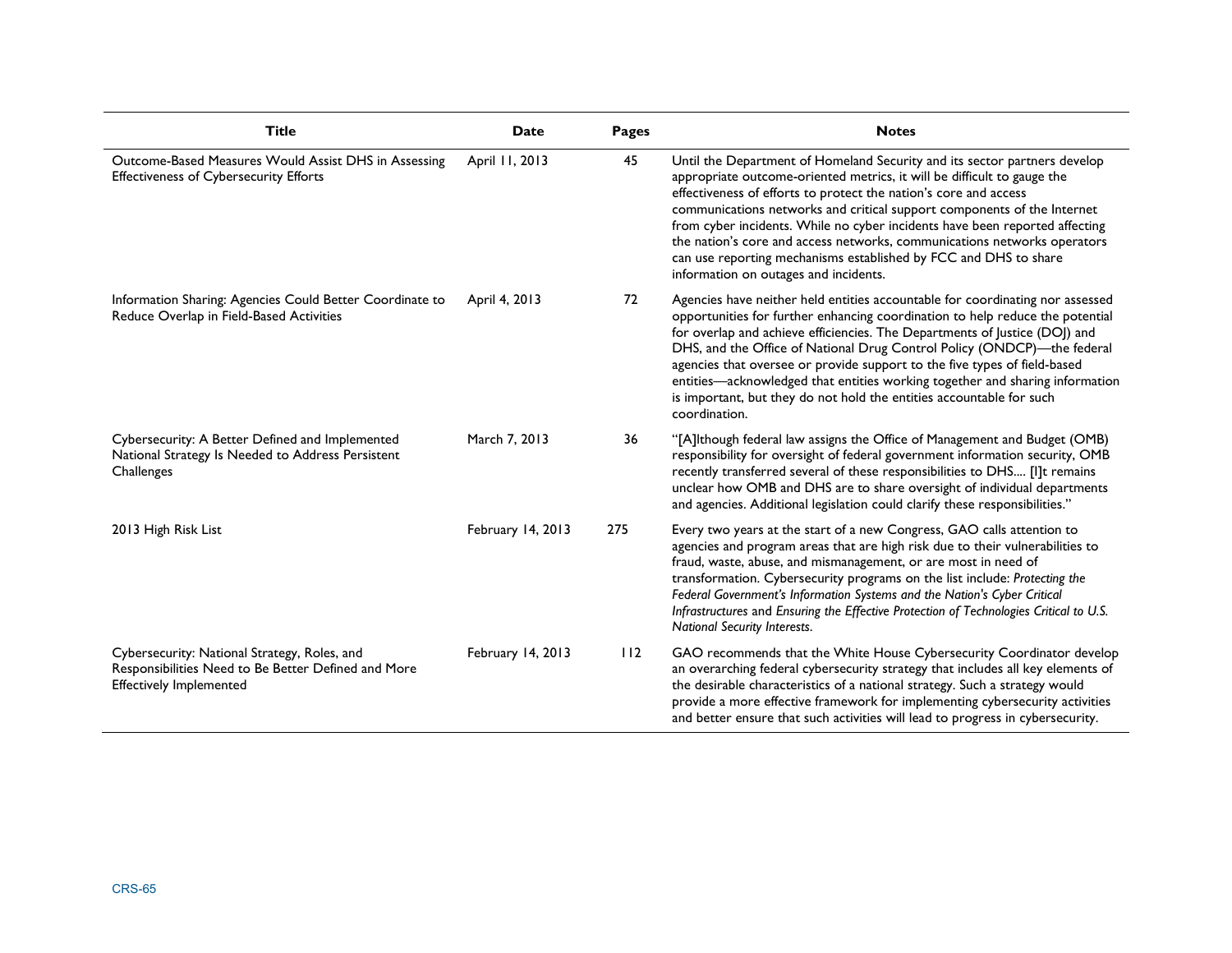| <b>Title</b>                                                                                                                     | Date              | Pages | <b>Notes</b>                                                                                                                                                                                                                                                                                                                                                                                                                                                                                                                                                                                |
|----------------------------------------------------------------------------------------------------------------------------------|-------------------|-------|---------------------------------------------------------------------------------------------------------------------------------------------------------------------------------------------------------------------------------------------------------------------------------------------------------------------------------------------------------------------------------------------------------------------------------------------------------------------------------------------------------------------------------------------------------------------------------------------|
| Information Security: Federal Communications<br>Commission Needs to Strengthen Controls over Enhanced<br>Secured Network Project | January 25, 2013  | 35    | "The FCC did not effectively implement appropriate information security<br>controls in the initial components of the Enhanced Secured Network (ESN)<br>project Weaknesses identified in the commission's deployment of<br>components of the ESN project as of August 2012 resulted in unnecessary risk<br>that sensitive information could be disclosed, modified, or obtained without<br>authorization. GAO is making seven recommendations to the FCC to<br>implement management controls to help ensure that ESN meets its objective<br>of securing FCC's systems and information."      |
| Cybersecurity: Challenges in Securing the Electricity Grid                                                                       | July 17, 2012     | 25    | In a prior report, GAO has made recommendations related to electricity grid<br>modernization efforts, including developing an approach to monitor<br>compliance with voluntary standards. These recommendations have not yet<br>been implemented.                                                                                                                                                                                                                                                                                                                                           |
| Information Technology Reform: Progress Made but<br>Future Cloud Computing Efforts Should be Better Planned                      | July 11, 2012     | 43    | To help ensure the success of agencies' implementation of cloud-based<br>solutions, the Secretaries of Agriculture, Health and Human Services,<br>Homeland Security, State, and the Treasury, and the Administrators of the<br>General Services Administration and Small Business Administration should<br>direct their respective chief information officer (CIO) to establish estimated<br>costs, performance goals, and plans to retire associated legacy systems for<br>each cloud-based service discussed in this report, as applicable.                                               |
| Electronic Warfare: DOD Actions Needed to Strengthen<br>Management and Oversight                                                 | July 9, 2012      | 46    | DOD's oversight of electronic warfare capabilities may be further complicated<br>by its evolving relationship with computer network operations, which is also<br>an information operations-related capability. Without clearly defined roles and<br>responsibilities and updated guidance regarding oversight responsibilities,<br>DOD does not have reasonable assurance that its management structures will<br>provide effective department-wide leadership for electronic warfare activities<br>and capabilities development and ensure effective and efficient use of its<br>resources. |
| Information Security: Cyber Threats Facilitate Ability to<br>Commit Economic Espionage                                           | June 28, 2012     | 20    | This statement discusses (1) cyber threats facing the nation's systems, (2)<br>reported cyber incidents and their impacts, (3) security controls and other<br>techniques available for reducing risk, and (4) the responsibilities of key federal<br>entities in support of protecting IP.                                                                                                                                                                                                                                                                                                  |
| Cybersecurity: Challenges to Securing the Modernized<br><b>Electricity Grid</b>                                                  | February 28, 2012 | 19    | As GAO reported in January 2011, securing smart grid systems and networks<br>presented a number of key challenges that required attention by government<br>and industry. GAO made several recommendations to the Federal Energy<br>Regulatory Commission (FERC) aimed at addressing these challenges. The<br>commission agreed with these recommendations and described steps it is<br>taking to implement them.                                                                                                                                                                            |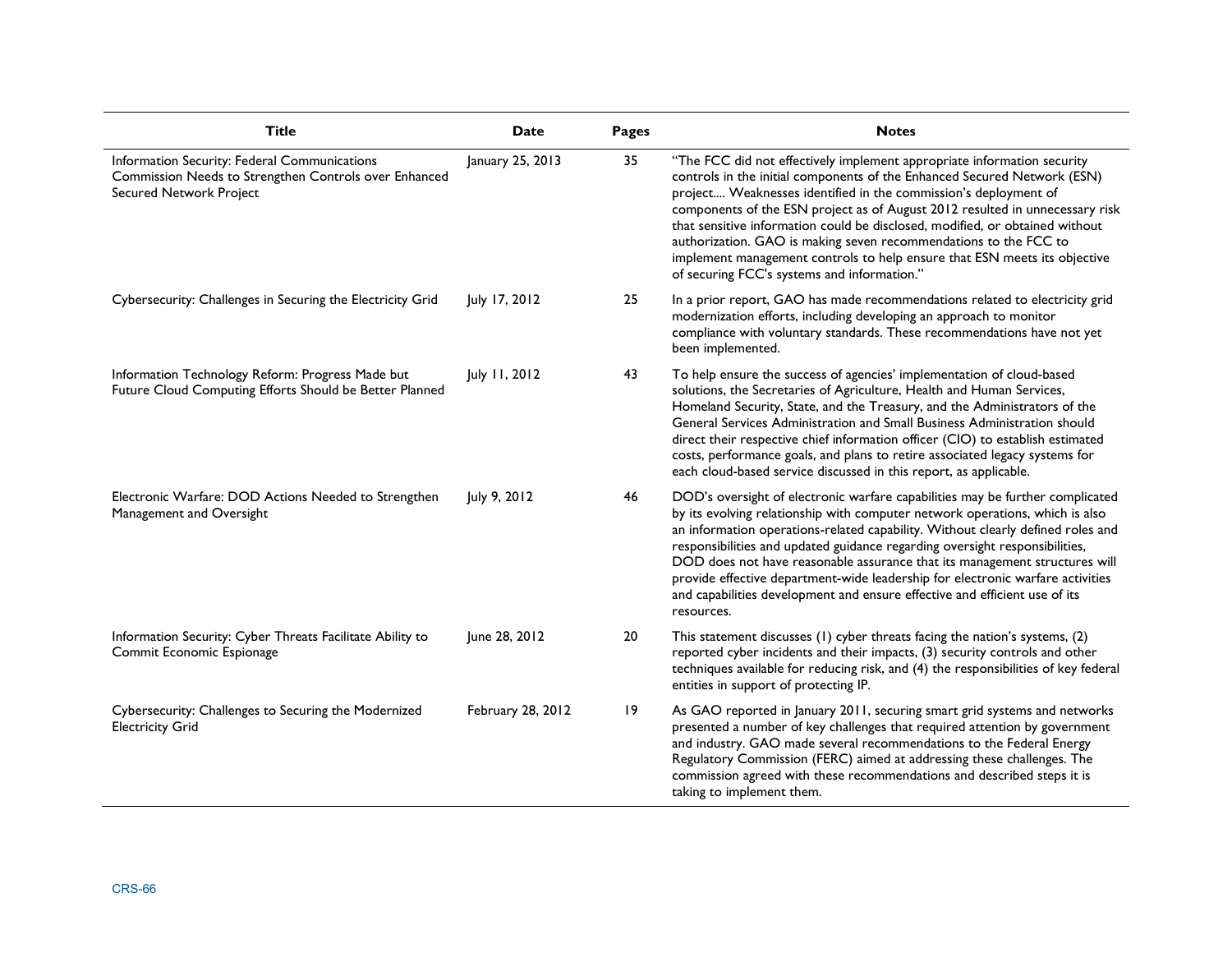| Title                                                                                                                                                 | Date              | <b>Pages</b> | <b>Notes</b>                                                                                                                                                                                                                                                                                                                                                                                                                                                                                                                                                     |
|-------------------------------------------------------------------------------------------------------------------------------------------------------|-------------------|--------------|------------------------------------------------------------------------------------------------------------------------------------------------------------------------------------------------------------------------------------------------------------------------------------------------------------------------------------------------------------------------------------------------------------------------------------------------------------------------------------------------------------------------------------------------------------------|
| Critical Infrastructure Protection: Cybersecurity Guidance<br>Is Available, but More Can Be Done to Promote Its Use                                   | December 9, 2011  | 77           | Given the plethora of guidance available, individual entities within the sectors<br>may be challenged in identifying the guidance that is most applicable and<br>effective in improving their security posture. Improved knowledge of the<br>guidance that is available could help both federal and private sector decision<br>makers better coordinate their efforts to protect critical cyber-reliant assets.                                                                                                                                                  |
| Cybersecurity Human Capital: Initiatives Need Better<br>Planning and Coordination                                                                     | November 29, 2011 | 86           | All the agencies GAO reviewed faced challenges determining the size of their<br>cybersecurity workforce because of variations in how work is defined and the<br>lack of an occupational series specific to cybersecurity. With respect to other<br>workforce planning practices, all agencies had defined roles and responsibilities<br>for their cybersecurity workforce, but these roles did not always align with<br>guidelines issued by the federal Chief Information Officers Council (CIOC)<br>and National Institute of Standards and Technology (NIST). |
| Federal Chief Information Officers: Opportunities Exist to<br>Improve Role in Information Technology Management                                       | October 17, 2011  | 72           | GAO is recommending that OMB update its guidance to establish measures of<br>accountability for ensuring that CIOs' responsibilities are fully implemented<br>and require agencies to establish internal processes for documenting lessons<br>learned.                                                                                                                                                                                                                                                                                                           |
| Information Security: Additional Guidance Needed to<br><b>Address Cloud Computing Concerns</b>                                                        | October 5, 2011   | 17           | Twenty-two of 24 major federal agencies reported that they were either<br>concerned or very concerned about the potential information security risks<br>associated with cloud computing. GAO recommended that the NIST issue<br>guidance specific to cloud computing security.                                                                                                                                                                                                                                                                                   |
| Information Security: Weaknesses Continue Amid New<br>Federal Efforts to Implement Requirements                                                       | October 3, 2011   | 49           | Weaknesses in information security policies and practices at 24 major federal<br>agencies continue to place the confidentiality, integrity, and availability of<br>sensitive information and information systems at risk. Consistent with this<br>risk, reports of security incidents from federal agencies are on the rise,<br>increasing over 650% over the past 5 years. Each of the 24 agencies reviewed<br>had weaknesses in information security controls.                                                                                                 |
| Federal Chief Information Officers: Opportunities Exist to<br>Improve Role in Information Technology Management                                       | October 17, 2011  | 72           | GAO is recommending that the Office of Management and Budget (OMB)<br>update its guidance to establish measures of accountability for ensuring that<br>CIOs' responsibilities are fully implemented and require agencies to establish<br>internal processes for documenting lessons learned.                                                                                                                                                                                                                                                                     |
| Defense Department Cyber Efforts: Definitions, Focal<br>Point, and Methodology Needed for DOD to Develop<br>Full-Spectrum Cyberspace Budget Estimates | July 29, 2011     | 33           | This letter discusses the Department of Defense's cyber and information<br>assurance budget for FY2012 and future years defense spending. The<br>objectives of this review were to (1) assess the extent to which DOD has<br>prepared an overarching budget estimate for full-spectrum cyberspace<br>operations across the department and (2) identify the challenges DOD has<br>faced in providing such estimates.                                                                                                                                              |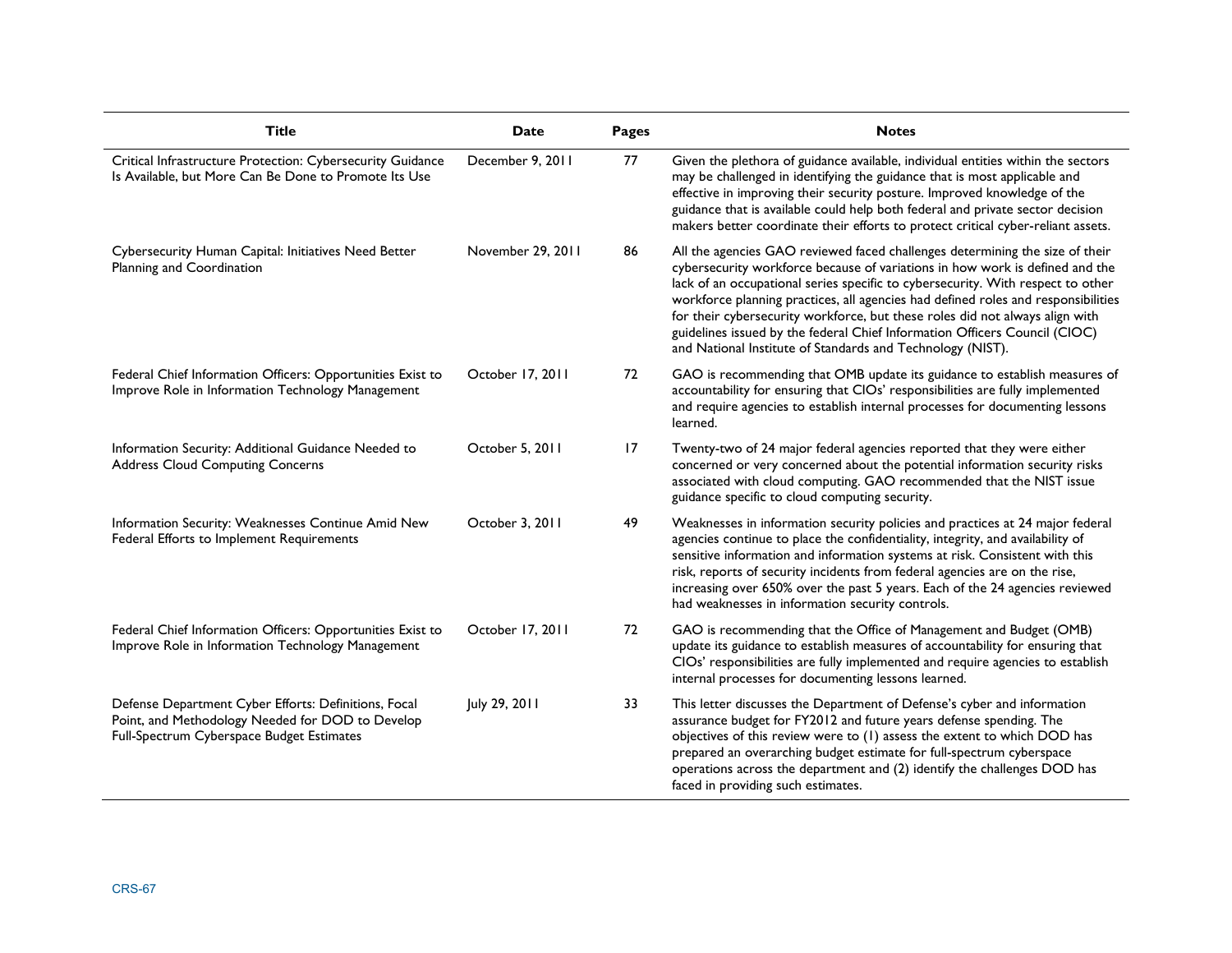| <b>Title</b>                                                                                                                     | <b>Date</b>      | <b>Pages</b> | <b>Notes</b>                                                                                                                                                                                                                                                                                                                                                                                                                                                                                                                                                                                                                                                                                       |
|----------------------------------------------------------------------------------------------------------------------------------|------------------|--------------|----------------------------------------------------------------------------------------------------------------------------------------------------------------------------------------------------------------------------------------------------------------------------------------------------------------------------------------------------------------------------------------------------------------------------------------------------------------------------------------------------------------------------------------------------------------------------------------------------------------------------------------------------------------------------------------------------|
| Continued Attention Needed to Protect Our Nation's<br>Critical Infrastructure                                                    | July 26, 2011    | 20           | A number of significant challenges remain to enhancing the security of cyber-<br>reliant critical infrastructures, such as (1) implementing actions recommended<br>by the President's cybersecurity policy review; (2) updating the national<br>strategy for securing the information and communications infrastructure;<br>(3) reassessing DHS's planning approach to critical infrastructure protection;<br>(4) strengthening public-private partnerships, particularly for information<br>sharing; (5) enhancing the national capability for cyber warning and analysis;<br>(6) addressing global aspects of cybersecurity and governance; and (7) securing<br>the modernized electricity grid. |
| Defense Department Cyber Efforts: DOD Faces<br>Challenges in Its Cyber Activities                                                | July 25, 2011    | 79           | GAO recommends that DOD evaluate how it is organized to address<br>cybersecurity threats; assess the extent to which it has developed joint<br>doctrine that addresses cyberspace operations; examine how it assigned<br>command and control responsibilities; and determine how it identifies and acts<br>to mitigate key capability gaps involving cyberspace operations.                                                                                                                                                                                                                                                                                                                        |
| Information Security: State Has Taken Steps to Implement<br>a Continuous Monitoring Application, but Key Challenges<br>Remain    | July 8, 2011     | 63           | The Department of State implemented a custom application called iPost and a<br>risk scoring program that is intended to provide continuous monitoring<br>capabilities of information security risk to elements of its information<br>technology (IT) infrastructure. To improve implementation of iPost at State,<br>the Secretary of State should direct the Chief Information Officer to develop,<br>document, and maintain an iPost configuration management and test process.                                                                                                                                                                                                                  |
| Cybersecurity: Continued Attention Needed to Protect<br>Our Nation's Critical Infrastructure and Federal<br>Information Systems  | March 16, 2011   | 16           | Executive branch agencies have made progress instituting several government-<br>wide initiatives aimed at bolstering aspects of federal cybersecurity, such as<br>reducing the number of federal access points to the Internet, establishing<br>security configurations for desktop computers, and enhancing situational<br>awareness of cyber events. Despite these efforts, the federal government<br>continues to face significant challenges in protecting the nation's cyber-reliant<br>critical infrastructure and federal information systems.                                                                                                                                              |
| Electricity Grid Modernization: Progress Being Made on<br>Cybersecurity Guidelines, but Key Challenges Remain to<br>be Addressed | January 12, 2011 | 50           | GAO identified six key challenges: (1) Aspects of the regulatory environment<br>may make it difficult to ensure smart grid systems' cybersecurity. (2) Utilities<br>are focusing on regulatory compliance instead of comprehensive security. (3)<br>The electric industry does not have an effective mechanism for sharing<br>information on cybersecurity. (4) Consumers are not adequately informed<br>about the benefits, costs, and risks associated with smart grid systems. (5)<br>There is a lack of security features being built into certain smart grid systems.<br>(6) The electricity industry does not have metrics for evaluating cybersecurity.                                     |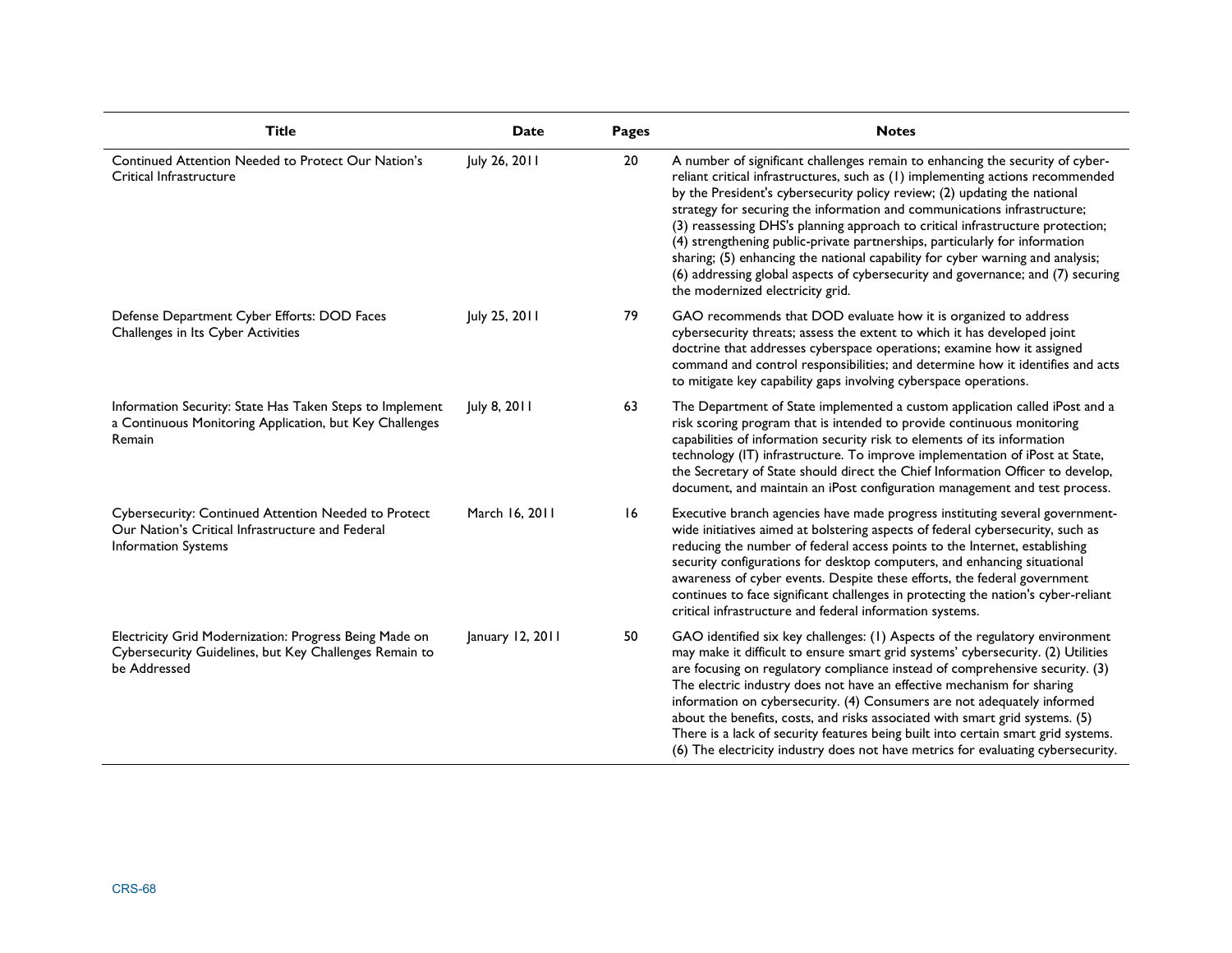| <b>Title</b>                                                                                                                                     | Date               | Pages | <b>Notes</b>                                                                                                                                                                                                                                                                                                                                                                                                                                                                                                                                                                                                                                                                                                                                                                                                    |
|--------------------------------------------------------------------------------------------------------------------------------------------------|--------------------|-------|-----------------------------------------------------------------------------------------------------------------------------------------------------------------------------------------------------------------------------------------------------------------------------------------------------------------------------------------------------------------------------------------------------------------------------------------------------------------------------------------------------------------------------------------------------------------------------------------------------------------------------------------------------------------------------------------------------------------------------------------------------------------------------------------------------------------|
| Information Security: Federal Agencies Have Taken Steps<br>to Secure Wireless Networks, but Further Actions Can<br>Mitigate Risk                 | November 30, 2010  | 50    | Existing government-wide guidelines and oversight efforts do not fully address<br>agency implementation of leading wireless security practices. Until agencies<br>take steps to better implement these leading practices, and OMB takes steps<br>to improve government-wide oversight, wireless networks will remain at an<br>increased vulnerability to attack.                                                                                                                                                                                                                                                                                                                                                                                                                                                |
| Cyberspace Policy: Executive Branch Is Making Progress<br>Implementing 2009 Policy Review Recommendations, but<br>Sustained Leadership Is Needed | October 6, 2010    | 66    | Of the 24 recommendations in the President's May 2009 cyber policy review<br>report, 2 have been fully implemented, and 22 have been partially<br>implemented. While these efforts appear to be steps forward, agencies were<br>largely not able to provide milestones and plans that showed when and how<br>implementation of the recommendations was to occur.                                                                                                                                                                                                                                                                                                                                                                                                                                                |
| DHS Efforts to Assess and Promote Resiliency Are<br>Evolving but Program Management Could Be Strengthened                                        | September 23, 2010 | 46    | The Department of Homeland Security (DHS) has not developed an effective<br>way to ensure that critical national infrastructure, such as electrical grids and<br>telecommunications networks, can bounce back from a disaster. DHS has<br>conducted surveys and vulnerability assessments of critical infrastructure to<br>identify gaps, but has not developed a way to measure whether owners and<br>operators of that infrastructure adopt measures to reduce risks.                                                                                                                                                                                                                                                                                                                                         |
| Information Security: Progress Made on Harmonizing<br>Policies and Guidance for National Security and Non-<br><b>National Security Systems</b>   | September 15, 2010 | 38    | OMB and NIST established policies and guidance for civilian non-national<br>security systems, while other organizations, including the Committee on<br>National Security Systems (CNSS), DOD, and the U.S. intelligence community,<br>have developed policies and guidance for national security systems. GAO was<br>asked to assess the progress of federal efforts to harmonize policies and<br>guidance for these two types of systems.                                                                                                                                                                                                                                                                                                                                                                      |
| United States Faces Challenges in Addressing Global<br><b>Cybersecurity and Governance</b>                                                       | August 2, 2010     | 53    | GAO recommends that the Special Assistant to the President and<br>Cybersecurity Coordinator should make recommendations to appropriate<br>agencies and interagency coordination committees regarding any necessary<br>changes to more effectively coordinate and forge a coherent national<br>approach to cyberspace policy.                                                                                                                                                                                                                                                                                                                                                                                                                                                                                    |
| Critical Infrastructure Protection: Key Private and Public<br>Cyber Expectations Need to Be Consistently Addressed                               | July 15, 2010      | 38    | The Special Assistant to the President and Cybersecurity Coordinator and the<br>Secretary of Homeland Security should take two actions: (1) use the results of<br>this report to focus their information-sharing efforts, including their relevant<br>pilot projects, on the most desired services, including providing timely and<br>actionable threat and alert information, access to sensitive or classified<br>information, a secure mechanism for sharing information, and security<br>clearance and (2) bolster the efforts to build out the National Cybersecurity<br>and Communications Integration Center as the central focal point for<br>leveraging and integrating the capabilities of the private sector, civilian<br>government, law enforcement, the military, and the intelligence community. |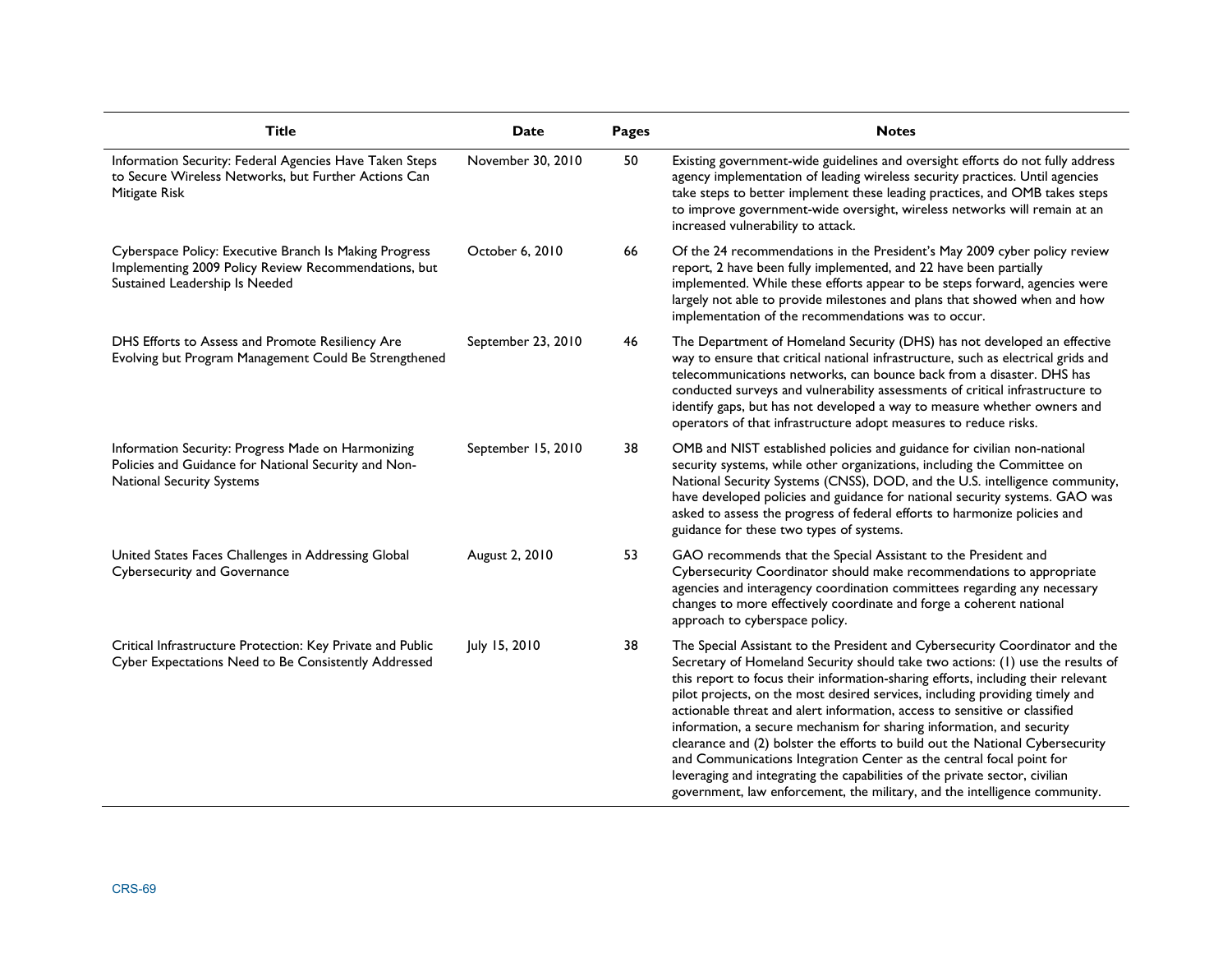| <b>Title</b>                                                                                                 | <b>Date</b>    | <b>Pages</b> | <b>Notes</b>                                                                                                                                                                                                                                                                                                                                                                                                                                                                                                                                                                                                                                                                                                                                                                       |
|--------------------------------------------------------------------------------------------------------------|----------------|--------------|------------------------------------------------------------------------------------------------------------------------------------------------------------------------------------------------------------------------------------------------------------------------------------------------------------------------------------------------------------------------------------------------------------------------------------------------------------------------------------------------------------------------------------------------------------------------------------------------------------------------------------------------------------------------------------------------------------------------------------------------------------------------------------|
| Federal Guidance Needed to Address Control Issues With<br><b>Implementing Cloud Computing</b>                | July 1, 2010   | 53           | To assist federal agencies in identifying uses for cloud computing and<br>information security measures to use in implementing cloud computing, the<br>Director of OMB should establish milestones for completing a strategy for<br>implementing the federal cloud computing initiative.                                                                                                                                                                                                                                                                                                                                                                                                                                                                                           |
| Continued Attention Is Needed to Protect Federal<br>Information Systems from Evolving Threats                | June 16, 2010  | 15           | Multiple opportunities exist to improve federal cybersecurity. To address<br>identified deficiencies in agencies' security controls and shortfalls in their<br>information security programs, GAO and agency inspectors general have<br>made hundreds of recommendations over the past several years, many of<br>which agencies are implementing. In addition, the White House, OMB, and<br>certain federal agencies have undertaken several government-wide initiatives<br>intended to enhance information security at federal agencies. While progress<br>has been made on these initiatives, they all face challenges that require<br>sustained attention, and GAO has made several recommendations for<br>improving the implementation and effectiveness of these initiatives. |
| Information Security: Concerted Response Needed to<br><b>Resolve Persistent Weaknesses</b>                   | March 24, 2010 | 21           | Without proper safeguards, federal computer systems are vulnerable to<br>intrusions by individuals who have malicious intentions and can obtain<br>sensitive information. The need for a vigilant approach to information security<br>has been demonstrated by the pervasive and sustained cyberattacks against<br>the United States; these attacks continue to pose a potentially devastating<br>impact to systems and the operations and critical infrastructures they support.                                                                                                                                                                                                                                                                                                  |
| Cybersecurity: Continued Attention Is Needed to Protect<br>Federal Information Systems from Evolving Threats | March 16, 2010 | 15           | The White House, the Office of Management and Budget, and certain federal<br>agencies have undertaken several government-wide initiatives intended to<br>enhance information security at federal agencies. While progress has been<br>made on these initiatives, they all face challenges that require sustained<br>attention, and GAO has made several recommendations for improving the<br>implementation and effectiveness of these initiatives.                                                                                                                                                                                                                                                                                                                                |
| Concerted Effort Needed to Consolidate and Secure<br>Internet Connections at Federal Agencies                | April 12, 2010 | 40           | To reduce the threat to federal systems and operations posed by cyberattacks<br>on the United States, OMB launched, in November 2007, the Trusted Internet<br>Connections (TIC) initiative, and later, in 2008, DHS's National Cybersecurity<br>Protection System (NCPS), operationally known as Einstein, which became<br>mandatory for federal agencies as part of TIC. To further ensure that federal<br>agencies have adequate, sufficient, and timely information to successfully meet<br>the goals and objectives of the TIC and Einstein programs, DHS's Secretary<br>should, to better understand whether Einstein alerts are valid, develop<br>additional performance measures that indicate how agencies respond to alerts.                                              |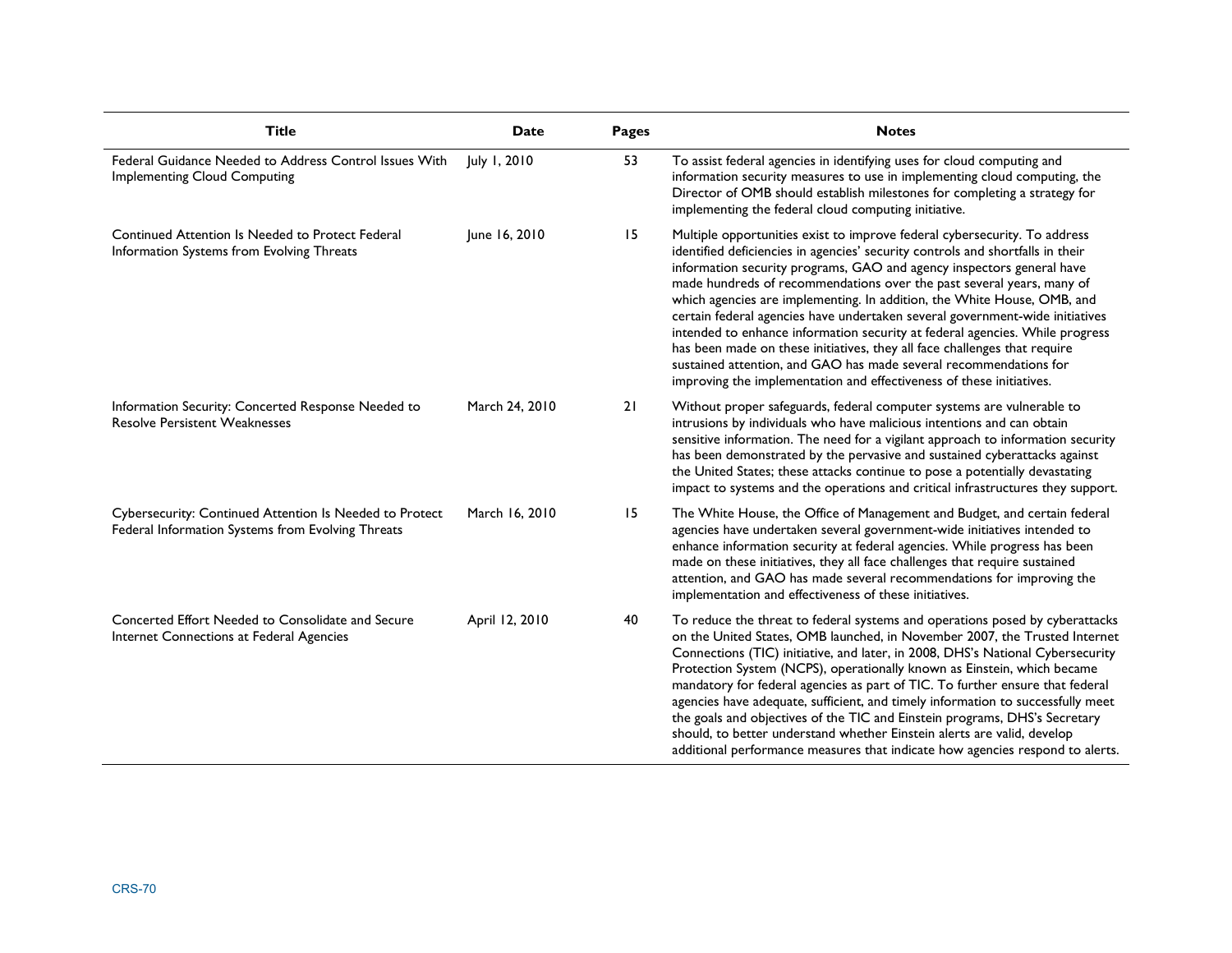| <b>Title</b>                                                                                                                       | Date              | Pages | <b>Notes</b>                                                                                                                                                                                                                                                                                                                                                                                                                                                                                                                                                                                                            |
|------------------------------------------------------------------------------------------------------------------------------------|-------------------|-------|-------------------------------------------------------------------------------------------------------------------------------------------------------------------------------------------------------------------------------------------------------------------------------------------------------------------------------------------------------------------------------------------------------------------------------------------------------------------------------------------------------------------------------------------------------------------------------------------------------------------------|
| Cybersecurity: Progress Made But Challenges Remain in<br>Defining and Coordinating the Comprehensive National<br><b>Initiative</b> | March 5, 2010     | 64    | To address strategic challenges in areas that are not the subject of existing<br>projects within CNCI but remain key to achieving the initiative's overall goal<br>of securing federal information systems, OMB's Director should continue<br>developing a strategic approach to identity management and authentication,<br>linked to HSPD-12 implementation, as initially described in the CIOC's plan<br>for implementing federal identity, credential, and access management, so as to<br>provide greater assurance that only authorized individuals and entities can gain<br>access to federal information systems. |
| Continued Efforts Are Needed to Protect Information<br>Systems from Evolving Threats                                               | November 17, 2009 | 24    | GAO has identified weaknesses in all major categories of information security<br>controls at federal agencies. For example, in FY2008, weaknesses were<br>reported in such controls at 23 of 24 major agencies. Specifically, agencies did<br>not consistently authenticate users to prevent unauthorized access to systems;<br>apply encryption to protect sensitive data; and log, audit, and monitor<br>security-relevant events, among other actions.                                                                                                                                                               |
| Efforts to Improve Information sharing Need to Be<br>Strengthened                                                                  | August 27, 2003   | 59    | Information on threats, methods, and techniques of terrorists is not routinely<br>shared; and the information that is shared is not perceived as timely, accurate,<br>or relevant.                                                                                                                                                                                                                                                                                                                                                                                                                                      |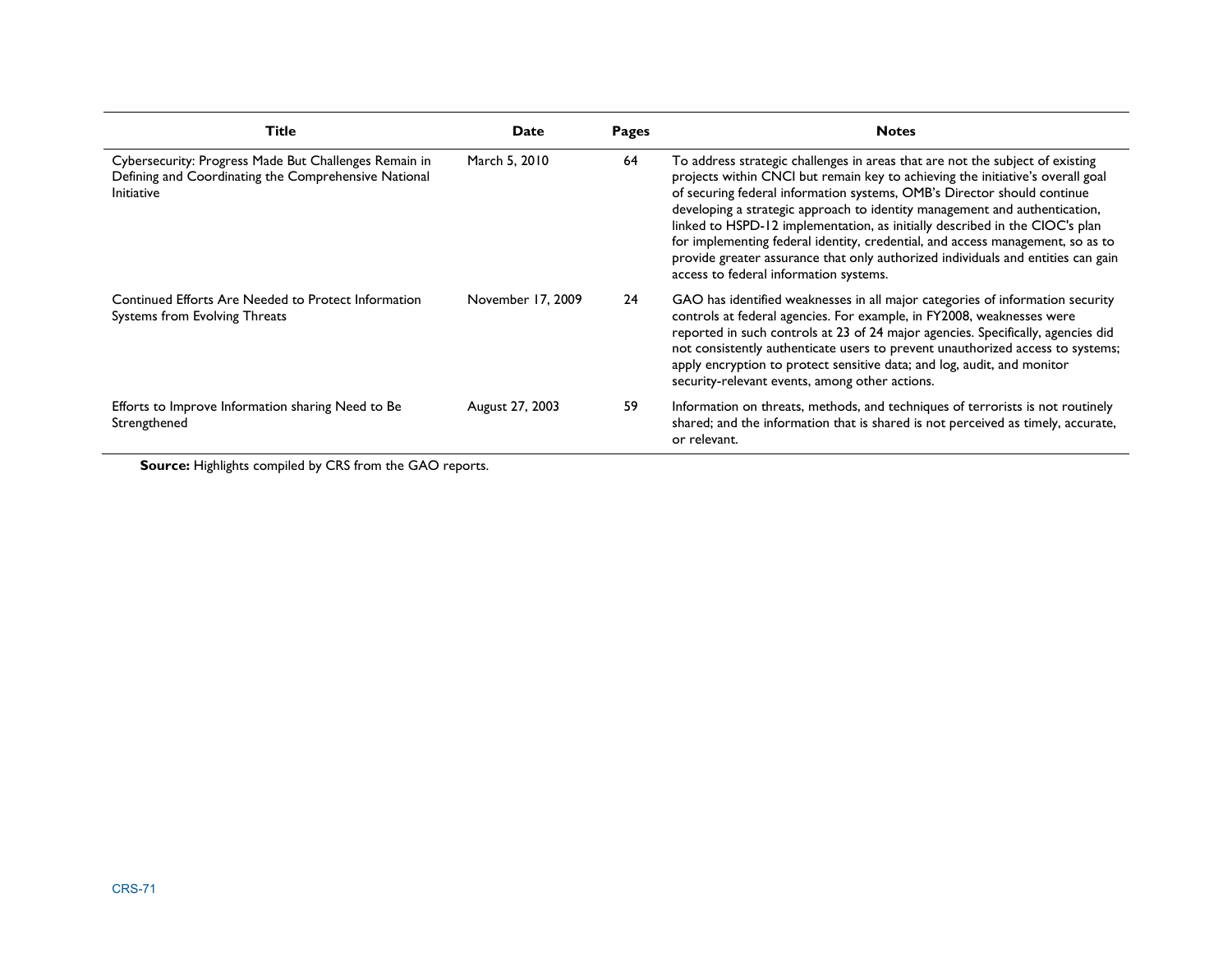| <b>Title</b>                                                                     | Date          | Pages | <b>Notes</b>                                                                                                                                                                                                                                                                                                                                                                                                                                                                                                                                                                                          |
|----------------------------------------------------------------------------------|---------------|-------|-------------------------------------------------------------------------------------------------------------------------------------------------------------------------------------------------------------------------------------------------------------------------------------------------------------------------------------------------------------------------------------------------------------------------------------------------------------------------------------------------------------------------------------------------------------------------------------------------------|
| <b>Improving Cybersecurity</b>                                                   | Ongoing       | N/A   | OMB is working with agencies, Inspectors General, Chief Information<br>Officers, senior agency officials in charge of privacy, as well as GAO and<br>Congress, to strengthen the federal government's IT security and privacy<br>programs. The site provides information on Cross-Agency Priority (CAP)<br>goals, proposed cybersecurity legislation, CyberStat, continuous monitoring<br>and remediation, using SmartCards for identity management, and standardizing<br>security through configuration settings.                                                                                    |
| Federal Information Security Management Act, Annual<br><b>Report to Congress</b> | May 1, 2014   | 80    | The 24 largest federal departments and agencies spent \$10.34 billion on<br>cybersecurity last fiscal year. The CFO Act agency with the greatest<br>expenditure was Defense, at \$7.11 billion, followed by Homeland Security at<br>\$1.11 billion. Federal agencies' collective request for cybersecurity spending<br>during FY2015 amounts to about \$13 billion, federal CIO Steven VanRoekel<br>told reporters during the March rollout of the White House spending<br>proposal for the coming fiscal year-making cybersecurity a rare area of<br>federal information technology spending growth. |
| Assessing Cybersecurity Regulations                                              | May 22, 2014  | N/A   | The White House directed federal agencies to examine their regulatory<br>authority over private-sector cybersecurity in the February 2013 executive<br>order that also created the NSIT cybersecurity framework. A review of<br>agency reports concluded that "existing regulatory requirements, when<br>complemented with strong voluntary partnerships, are capable of mitigating<br>cyber risks." No new federal regulations are needed for improving the<br>cybersecurity of privately held American critical infrastructure.                                                                     |
| Big Data: Seizing Opportunities, Preserving Values                               | May 2014      | 85    | The findings outline a set of consumer protection recommendations, including<br>that Congress should pass legislation on "single national data breach<br>standard."                                                                                                                                                                                                                                                                                                                                                                                                                                   |
| State and Local Government Cybersecurity                                         | April 2, 2014 | N/A   | The White House in March 2014 convened a broad array of stakeholders,<br>including government representatives, local-government-focused associations,<br>private-sector technology companies, and partners from multiple federal<br>agencies at the State and Local Government Cybersecurity Framework<br>Kickoff Event.                                                                                                                                                                                                                                                                              |

# **Table 11. White House/Office of Management and Budget3**

<sup>&</sup>lt;sup>3</sup> For a list of White House executive orders, see CRS Report R43317, *Cybersecurity: Legislation, Hearings, and Executive Branch Documents*, by Rita Tehan.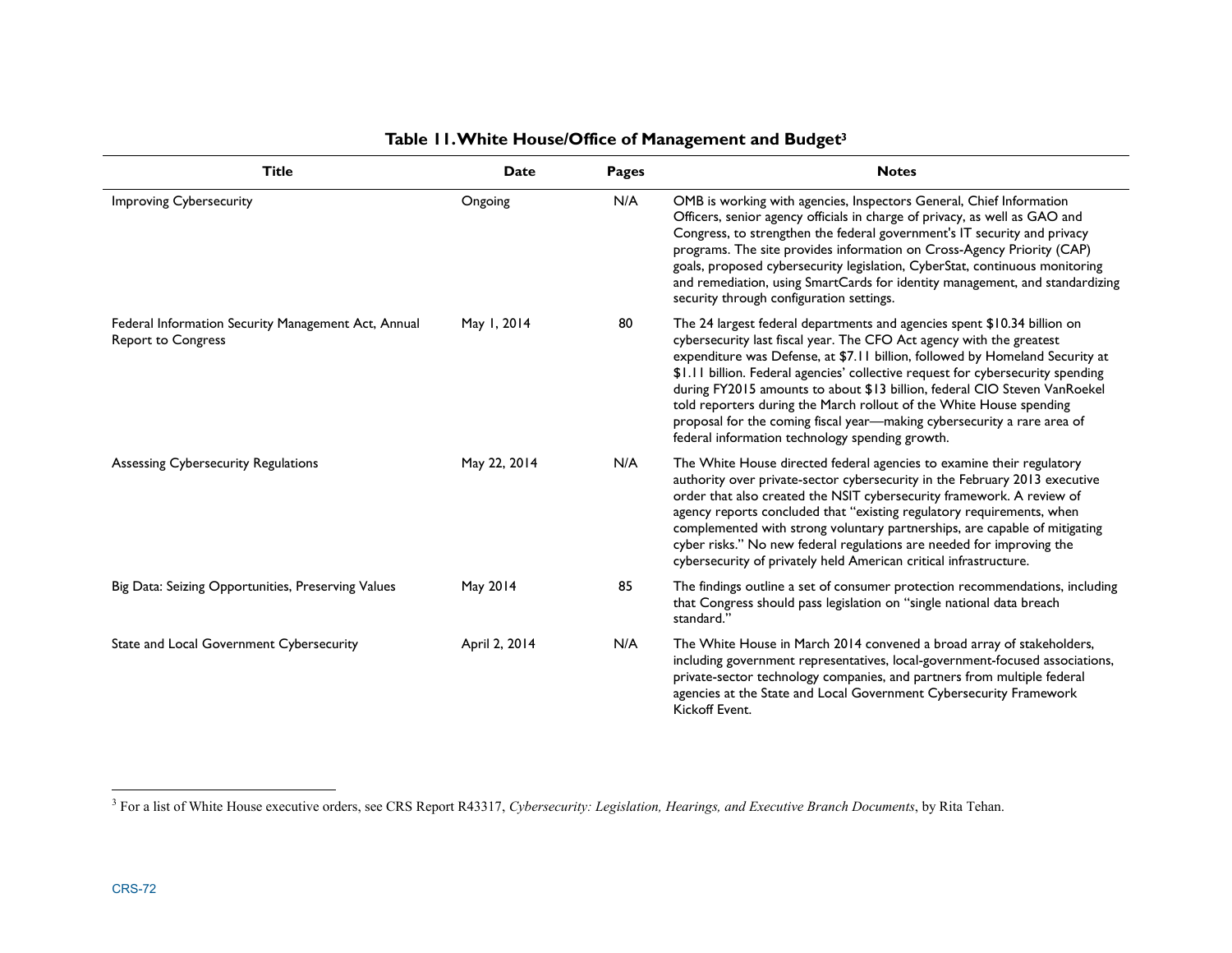| <b>Title</b>                                                                                                                                               | <b>Date</b>       | Pages | <b>Notes</b>                                                                                                                                                                                                                                                                                                                                                                                                                                                                                                                                                                                                                                            |
|------------------------------------------------------------------------------------------------------------------------------------------------------------|-------------------|-------|---------------------------------------------------------------------------------------------------------------------------------------------------------------------------------------------------------------------------------------------------------------------------------------------------------------------------------------------------------------------------------------------------------------------------------------------------------------------------------------------------------------------------------------------------------------------------------------------------------------------------------------------------------|
| Liberty and Security in a Changing World: Report and<br>Recommendations of The President's Review Group on<br>Intelligence and Communications Technologies | December 12, 2013 | 308   | From the report, "The national security threats facing the United States and<br>our allies are numerous and significant, and they will remain so well into the<br>future. These threats include international terrorism, the proliferation of<br>weapons of mass destruction, and cyber espionage and warfare After careful<br>consideration, we recommend a number of changes to our intelligence<br>collection activities that will protect [privacy and civil liberties] values without<br>undermining what we need to do to keep our nation safe."                                                                                                  |
| Immediate Opportunities for Strengthening the Nation's<br>Cybersecurity                                                                                    | November 2013     | 31    | This is a report of the President's Council of Advisors on Science and<br>Technology (PCAST). The report recommends the government phase out<br>insecure, outdated operating systems, like Windows XP, implement better<br>encryption technology, and encourage automatic security updates, among<br>other changes. PCAST also recommends, for regulated industries, that the<br>government help create cybersecurity best practices and audit their<br>adoption-and for independent agencies, PCAST write new rules that require<br>businesses to report their cyber improvements.                                                                     |
| Cross Agency Priority Goal: Cybersecurity, FY2013 Q3<br><b>Status Report</b>                                                                               | October 2013      | 24    | Executive branch departments and agencies will achieve 95% implementation<br>of the Administration's priority cybersecurity capabilities by the end of<br>FY2014. These capabilities include strong authentication, Trusted Internet<br>Connections (TIC), and Continuous Monitoring.                                                                                                                                                                                                                                                                                                                                                                   |
| Incentives to Support Adoption of the Cybersecurity<br>Framework                                                                                           | August 6, 2013    | N/A   | From the report, "To promote cybersecurity practices and develop these<br>core capabilities, we are working with critical infrastructure owners and<br>operators to create a Cybersecurity Framework - a set of core practices to<br>develop capabilities to manage cybersecurity risk Over the next few months,<br>agencies will examine these options in detail to determine which ones to<br>adopt and how, based substantially on input from critical infrastructure<br>stakeholders."                                                                                                                                                              |
| FY2012 Report to Congress on the Implementation of<br>the Federal Information Security Management Act of 2002                                              | <b>March 2013</b> | 68    | More government programs violated data security law standards in 2012 than<br>in the previous year, and at the same time, computer security costs have<br>increased by more than \$1 billion. Inadequate training was a large part of the<br>reason all-around FISMA adherence scores slipped from 75% in 2011 to 74%<br>in 2012. Agencies reported that about 88% of personnel with system access<br>privileges received annual security awareness instruction, down from 99% in<br>2011. Meanwhile, personnel expenses accounted for the vast majority-<br>90%-of the \$14.6 billion departments spent on information technology<br>security in 2012. |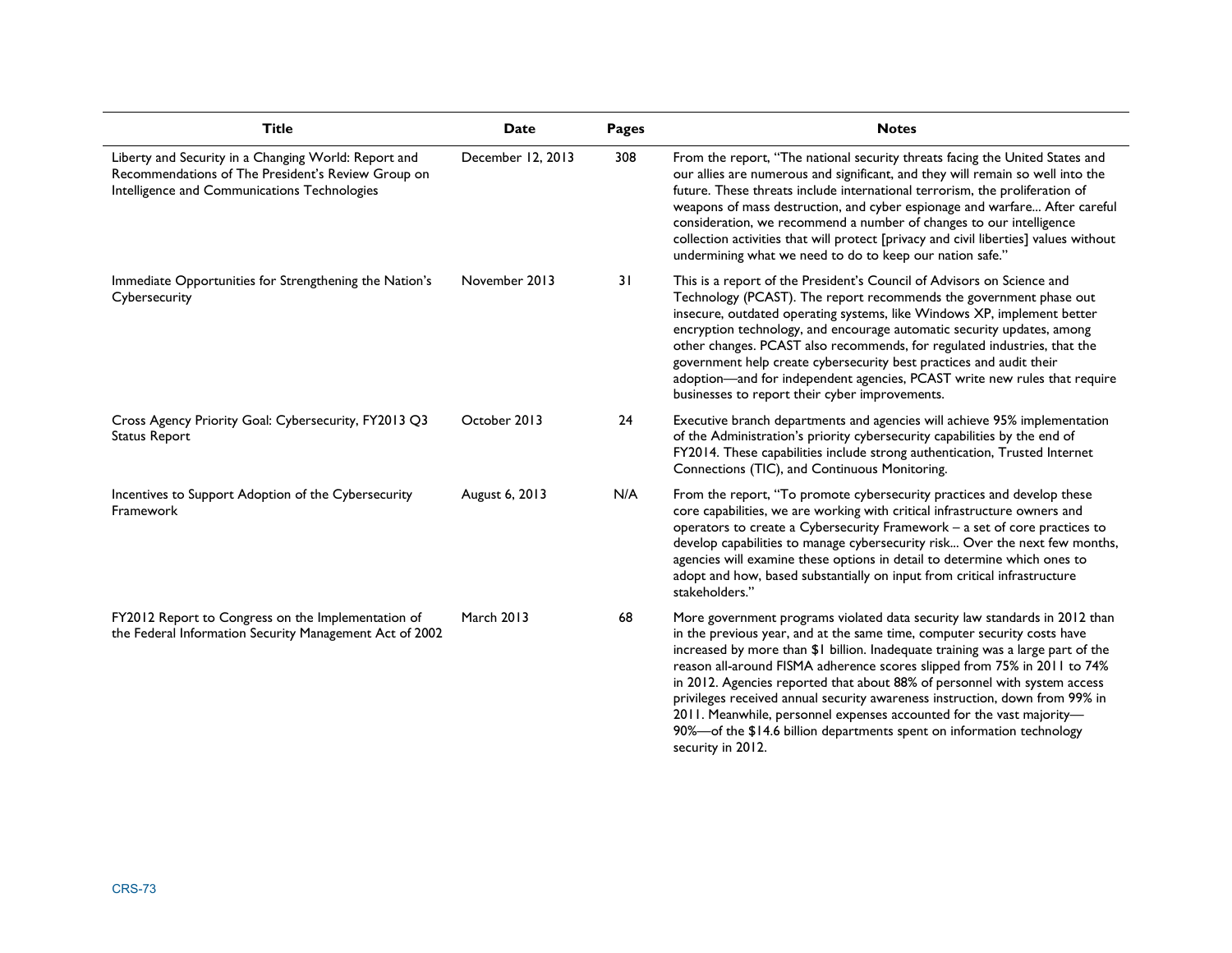| <b>Title</b>                                                                                                          | Date               | Pages | <b>Notes</b>                                                                                                                                                                                                                                                                                                                                                                                                                                                                                                                                                                                                                                                                                                           |
|-----------------------------------------------------------------------------------------------------------------------|--------------------|-------|------------------------------------------------------------------------------------------------------------------------------------------------------------------------------------------------------------------------------------------------------------------------------------------------------------------------------------------------------------------------------------------------------------------------------------------------------------------------------------------------------------------------------------------------------------------------------------------------------------------------------------------------------------------------------------------------------------------------|
| Administration Strategy for Mitigating the Theft of U.S.<br><b>Trade Secrets</b>                                      | February 20, 2013  | 4     | From the report, "First, we will increase our diplomatic engagement<br>Second, we will support industry-led efforts to develop best practices to<br>protect trade secrets and encourage companies to share with each other best<br>practices that can mitigate the risk of trade secret theft Third, DOJ will<br>continue to make the investigation and prosecution of trade secret theft by<br>foreign competitors and foreign governments a top priority Fourth,<br>President Obama recently signed two pieces of legislation that will improve<br>enforcement against trade secret theft Lastly, we will increase public<br>awareness of the threats and risks to the U.S. economy posed by trade secret<br>theft." |
| National Strategy for Information Sharing and<br>Safeguarding                                                         | December 2012      | 24    | Provides guidance for effective development, integration, and implementation<br>of policies, processes, standards, and technologies to promote secure and<br>responsible information sharing.                                                                                                                                                                                                                                                                                                                                                                                                                                                                                                                          |
| Collaborative and Cross-Cutting Approaches to<br>Cybersecurity                                                        | August 1, 2012     | N/A   | Michael Daniel, White House Cybersecurity Coordinator, highlights a few<br>recent initiatives where voluntary, cooperative actions are helping to improve<br>the nation's overall cybersecurity.                                                                                                                                                                                                                                                                                                                                                                                                                                                                                                                       |
| Trustworthy Cyberspace: Strategic Plan for the Federal<br>Cybersecurity Research and Development Program              | December 2011      | 36    | As a research and development strategy, this plan defines four strategic<br>thrusts: Inducing Change, Developing Scientific Foundations, Maximizing<br>Research Impact, and Accelerating Transition to Practice.                                                                                                                                                                                                                                                                                                                                                                                                                                                                                                       |
| FY2012 Reporting Instructions for the Federal<br>Information Security Management Act and Agency Privacy<br>Management | September 14, 2011 | 29    | Rather than enforcing a static, three-year reauthorization process, agencies<br>are expected to conduct ongoing authorizations of information systems<br>through the implementation of continuous monitoring programs. Continuous<br>monitoring programs thus fulfill the three year security reauthorization<br>requirement, so a separate re-authorization process is not necessary.                                                                                                                                                                                                                                                                                                                                 |
| Cybersecurity Legislative Proposal (Fact Sheet)                                                                       | May 12, 2011       | N/A   | The Administration's proposal ensures the protection of individuals' privacy<br>and civil liberties through a framework designed expressly to address the<br>challenges of cybersecurity. The Administration's legislative proposal includes<br>management, personnel, intrusion prevention systems, and data centers.                                                                                                                                                                                                                                                                                                                                                                                                 |
| International Strategy for Cyberspace                                                                                 | May 2011           | 30    | The strategy marks the first time any Administration has attempted to set<br>forth in one document the U.S. government's vision for cyberspace, including<br>goals for defense, diplomacy, and international development.                                                                                                                                                                                                                                                                                                                                                                                                                                                                                              |
| National Strategy for Trusted Identities<br>in Cyberspace (NSTIC)                                                     | April 15, 2011     | 52    | The NSTIC aims to make online transactions more trustworthy, thereby<br>giving businesses and consumers more confidence in conducting business<br>online.                                                                                                                                                                                                                                                                                                                                                                                                                                                                                                                                                              |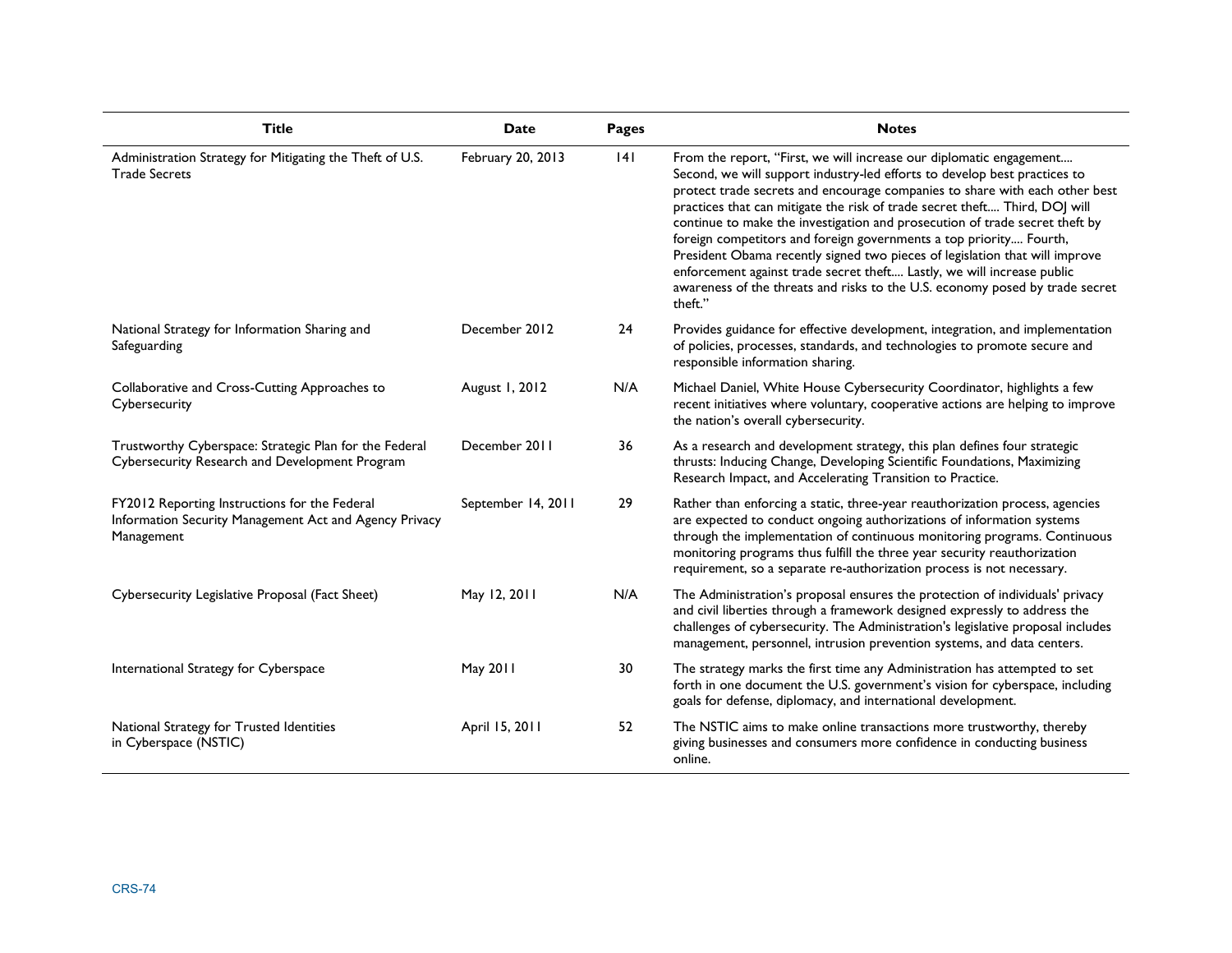| <b>Title</b>                                                                                                                                    | <b>Date</b>       | <b>Pages</b> | <b>Notes</b>                                                                                                                                                                                                                                                                                                                                                                                                                                                                                                                                                                                                |
|-------------------------------------------------------------------------------------------------------------------------------------------------|-------------------|--------------|-------------------------------------------------------------------------------------------------------------------------------------------------------------------------------------------------------------------------------------------------------------------------------------------------------------------------------------------------------------------------------------------------------------------------------------------------------------------------------------------------------------------------------------------------------------------------------------------------------------|
| Federal Cloud Computing Strategy                                                                                                                | February 13, 2011 | 43           | The strategy outlines how the federal government can accelerate the safe,<br>secure adoption of cloud computing, and provides agencies with a framework<br>for migrating to the cloud. It also examines how agencies can address<br>challenges related to the adoption of cloud computing, such as privacy,<br>procurement, standards, and governance.                                                                                                                                                                                                                                                      |
| 25 Point Implementation Plan to Reform Federal<br>Information Technology Management                                                             | December 9, 2010  | 40           | The plan's goals are to reduce the number of federally run data centers from<br>2,100 to approximately 1,300, rectify or cancel one-third of troubled IT<br>projects, and require federal agencies to adopt a "cloud first" strategy in<br>which they will move at least one system to a hosted environment within a<br>year.                                                                                                                                                                                                                                                                               |
| Clarifying Cybersecurity Responsibilities and Activities of<br>the Executive Office of the President and the Department<br>of Homeland Security | July 6, 2010      | 39           | This memorandum outlines and clarifies the respective responsibilities and<br>activities of the Office of Management and Budget (OMB), the Cybersecurity<br>Coordinator, and DHS, in particular with respect to the Federal<br>Government's implementation of the Federal Information Security<br>Management Act of 2002 (FISMA).                                                                                                                                                                                                                                                                           |
| The National Strategy for Trusted Identities in<br>Cyberspace: Creating Options for Enhanced Online<br>Security and Privacy (Draft)             | June 25, 2010     | 39           | The NSTIC, which is in response to one of the near-term action items in the<br>President's Cyberspace Policy Review, calls for the creation of an online<br>environment, or an Identity Ecosystem, where individuals and organizations<br>can complete online transactions with confidence, trusting the identities of<br>each other and the identities of the infrastructure where transaction occur.                                                                                                                                                                                                      |
| Comprehensive National Cybersecurity Initiative (CNCI)                                                                                          | March 2, 2010     | 5            | The CNCI establishes a multi-pronged approach the federal government is to<br>take in identifying current and emerging cyber threats, shoring up current and<br>future telecommunications and cyber vulnerabilities, and responding to or<br>proactively addressing entities that wish to steal or manipulate protected data<br>on secure federal systems.                                                                                                                                                                                                                                                  |
| Cyberspace Policy Review: Assuring a Trusted and<br><b>Resilient Communications Infrastructure</b>                                              | May 29, 2009      | 76           | The President directed a 60-day, comprehensive, "clean-slate" review to<br>assess U.S. policies and structures for cybersecurity. The review team of<br>government cybersecurity experts engaged and received input from a broad<br>cross-section of industry, academia, the civil liberties and privacy communities,<br>state governments, international partners, and the legislative and executive<br>branches. This paper summarizes the review team's conclusions and outlines<br>the beginning of the way forward toward a reliable, resilient, trustworthy<br>digital infrastructure for the future. |

**Source:** Highlights compiled by CRS from the White House reports.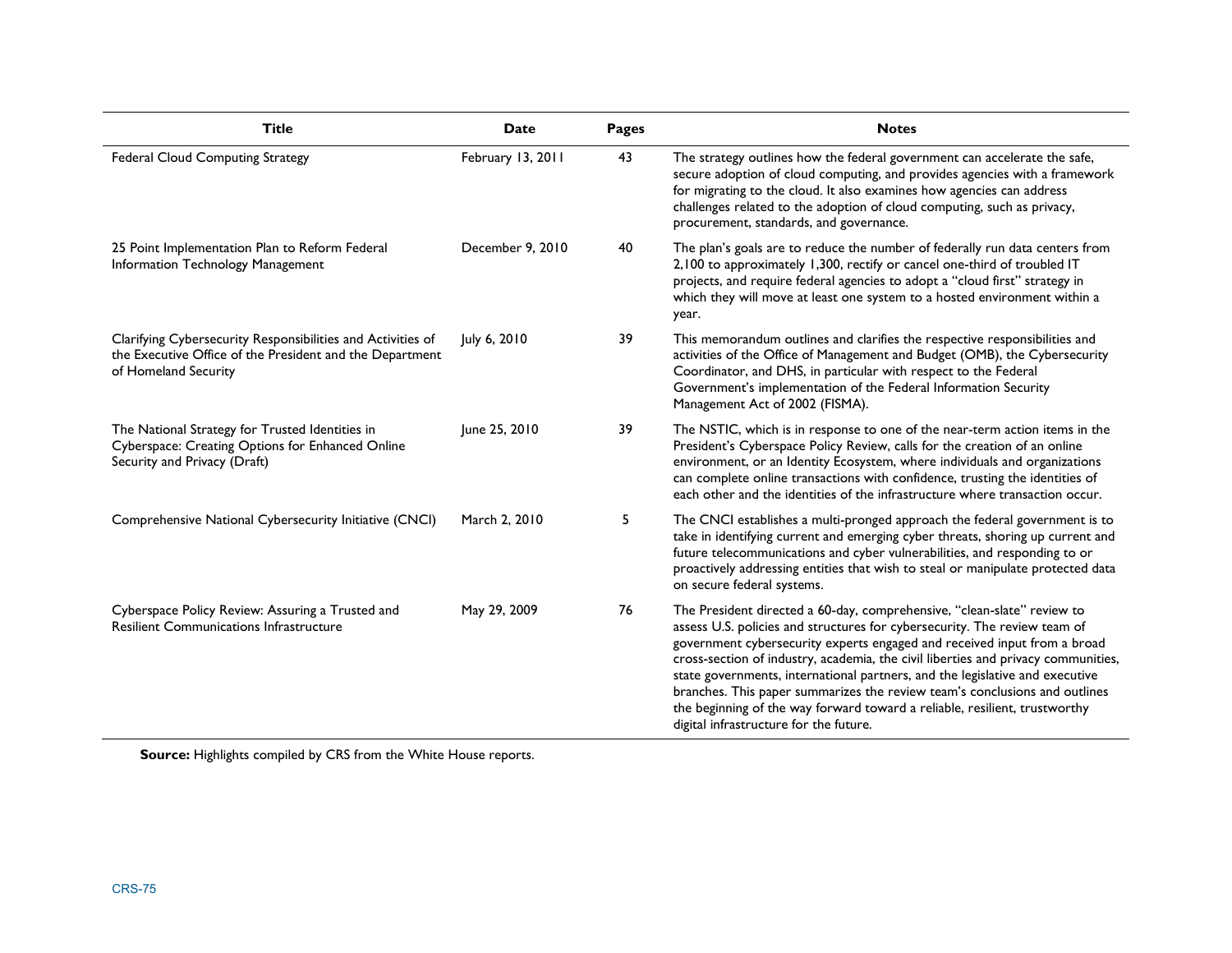| <b>Title</b>                                                                                                        | <b>Source</b>                                                             | <b>Date</b>        | <b>Pages</b>    | <b>Notes</b>                                                                                                                                                                                                                                                                                                                                                                                                                                                                                                                                                                                                                                                                                                                                                                                   |
|---------------------------------------------------------------------------------------------------------------------|---------------------------------------------------------------------------|--------------------|-----------------|------------------------------------------------------------------------------------------------------------------------------------------------------------------------------------------------------------------------------------------------------------------------------------------------------------------------------------------------------------------------------------------------------------------------------------------------------------------------------------------------------------------------------------------------------------------------------------------------------------------------------------------------------------------------------------------------------------------------------------------------------------------------------------------------|
| Risk Management Framework (RMF) for DoD<br>Information Technology (IT)                                              | Department of Defense                                                     | March 12, 2014     | 47              | In a change in security policy, DOD has dropped its long-<br>standing DOD Information Assurance Certification and<br>Accreditation Process (DIACAP) and adopted a risk-focused<br>security approach developed by the National Institute of<br>Standards and Technology (NIST). The decision, issued in a<br>DOD Instruction memo (8510.01), aligns for the first time the<br>standards the Defense Department and civilian agencies use to<br>ensure their IT systems comply with approved information<br>assurance and risk management controls.                                                                                                                                                                                                                                              |
| Improving Cybersecurity and Resilience<br>through Acquisition                                                       | Department of Defense<br>and the General Services<br>Administration (GSA) | January 23, 2014   | 24              | The DOD and GSA jointly released a report announcing six<br>planned reforms to improve the cybersecurity and resilience of<br>the Federal Acquisition System. The report provides a path<br>forward to aligning federal cybersecurity risk management and<br>acquisition processes. It provides strategic recommendations<br>for addressing relevant issues, suggests how challenges might be<br>resolved, and identifies important considerations for the<br>implementation of the recommendations.                                                                                                                                                                                                                                                                                           |
| Defense Federal Acquisition Regulation<br>Supplement: Safeguarding Unclassified<br>Controlled Technical Information | <b>DOD</b>                                                                | November 18, 2013  | 10 <sup>°</sup> | The final rule imposed two new requirements. First, the rule<br>imposed an obligation on contractors to provide "adequate<br>security" to safeguard "unclassified controlled technical<br>information" (UCTI). Second, contractors are obligated to<br>report "cyber incidents" that affect UCTI to contracting<br>officers. In both obligations, UCTI is defined as "technical<br>information with military or space application that is subject to<br>controls on access, use, reproduction, modification,<br>performance, display, release, disclosure, or dissemination."<br>UCTI should be marked with a DOD "distribution statement."<br>This is the first time that the DOD has imposed specific<br>requirements for cybersecurity that are generally applicable to<br>all contractors. |
| Offensive Cyber Capabilities at the<br>Operational Level - The Way Ahead                                            | Center for Strategic &<br>International Studies (CSIS)                    | September 16, 2013 | 20              | The specific question this report examines is whether the<br>Defense Department should make a more deliberate effort to<br>explore the potential of offensive cyber tools at levels below<br>that of a combatant command.                                                                                                                                                                                                                                                                                                                                                                                                                                                                                                                                                                      |

## **Table 12. Department of Defense (DOD)**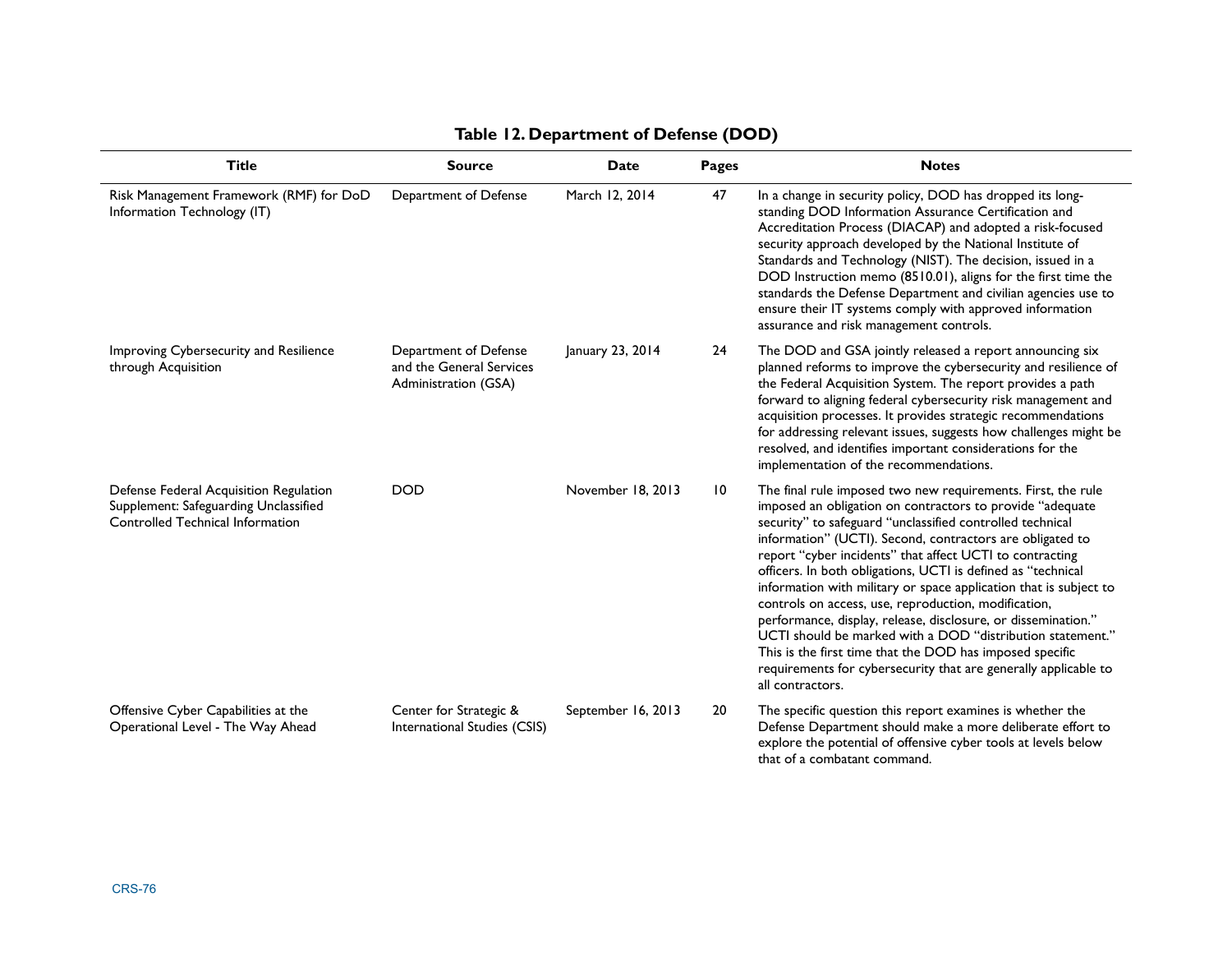| <b>Title</b>                                                                                                              | <b>Source</b>                                | Date           | <b>Pages</b> | <b>Notes</b>                                                                                                                                                                                                                                                                                                                                                                                                                                                                                                                                                                                                |
|---------------------------------------------------------------------------------------------------------------------------|----------------------------------------------|----------------|--------------|-------------------------------------------------------------------------------------------------------------------------------------------------------------------------------------------------------------------------------------------------------------------------------------------------------------------------------------------------------------------------------------------------------------------------------------------------------------------------------------------------------------------------------------------------------------------------------------------------------------|
| An Assessment of the Department of Defense<br>Strategy for Operating in Cyberspace                                        | U.S. Army War College                        | September 2013 | 60           | This monograph is organized in three main parts. The first part<br>explores the evolution of cyberspace strategy through a series<br>of government publications leading up to the DoD Strategy for<br>Operating in Cyberspace. In the second part, each strategic<br>initiative is elaborated and critiqued in terms of significance,<br>novelty, and practicality. In the third part, the monograph<br>critiques the DOD Strategy as a whole.                                                                                                                                                              |
| Joint Professional Military Education<br>Institutions in an Age of Cyber Threat                                           | Francesca Spidalieri (Pell<br>Center Fellow) | August 7, 2013 | 8            | The report found that the Joint Professional Military Education<br>at the six U.S. military graduate schools-a requirement for<br>becoming a Joint staff officer and for promotion to the senior<br>ranks-has not effectively incorporated cybersecurity into<br>specific courses, conferences, war gaming exercises, or other<br>forms of training for military officers. While these graduate<br>programs are more advanced on cybersecurity than most<br>American civilian universities, a preparation gap still exists.                                                                                 |
| Military and Security Developments Involving<br>the People's Republic of China 2013 (Annual<br><b>Report to Congress)</b> | <b>DOD</b>                                   | May 6, 2013    | 92           | China is using its computer network exploitation capability to<br>support intelligence collection against the U.S. diplomatic,<br>economic, and defense industrial base sectors that support U.S.<br>national defense programs. The information targeted could<br>potentially be used to benefit China's defense industry, high-<br>technology industries, policy maker interest in U.S. leadership<br>thinking on key China issues, and military planners building a<br>picture of U.S. network defense networks, logistics, and related<br>military capabilities that could be exploited during a crisis. |
| Resilient Military Systems and the Advanced<br>Cyber Threat                                                               | <b>DOD Science Board</b>                     | January 2013   | 146          | The report states that, despite numerous Pentagon actions to<br>parry sophisticated attacks by other countries, efforts are<br>"fragmented" and the Defense Department "is not prepared to<br>defend against this threat." The report lays out a scenario in<br>which cyberattacks in conjunction with conventional warfare<br>damaged the ability of U.S. forces to respond, creating<br>confusion on the battlefield and weakening traditional defenses.                                                                                                                                                  |
| FY2012 Annual Report                                                                                                      | <b>DOD</b>                                   | January 2013   | 372          | Annual report to Congress by J. Michael Gilmore, director of<br>Operational Test and Evaluation. Assesses the operational<br>effectiveness of systems being developed for combat. See<br>"Information Assurance (I/A) and Interoperability (IOP)"<br>chapter, pages 305-312, for information on network<br>exploitation and compromise exercises.                                                                                                                                                                                                                                                           |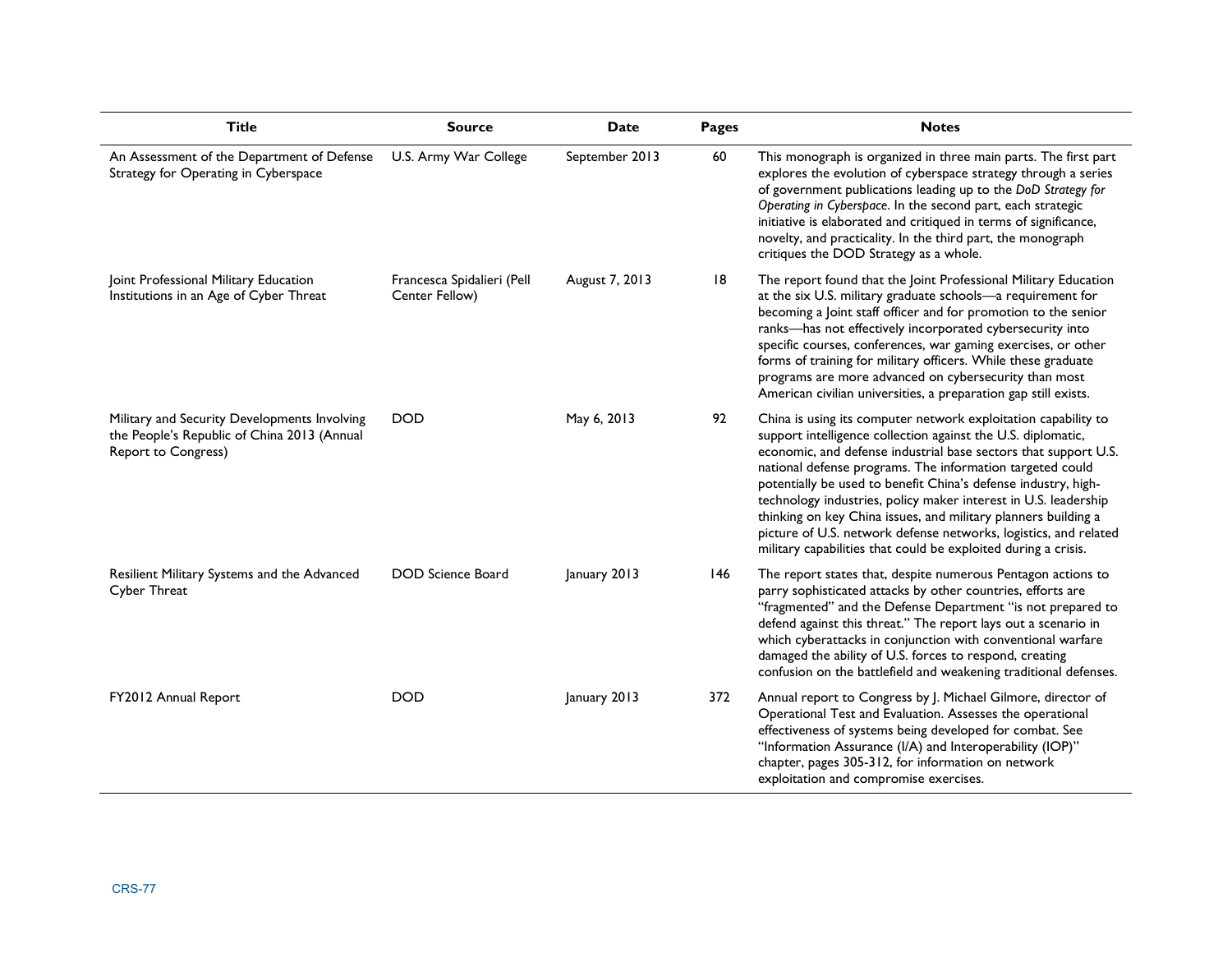| <b>Title</b>                                                                                                  | <b>Source</b>                                                            | <b>Date</b>       | <b>Pages</b> | <b>Notes</b>                                                                                                                                                                                                                                                                                                                                                                                                                                                                                                                                                                                        |
|---------------------------------------------------------------------------------------------------------------|--------------------------------------------------------------------------|-------------------|--------------|-----------------------------------------------------------------------------------------------------------------------------------------------------------------------------------------------------------------------------------------------------------------------------------------------------------------------------------------------------------------------------------------------------------------------------------------------------------------------------------------------------------------------------------------------------------------------------------------------------|
| Basic Safeguarding of Contractor Information<br>Systems (Proposed Rule)                                       | DOD, GSA, and National<br>Aeronautics and Space<br>Administration (NASA) | August 24, 2012   | 4            | This regulation authored by the DOD, GSA, and NASA "would<br>add a contract clause to address requirements for the basic<br>safeguarding of contractor information systems that contain or<br>process information provided by or generated for the<br>government (other than public information)."                                                                                                                                                                                                                                                                                                  |
| Electronic Warfare: DOD Actions Needed to<br>Strengthen Management and Oversight                              | GAO                                                                      | July 9, 2012      | 46           | DOD's oversight of electronic warfare capabilities may be<br>further complicated by its evolving relationship with computer<br>network operations, which is also an information operations-<br>related capability. Without clearly defined roles and<br>responsibilities and updated guidance regarding oversight<br>responsibilities, DOD does not have reasonable assurance that<br>its management structures will provide effective department-<br>wide leadership for electronic warfare activities and capabilities<br>development and ensure effective and efficient use of its<br>resources. |
| <b>Cloud Computing Strategy</b>                                                                               | DOD, Chief Information<br>Officer                                        | July 2012         | 44           | The DOD Cloud Computing Strategy introduces an approach<br>to move the department from the current state of a duplicative,<br>cumbersome, and costly set of application silos to an end state,<br>which is an agile, secure, and cost effective service environment<br>that can rapidly respond to changing mission needs.                                                                                                                                                                                                                                                                          |
| DOD Defense Industrial Base (DIB) Voluntary<br>Cyber Security and Information Assurance<br>(CS/IA) Activities | <b>Federal Register</b>                                                  | May 11, 2012      | 7            | DOD interim final rule to establish a voluntary cybersecurity<br>information sharing program between DOD and eligible DIB<br>companies. The program enhances and supplements DIB<br>participants' capabilities to safeguard DOD information that<br>resides on, or transits, DIB unclassified information.                                                                                                                                                                                                                                                                                          |
| DOD Information Security Program:<br>Overview, Classification, and Declassification                           | <b>DOD</b>                                                               | February 24, 2012 | 84           | Describes the DOD Information Security Program, and<br>provides guidance for classification and declassification of DOD<br>information that requires protection in the interest of the<br>national security.                                                                                                                                                                                                                                                                                                                                                                                        |
| Cyber Sentries: Preparing Defenders to Win<br>in a Contested Domain                                           | Air War College                                                          | February 7, 2012  | 38           | This paper examines the current impediments to effective<br>cybersecurity workforce preparation and offers new concepts<br>to create Cyber Sentries through realistic training, network<br>authorities tied to certification, and ethical training. These<br>actions present an opportunity to significantly enhance<br>workforce quality and allow the department to operate<br>effectively in the contested cyber domain in accordance with<br>the vision established in its Strategy for Cyberspace Operations.                                                                                  |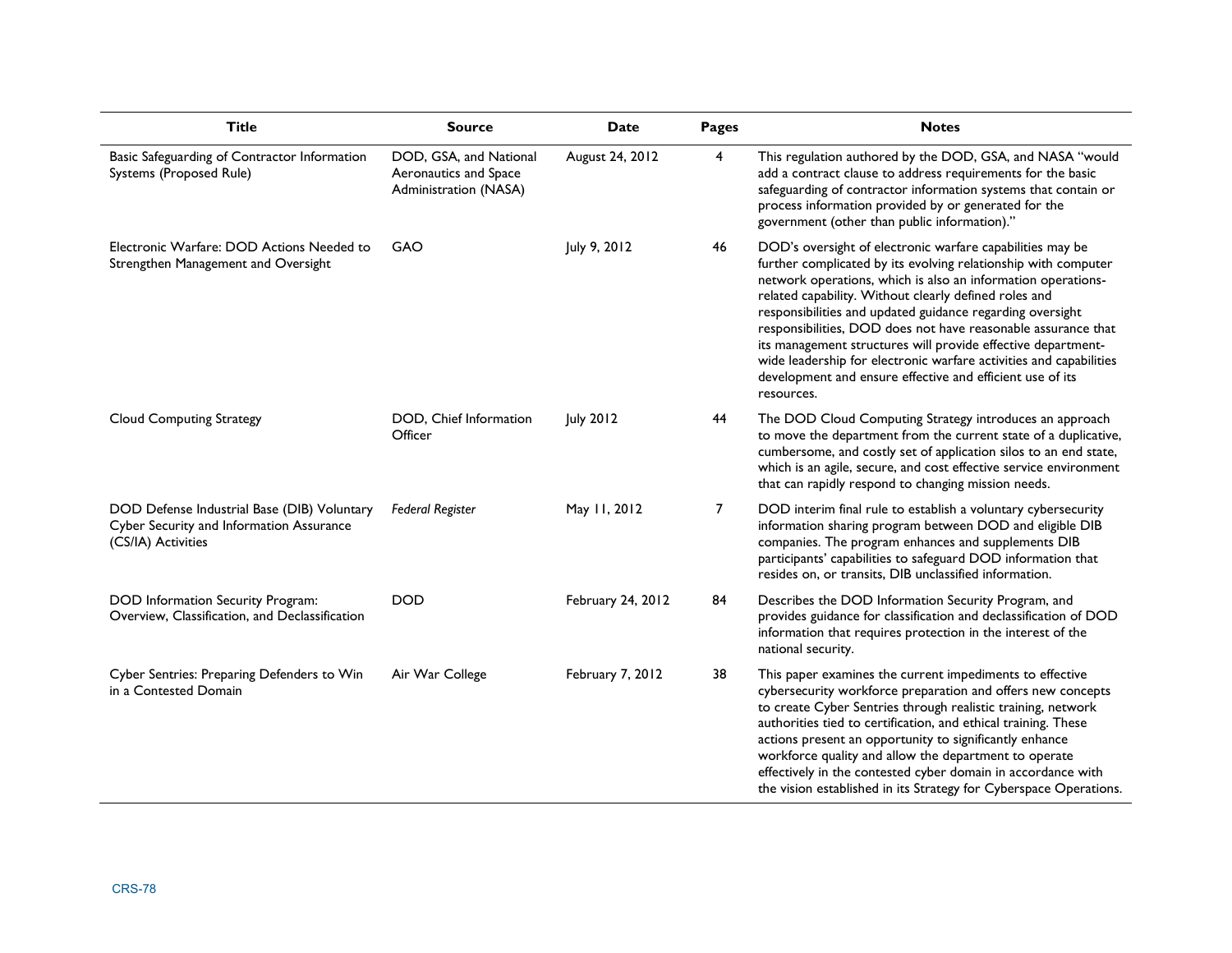| <b>Title</b>                                                                                                                                                    | <b>Source</b>                                                                                        | <b>Date</b>      | <b>Pages</b> | <b>Notes</b>                                                                                                                                                                                                                                                                                                                                                                                                                                                                                                                                                           |
|-----------------------------------------------------------------------------------------------------------------------------------------------------------------|------------------------------------------------------------------------------------------------------|------------------|--------------|------------------------------------------------------------------------------------------------------------------------------------------------------------------------------------------------------------------------------------------------------------------------------------------------------------------------------------------------------------------------------------------------------------------------------------------------------------------------------------------------------------------------------------------------------------------------|
| Defense Department Cyber Efforts:<br>Definitions, Focal Point, and Methodology<br>Needed for DOD to Develop Full-Spectrum<br><b>Cyberspace Budget Estimates</b> | GAO                                                                                                  | July 29, 2011    | 33           | This letter discusses DOD's cyber and information assurance<br>budget for FY2012 and future years defense spending. The<br>objectives of this review were to (1) assess the extent to which<br>DOD has prepared an overarching budget estimate for full-<br>spectrum cyberspace operations across the department and (2)<br>identify the challenges DOD has faced in providing such<br>estimates.                                                                                                                                                                      |
| Legal Reviews of Weapons and Cyber<br>Capabilities                                                                                                              | Secretary of the Air Force                                                                           | July 27, 2011    | 7            | Report concludes the Air Force must subject cyber capabilities<br>to legal review for compliance with the Law of Armed Conflict<br>and other international and domestic laws. The Air Force judge<br>advocate general must ensure that all cyber capabilities "being<br>developed, bought, built, modified or otherwise acquired by the<br>Air Force" must undergo legal review-except for cyber<br>capabilities within a Special Access Program, which must<br>undergo review by the Air Force general counsel.                                                       |
| Department of Defense Strategy for<br>Operating in Cyberspace                                                                                                   | <b>DOD</b>                                                                                           | <b>July 2011</b> | 19           | This is an unclassified summary of DOD's cyber-security<br>strategy.                                                                                                                                                                                                                                                                                                                                                                                                                                                                                                   |
| Cyber Operations Personnel Report (DOD)                                                                                                                         | <b>DOD</b>                                                                                           | April 2011       | 84           | This report focuses on FY2009 Department of Defense Cyber<br>Operations personnel, with duties and responsibilities as<br>defined in Section 934 of the Fiscal Year 2010 National Defense<br>Authorization Act (NDAA).<br>Appendix A-Cyber Operations-related Military Occupations<br>Appendix B-Commercial Certifications Supporting the DOD<br>Information Assurance Workforce Improvement Program<br>Appendix C-Military Services Training and Development<br>Appendix D-Geographic Location of National Centers of<br>Academic Excellence in Information Assurance |
| Anomaly Detection at Multiple Scales<br>(ADAMS)                                                                                                                 | Defense Advanced<br>Research Projects Agency<br>(DARPA)                                              | November 9, 2011 | 74           | The design document was produced by Allure Security and<br>sponsored by the Defense Advanced Research Projects Agency<br>(DARPA). It describes a system for preventing leaks by seeding<br>believable disinformation in military information systems to help<br>identify individuals attempting to access and disseminate<br>classified information.                                                                                                                                                                                                                   |
| Critical Code: Software Producibility for<br>Defense                                                                                                            | National Research Council.<br>Committee for Advancing<br>Software-Intensive Systems<br>Producibility | October 20, 2010 | 160          | Assesses the nature of the national investment in software<br>research and, in particular, considers ways to revitalize the<br>knowledge base needed to design, produce, and employ<br>software-intensive systems for tomorrow's defense needs.                                                                                                                                                                                                                                                                                                                        |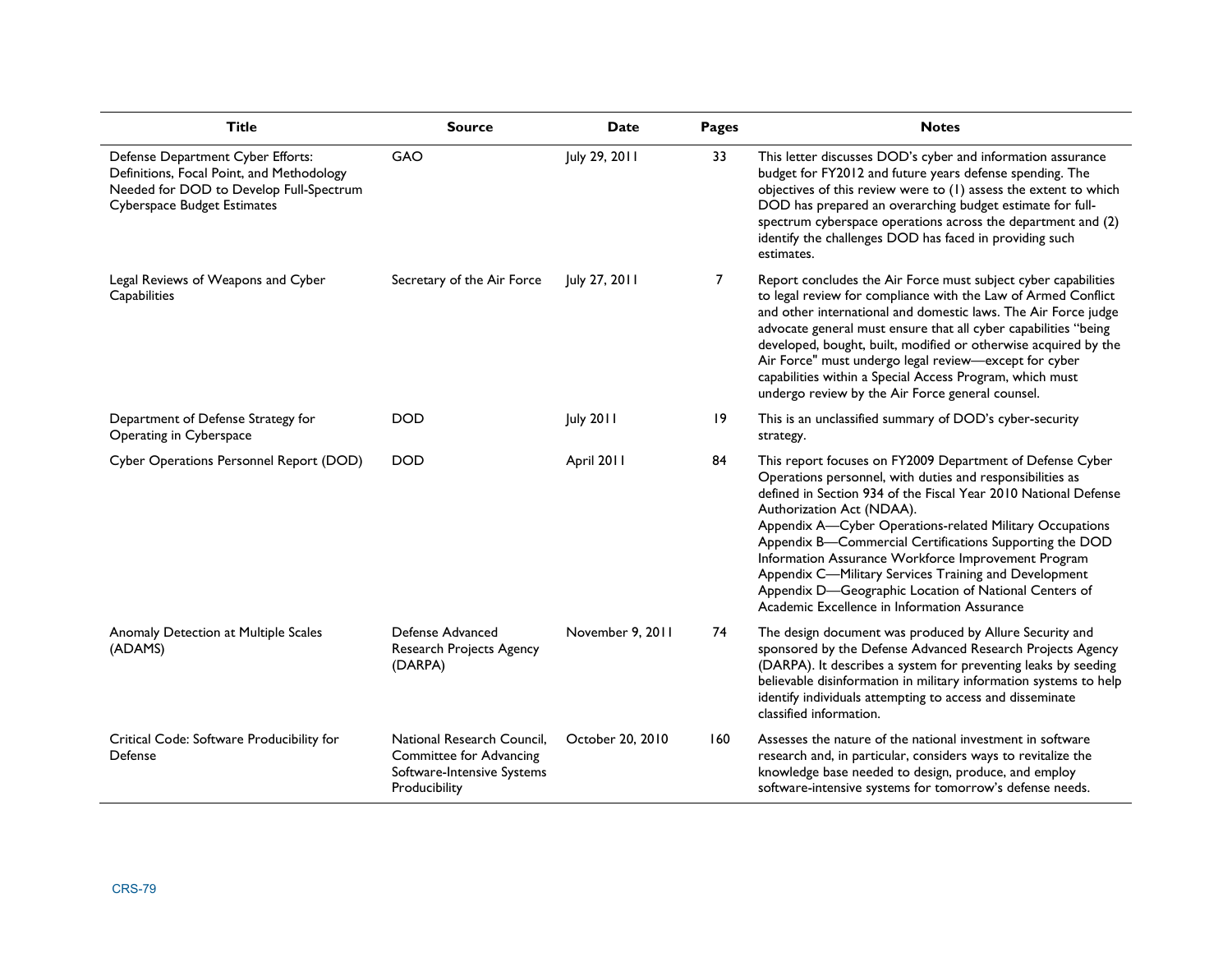| <b>Title</b>                                                                                                             | <b>Source</b>                                                             | Date                      | Pages | <b>Notes</b>                                                                                                                                                                                                                                                                                                                                                           |
|--------------------------------------------------------------------------------------------------------------------------|---------------------------------------------------------------------------|---------------------------|-------|------------------------------------------------------------------------------------------------------------------------------------------------------------------------------------------------------------------------------------------------------------------------------------------------------------------------------------------------------------------------|
| Defending a New Domain                                                                                                   | U.S. Deputy Secretary of<br>Defense, William J. Lynn<br>(Foreign Affairs) | September/October<br>2010 | N/A   | In 2008, DOD suffered a significant compromise of its classified<br>military computer networks. It began when an infected flash<br>drive was inserted into a U.S. military laptop at a base in the<br>Middle East. This previously classified incident was the most<br>significant breach of U.S. military computers ever, and served as<br>an important wake-up call. |
| The QDR in Perspective: Meeting America's<br>National Security Needs In the 21st Century<br>(QDR Final Report)           | <b>Ouadrennial Defense</b><br><b>Review</b>                               | July 30, 2010             | 159   | From the report: "The expanding cyber mission also needs to<br>be examined. DOD should be prepared to assist civil<br>authorities in defending cyberspace - beyond the department's<br>current role."                                                                                                                                                                  |
| Cyberspace Operations: Air Force Doctrine<br>Document 3-12                                                               | U.S. Air Force                                                            | July 15, 2010             | 62    | This Air Force Doctrine Document (AFDD) establishes<br>doctrinal guidance for the employment of U.S. Air Force<br>operations in, through, and from cyberspace. It is the keystone<br>of Air Force operational-level doctrine for cyberspace<br>operations.                                                                                                             |
| DON (Department of the Navy)<br>Cybersecurity/Information Assurance<br>Workforce Management, Oversight and<br>Compliance | U.S. Navy                                                                 | June 17, 2010             | 14    | To establish policy and assign responsibilities for the<br>administration of the Department of the Navy (DON)<br>Cybersecurity (CS)/Information Assurance Workforce (IAWF)<br>Management Oversight and Compliance Program.                                                                                                                                             |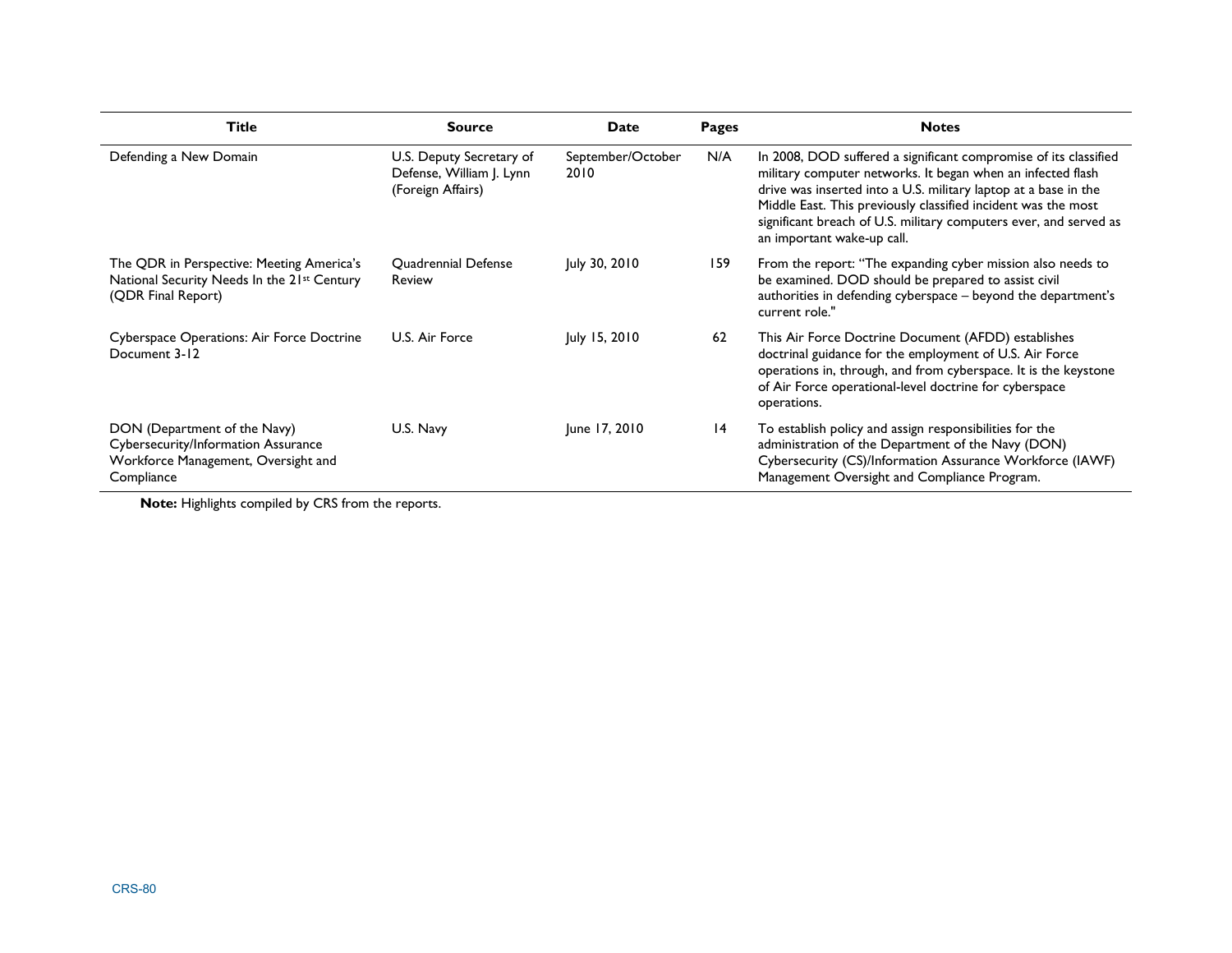# **CRS Product: Cybersecurity Framework**

• CRS Report WSLG829, *National Institute of Standards and Technology Issues Long-awaited Cybersecurity Framework*, by Andrew Nolan

|  |  |  |  | Table 13. National Institute of Standards and Technology (NIST) |  |
|--|--|--|--|-----------------------------------------------------------------|--|
|--|--|--|--|-----------------------------------------------------------------|--|

Including the Cybersecurity Framework

| <b>Title</b>                                                                                                                | <b>Date</b>       | Pages        | <b>Notes</b>                                                                                                                                                                                                                                                                                                                                                                                                                                                                                                                                                                                                                                                                                                                                                                                  |
|-----------------------------------------------------------------------------------------------------------------------------|-------------------|--------------|-----------------------------------------------------------------------------------------------------------------------------------------------------------------------------------------------------------------------------------------------------------------------------------------------------------------------------------------------------------------------------------------------------------------------------------------------------------------------------------------------------------------------------------------------------------------------------------------------------------------------------------------------------------------------------------------------------------------------------------------------------------------------------------------------|
| <b>Computer Security Division, Computer Security</b><br><b>Resource Center</b>                                              | Ongoing           | N/A          | Compilation of laws, regulations, and directives from 2000-2007 that govern the<br>creation and implementation of federal information security practices. These<br>laws and regulations provide an infrastructure for overseeing implementation of<br>required practices, and charge NIST with developing and issuing standards,<br>guidelines, and other publications to assist federal agencies in implementing the<br>Federal Information Security Management Act (FISMA) of 2002 and in managing<br>cost-effective programs to protect their information and information systems.                                                                                                                                                                                                         |
| Guidelines for the Selection, Configuration, and<br>Use of Transport Layer Security (TLS)<br>Implementations (SP 800-52r1)  | April 28, 2014    | 67           | The federal government must upgrade its servers to handle version 1.1 of<br>Transportation Layer Security and make plans by January 2015 for handling web<br>traffic encrypted using TLS 1.2. TLS is a common method of encrypting web<br>traffic and email that relies on public key encryption. The Internet Engineering<br>Task Force approved TLS 1.2 in August 2008, but it's only recently that<br>browsers have begun to support it.                                                                                                                                                                                                                                                                                                                                                   |
| National Cybersecurity Center of Excellence<br>(NCCoE) and Electric Power Sector Identity and<br>Access Management Use Case | March 18, 2014    | $\mathbf{2}$ | NIST invites organizations to provide products and technical expertise to<br>support and demonstrate security platforms for identity and access management<br>for the electric power sector. This notice is the initial step for the National<br>Cybersecurity Center of Excellence (NCCoE) in collaborating with technology<br>companies to address cybersecurity challenges identified under the Energy<br>Sector program. Participation in the use case is open to all interested<br>organizations.                                                                                                                                                                                                                                                                                        |
| Framework for Improving Critical Infrastructure<br>Cybersecurity                                                            | February 12, 2014 | 41           | The voluntary framework consists of cybersecurity standards that can be<br>customized to various sectors and adapted by both large and small organizations.<br>Additionally, so that the private sector may fully adopt this Framework, the<br>Department of Homeland Security announced the Critical Infrastructure Cyber<br>Community (C <sup>3</sup> )—or "C-cubed"—Voluntary Program. The C <sup>3</sup> program gives<br>companies that provide critical services like cell phones, email, banking, energy,<br>and state and local governments, direct access to cybersecurity experts within<br>DHS who have knowledge about specific threats, ways to counter those threats,<br>and how, over the long term, to design and build systems that are less<br>vulnerable to cyber threats. |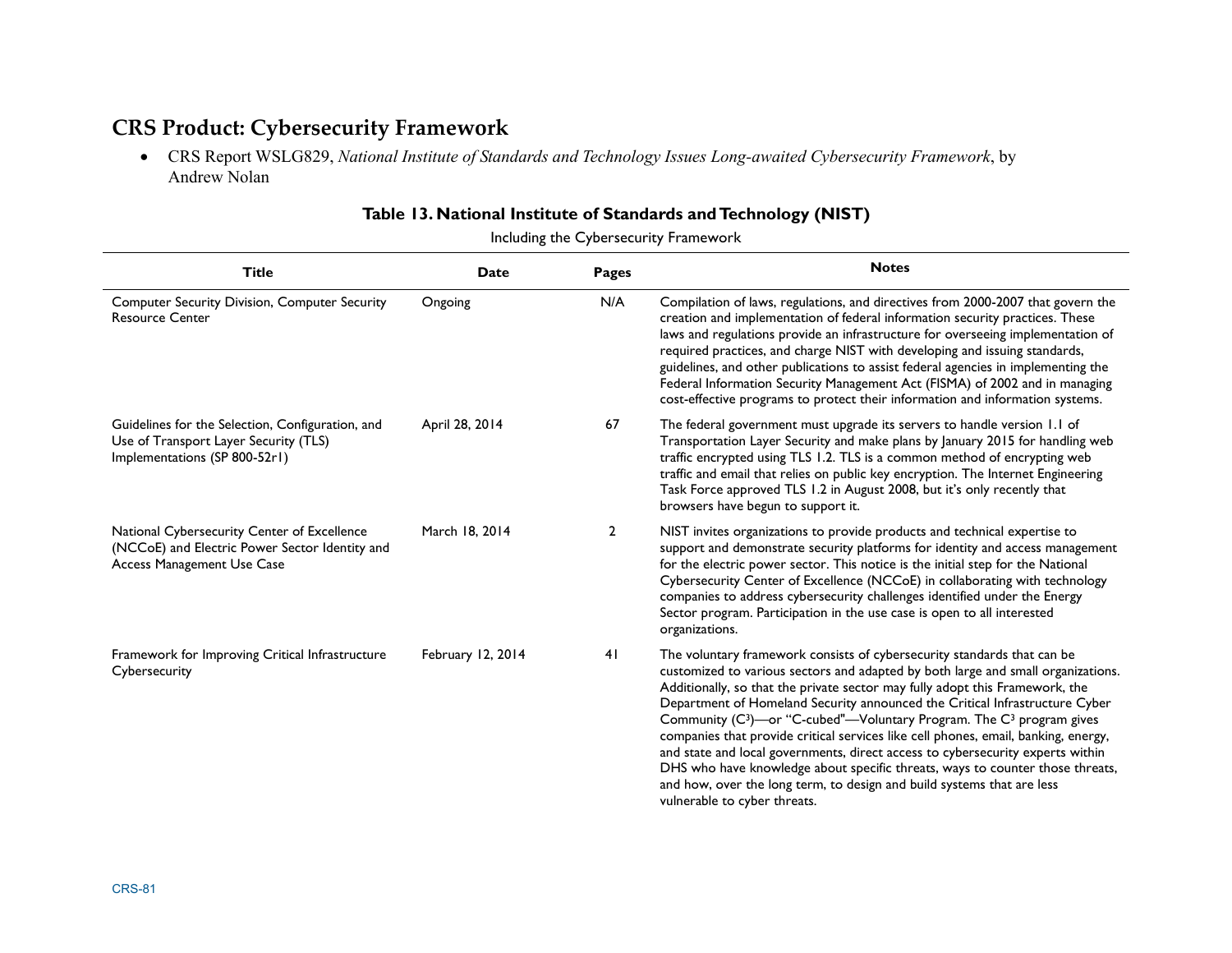| <b>Title</b>                                                                                                                     | Date              | Pages          | <b>Notes</b>                                                                                                                                                                                                                                                                                                                                                                                                                                                                                                                                                   |
|----------------------------------------------------------------------------------------------------------------------------------|-------------------|----------------|----------------------------------------------------------------------------------------------------------------------------------------------------------------------------------------------------------------------------------------------------------------------------------------------------------------------------------------------------------------------------------------------------------------------------------------------------------------------------------------------------------------------------------------------------------------|
| Update on the Development of the Cybersecurity<br>Framework                                                                      | January 15, 2014  | 3              | From the document, "While stakeholders have said they see the value of<br>guidance relating to privacy, many comments stated a concern that the<br>methodology did not reflect consensus private sector practices and therefore<br>might limit use of the Framework. Many commenters also stated their belief that<br>privacy considerations should be fully integrated into the Framework Core."                                                                                                                                                              |
| Proposed Establishment of a Federally Funded<br>Research and Development Center                                                  | January 10, 2014  | $\overline{2}$ | NIST intends to sponsor a Federally Funded Research and Development Center<br>(FFRDC) to facilitate public-private collaboration for accelerating the widespread<br>adoption of integrated cybersecurity tools and technologies. NIST published<br>three notices in the Federal Register advising the public of the agency's intention<br>to sponsor an FFRDC and requesting comments from the public. This notice<br>provides NIST's analysis of the comments related to NIST's proposed<br>establishment of the FFRDC received in response to those notices. |
| Designed-in Cyber Security for Cyber-Physical<br>Systems                                                                         | November 20, 2013 | 60             | NIST and the Cybersecurity Research Alliance held a two-day workshop (April<br>4-5, 2013) for industry, government, and academic cybersecurity researchers.<br>The report's findings lay out a logical roadmap for designing security into varied<br>IP-based systems and platforms increasingly targeted by cyber attackers.                                                                                                                                                                                                                                  |
| <b>Cybersecurity Framework</b>                                                                                                   | October 22, 2013  | 47             | NIST seeks comments on the preliminary version of the Cybersecurity<br>Framework ("preliminary Framework"). Under Executive Order 13636, NIST is<br>directed to work with stakeholders to develop a framework to reduce cyber<br>risks to critical infrastructure.                                                                                                                                                                                                                                                                                             |
| A Role-Based Model for Federal Information<br>Technology/Cybersecurity Training (Draft Special<br>Publication 800-16 Revision 1) | October 2013      | 152            | This guidance will assist managers at all level to understand their responsibilities<br>in providing role-based cybersecurity training,                                                                                                                                                                                                                                                                                                                                                                                                                        |
| Guide to Attribute Based Access Control<br>Definition and Considerations (Draft SP 800-162)                                      | October 2013      | 48             | Improving information sharing while maintaining control over access to that<br>information is a primary goal of guidance coming from the NIST.                                                                                                                                                                                                                                                                                                                                                                                                                 |
| Discussion Draft of the Preliminary Cybersecurity<br>Framework                                                                   | August 28, 2013   | 36             | The Framework provides a common language and mechanism for organizations<br>to (1) describe current cybersecurity posture; (2) describe their target state for<br>cybersecurity; (3) identify and prioritize opportunities for improvement within<br>the context of risk management; (4) assess progress toward the target state; (5)<br>foster communications among internal and external stakeholders.                                                                                                                                                       |
| Proposed Establishment of a Federally Funded<br>Research and Development Center-Third Notice                                     | July 16, 2013     | $\mathbf{2}$   | This is the third of three notices that must be published over a 90-day period to<br>advise the public of the agency's intention to sponsor an FFRDC.                                                                                                                                                                                                                                                                                                                                                                                                          |
| DRAFT Outline-Preliminary Framework to<br>Reduce Cyber Risks to Critical Infrastructure                                          | July 1, 2013      | 5              | This draft is produced for discussion purposes at the upcoming workshops and<br>to further encourage private-sector input before NIST publishes a preliminary<br>Draft Framework to Reduce Cyber Risks to Critical Infrastructure ("the Framework")<br>for public comment in October.                                                                                                                                                                                                                                                                          |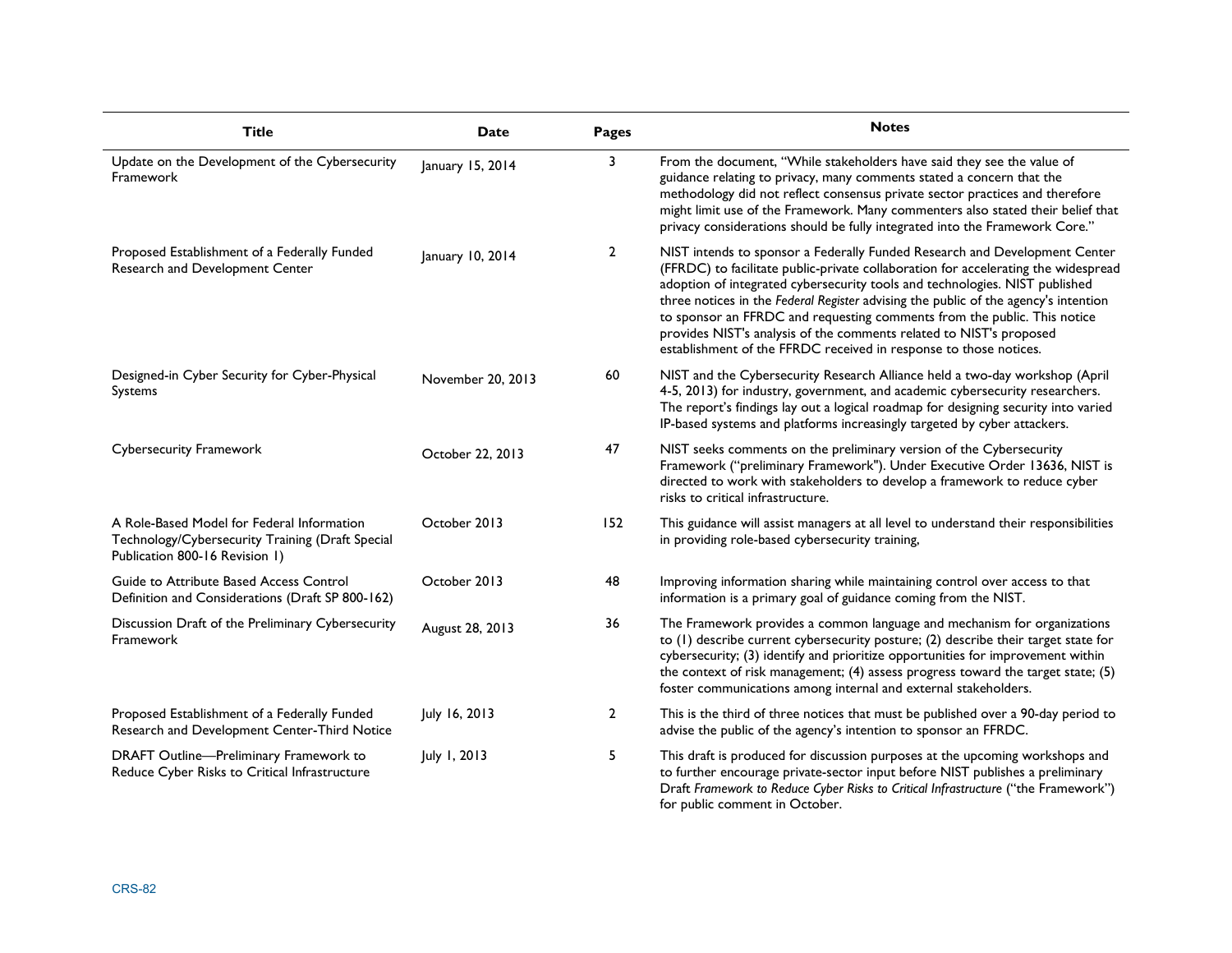| <b>Title</b>                                                                                                   | Date              | Pages        | <b>Notes</b>                                                                                                                                                                                                                                                                                                                                                                                                                                                                                                                                                                                                                                                                                                                              |
|----------------------------------------------------------------------------------------------------------------|-------------------|--------------|-------------------------------------------------------------------------------------------------------------------------------------------------------------------------------------------------------------------------------------------------------------------------------------------------------------------------------------------------------------------------------------------------------------------------------------------------------------------------------------------------------------------------------------------------------------------------------------------------------------------------------------------------------------------------------------------------------------------------------------------|
| Computer Security Incident Coordination (CSIC):<br>Providing Timely Cyber Incident Response                    | June 28, 2013     | 3            | NIST is seeking information relating to Computer Security Incident<br>Coordination (CSIC) as part of the research needed to write a NIST Special<br>Publication (SP) to help Computer Security Incident Response Teams (CSIRTs)<br>coordinate effectively when responding to computer-security incidents. The<br>NIST SP will identify technical standards, methodologies, procedures, and<br>processes that facilitate prompt and effective response.                                                                                                                                                                                                                                                                                    |
| Proposed Establishment of a Federally Funded<br>Research and Development Center-Second<br>Notice               | June 21, 2013     | $\mathbf{2}$ | NIST intends to sponsor an FFRDC to facilitate public-private collaboration for<br>accelerating the widespread adoption of integrated cybersecurity tools and<br>technologies. This is the second of three notices that must be published over a<br>90-day period to advise the public of the agency's intention to sponsor an<br>FFRDC.                                                                                                                                                                                                                                                                                                                                                                                                  |
| Update on the Development of the Cybersecurity<br>Framework                                                    | June 18, 2013     | 3            | NIST is seeking input about foundational cybersecurity practices, ideas for how<br>to manage privacy and civil liberties needs, and outcome-oriented metrics that<br>leaders can use in evaluating the position and progress of their organizations'<br>cybersecurity status. In a few weeks, NIST expects to post an outline of the<br>preliminary cybersecurity framework, including existing standards and practices.                                                                                                                                                                                                                                                                                                                  |
| Initial Analysis of Cybersecurity Framework RFI<br>Responses                                                   | May 15, 2013      | 34           | NIST released an initial analysis of 243 responses to the Feb. 26 RFI. The analysis<br>will form the basis for an upcoming workshop at Carnegie Mellon University in<br>Pittsburgh as NIST moves forward on creating a cybersecurity framework for<br>essential energy, utility and communications systems.                                                                                                                                                                                                                                                                                                                                                                                                                               |
| Proposed Establishment of a Federally Funded<br>Research and Development Center-First Notice                   | April 22, 2013    | $\mathbf{2}$ | To help the National Cybersecurity Center of Excellence (NCCoE) address<br>industry's needs most efficiently, NIST will sponsor its first FFRDC to facilitate<br>public-private collaboration for accelerating the widespread adoption of<br>integrated cybersecurity tools and technologies.                                                                                                                                                                                                                                                                                                                                                                                                                                             |
| Security and Privacy Controls for Federal<br>Information Systems (SP 800-53, Rev. 4)                           | April 2013        | 457          | Special Publication 800-53, Revision 4, provides a more holistic approach to<br>information security and risk management by providing organizations with the<br>breadth and depth of security controls necessary to fundamentally strengthen<br>their information systems and the environments in which those systems<br>operate-contributing to systems that are more resilient in the face of<br>cyberattacks and other threats. This "Build It Right" strategy is coupled with a<br>variety of security controls for "Continuous Monitoring" to give organizations<br>near real-time information that is essential for senior leaders making ongoing<br>risk-based decisions affecting their critical missions and business functions. |
| Developing a Framework To Improve Critical<br>Infrastructure Cybersecurity, Notice; Request for<br>Information | February 26, 2013 | 5            | NIST announced the first step in the development of a Cybersecurity<br>Framework, which will be a set of voluntary standards and best practices to<br>guide industry in reducing cyber risks to the networks and computers that are<br>vital to the nation's economy, security, and daily life.                                                                                                                                                                                                                                                                                                                                                                                                                                           |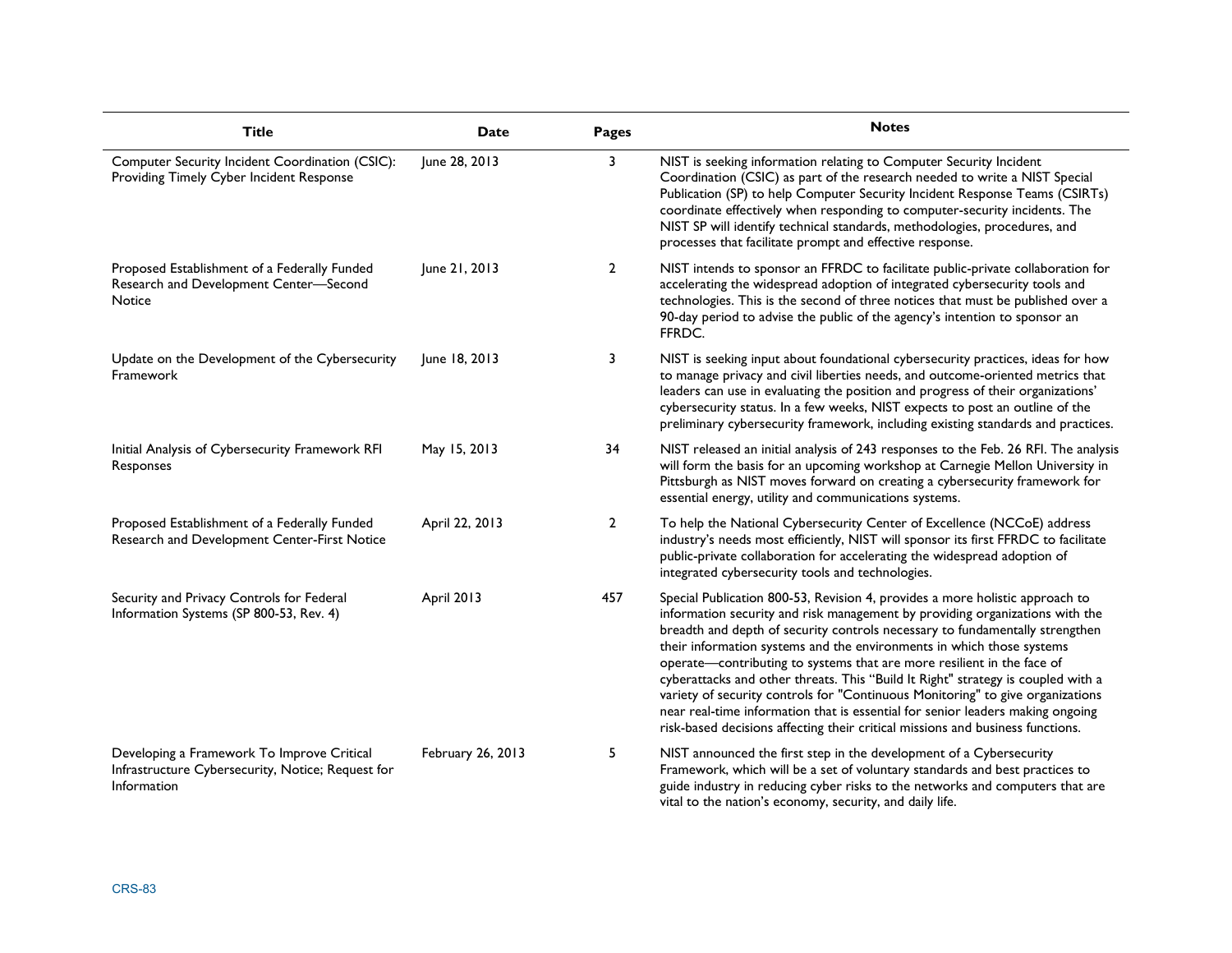| Title                             | Date             | Pages | <b>Notes</b>                                                                                                                                                                                                                                                                                                                                                          |
|-----------------------------------|------------------|-------|-----------------------------------------------------------------------------------------------------------------------------------------------------------------------------------------------------------------------------------------------------------------------------------------------------------------------------------------------------------------------|
| Memorandum of Understanding (MOU) | December 2, 2010 |       | The MOU, signed by NIST, DHS, and the Financial Services Sector Coordinating<br>Council (FSSCC), formalizes the intent of the parties to expedite the<br>coordinated development and availability of collaborative research, development,<br>and testing activities for cybersecurity technologies and processes based upon<br>the financial services sector's needs. |

| <b>Title</b>                                         | <b>Source</b>                                 | Date    | <b>Pages</b> | <b>Notes</b>                                                                                                                                                                                                                                                                                                                                                                                                                                                                                                           |
|------------------------------------------------------|-----------------------------------------------|---------|--------------|------------------------------------------------------------------------------------------------------------------------------------------------------------------------------------------------------------------------------------------------------------------------------------------------------------------------------------------------------------------------------------------------------------------------------------------------------------------------------------------------------------------------|
| Office of Cybersecurity and Communications<br>(CS&C) | <b>DHS</b>                                    | Ongoing | N/A          | CS&C works to prevent or minimize disruptions to critical<br>information infrastructure in order to protect the public, the<br>economy, and government services. CS&C leads efforts to<br>protect the federal ".gov" domain of civilian government<br>networks and to collaborate with the private sector-the<br>".com" domain-to increase the security of critical networks.                                                                                                                                          |
| Continuous Diagnostic and Mitigation Program         | <b>DHS</b>                                    | Ongoing | N/A          | An initiative to deploy continuous monitoring at U.S. federal<br>government agencies will be done in phases, with the initial<br>rollout occurring over three years. The initial phase is aimed at<br>getting federal civilian agencies to employ continuous diagnostic<br>tools to improve vulnerability management, enforce strong<br>compliance settings, manage hardware and software assets and<br>establish white-listing of approved services and applications.                                                 |
| <b>Cybersecurity Collection</b>                      | <b>The National</b><br><b>Academies Press</b> | Ongoing | N/A          | The prevention of cyberattacks on a nation's important<br>computer and communications system and networks is a<br>problem that looms large. In order to best prevent such attacks,<br>this collection explains the importance of increasing the usability<br>of security technologies, recommends strategies for future<br>research aimed at countering cyberattacks, and considers how<br>information technology systems can be used to not only<br>maximize protection against attacks, but also respond to threats. |

## **Table 14. Other Federal Agencies**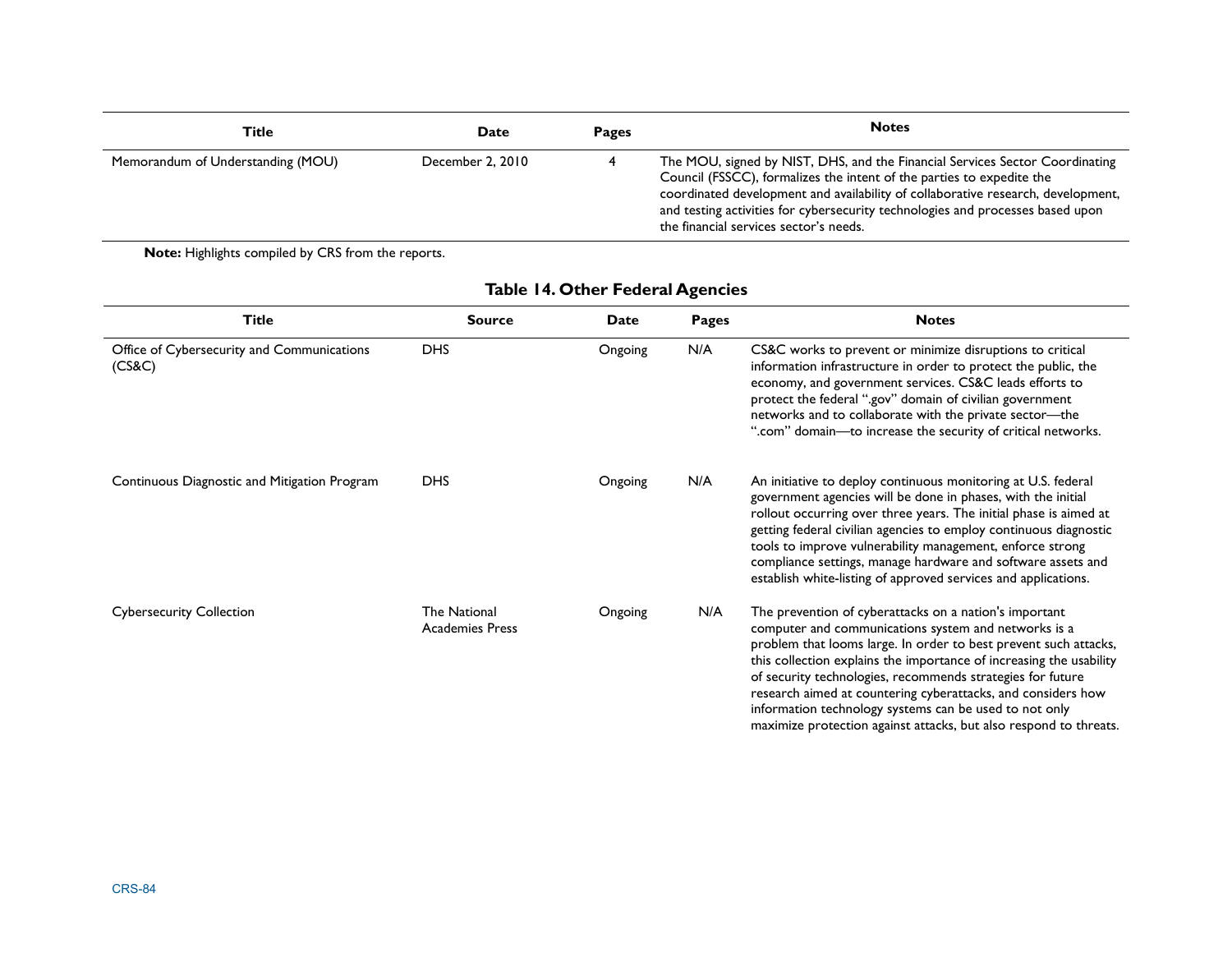| <b>Title</b>                                                                              | <b>Source</b>                                            | <b>Date</b>    | <b>Pages</b> | <b>Notes</b>                                                                                                                                                                                                                                                                                                                                                                                                                                                                                                                            |
|-------------------------------------------------------------------------------------------|----------------------------------------------------------|----------------|--------------|-----------------------------------------------------------------------------------------------------------------------------------------------------------------------------------------------------------------------------------------------------------------------------------------------------------------------------------------------------------------------------------------------------------------------------------------------------------------------------------------------------------------------------------------|
| At the Nexus of Cybersecurity and Public Policy:<br>Some Basic Concepts and Issues        | <b>National Academies</b><br>Press                       | May 13, 2014   | 102          | The report is a call for action to make cybersecurity a public<br>safety priority. For a number of years, the cybersecurity issue<br>has received increasing public attention; however, most policy<br>focus has been on the short-term costs of improving systems. In<br>its explanation of the fundamentals of cybersecurity and the<br>discussion of potential policy responses, this book will be a<br>resource for policy makers, cybersecurity and IT professionals,<br>and anyone who wants to understand threats to cyberspace. |
| HHS activities to enhance cybersecurity                                                   | Department of Health<br>and Human Services               | May 12, 2014   | N/A          | Additional oversight on cybersecurity issues from outside of<br>HHS is not necessary, according to an HHS report on its<br>existing cyber regulatory policies. "All of the regulatory<br>programs identified [in the HHS Section 10(a) analysis] operate<br>within particular segments of the [Healthcare and Public Health]<br>Sector," the HHS report concluded. "Expanding any or each of<br>these authorities solely to address cybersecurity issues would<br>not be appropriate or recommended."                                   |
| Sharing Cyberthreat Information Under 18 USC §<br>2702(a)(3)                              | Department of Justice                                    | May 9, 2014    | 7            | The Department of Justice issued guidance for Internet service<br>providers to assuage legal concerns about information sharing.<br>The white paper interprets the Stored Communications Act,<br>which prohibits providers from voluntarily disclosing customer<br>information to governmental entities. The whitepaper says that<br>the law does not prohibit companies from divulging data in the<br>aggregate, without any specific details about identifiable<br>customers.                                                         |
| Inadequate Practice and Management Hinder<br>Department's Incident Detection and Response | Department of<br>Commerce Office of<br>Inspector General | April 24, 2014 | 15           | Auditors sent a prolonged stream of deliberately suspicious<br>network traffic to five public-facing websites at the<br>department-to assess incident detection capabilities. Only one<br>bureau-auditors do not say which-successfully moved to<br>block the suspicious traffic. Responses at the other bureaus<br>ranged from no action to ineffective action, even for those that<br>paid for special security services from vendors.                                                                                                |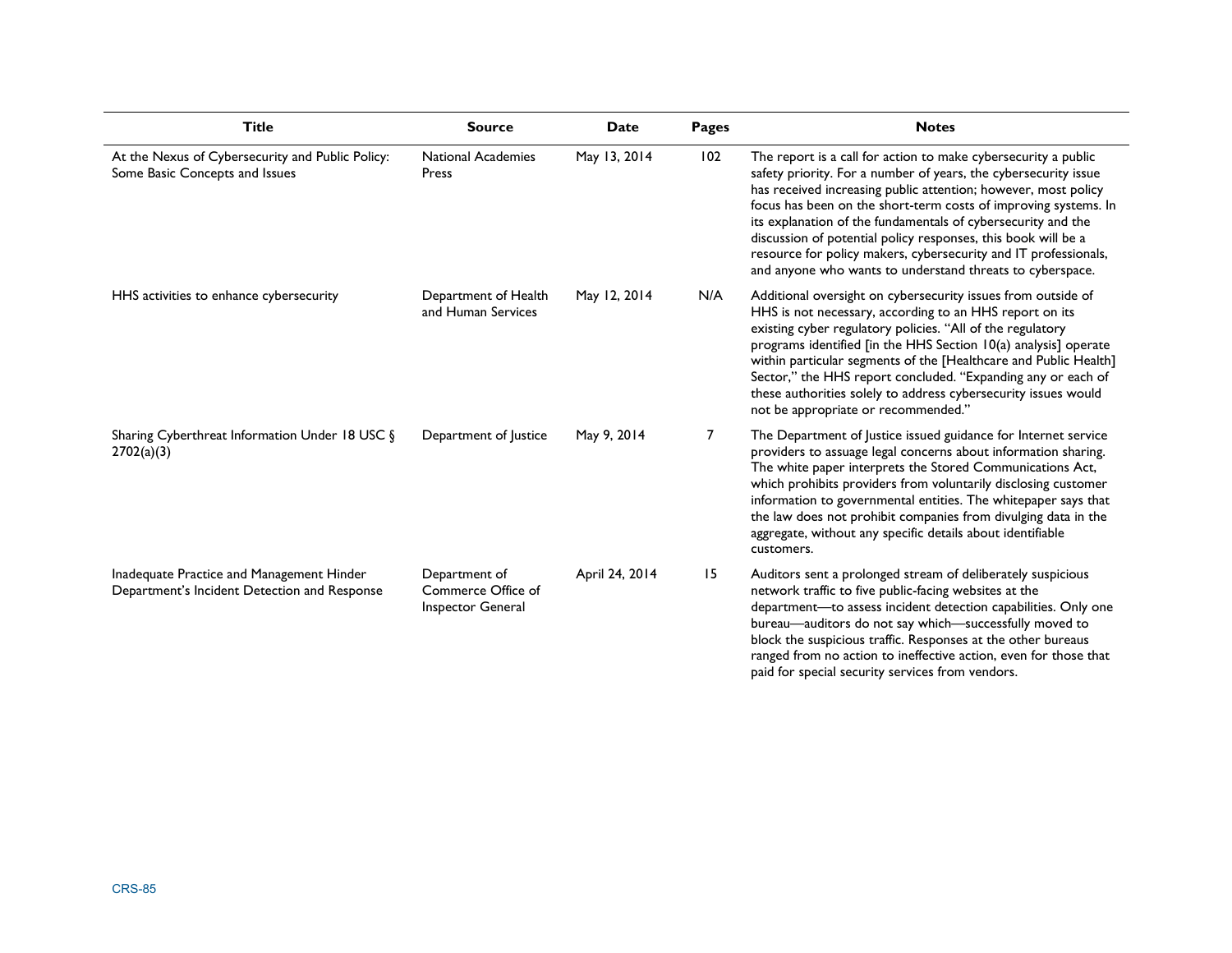| <b>Title</b>                                                                                                                                                             | <b>Source</b>                                                                 | <b>Date</b>          | <b>Pages</b> | <b>Notes</b>                                                                                                                                                                                                                                                                                                                                                                                                                                                                                                                                                                                      |
|--------------------------------------------------------------------------------------------------------------------------------------------------------------------------|-------------------------------------------------------------------------------|----------------------|--------------|---------------------------------------------------------------------------------------------------------------------------------------------------------------------------------------------------------------------------------------------------------------------------------------------------------------------------------------------------------------------------------------------------------------------------------------------------------------------------------------------------------------------------------------------------------------------------------------------------|
| <b>OCIE Cybersecurity Initiative</b>                                                                                                                                     | <b>SEC</b>                                                                    | April 15, 2014       | 9            | The SEC's Office of Compliance Inspections and Examinations<br>(OCIE) will be conducting examinations of more than 50<br>registered broker-dealers and registered investment advisers,<br>focusing on the following: the entity's cybersecurity governance,<br>identification and assessment of cybersecurity risks, protection<br>of networks and information, risks associated with remote<br>customer access and funds transfer requests, risks associated<br>with vendors and other third parties, detection of unauthorized<br>activity, and experiences with certain cybersecurity threats. |
| Antitrust Policy Statement on Sharing of<br>Cybersecurity Information                                                                                                    | Department of Justice<br>and Federal Trade<br>Commission                      | April 10, 2014       | 9            | Information-sharing about cyberthreats can be done lawfully as<br>long as companies aren't discussing competitive information such<br>as pricing, the Justice Department and Federal Trade<br>Commission said in a joint statement. "Companies have told us<br>that concerns about antitrust liability have been a barrier to<br>being able to openly share cyberthreat information," said Deputy<br>Attorney General James Cole. "Antitrust concerns should not<br>get in the way of sharing cybersecurity information."                                                                         |
| Joint Working Group on Improving Cybersecurity<br>and Resilience Through Acquisition                                                                                     | <b>General Services</b><br>Administration and<br>Department of Defense        | March 12, 2014       |              | On January 23, 2014, the GSA and DOD posted the Final<br>Report of the Joint Working Group on Improving Cybersecurity<br>and Resilience through Acquisition on the DOD and GSA<br>websites. The report makes six recommendations to improve<br>cybersecurity and resilience in federal acquisitions. This Request<br>for Comments is being published to obtain stakeholder input on<br>how to implement the report's recommendations.                                                                                                                                                             |
| High-Risk Security Vulnerabilities Identified During<br>Reviews of Information Technology General<br>Controls at State Medicaid Agencies                                 | Department of Health<br>and Human Services,<br>Office of Inspector<br>General | March 2014           | 20           | The report says dozens of high-risk security vulnerabilities found<br>in information systems at 10 state Medicaid agencies should<br>serve as a warning to other states about the need to take action<br>to prevent fraud.                                                                                                                                                                                                                                                                                                                                                                        |
| Self-Regulatory Organizations; Chicago Board<br>Options Exchange, Incorporated; Notice of<br>Withdrawal of Proposed Rule Change Relating to<br>Multi-Class Spread Orders | Securities and Exchange<br>Commission                                         | February 24,<br>2014 |              | The SEC is soliciting comments on proposed amendments to<br>the Financial Industry Regulatory Authority's (FINRA's)<br>arbitration codes to ensure that parties' private information,<br>such as Social Security and financial account numbers, are<br>redacted to include only the last four digits of the number. The<br>proposed amendments would apply only to documents filed with<br>FINRA. They would not apply to documents that parties<br>exchange with each other or submit to the arbitrators at a<br>hearing on the merits.                                                          |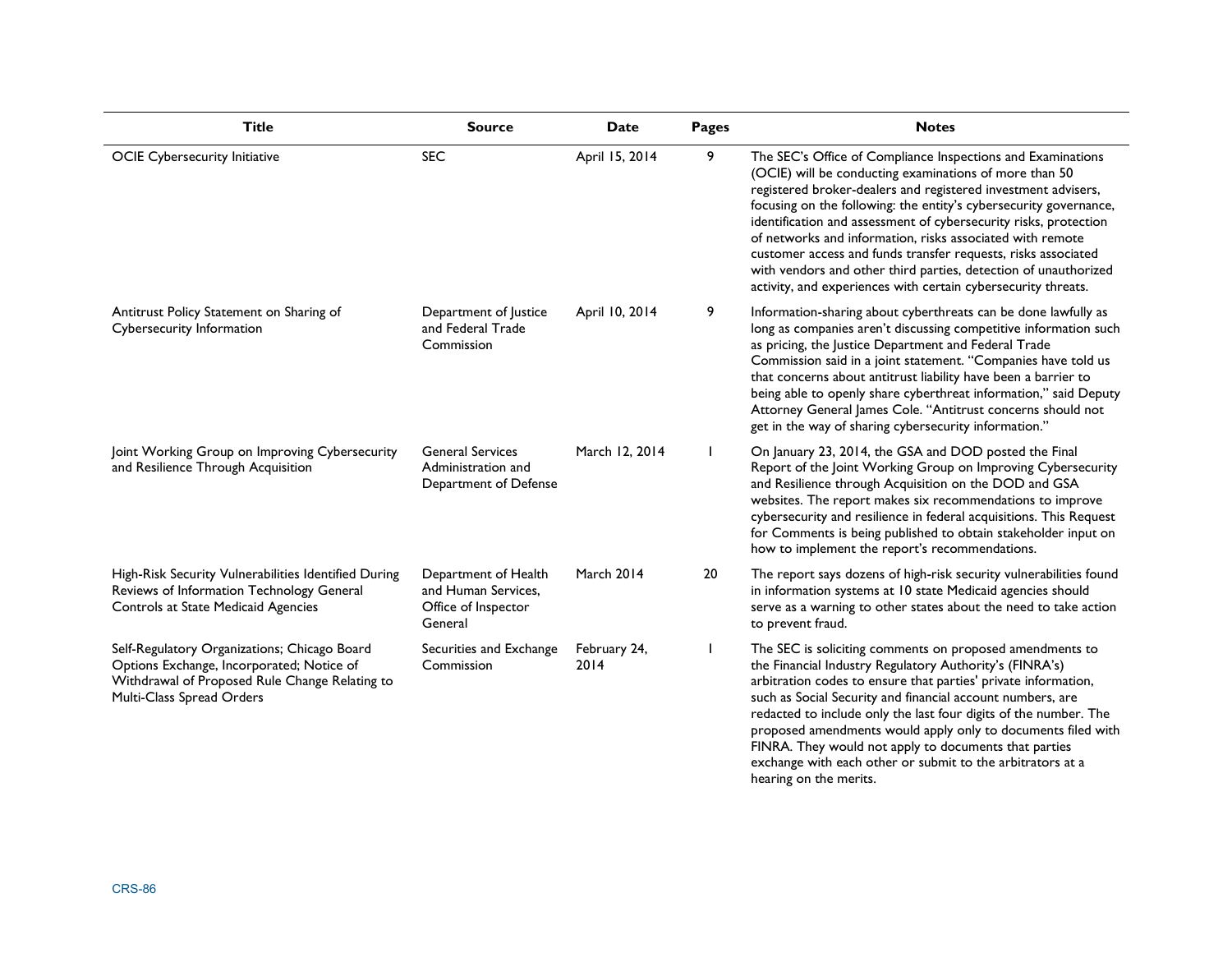| <b>Title</b>                                                                           | <b>Source</b>                                                                              | <b>Date</b>          | <b>Pages</b> | <b>Notes</b>                                                                                                                                                                                                                                                                                                                                                                                                                                                                                                                                                                                                                                    |
|----------------------------------------------------------------------------------------|--------------------------------------------------------------------------------------------|----------------------|--------------|-------------------------------------------------------------------------------------------------------------------------------------------------------------------------------------------------------------------------------------------------------------------------------------------------------------------------------------------------------------------------------------------------------------------------------------------------------------------------------------------------------------------------------------------------------------------------------------------------------------------------------------------------|
| SEC to Hold Cybersecurity Roundtable                                                   | Securities and Exchange<br>Commission                                                      | February 14,<br>2014 | N/A          | The SEC announced that it will host a roundtable to discuss<br>cybersecurity, the issues and challenges it raises for market<br>participants and public companies, and how they are addressing<br>those concerns. The roundtable will be held at the SEC's<br>Washington, DC, headquarters on March 26 and will be open to<br>the public and webcast live on the SEC's website. Information on<br>the agenda and participants will be published in the coming<br>weeks.                                                                                                                                                                         |
| The Critical Infrastructure Cyber Community C <sup>3</sup><br><b>Voluntary Program</b> | <b>DHS</b>                                                                                 | February 12,<br>2014 | N/A          | The C <sup>3</sup> Voluntary Program will serve as a point of contact and<br>customer relationship manager to assist organizations with<br>Framework use and guide interested organizations and sectors<br>to DHS and other public and private-sector resources to<br>support use of the Cybersecurity Framework.                                                                                                                                                                                                                                                                                                                               |
| The Federal Government's Track Record on<br>Cybersecurity and Critical Infrastructure  | Sen. Homeland Security<br>and Governmental<br><b>Affairs Committee</b><br>(Minority Staff) | February 4,<br>2013  | 9            | Since 2006, the federal government has spent at least \$65 billion<br>on securing its computers and networks, according to an<br>estimate by the Congressional Research Service. NIST, the<br>government's official body for setting cybersecurity standards,<br>has produced thousands of pages of precise guidance on every<br>significant aspect of IT security. And yet agencies-even agencies<br>with responsibilities for critical infrastructure, or vast<br>repositories of sensitive data-continue to leave themselves<br>vulnerable, often by failing to take the most basic steps towards<br>securing their systems and information. |
| Improving Cybersecurity and Resilience through<br>Acquisition                          | <b>General Services</b><br>Administration (GSA)<br>and the Department of<br>Defense        | January 23,<br>2014  | 24           | The DOD and GSA jointly released a report announcing six<br>planned reforms to improve the cybersecurity and resilience of<br>the Federal Acquisition System. The report provides a path<br>forward to aligning federal cybersecurity risk management and<br>acquisition processes. It provides strategic recommendations for<br>addressing relevant issues, suggests how challenges might be<br>resolved, and identifies important considerations for the<br>implementation of the recommendations.                                                                                                                                            |
| The Department of Energy's July 2013 Cyber<br>Security Breach                          | <b>DOE</b> Inspector General                                                               | December 2013        | 28           | The report states nearly eight times as many current and former<br>Energy Department staff members were affected by a July<br>computer hack than was previously estimated, according to the<br>agency's inspector general. In August, DOE estimated that the<br>hack affected roughly 14,000 current and former staff, leaking<br>personally identifiable information such as Social Security<br>numbers, birthdays, and banking information. But the breach<br>apparently affected more than 104,000 people.                                                                                                                                   |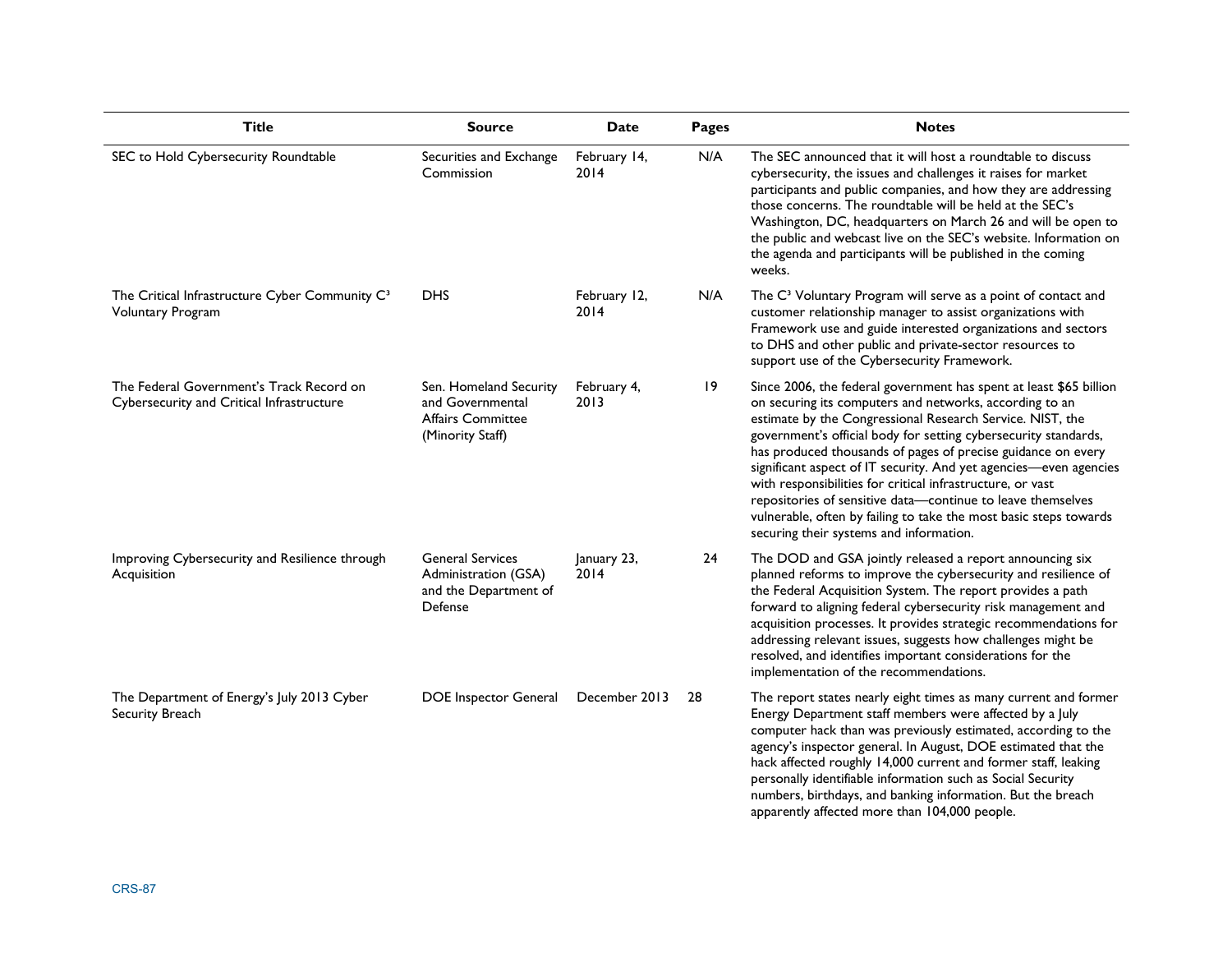| <b>Title</b>                                                                         | <b>Source</b>                                                              | <b>Date</b>         | <b>Pages</b> | <b>Notes</b>                                                                                                                                                                                                                                                                                                                                                                                                                                                                                                                                      |
|--------------------------------------------------------------------------------------|----------------------------------------------------------------------------|---------------------|--------------|---------------------------------------------------------------------------------------------------------------------------------------------------------------------------------------------------------------------------------------------------------------------------------------------------------------------------------------------------------------------------------------------------------------------------------------------------------------------------------------------------------------------------------------------------|
| Improving Cybersecurity and Resilience through<br>Acquisition                        | <b>General Services</b><br>Administration and<br>Department of Defense     | January 23,<br>2014 | 24           | The DOD and GSA jointly released a report announcing six<br>planned reforms to improve the cybersecurity and resilience of<br>the Federal Acquisition System. The report provides a path<br>forward to aligning federal cybersecurity risk management and<br>acquisition processes. It provides strategic recommendations for<br>addressing relevant issues, suggests how challenges might be<br>resolved, and identifies important considerations for the<br>implementation of the recommendations.                                              |
| Evaluation of DHS' Information Security Program<br>for Fiscal Year 2013              | <b>DHS</b> Inspector General                                               | November 2013       | 50           | The report reiterates that the agency uses outdated security<br>controls and Internet connections that are not verified as<br>trustworthy, as well as for not reviewing its "top secret"<br>information systems for vulnerabilities.                                                                                                                                                                                                                                                                                                              |
| Immediate Opportunities for Strengthening the<br>Nation's Cybersecurity              | President's Council of<br>Advisors on Science<br>and Technology<br>(PCAST) | November 2013       | 31           | The report recommends the government phase out insecure,<br>outdated operating systems, like Windows XP, implement<br>better encryption technology, and encourage automatic security<br>updates, among other changes. PCAST also recommends, for<br>regulated industries, that the government help create<br>cybersecurity best practices and audit their adoption-and for<br>independent agencies, PCAST write new rules that require<br>businesses to report their cyber improvements.                                                          |
| Federal Energy Regulatory Commission's<br>Unclassified Cyber Security Program - 2013 | Department of Energy<br>Office of Inspector<br>General                     | October 2013        | 13           | To help protect against continuing cybersecurity threats, the<br>commission estimated that it would spend approximately \$5.8<br>million during FY2013 to secure its information technology<br>assets, a 9% increase compared to FY2012 As directed by<br>FISMA, the Office of Inspector General conducted an<br>independent evaluation of the Commission's unclassified<br>cybersecurity program to determine whether it adequately<br>protected data and information systems. This report presents<br>the results of our evaluation for FY2013. |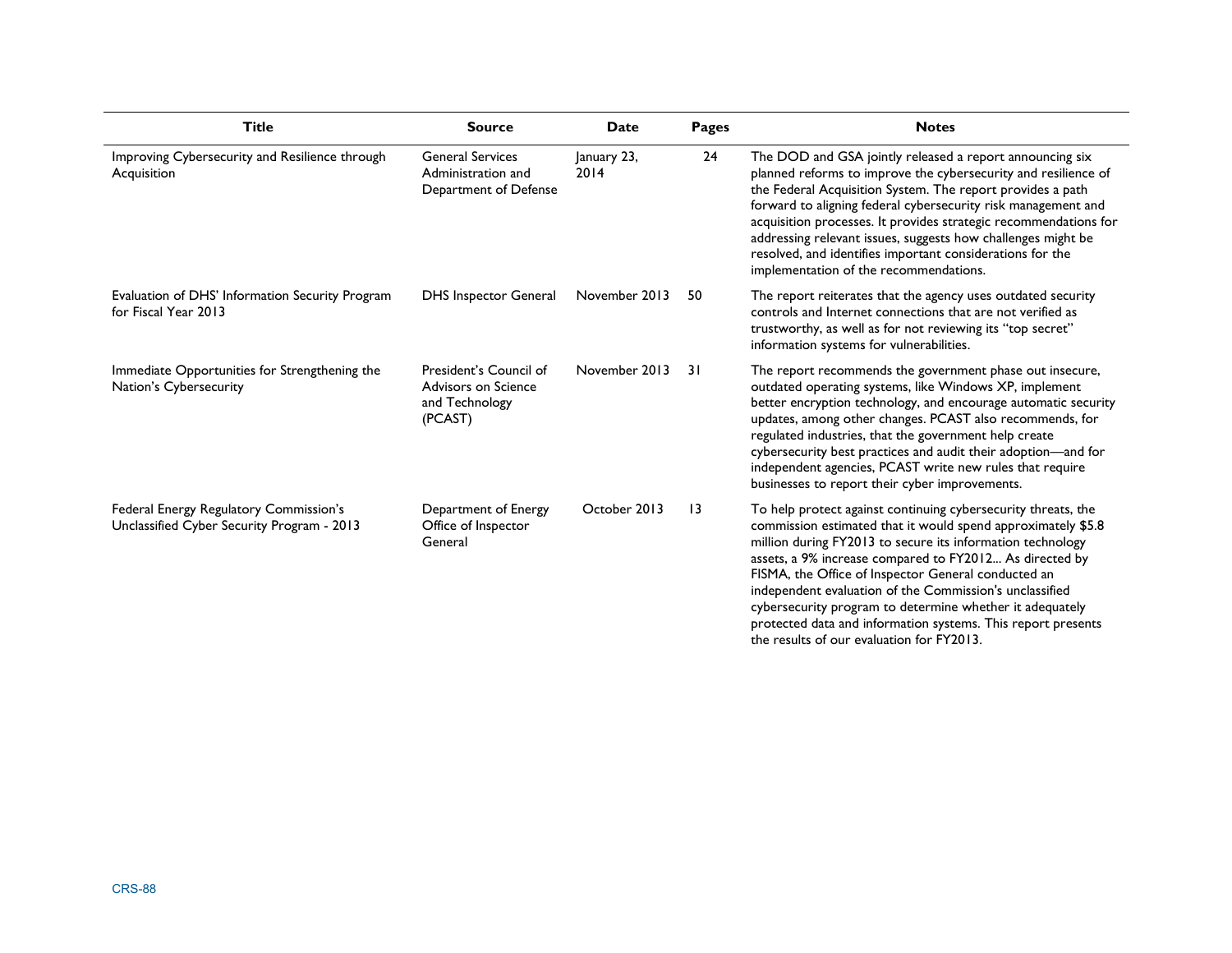| <b>Title</b>                                                                                      | <b>Source</b>                                                              | <b>Date</b>   | Pages | <b>Notes</b>                                                                                                                                                                                                                                                                                                                                                                                                                                                                                                                                                                                                                                                                                                                                                                          |
|---------------------------------------------------------------------------------------------------|----------------------------------------------------------------------------|---------------|-------|---------------------------------------------------------------------------------------------------------------------------------------------------------------------------------------------------------------------------------------------------------------------------------------------------------------------------------------------------------------------------------------------------------------------------------------------------------------------------------------------------------------------------------------------------------------------------------------------------------------------------------------------------------------------------------------------------------------------------------------------------------------------------------------|
| DHS' Efforts to Coordinate the Activities of<br>Federal Cyber Operations Center                   | <b>DHS Inspector General</b>                                               | October 2013  | 29    | DHS could do a better job sharing information among the five<br>federal centers that coordinate cybersecurity work. The<br>department's National Cybersecurity and Communications<br>Integration Center, or the NCCIC, is tasked with sharing<br>information about malicious activities on government networks<br>with cybersecurity offices within the Defense Department, the<br>FBI and federal intelligence agencies. But the DHS center and the<br>five federal cybersecurity hubs do not all have the same<br>technology or resources, preventing them from having shared<br>situational awareness of intrusions or threats and restricting<br>their ability to coordinate response. The centers also have not<br>created a standard set of categories for reporting incidents. |
| Special Cybersecurity Workforce Project (Memo<br>for Heads of Executive Departments and Agencies) | Office of Personnel<br>Management (OPM)                                    | July 8, 2013  | N/A   | The OPM is collaborating with the White House Office of<br>Science and Technology Policy, the Chief Human Capital<br>Officers Council (CHCOC), and the Chief Information Officers<br>Council (CIOC) in implementing a special workforce project<br>that tasks federal agencies' cybersecurity, information<br>technology, and human resources communities to build a<br>statistical data set of existing and future cybersecurity positions<br>in the OPM Enterprise Human Resources Integration (EHRI)<br>data warehouse by the end of FY2014.                                                                                                                                                                                                                                       |
| Content of Premarket Submissions for<br>Management of Cybersecurity in Medical Devices,<br>Notice | Food and Drug<br>Administration (FDA)                                      | June 14, 2013 |       | This guidance identifies cybersecurity issues that manufacturers<br>should consider in preparing premarket submissions for medical<br>devices to maintain information confidentiality, integrity, and<br>availability.                                                                                                                                                                                                                                                                                                                                                                                                                                                                                                                                                                |
| DHS Can Take Actions to Address Its Additional<br><b>Cybersecurity Responsibilities</b>           | Department of<br><b>Homeland Security</b>                                  | June 2013     | 26    | The National Protection and Programs Directorate (NPPD) was<br>audited to determine whether the Office of Cybersecurity and<br>Communications had effectively implemented its additional<br>cybersecurity responsibilities to improve the security posture of<br>the federal government. Although actions have been taken,<br>NPPD can make further improvements to address its additional<br>cybersecurity responsibilities.                                                                                                                                                                                                                                                                                                                                                         |
| Mobile Security Reference Architecture                                                            | Federal CIO Council<br>and the Department of<br>Homeland Security<br>(DHS) | May 23, 2013  | 103   | Gives agencies guidance in the secure implementation of mobile<br>solutions through their enterprise architectures. The document<br>provides in-depth reference architecture for mobile computing.                                                                                                                                                                                                                                                                                                                                                                                                                                                                                                                                                                                    |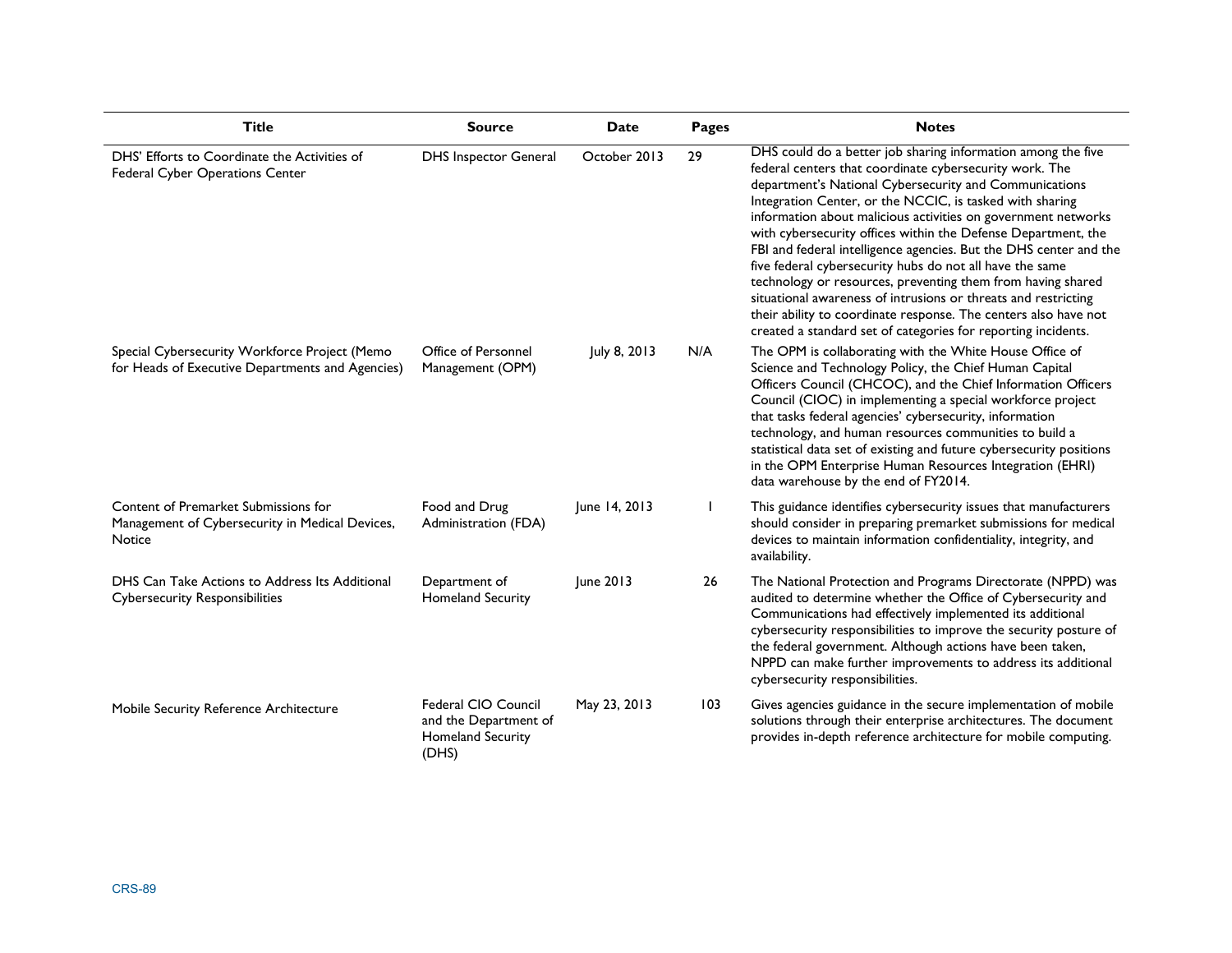| <b>Title</b>                                                                 | <b>Source</b>                             | <b>Date</b>       | Pages          | <b>Notes</b>                                                                                                                                                                                                                                                                                                                                                                                                                                                                                                                                                                                                                                                                                                                      |
|------------------------------------------------------------------------------|-------------------------------------------|-------------------|----------------|-----------------------------------------------------------------------------------------------------------------------------------------------------------------------------------------------------------------------------------------------------------------------------------------------------------------------------------------------------------------------------------------------------------------------------------------------------------------------------------------------------------------------------------------------------------------------------------------------------------------------------------------------------------------------------------------------------------------------------------|
| Privacy Impact Assessment for EINSTEIN 3 -<br>Accelerated (E <sup>3</sup> A) | Department of<br><b>Homeland Security</b> | April 19, 2013    | 27             | DHS will deploy EINSTEIN 3 Accelerated (E3A) to enhance<br>cybersecurity analysis, situational awareness, and security<br>response. Under the direction of DHS, ISPs will administer<br>intrusion prevention and threat-based decision-making on<br>network traffic entering and leaving participating federal civilian<br>Executive Branch agency networks. This Privacy Impact<br>Assessment (PIA) is being conducted because E3A will include<br>analysis of federal network traffic, which may contain personally<br>identifiable information (PII).                                                                                                                                                                          |
| DHS Secretary's Honors Program: Cyber Student<br>Initiative                  | Department of<br><b>Homeland Security</b> | April 18, 2013    | $\overline{2}$ | The Cyber Student Initiative program will begin at Immigration<br>and Customs Enforcement computer forensic labs in 36 cities<br>nationwide, where students will be trained and will gain hands-<br>on experience within the department's cybersecurity<br>community. The unpaid volunteer program is only available to<br>community college students and veterans pursuing a degree in<br>the cybersecurity field.                                                                                                                                                                                                                                                                                                               |
| Regulation Systems Compliance and Integrity                                  | Securities and Exchange<br>Commission     | March 25, 2013    | 104            | The SEC is examining the exposure of stock exchanges,<br>brokerages, and other Wall Street firms to cyberattacks. The<br>proposed rule asks whether stock exchanges should be required<br>to tell members about breaches of critical systems. More than<br>half of exchanges surveyed globally in 2012 said they<br>experienced a cyberattack, while 67% of U.S. exchanges said a<br>hacker tried to penetrate their systems.                                                                                                                                                                                                                                                                                                     |
| National Level Exercise 2012: Quick Look Report                              | Federal Emergency<br>Management Agency    | <b>March 2013</b> | 22             | National Level Exercise (NLE) 2012 was a series of exercise<br>events that examined the ability of the United States to execute<br>a coordinated response to a series of significant cyber incidents.<br>As a part of the National Exercise Program, NLE 2012<br>emphasized the shared responsibility among all levels of<br>government, the private sector, and the international community<br>to secure cyber networks and coordinate response and<br>recovery actions. The NLE 2012 series was focused on<br>examining four major themes: planning and implementation of<br>the draft National Cyber Incident Response Plan (NCIRP),<br>coordination among governmental entities, information sharing,<br>and decision making. |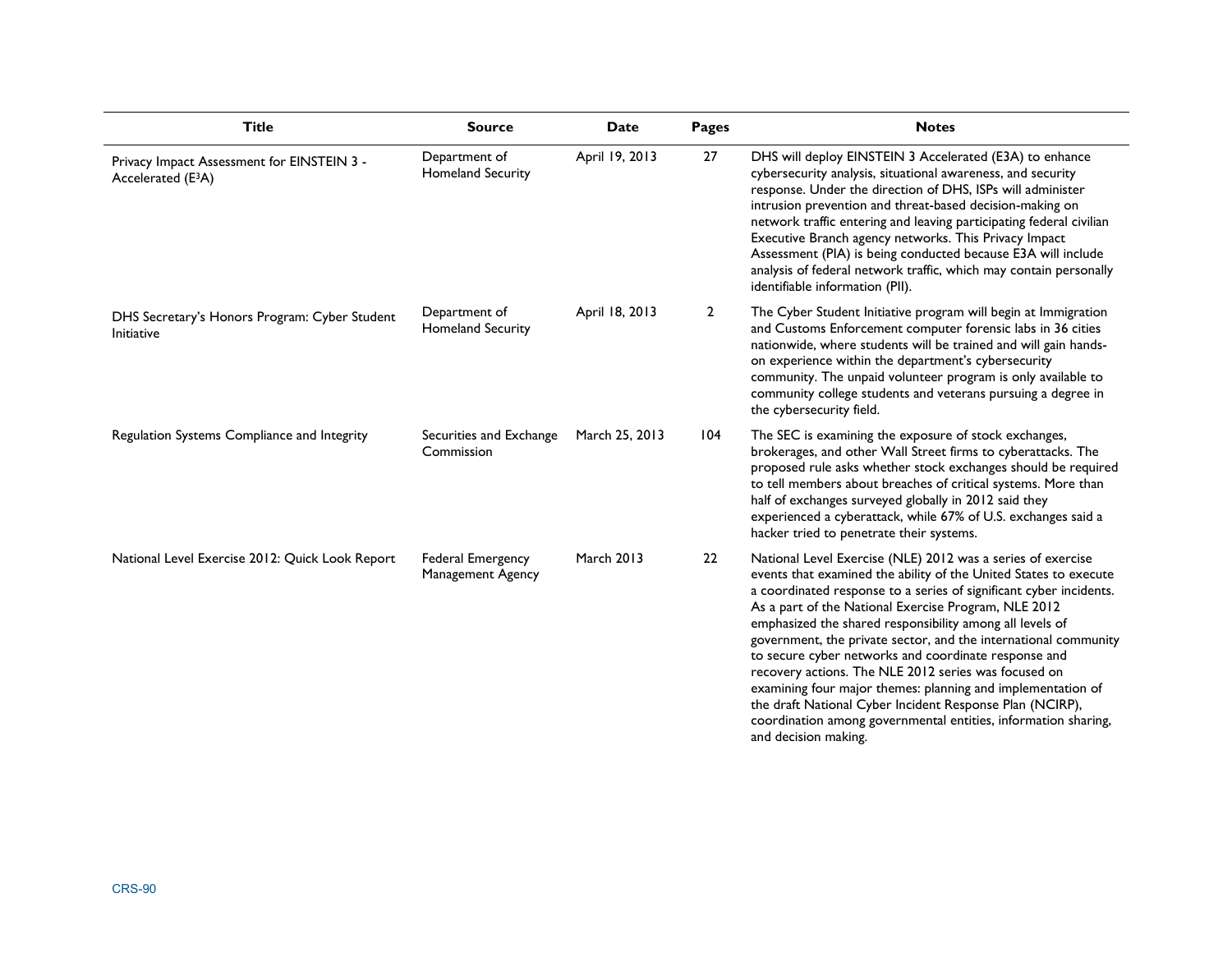| <b>Title</b>                                                                                 | <b>Source</b>                                                                                                | <b>Date</b>        | <b>Pages</b> | <b>Notes</b>                                                                                                                                                                                                                                                                                                                                                                                                                                                                                                                                                                                                                                                                                                                                                                                                                                                                                                                                                                                                                                                                                                                               |
|----------------------------------------------------------------------------------------------|--------------------------------------------------------------------------------------------------------------|--------------------|--------------|--------------------------------------------------------------------------------------------------------------------------------------------------------------------------------------------------------------------------------------------------------------------------------------------------------------------------------------------------------------------------------------------------------------------------------------------------------------------------------------------------------------------------------------------------------------------------------------------------------------------------------------------------------------------------------------------------------------------------------------------------------------------------------------------------------------------------------------------------------------------------------------------------------------------------------------------------------------------------------------------------------------------------------------------------------------------------------------------------------------------------------------------|
| Measuring What Matters: Reducing Risks by<br>Rethinking How We Evaluate Cybersecurity        | National Academy of<br><b>Public Administration</b><br>and Safegov.org                                       | March 2013         | 39           | Rather than periodically auditing whether an agency's systems<br>meet the standards enumerated in Federal Information Security<br>Management Act (FISMA) at a static moment in time, agencies<br>and their inspectors general should keep running scorecards of<br>"cyber risk indicators" based on continual IG assessments of a<br>federal organization's cyber vulnerabilities.                                                                                                                                                                                                                                                                                                                                                                                                                                                                                                                                                                                                                                                                                                                                                         |
| Follow-up Audit of the Department's Cyber<br>Security Incident Management Program            | Department of Energy<br>Inspector General                                                                    | December 2012      | 25           | "In 2008, we reported in The Department's Cyber Security<br>Incident Management Program (DOE/IG-0787, January 2008)<br>that the Department and NNSA established and maintained a<br>number of independent, at least partially duplicative, cyber<br>security incident management capabilities. Although certain<br>actions had been taken in response to our prior report, we<br>identified several issues that limited the efficiency and<br>effectiveness of the Department's cyber security incident<br>management program and adversely impacted the ability of law<br>enforcement to investigate incidents. For instance, we noted<br>that the Department and NNSA continued to operate<br>independent, partially duplicative cyber security incident<br>management capabilities at an annual cost of more than \$30<br>million. The issues identified were due, in part, to the lack of a<br>unified, Department-wide cyber security incident management<br>strategy. In response to our finding, management concurred with<br>the recommendations and indicated that it had initiated actions<br>to address the issues identified." |
| Secure and Trustworthy Cyberspace (SaTC)<br>Program Solicitation                             | <b>National Science</b><br>Foundation and the<br>National Science and<br><b>Technology Council</b><br>(NSTC) | October 4,<br>2012 | N/A          | This grant program seeks proposals that address Cybersecurity<br>from a Trustworthy Computing Systems perspective (TWC); a<br>Social, Behavioral and Economic Sciences perspective (SBE); and<br>a Transition to Practice perspective (TPP).                                                                                                                                                                                                                                                                                                                                                                                                                                                                                                                                                                                                                                                                                                                                                                                                                                                                                               |
| Annual Report to Congress 2012: National<br>Security Through Responsible Information Sharing | Information Sharing<br>Environment (ISE)                                                                     | June 30, 2012      | 188          | From the report, "This Report, which PM-ISE is submitting on<br>behalf of the President, incorporates input from our mission<br>partners and uses their initiatives and PM-ISE's management<br>activities to provide a cohesive narrative on the state and<br>progress of terrorism-related responsible information sharing,<br>including its impact on our collective ability to secure the nation<br>and our national interests."                                                                                                                                                                                                                                                                                                                                                                                                                                                                                                                                                                                                                                                                                                        |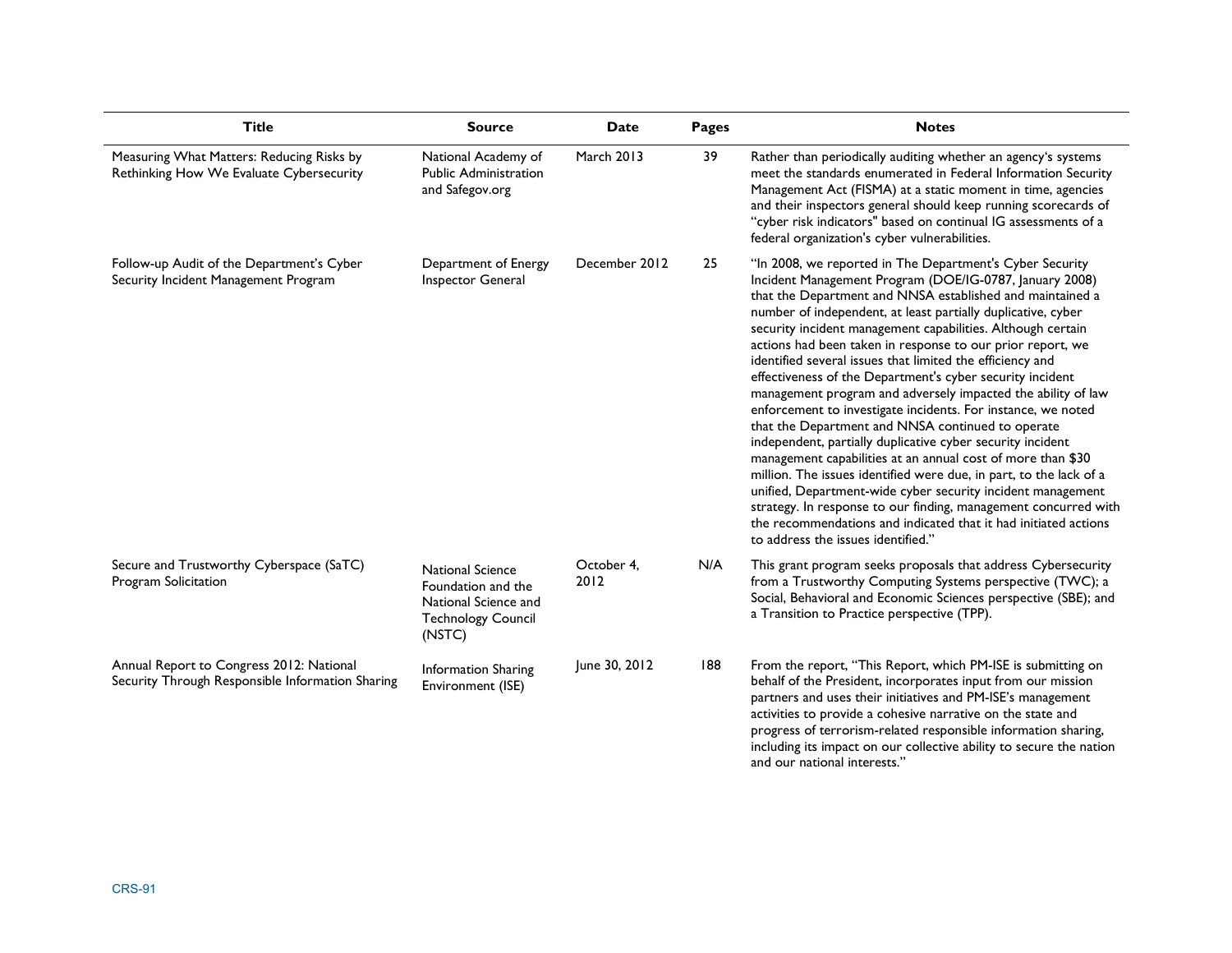| Title                                            | Source                                | Date                | <b>Pages</b> | <b>Notes</b>                                                                                                                                                                                                                                                                                     |
|--------------------------------------------------|---------------------------------------|---------------------|--------------|--------------------------------------------------------------------------------------------------------------------------------------------------------------------------------------------------------------------------------------------------------------------------------------------------|
| Cybersecurity: CF Disclosure Guidance: Topic No. | Securities and Exchange<br>Commission | October 13.<br>2011 | N/A          | The statements in this CF Disclosure Guidance represent the<br>views of the Division of Corporation Finance. This guidance is<br>not a rule, regulation, or statement of the Securities and<br>Exchange Commission. Further, the commission has neither<br>approved nor disapproved its content. |

## **Table 15. State, Local and Tribal Governments**

| <b>Title</b>                                                                    | <b>Source</b>                                                  | Date           | Pages | <b>Notes</b>                                                                                                                                                                                                                                                                                                                                                                                                                                                                                                                                                                                                                                                                                                                   |
|---------------------------------------------------------------------------------|----------------------------------------------------------------|----------------|-------|--------------------------------------------------------------------------------------------------------------------------------------------------------------------------------------------------------------------------------------------------------------------------------------------------------------------------------------------------------------------------------------------------------------------------------------------------------------------------------------------------------------------------------------------------------------------------------------------------------------------------------------------------------------------------------------------------------------------------------|
| Getting Started for State, Local, Tribal, and<br>Territorial (SLTT) Governments | US-CERT                                                        | Ongoing        | N/A   | The resources listed are available to state, local, tribal, and<br>territorial governments. These resources have been aligned to<br>the five Cybersecurity Framework Function Areas. Some<br>resources and programs align to more than one Function Area.<br>This page will be updated as additional resources-from DHS,<br>other federal agencies, and the private sector-are identified.                                                                                                                                                                                                                                                                                                                                     |
| Cybersecurity and Connecticut's Public Utilities                                | <b>Connecticut Public</b><br>Utilities Regulatory<br>Authority | April 14, 2014 | 31    | The document is a plan for Connecticut's utilities to help<br>strengthen defense against possible future threats, such as a<br>cyberattack. Connecticut is the first state to present a<br>cybersecurity strategy in partnership with the utilities, and will<br>share it with other states working on similar plans. Among other<br>findings, the report recommends that Connecticut commence<br>self-regulated cyber audits and reports, and move toward a<br>third-party audit and assessment system. The report also makes<br>recommendations regarding local and regional regulatory roles,<br>emergency drills and training, coordinating with emergency<br>management officials, and handling confidential information. |
| State and Local Government Cybersecurity                                        | <b>White House Blog</b>                                        | April 2, 2014  | N/A   | The White House in March 2014 convened a broad array of<br>stakeholders including government representatives, local-<br>government-focused associations, private-sector technology<br>companies, and partners from multiple federal agencies at the<br>State and Local Government Cybersecurity Framework Kickoff<br>Event.                                                                                                                                                                                                                                                                                                                                                                                                    |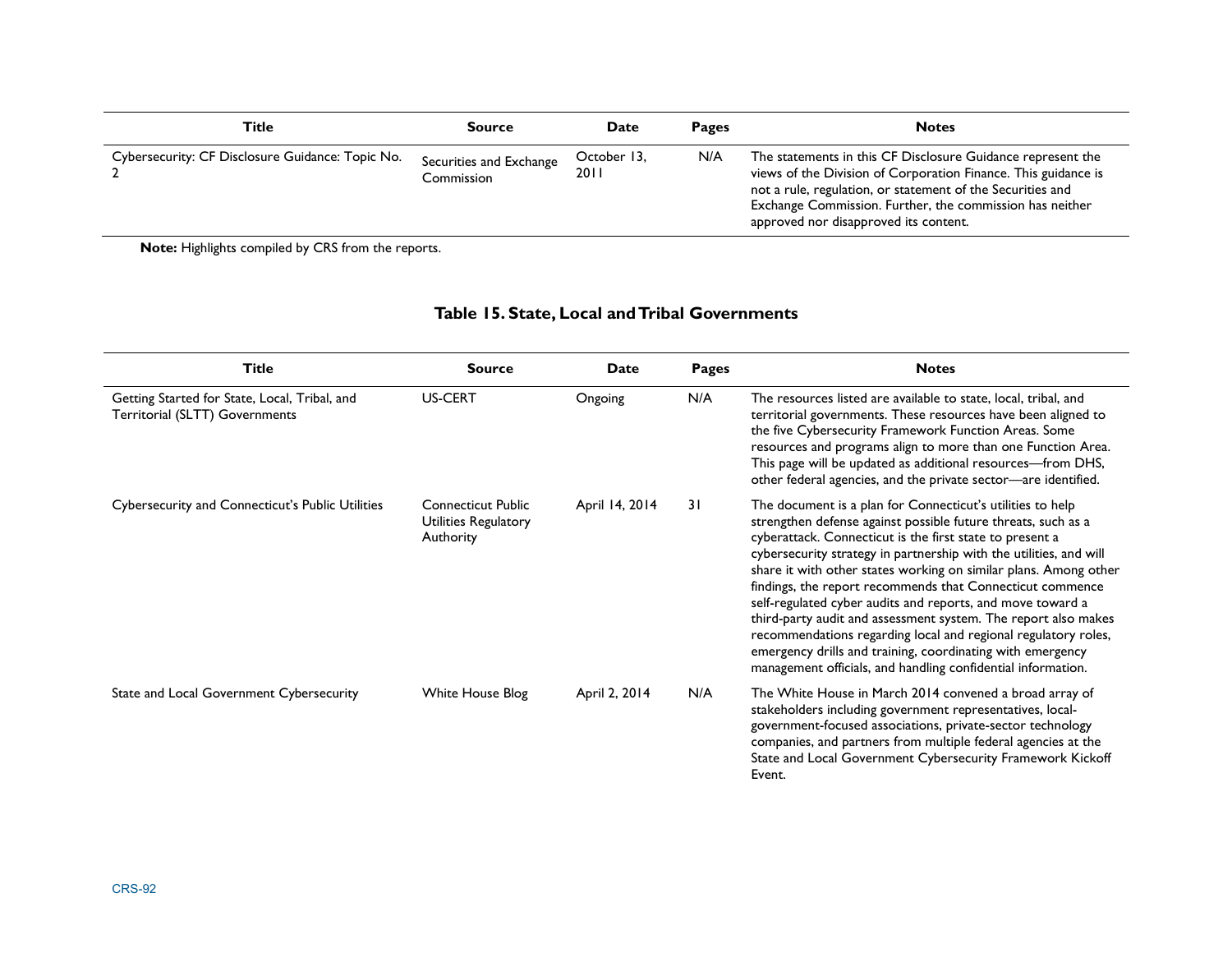| Title                                                                                           | <b>Source</b>                                                         | <b>Date</b>        | <b>Pages</b> | <b>Notes</b>                                                                                                                                                                                                                                                                                                                                                                                                                                                                                                                                               |
|-------------------------------------------------------------------------------------------------|-----------------------------------------------------------------------|--------------------|--------------|------------------------------------------------------------------------------------------------------------------------------------------------------------------------------------------------------------------------------------------------------------------------------------------------------------------------------------------------------------------------------------------------------------------------------------------------------------------------------------------------------------------------------------------------------------|
| Cybersecurity for State Regulators 2.0 with Sample<br>Questions for Regulators to Ask Utilities | National Association of<br><b>Regulatory Utility</b><br>Commissioners | February 2013      | 31           | State commissions tasked with regulating local distribution<br>utilities are slow to respond to emerging cybersecurity risks.<br>The annual membership directory of state utility regulators lists<br>hundreds of key staff members of state commissions throughout<br>the country, but not a single staff position had "cybersecurity" in<br>the title.                                                                                                                                                                                                   |
| Federal Support for and Involvement in State and<br><b>Local Fusion Centers</b>                 | U.S. Senate Permanent<br>Subcommittee on<br>Investigations            | October 3.<br>2012 | 141          | A two-year bipartisan investigation found that U.S. Department<br>of Homeland Security efforts to engage state and local<br>intelligence "fusion centers" has not yielded significant useful<br>information to support federal counterterrorism intelligence<br>efforts. In Section VI. "Fusion Centers Have Been Unable to<br>Meaningfully Contribute to Federal Counterterrorism Efforts,"<br>Part G, "Fusion Centers May Have Hindered, Not Aided,<br>Federal Counterterrorism Efforts," the report discusses the<br>Russian "Cyberattack" in Illinois. |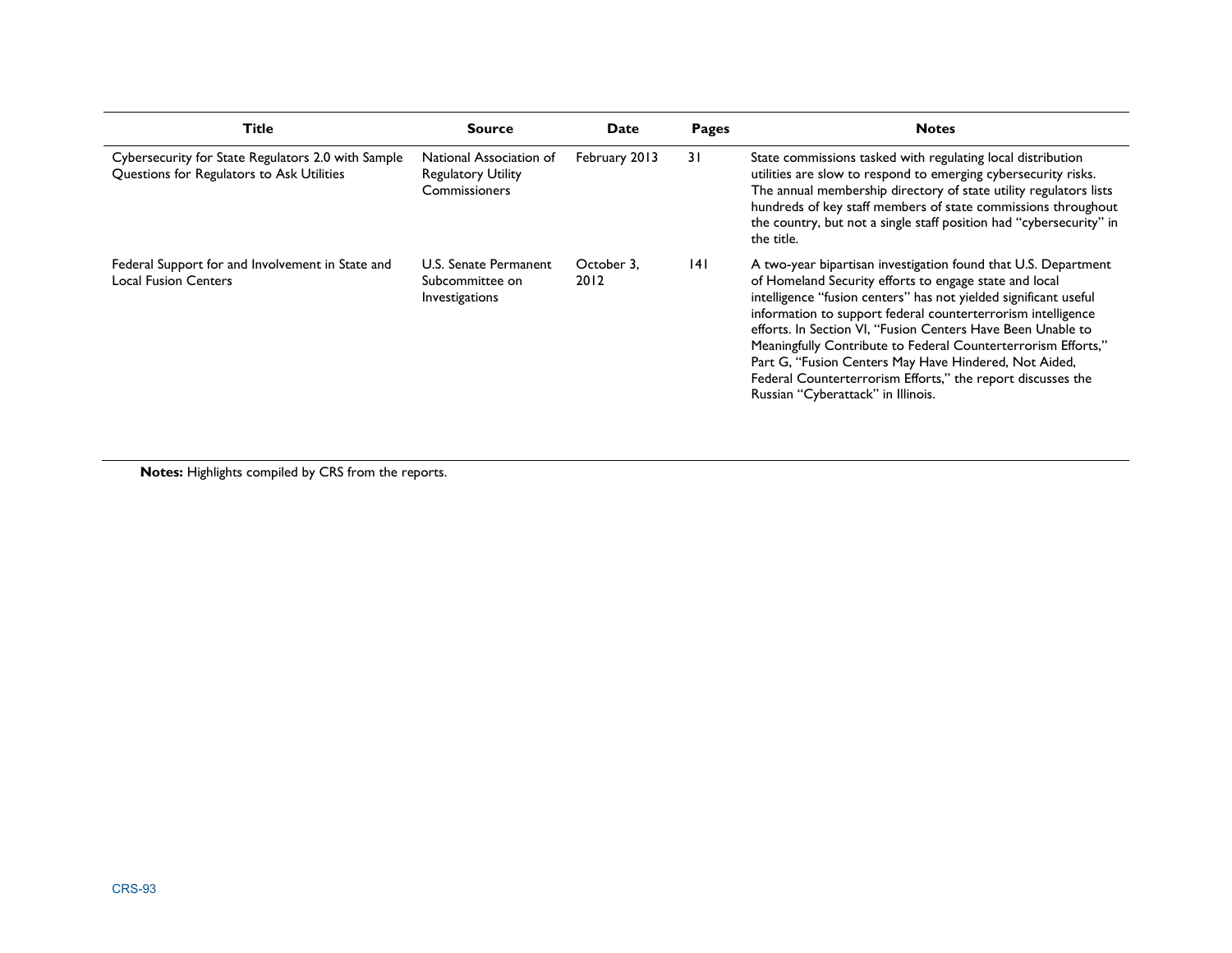# **Related Resources: Other Websites**

This section contains other cybersecurity resources, including U.S. government, international, news sources, and other associations and institutions.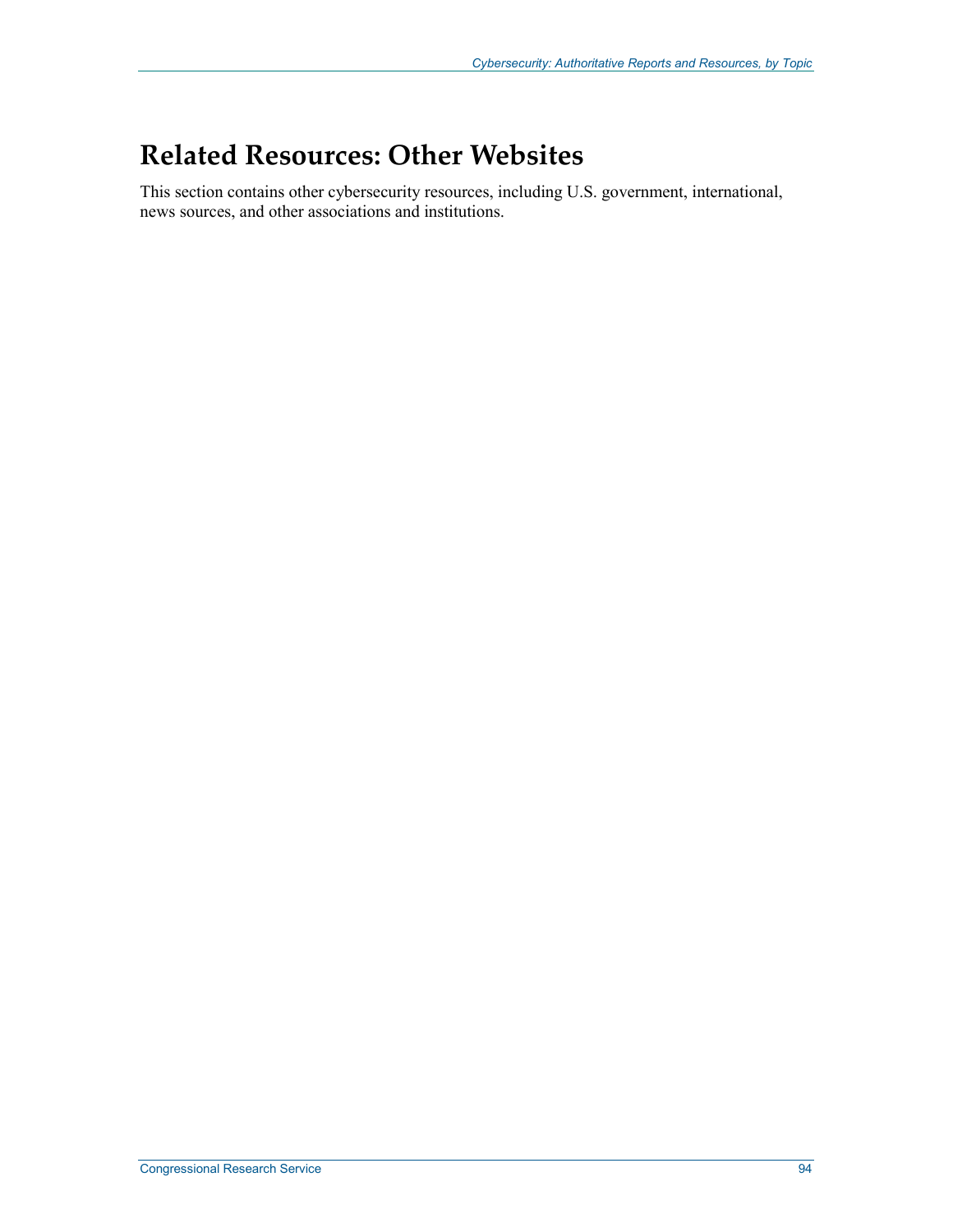| <b>Name</b>                                                                       | <b>Source</b>                                                                                | <b>Notes</b>                                                                                                                                                                                                                                                                                                                                                                                                       |  |  |
|-----------------------------------------------------------------------------------|----------------------------------------------------------------------------------------------|--------------------------------------------------------------------------------------------------------------------------------------------------------------------------------------------------------------------------------------------------------------------------------------------------------------------------------------------------------------------------------------------------------------------|--|--|
| Integrated Intelligence Center (IIC)                                              | Center for Internet Security                                                                 | Serves as a resource for state, local, tribal, and territorial government<br>partners to engage in a collaborative information sharing and analysis<br>environment on cybersecurity issues. Through this initiative the IIC<br>provides fusion centers, homeland security advisors, and law<br>enforcement entities with access to a broad range of cybersecurity<br>products, reflecting input from many sources. |  |  |
| <b>Computer Security Resource Center</b>                                          | National Institute of Standards and<br>Technology (NIST)                                     | Links to NIST resources, publications, and computer security groups.                                                                                                                                                                                                                                                                                                                                               |  |  |
| <b>Congressional Cybersecurity Caucus</b>                                         | Led by Representatives Jim Langevin and<br>Mike McCaul.                                      | Provides statistics, news on congressional cyberspace actions, and links<br>to other information websites.                                                                                                                                                                                                                                                                                                         |  |  |
| Cybersecurity                                                                     | White House National Security Council                                                        | Links to White House policy statements, key documents, videos, and<br>blog posts.                                                                                                                                                                                                                                                                                                                                  |  |  |
| Cybersecurity                                                                     | National Telecommunications & Information<br>Administration (U.S. Department of<br>Commerce) | The Department of Commerce's Internet Policy Task Force is<br>conducting a comprehensive review of the nexus between cybersecurity<br>challenges in the commercial sector and innovation in the Internet<br>economy.                                                                                                                                                                                               |  |  |
| Cybersecurity and Information System<br><b>Trustworthiness</b>                    | National Academy of Sciences, Computer<br>Science and Telecommunications Board               | A list of CSTB's independent and informed reports on cybersecurity and<br>public policy.                                                                                                                                                                                                                                                                                                                           |  |  |
| Getting Started for State, Local, Tribal, and<br>Territorial (SLTT) Governments   | U.S. CERT                                                                                    | The resources are available to state, local, tribal, and territorial<br>governments. These resources have been aligned to the five<br>Cybersecurity Framework Function Areas. Some resources and<br>programs align to more than one Function Area. This page will be<br>updated as additional resources-from DHS, other federal agencies, and<br>the private sector-are identified.                                |  |  |
| President's National Security<br>Telecommunications Advisory Committee<br>(NSTAC) | U.S. Department of Homeland Security                                                         | NSTAC's goal is to develop recommendations to the President to<br>assure vital telecommunications links through any event or crisis and to<br>help the U.S. government maintain a reliable, secure, and resilient<br>national communications posture.                                                                                                                                                              |  |  |

## **Table 16. Related Resources: Congressional/Government**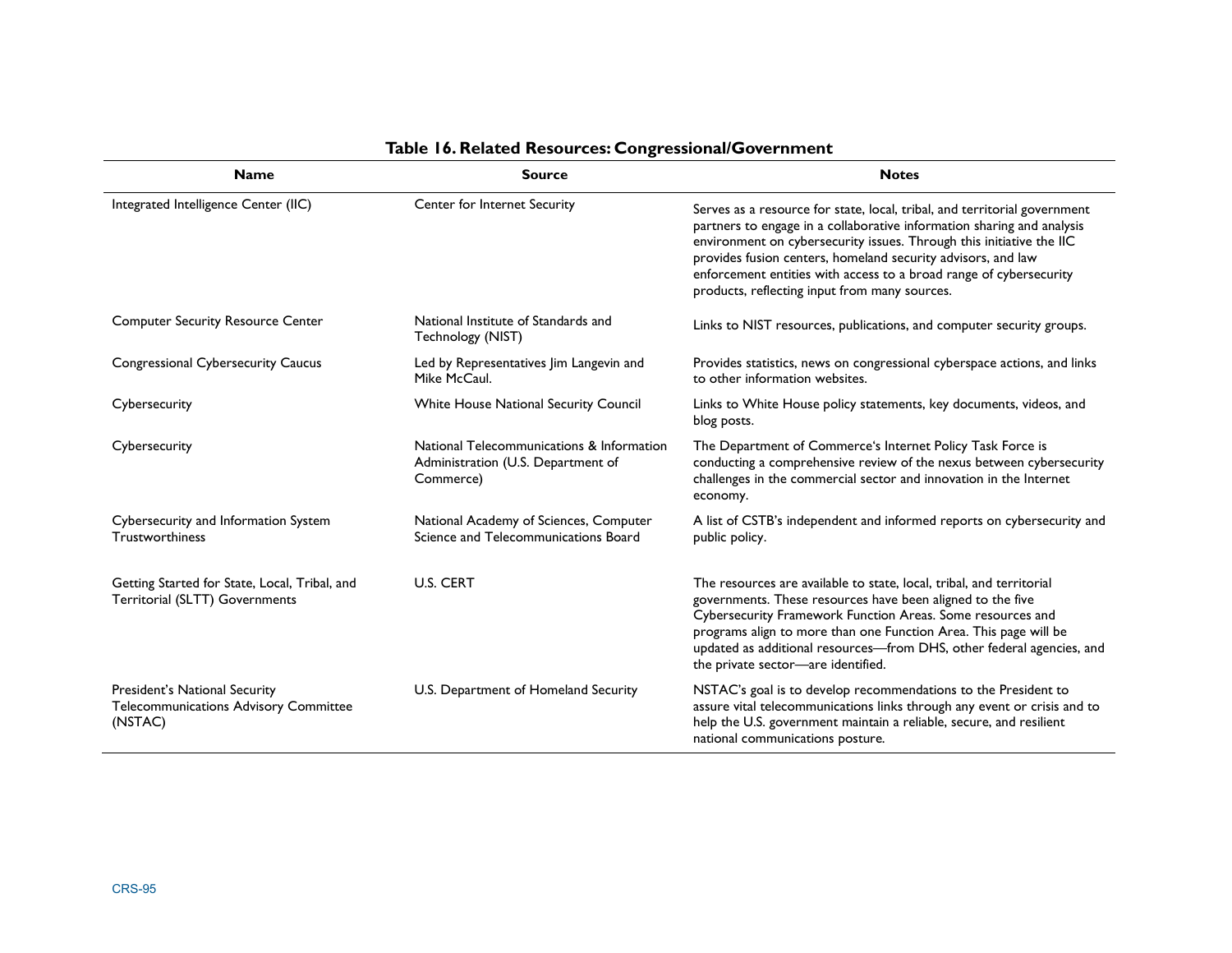| <b>Name</b>                                          | <b>Source</b>                           | <b>Notes</b>                                                                                                                                                                                                                                                                                                                                                                 |  |  |
|------------------------------------------------------|-----------------------------------------|------------------------------------------------------------------------------------------------------------------------------------------------------------------------------------------------------------------------------------------------------------------------------------------------------------------------------------------------------------------------------|--|--|
| Office of Cybersecurity and Communications<br>(CS&C) | U.S. Department of Homeland Security    | CS&C works to prevent or minimize disruptions to critical information<br>infrastructure in order to protect the public, the economy, and<br>government services. CS&C leads efforts to protect the federal ".gov"<br>domain of civilian government networks and to collaborate with the<br>private sector-the ".com" domain-to increase the security of critical<br>networks |  |  |
| <b>Cyber Domain Security and Operations</b>          | U.S. Department of Defense              | Links to press releases, fact sheets, speeches, announcements, and<br>videos.                                                                                                                                                                                                                                                                                                |  |  |
| U.S. Cyber-Consequences Unit                         | U.S. Cyber-Consequences Unit (U.S.-CCU) | U.S.-CCU, a nonprofit $501c(3)$ research institute, provides assessments<br>of the strategic and economic consequences of possible cyber-attacks<br>and cyber-assisted physical attacks. It also investigates the likelihood of<br>such attacks and examines the cost-effectiveness of possible counter-<br>measures.                                                        |  |  |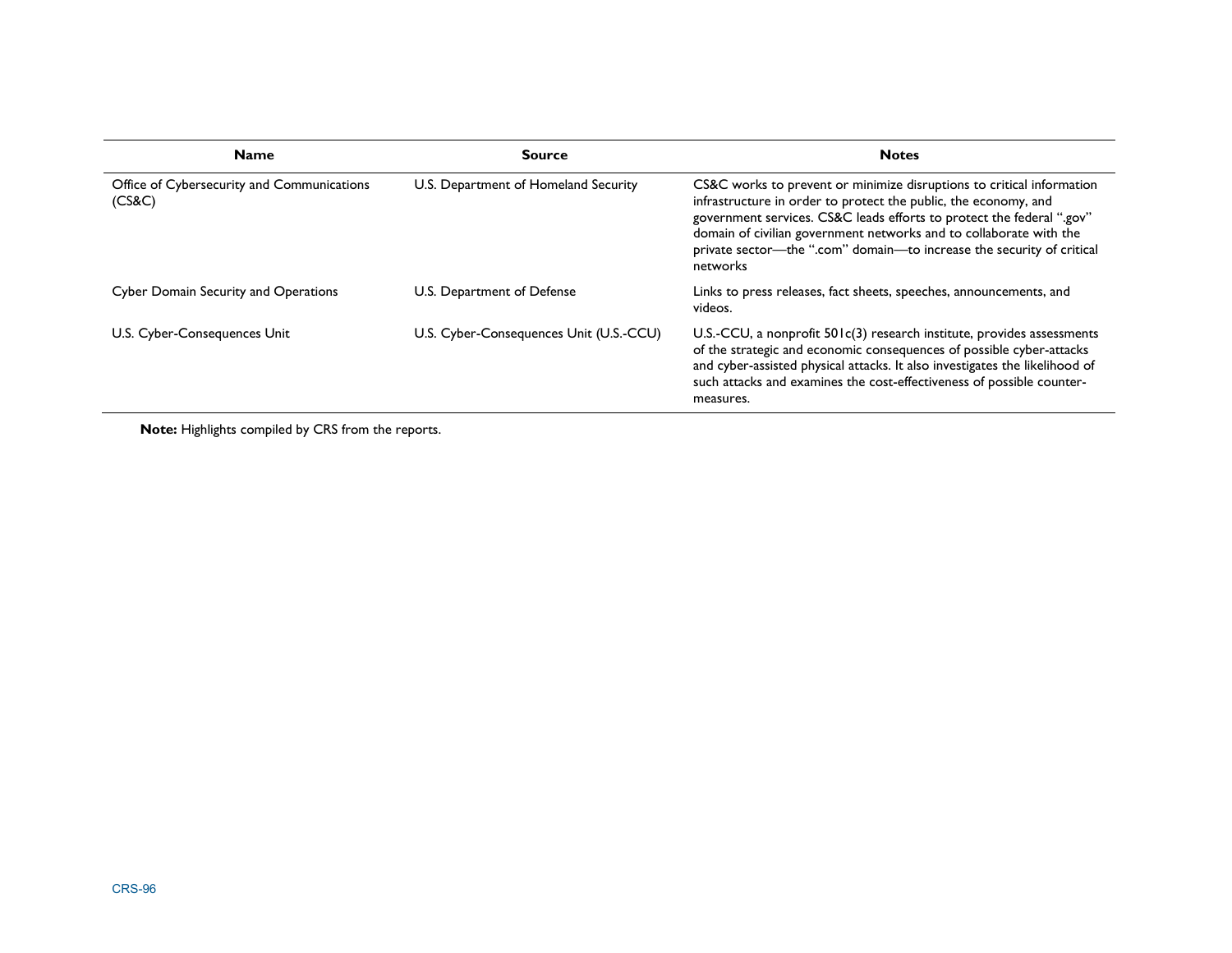| <b>Name</b>                                                                        | <b>Source</b>                                               | <b>Notes</b>                                                                                                                                                                                                                                                                               |
|------------------------------------------------------------------------------------|-------------------------------------------------------------|--------------------------------------------------------------------------------------------------------------------------------------------------------------------------------------------------------------------------------------------------------------------------------------------|
| Center for Internet Security (Australia)                                           | Australian Communications and Media<br>Authority            | The Australian Internet Security Initiative (AISI) is an antibotnet<br>initiative that collects data on botnets in collaboration with<br>Internet Service Providers (ISPs), and two industry codes of<br>practice.                                                                         |
| Cybercrime                                                                         | Council of Europe                                           | Links to the Convention on Cybercrime treaty, standards, news,<br>and related information.                                                                                                                                                                                                 |
| <b>Cybersecurity Gateway</b>                                                       | International Telecommunications<br>Union (ITU)             | ITU's Cybersecurity Gateway aims to be a collaborative platform,<br>providing and sharing information between partners in civil society,<br>private sector, governmental and international organizations<br>working in different work areas of cybersecurity                               |
| Cybercrime Legislation - Country Profiles                                          | Council of Europe                                           | These profiles have been prepared within the framework of the<br>Council of Europe's Project on Cybercrime in view of sharing<br>information on cybercrime legislation and assessing the current<br>state of implementation of the Convention on Cybercrime under<br>national legislation. |
| <b>ENISA: Securing Europe's Information Society</b>                                | European Network and Information<br>Security Agency (ENISA) | ENISA inform businesses and citizens in the European Union on<br>cybersecurity threats, vulnerabilities, and attacks. (Requires free<br>registration to access.)                                                                                                                           |
| International Cyber Security Protection Alliance (ICSPA)                           | International Cyber Security<br>Protection Alliance (ICSPA) | A global not-for-profit organization that aims to channel funding,<br>expertise, and help directly to law enforcement cyber-crime units<br>around the world.                                                                                                                               |
| NATO Cooperative Cyber Defence Centre of Excellence<br>(CCD COE) (Tallin, Estonia) | North Atlantic Treaty Organization<br>(NATO)                | The Centre is an international effort that currently includes<br>Estonia, Latvia, Lithuania, Germany, Hungary, Italy, the Slovak<br>Republic, and Spain as sponsoring nations, to enhance NATO's<br>cyber-defence capability.                                                              |

## **Table 17. Related Resources: International Organizations**

**Note:** Highlights compiled by CRS from the reports.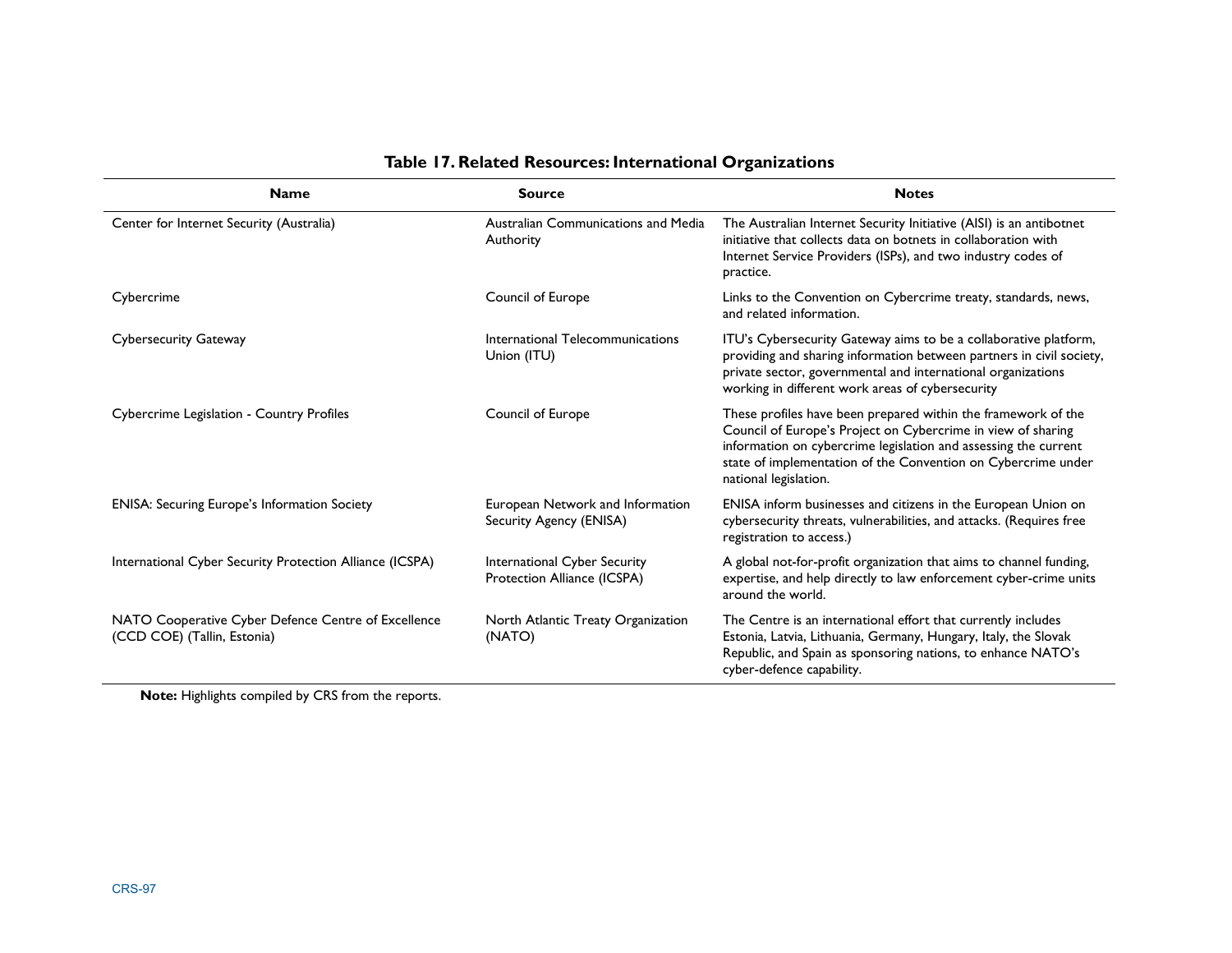| Table 18. Related Resources: News |  |
|-----------------------------------|--|
|-----------------------------------|--|

| <b>Name</b>                       | <b>Source</b>                      |
|-----------------------------------|------------------------------------|
| Computer Security (Cybersecurity) | New York Times                     |
| Cybersecurity                     | NextGov.com                        |
| Cyberwarfare and Cybersecurity    | <b>Benton Foundation</b>           |
| <b>Homeland Security</b>          | Congressional Quarterly (CQ)       |
| Cybersecurity                     | <b>Homeland Security News Wire</b> |

|      | Table 19. Related Resources: Other Associations and Institutions |  |
|------|------------------------------------------------------------------|--|
| Name | <b>Notes</b>                                                     |  |

| танс                                                                                | nous                                                                                                                                                                                                                                                                                                                                                                                                                                                                                                                                                                                                            |  |  |  |
|-------------------------------------------------------------------------------------|-----------------------------------------------------------------------------------------------------------------------------------------------------------------------------------------------------------------------------------------------------------------------------------------------------------------------------------------------------------------------------------------------------------------------------------------------------------------------------------------------------------------------------------------------------------------------------------------------------------------|--|--|--|
| Council on Cybersecurity                                                            | The Council, based in the Washington, DC, area, is the successor organization to the National Board of<br>Information Security Examiners (NBISE), founded in the United States in 2010 to identify and strengthen the skills<br>needed to improve the performance of the cybersecurity workforce. The Council will also be home to the U.S.<br>Cyber Challenge, (formerly a program of NBISE), that works with the cybersecurity community to bring accessible,<br>compelling programs that motivate students and professionals to pursue education, development, and career<br>opportunities in cybersecurity. |  |  |  |
| <b>Cyber Aces Foundation</b>                                                        | Offers challenging and realistic cybersecurity competitions, training camps, and educational initiatives through<br>which high school, college students, and young professionals develop the practical skills needed to excel as<br>cybersecurity practitioners.                                                                                                                                                                                                                                                                                                                                                |  |  |  |
| Cybersecurity from the Center for Strategic &<br>International Studies (CSIS)       | Links to experts, programs, publications, and multimedia. CSIS is a bipartisan, nonprofit organization whose<br>affiliated scholars conduct research and analysis and develop policy initiatives that look to the future and anticipate<br>change.                                                                                                                                                                                                                                                                                                                                                              |  |  |  |
| Cyberconflict and Cybersecurity Initiative from the<br>Council on Foreign Relations | Focuses on the relationship between cyberwar and the existing laws of war and conflict; how the United States<br>should engage other states and international actors in pursuit of its interests in cyberspace; how the promotion of<br>the free flow of information interacts with the pursuit of cybersecurity; and the private sector's role in defense,<br>deterrence, and resilience.                                                                                                                                                                                                                      |  |  |  |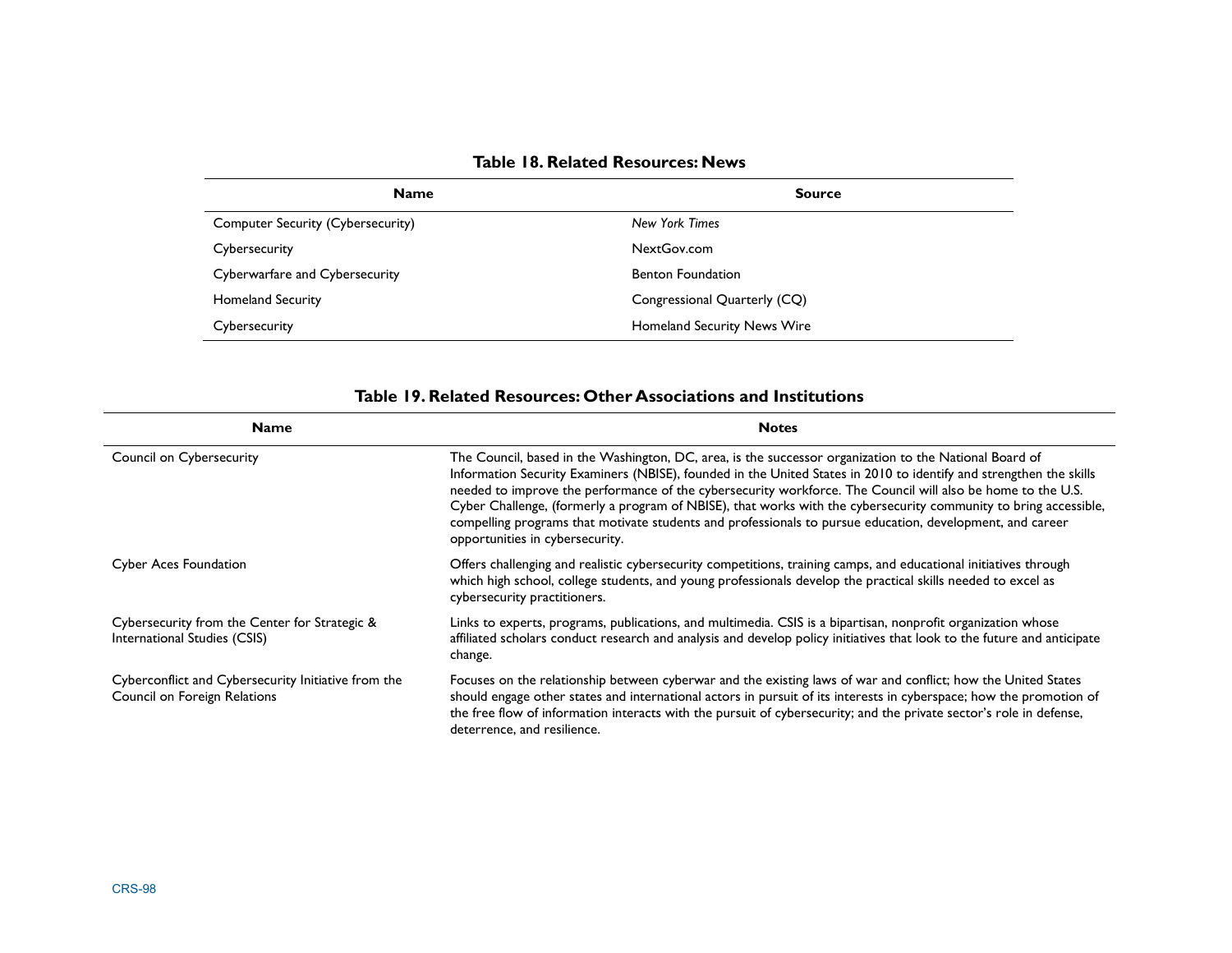| <b>Name</b>                                                          | <b>Notes</b>                                                                                                                                                                                                                                                                                                                                                                                                               |
|----------------------------------------------------------------------|----------------------------------------------------------------------------------------------------------------------------------------------------------------------------------------------------------------------------------------------------------------------------------------------------------------------------------------------------------------------------------------------------------------------------|
| Cyber Corps: Scholarship For Service (SFS)                           | Scholarship For Service (SFS) is designed to increase and strengthen the cadre of federal information assurance<br>professionals that protect the government's critical information infrastructure. This program provides scholarships<br>that fully fund the typical costs that students pay for books, tuition, and room and board while attending an<br>approved institution of higher learning.                        |
| Institute for Information Infrastructure Protection (I3P)            | 13P is a consortium of leading universities, national laboratories and nonprofit institutions. 13P assembles multi-<br>disciplinary and multi-institutional research teams able to bring in-depth analysis to complex and pressing problems.<br>Research outcomes are shared at I3P-sponsored workshops, professional conferences and in peer-reviewed<br>journals, as well as via technology transfer to end-users.       |
| Internet Security Alliance (ISA)                                     | ISAalliance is a nonprofit collaboration between the Electronic Industries Alliance (EIA), a federation of trade<br>associations, and Carnegie Mellon University's CyLab.                                                                                                                                                                                                                                                  |
| National Association of State Chief Information Officers<br>(NASCIO) | NASCIO provides state CIOs and state members with products and services designed to support the challenging<br>role of the state CIO, stimulate the exchange of information and promote the adoption of IT best practices and<br>innovations. The Resource Guide provides examples of state awareness programs and initiatives.                                                                                            |
| National Initiative for Cybersecurity Education (NICE)               | The goal of NICE is to establish an operational, sustainable and continually improving cybersecurity education<br>program for the nation to use sound cyber practices that will enhance the nation's security. NIST is leading the<br>NICE initiative, including more than 20 federal departments and agencies, to ensure coordination, cooperation,<br>focus, public engagement, technology transfer, and sustainability. |
| National Security Cyberspace Institute (NSCI)                        | NSCI provides education, research and analysis services to government, industry, and academic clients aiming to<br>increase cyberspace awareness, interest, knowledge, and/or capabilities.                                                                                                                                                                                                                                |
| U.S. Cyber Challenge (USCC)                                          | USCC's goal is to find 10,000 of America's best and brightest to fill the ranks of cybersecurity professionals where<br>their skills can be of the greatest value to the nation.                                                                                                                                                                                                                                           |

**Source:** Highlights compiled by CRS from the reports of related associations and institutions.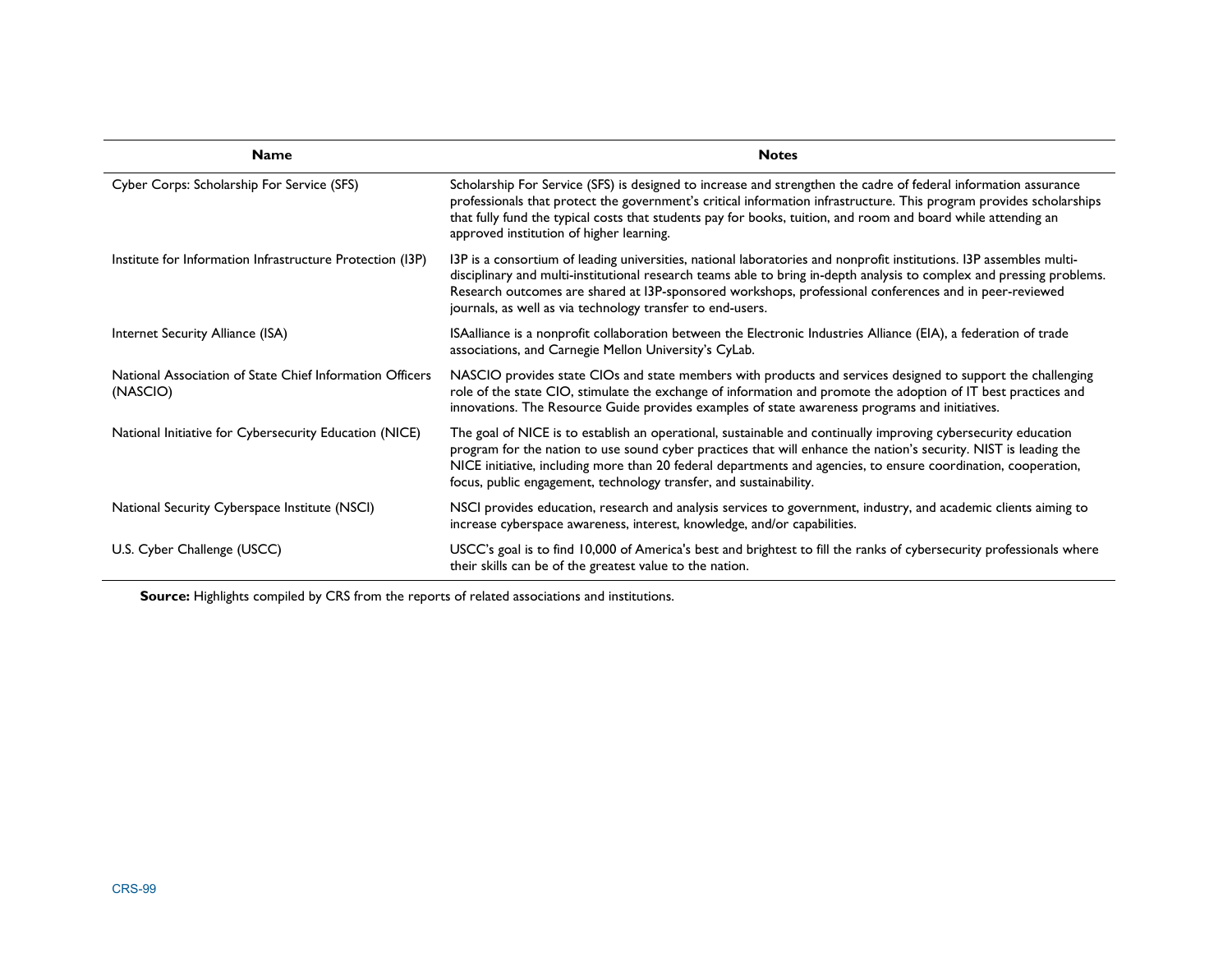# **Author Contact Information**

Rita Tehan Information Research Specialist rtehan@crs.loc.gov, 7-6739

## **Key Policy Staff**

The following table provides names and contact information for CRS experts on policy issues related to cybersecurity bills currently being debated in the 113<sup>th</sup> Congress.

| <b>Legislative Issues</b>               | Name/Title                | Phone      | <b>Email</b>          |
|-----------------------------------------|---------------------------|------------|-----------------------|
| Legislation in the 113th Congress       | Eric A. Fischer           | 7-7071     | efischer@crs.loc.gov  |
| Critical infrastructure protection      | John D. Moteff            | 7-1435     | jmoteff@crs.loc.gov   |
| Chemical industry                       | Dana Shea                 | 7-6844     | dshea@crs.loc.gov     |
| Defense industrial base                 | Catherine A. Theohary     | 7-0844     | ctheohary@crs.loc.gov |
| Electricity grid                        | Richard J. Campbell       | 7-7905     | rcampbell@crs.loc.gov |
| <b>Financial institutions</b>           | N. Eric Weiss             | 7-6209     | eweiss@crs.loc.gov    |
| Industrial control systems              | Dana Shea                 | 7-6844     | dshea@crs.loc.gov     |
| Cybercrime                              |                           |            |                       |
| Federal laws                            | Charles Doyle             | 7-6968     | cdoyle@crs.loc.gov    |
| Law enforcement                         | Kristin M. Finklea        | 7-6259     | kfinklea@crs.loc.gov  |
| <b>Cybersecurity workforce</b>          | <b>Wendy Ginsberg</b>     | 7-3933     | wginsberg@crs.loc.gov |
| Cyberterrorism                          | Catherine A. Theohary     | 7-0844     | ctheohary@crs.loc.gov |
| Cyberwar                                | Catherine A. Theohary     | 7-0844     | ctheohary@crs.loc.gov |
| Data breach notification                | <b>Gina Stevens</b>       | 7-2581     | gstevens@crs.loc.gov  |
| <b>Economic issues</b>                  | N. Eric Weiss             | 7-6209     | eweiss@crs.loc.gov    |
| <b>Espionage</b>                        |                           |            |                       |
| Advanced persistent threat              | Catherine A. Theohary     | 7-0844     | ctheohary@crs.loc.gov |
| Economic and industrial                 | Kristin M. Finklea        | 7-6259     | kfinklea@crs.loc.gov  |
| Legal issues                            | Brian T. Yeh              | 7-5182     | byeh@crs.loc.gov      |
| State-sponsored                         | Catherine A. Theohary     | 7-0844     | ctheohary@crs.loc.gov |
| <b>Federal agency roles</b>             | Eric A. Fischer           | 7-7071     | efischer@crs.loc.gov  |
| Chief Information Officers (CIOs)       | Patricia Maloney Figliola | 7-2508     | pfigliola@crs.loc.gov |
| Commerce                                | John F. Sargent, Jr.      | 7-9147     | jsargent@crs.loc.gov  |
| Defense (DOD)                           | Catherine A. Theohary     | 7-0844     | ctheohary@crs.loc.gov |
| Executive Office of the President (EOP) | John D. Moteff            | $7 - 1435$ | jmoteff@crs.loc.gov   |
| Homeland Security (DHS)                 | John D. Moteff            | 7-1435     | jmoteff@crs.loc.gov   |
| Intelligence Community (IC)             | <b>Iohn Rollins</b>       | 7-5529     | jrollins@crs.loc.gov  |